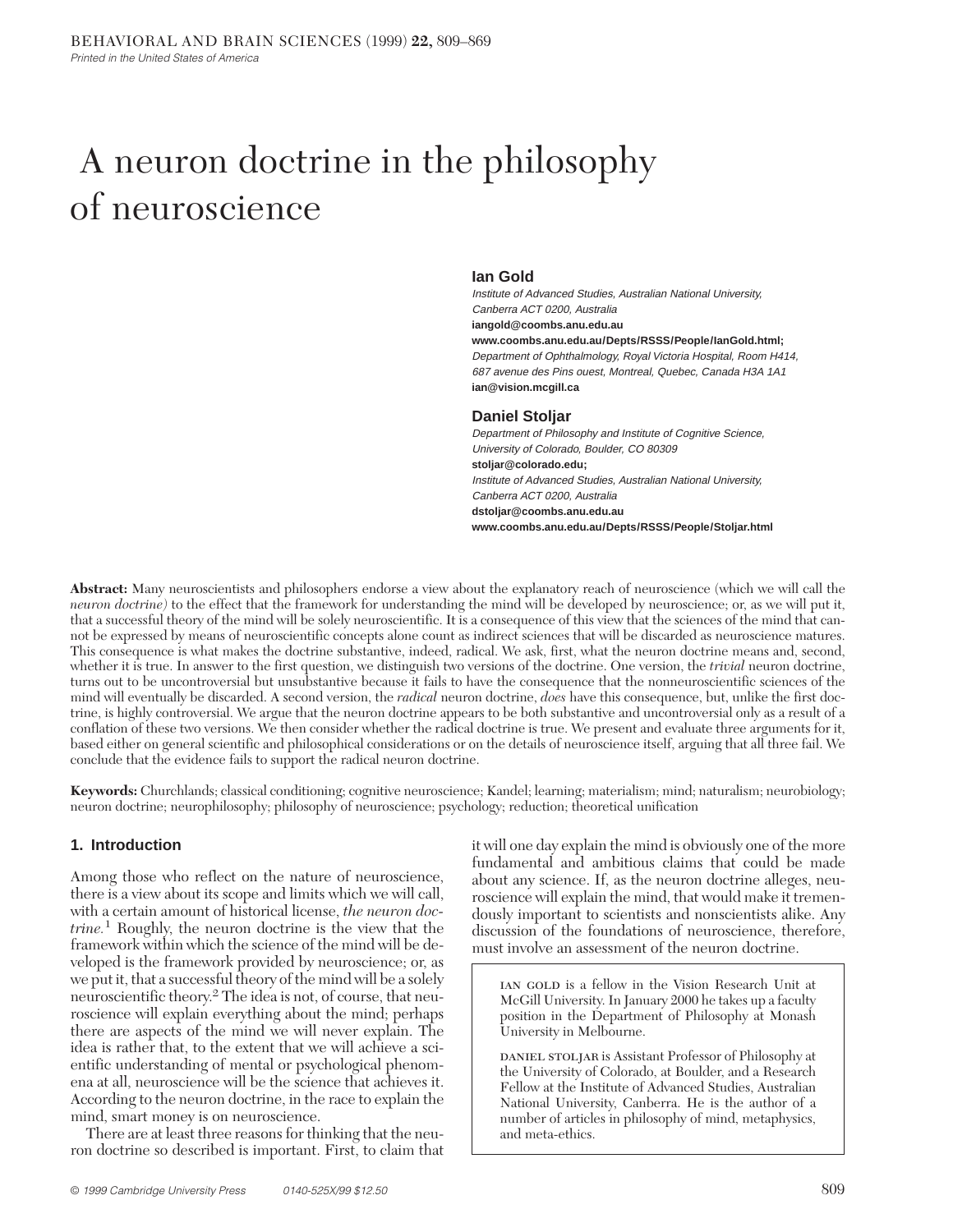#### Gold & Stoljar: A neuron doctrine

Second, the neuron doctrine seems to be strongly supported by science and philosophy. This might be brought out in the following way.3 Many scientists and philosophers adhere to the methodological view known as *naturalism.* According to naturalism, to the extent that we will be able to understand the world, it will be empirical science (and not, for instance, religion or philosophy) that provides that understanding. Similarly, many scientists and philosophers adhere to the metaphysical view sometimes known as *materialism.* Roughly, materialism holds that psychological events, states, and processes are nothing more than events, states, and processes of the brain.<sup>4</sup> Given these two views, and treating neuroscience by definition as the science of the brain, it seems inevitable that the neuron doctrine is true: if the mind is the brain, and if neuroscience is the science of the brain, then it is practically5 a fact of logic that neuroscience is the science of the mind, and that it alone will explain what *can* be explained about the mind. Indeed, from this point of view, it is difficult to deny the neuron doctrine without sounding – as the philosopher Frank Jackson (1982) has put it in a related context – like someone who believes in fairies.

Finally, proponents of the neuron doctrine often suggest that their view apparently has important, and potentially devastating, consequences for our current practice of attempting to construct a scientific understanding of the mind, and perhaps even for intellectual domains further afield, such as the structure of scientific theories, the correct approach to the understanding of the social world, and the proper conception of morality, art, and the self.6 This is because, on the face of it, neuroscience is not *the* science of the mind, as the neuron doctrine suggests, for the simple reason that it is not the *only* science of the mind. On the contrary, there are plenty of apparently non-neuroscientific disciplines, such as psychology, psychophysics, linguistics, ethology, and the like – sciences we will group together as the *psychological sciences.* If the neuron doctrine is true, what are we to make of them? For proponents of the neuron doctrine, the inevitable result of tracing out its consequences is that the psychological sciences must be relegated to a second-rate, or placeholder, status. Of course, one might fail, or simply refuse, to draw this consequence, but, from the point of view of the neuron doctrine, this could only constitute a failure of intellectual nerve and, anyway, does nothing to undermine the importance of the doctrine for the status of these fields. In short, the neuron doctrine seems to be a remarkable thesis, one with solid intuitive foundations but with a strikingly counterintuitive result.

This target article is a critical examination of the neuron doctrine and the philosophy of neuroscience on which it is based, with a particular focus on the consequence for the psychological sciences that it apparently entails. Our central claim is that the doctrine suffers from a fatal ambiguity. Interpreted one way, the neuron doctrine is highly plausible and does find strong support in science and philosophy. However, on this interpretation, it fails to have the revolutionary consequence for the psychological sciences suggested by its proponents. Interpreted another way, the neuron doctrine is extremely interesting and would have this consequence, but we argue that there is little evidence that, on this interpretation, the doctrine is true. The problem with the neuron doctrine, we will claim, is that there is no way for it to be made both plausible and interesting.

We begin our examination of the neuron doctrine by asking who holds it and by considering in some detail the revolutionary consequence of doing so. In section 2, we distinguish two versions of the doctrine, one trivial and one radical, and we argue that these versions have not been clearly distinguished in the literature on neuroscience. We then turn to three arguments for the radical version of the doctrine, each prompted by scientific claims or views in the philosophy of science. The first argument, which we call *the argument from naturalism and materialism* (sect. 3), is based on a small number of highly plausible claims that we take most neuroscientists and philosophers accept. The second argument, which we call *the argument from unification* (sect. 4), attempts to defend the neuron doctrine by appealing to considerations about the development of scientific theories. The final argument, which we call *the argument from exemplars* (sect. 5), looks to neuroscience itself for support of the radical version of the neuron doctrine. To evaluate this argument, we consider one case of neuroscientific theory at some length, namely, the theory of elementary learning in the marine snail *Aplysia* from Eric Kandel and his colleagues. These arguments do not exhaust all the ones that might be offered in defense of the neuron doctrine, but we have chosen to discuss them because they are all highly plausible, because they appeal to principles respected by neuroscientists and philosophers alike, and because they point up important conceptual features of neuroscience and its place among the sciences of the mind. We conclude, in section 6, with some remarks about the morals one might draw from our argument.

#### **1.1. Who holds the neuron doctrine?**

For the purposes of our discussion, we will take the chief proponents of the neuron doctrine to be the philosopherneuroscientists Patricia S. and Paul M. Churchland. There are two reasons for this. First, as we shall see, the Churchlands are particularly clear and knowledgeable advocates of the doctrine.7 Second, because neuroscientists themselves tend to be reticent about expressing metascientific commitments in anything other than popular or quasi-popular publications (some of which we canvass below), it has largely been left to the Churchlands to articulate in a technical way the status and commitments of neuroscience. Indeed, more than anyone else on the contemporary scene, the Churchlands are responsible for painting the portrait of neuroscience and for rightly drawing attention to its many successes. Their advocacy of the doctrine can therefore be reasonably taken as a reflection of a central, perhaps dominant, intellectual trend in the field as a whole.<sup>8</sup>

A clear statement of the neuron doctrine can be found at the beginning of Patricia Churchland and Terrence Sejnowski's book, *The computational brain:* "The working hypothesis underlying this book is that emergent properties are high-level effects that depend on lower-level phenomena in some systematic way. Turning the hypothesis around to its negative version, it is highly improbable that emergent properties cannot be explained by low-level properties" (1992, p. 2). In explaining these remarks, Churchland and Sejnowski say that those who deny their hypothesis are making a certain kind of prediction about science and that

as the history of science shows all too clearly, predictions grounded in ignorance rather than knowledge often go awry. In advance of a much more highly developed neurobiology than currently exists, it is much too soon to be sure that *psychological phenomena cannot be explained in terms of neurobiological*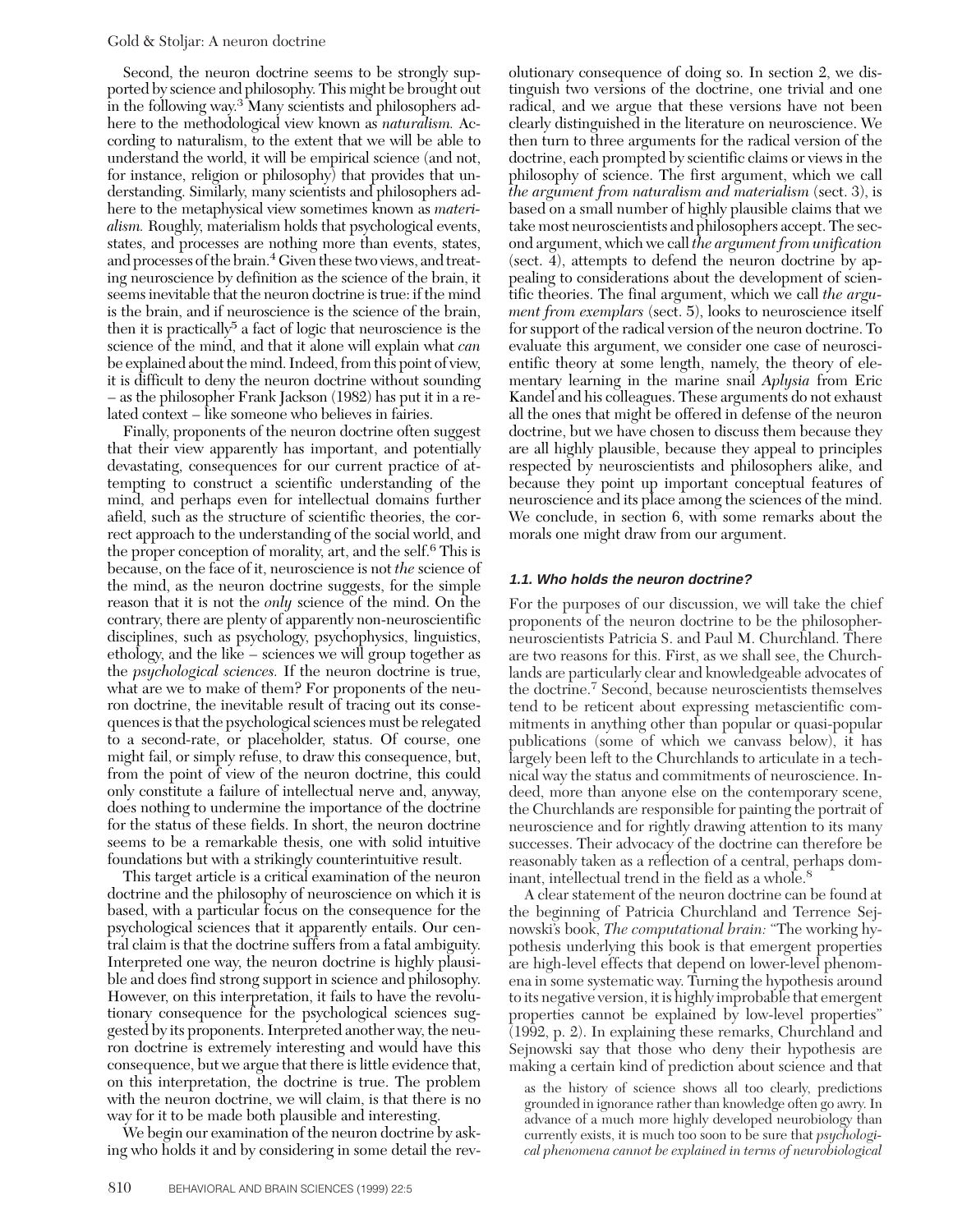Because those who deny Churchland and Sejnowski's hypothesis are asserting that "psychological phenomena cannot be explained in terms of neurobiological phenomena," their own hypothesis, evidently, is that psychological phenomena *can* be so explained, or, at any rate, that this is a view one should take as a working hypothesis – a view that a betting man would lay money on. According to Churchland and Sejnowski, then, smart money is on neuroscience, and this is what makes them proponents of the neuron doctrine. As they put it in a more specific discussion of learning and memory, "[I]n the last analysis, the heart of the problem is to explain *global* changes in a brain's output, on the basis of orderly *local* changes in individual cells. That is, we want to discover how neuronal plasticity – a local property – can result in learning – a global property" (1992, p. 239).

A statement of the neuron doctrine can also be found at the beginning of Paul Churchland's (1995) recent book, *The engine of reason, the seat of the soul:*

[R]ecent research into neural networks, both in animals and in artificial models, has produced the beginnings of a real understanding of how the biological brain works – a real understanding, that is, of how you work, and everyone else like you. . . . [W]e are now in a position to explain how our vivid sensory experience arises in the sensory cortex of our brains: how the smell of baking bread, the sound of an oboe, the taste of a peach, and the color of a sunrise are all embodied in a vast chorus of neural activity. We now have the resources to explain how the motor cortex, the cerebellum, and the spinal cord conduct an orchestra of muscles to perform the cheetah's dash, the falcon's strike, or the ballerina's dying swan. More centrally, we can now understand how the infant brain slowly develops a framework of concepts with which to comprehend the world. And we can see how the matured brain deploys that framework almost instantaneously: to recognize similarities, to grasp analogies, and to anticipate both the immediate and the distant future. (1995, pp. 4–5)

Although he concedes elsewhere in the book that the claim that neuroscience is *already* in a position to understand a number of mental phenomena is hyperbole,<sup>9</sup> it seems clear from this passage and others that Churchland endorses the neuron doctrine, for even if we are not currently in possession of a neuroscientific explanation of the mind, he is evidently confident that we will be. In an earlier paper, for example, P. M. Churchland says that his approach represents "an unabashedly reductive strategy for the neuroscientific explanation of a variety of cognitive phenomena," and that "the mystery of how the brain *represents* the world, and how it performs *computations* on those representations" appears to admit of a simultaneous solution as the "mystery of the brain's microphysical organization" (1989b, pp. 78–79).

One can also see a commitment to the neuron doctrine in the joint work of the Churchlands. In a discussion of how the relation of psychology to neuroscience is likely to compare with significant historical cases of intertheoretic reduction – the reduction of Kepler's planetary laws to Newton's laws of motion, the reduction of temperature to mean molecular kinetic energy, and of light to electromagnetic waves – the Churchlands say that in the neuroscience-psychology case

the presumption in favor of an eventual reduction (or elimination) is far stronger than it was in the historical cases just examined. For unlike the earlier cases of light or heat or heavenly motions, in general terms we already know how psychological phenomena arise: they arise from the evolutionary and ontogenetic articulation of matter, more specifically, from the articulation of biological organization. We therefore *expect* to understand the former in terms of the latter. The former is produced by the relevant articulation of the latter. (1994, p. 48)

To say that we should expect a reduction of psychology to neuroscience, and therefore that we should expect to understand psychological phenomena in neuroscientific terms, is to say that we expect that a successful theory of the mind will be a solely neuroscientific theory. In other words, it is to endorse the neuron doctrine.

Although our primary focus is the Churchlands, commitment to the neuron doctrine is by no means limited to them. In *A vision of the brain,* for example, Semir Zeki says:

It is . . . fortunate that neurobiologists are not philosophers, for they might otherwise find themselves immersed, like the philosophers, in an endless and ultimately fruitless discussion of the meaning of words such as "unconscious," or "inference" or "knowledge" and "information" instead of trying to unravel important facts about the brain. They would, in brief, end up contributing as meagrely to an understanding of the brain and of the mind as philosophers have. This last point is not a trivial one for ultimately the problems that cortical neurobiologists will be concerned with are the very ones that have preoccupied the philosophers throughout the ages – problems of knowledge, experience, consciousness and the mind – all of them a consequence of the activities of the brain and ultimately only understandable when the brain itself is properly understood. *The path toward the millennial future lies more with neurobiologists and some philosophers acknowledge this. . . . It is only through a knowledge of neurobiology that philosophers of the future can hope to make any substantial contribution to understanding the mind.* (1993, p. 7; emphasis added)

#### In a similar vein, Solomon Snyder says:

Of all the momentous revolutions of twentieth-century science, two hold particular promise for bringing the mystery of human consciousness into the realm of human understanding. One of these revolutions is the development of new groups of drugs that produce extraordinary effects upon the mind; the other is the explosion in our understanding – at the cellular and molecular levels – of just how the human brain works. (1996, p. 1)

Similarly, Gerald Edelman, arguably the only neuroscientist who has attempted to formulate a comprehensive neuroscientific theory of the mind, says that his aim is to

construct a scientific theory of the mind based directly on the structure and workings of the brain. By "scientific" in this context, I mean a description based on the neuronal and phenotypic organization of an individual and formulated solely in terms of physical and chemical mechanisms giving rise to that organization. (1989, pp. 8–9)

Also, Francis Crick writes: "The scientific belief is that our minds – the behavior of our brains – can be explained by the interactions of nerve cells (and other cells) and the molecules associated with them" (1994, p. 7).

Nor is the neuron doctrine a particularly recent view. In a paper written in 1974, David Hubel says that "the object of neurobiology is to understand the nervous system. . . . [T]his amounts to asking what happens in our heads when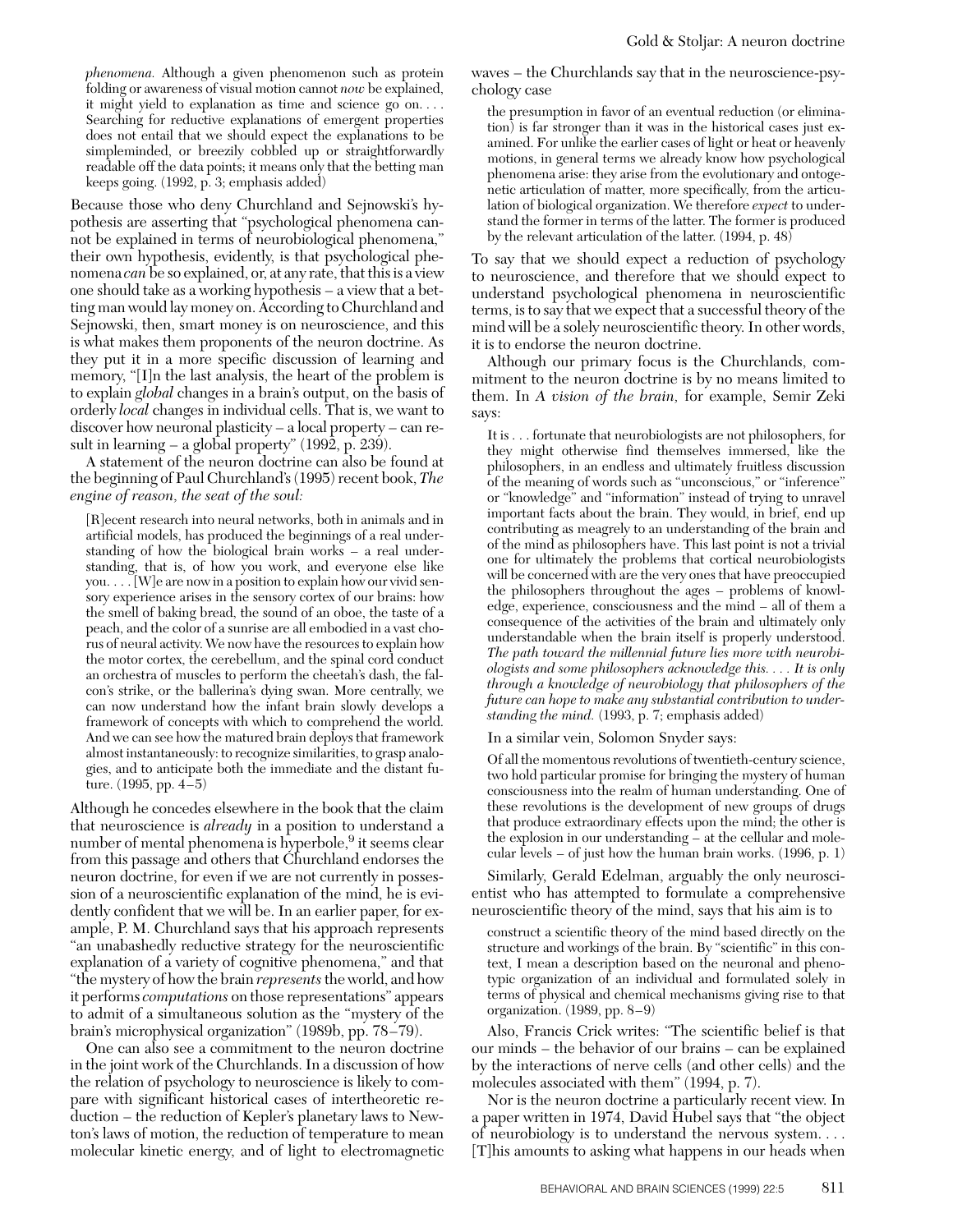#### Gold & Stoljar: A neuron doctrine

we think, act, perceive, learn, or dream" (1974, p. 243). Also, in a classic paper written in 1972, Horace Barlow formulated a view he baptized "a neuron doctrine for perception," according to which "a picture of how the brain works, and in particular how it processes and represents sensory information, can be built up from knowledge of the interactions of individual cells" (1972, p. 384). Although Barlow's aim in that paper is to defend the view that perception will be explained at the level of *single* neurons rather than ensembles of neurons, his neuron doctrine is nonetheless also an instance of ours because it entails that perception will be explained at the neural level or at a level reducible to the neural: "A higher-level language than that of neuronal firing might be required to describe and conceptualize such [sensory and motor exploratory] games, but its elements would have to be reducible to, or constructible from, the interactions of neurons" (1972, p. 391).

In more recent work, Barlow reaffirms his commitment to the neuron doctrine, though in a more qualified way:<sup>10</sup>

Wonder and astonishment at what the brain does are fully justified, but the reductionist attempt to explain its actions by the organized activity of individual nerve cells is not thereby doomed to failure, and the conclusion this chapter tends toward is that, although it has far to go, this theory is actually making steady progress. (1995, p. 416)

There is substantial evidence, therefore, that the neuron doctrine is widely held by philosophers and neuroscientists. We turn now to its radical consequence.

## **1.2. A consequence of the neuron doctrine**

According to some of its proponents, the importance of the neuron doctrine lies in what it implies about the various sciences of the mind. In *Neurophilosophy,* Patricia Churchland writes: "[D]iscoveries in neuroscience will undoubtedly change out of all recognition a host of orthodoxies beloved in philosophy. Barring a miracle (or a calcified stubbornness), it will in particular transfigure epistemology, as we discover what it *really* means for brains to learn, to theorize, to know, and to represent" (1986, p. 482; emphasis added).

In speaking of the "host of orthodoxies beloved in philosophy," it is clear from the context that Churchland means, among other things, the tendency to try to explain the mind by invoking the psychological sciences, and to view such sciences as irreducible to neurobiology.11 Moreover, it is Churchland's use of the word "really" in the passage that indicates the strength of her claim. What the passage suggests is that it follows from the neuron doctrine that the psychological sciences, and the epistemological views they support, cannot *really* tell us the truth, or the whole truth, about what it is to learn, to theorize, to know, and to represent. However, this in turn suggests that the psychological sciences are in the position of offering only superficial, partial, or inaccurate characterizations of the mind, and that these sciences will be superseded when neuroscience develops its own explanations of the phenomena. It is for this reason that neuroscience will change current orthodoxies "out of all recognition." Psychological explanations may be necessary way stations on the road to a successful theory, but they will not give us real insight into the phenomena they seek to explain.

A similar suggestion is made by Hubel:

As we learn more about the brain, the effects of that knowledge on other fields of inquiry will be profound. The branches of philosophy concerned with such subjects as the nature of the mind and of perception will, in a sense, be superseded, as will the parts of psychology that seek to obtain the answers by indirect means. (1974, p. 259)

Here the suggestion that the psychological sciences are way stations is explicit. If a theory of a mental phenomenon is not a neural theory or, at any rate, is not reducible to the neural, it will be discarded in the long run by neuroscience as "direct" explanations become available.12

It is important to see just what a strong consequence this is. If the neuron doctrine implies that any psychological theory of the mind is second-grade, or placeholder, science, we are faced with the problem of what to say about the many developed psychological theories we now have. Linguistics, to take one example, is among the most advanced sciences of any mental phenomenon. According to many linguists, the fact that every normal human being is linguistically competent is to be explained by our (largely unconscious and innate) knowledge of a system of rules and principles that assign semantic and syntactic interpretations to physical forms, whether those forms are heard, seen, or touched. Linguists and psychologists are in the process of describing this system of rules, its development in childhood, and its interaction with other cognitive systems. However, according to the neuron doctrine, there is something misguided about this enterprise, because it is far from clear that the basic concepts of linguistic theory as it is currently understood can be reduced to the basic concepts of neuroscience as *it* is currently understood; indeed, many linguists believe they cannot (Higginbotham 1990). So linguistics faces a dilemma: either it must be reformulated in neuroscientific terms, or else it must be judged a placeholder science. In Churchland's terminology, if the neuron doctrine is true, linguistics does not tell us what it really means to have knowledge of language; and in Hubel's terminology, linguistics is in the position of providing only an indirect account of the phenomena it seeks to explain. Given the relative maturity and complexity of linguistic theory, this is no trivial result.13

Strong as this consequence is, the Churchlands quite explicitly accept it and regard it, in fact, as a major selling point of their view. Paul Churchland (1989a, p. 109; see also Churchland 1995), for example, writes that the position he advocates holds out "the possibility of an alternative to, or potential reduction of, the familiar Chomskyan picture." Patricia Churchland is even more explicit. Churchland and Sejnowski write:

[I]n linguistics it may be useful as a first pass to characterize a speaker's knowledge of semantics in terms of lists stored in memory. If, however, we want to take the further step and ask how speech production and comprehension are *really* done, given a more neurobiologically realistic construal of memory, then the semantics-as-list is a caricature that must be replaced by something closer to the truth. And having a more neurobiologically realistic characterization of semantic memory may well result in new ways of looking at old data, and in new hypotheses that would not have seemed at home in the old framework. (1992, p. 416; emphasis added)

The radical consequence of the neuron doctrine has therefore been noticed by its advocates, and it is one of the features of the doctrine that lends it an air of intellectual excitement.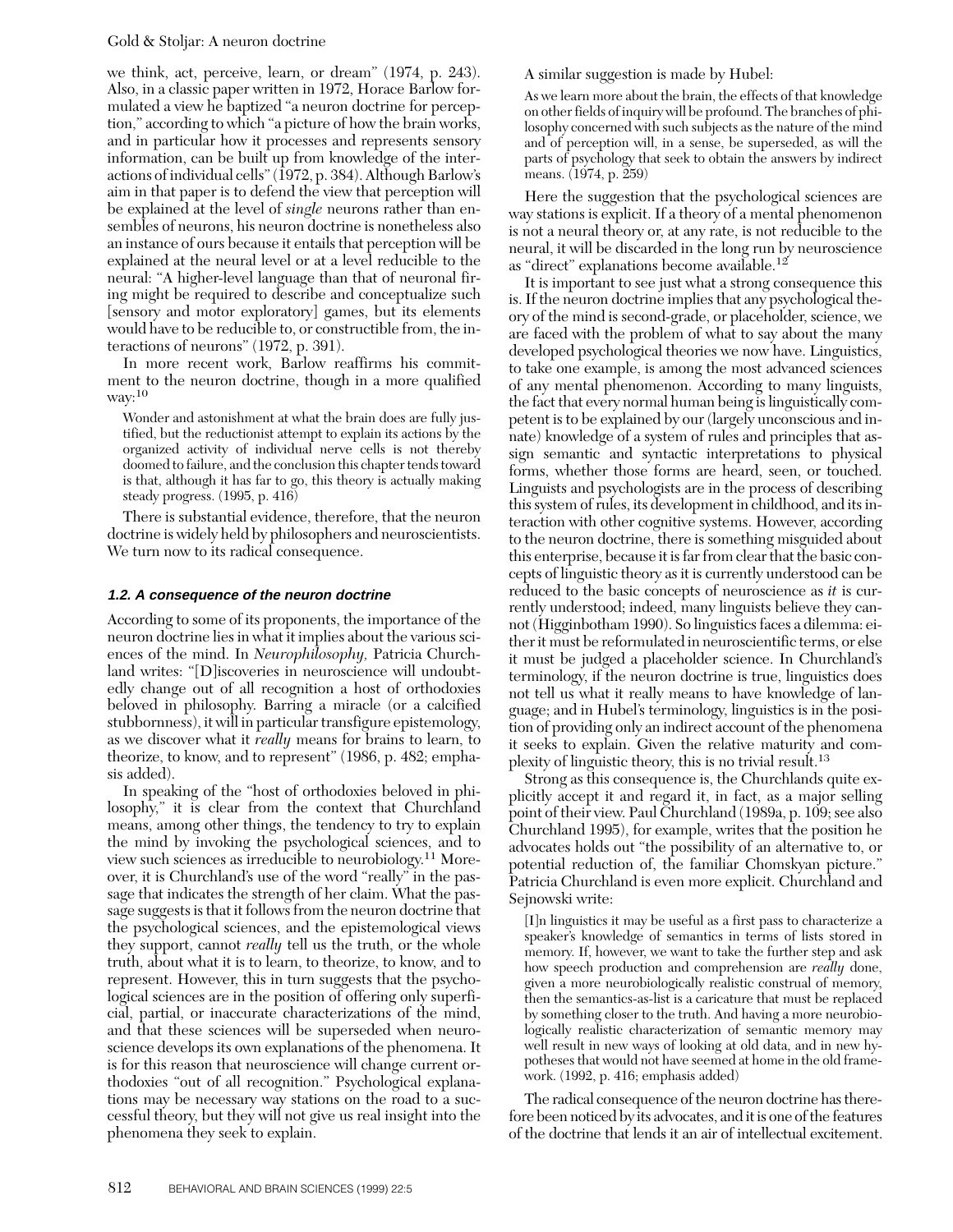## **1.3. Evidence for the neuron doctrine**

Of course, one would have to accept this consequence, revolutionary though it is, if the neuron doctrine were backed up by the best empirical results. If we currently had a mature neuroscience that could explain a wide range of mental phenomena, then we would have to admit that the interpretation of linguistics and the other psychological sciences was settled. Is it the case then that the facts are in, but nobody has bothered to tell the linguists and psychologists?

Of course the answer is "no." Although we have a great deal of knowledge about the basic biology of the brain, it is only a slight exaggeration to say that we are almost completely ignorant about how the brain produces mental life. As we remarked above, Paul Churchland's optimism about current neuroscience should really be understood as hyperbole, and other neuroscientists are far more cautious. Hubel, for example, says that

[t]he knowledge we have now is really only the beginning of an effort to understand the physiological basis of perception, a story whose next stages are just coming into view; we can see major mountain ranges in the middle distance, but the end is nowhere in sight. . . . We are far from understanding the perception of objects, even such comparatively simple ones as a circle, a triangle, or the letter A – indeed, we are far from even being able to come up with plausible hypotheses. (1988, pp. 219–20)

And what goes for the physiology of vision, where we have considerable understanding, also goes for the physiology of language and of our other cognitive capacities.

So we have a problem. On the one hand, the neuron doctrine has widespread support, in part because it seems to follow from widespread views in both philosophy and science. On the other hand, the neuron doctrine has a consequence concerning the effect of neuroscience on the psychological sciences that is not only radical but unsupported by neuroscience itself. The problem is how to explain the existence of a single doctrine that is simultaneously radical – and radical in the absence of evidence – as well as widespread.

#### **1.4. Two questions**

Our first question, therefore, is this: Given that the facts required to evaluate the neuron doctrine are not in, why do informed people believe it? Our answer to this question (set out in sect. 2) is that the neuron doctrine suffers from an ambiguity. Interpreted one way, the doctrine is very plausible but fails to have the radical consequence for the psychological sciences that we have discussed. Interpreted another way, the neuron doctrine is an empirical conjecture that *does* have this substantive consequence but is highly controversial and currently unsupported by the evidence. Our suggestion is that proponents of the neuron doctrine sometimes conflate these two very different interpretations of their view and believe as a result that there is a *single* view that is both obvious and revolutionary.

Our second question is this: Is there any scientific reason to believe the radical and interesting form of the neuron doctrine? We address this question in sections 3–5 by considering three arguments that might be offered in its defense.

## **2. Two versions of the neuron doctrine**

We have expressed the neuron doctrine as the view that a successful theory of the mind will be a solely neuroscientific theory. What exactly does that mean? In the first part of this section, we argue that attention to this question leads to a distinction between two conceptions of neuroscience, which in turn makes it possible to distinguish two versions of the neuron doctrine. We then provide evidence that proponents of the doctrine frequently conflate these two versions.

#### **2.1. Two conceptions of neuroscience**

According to one conception of neuroscience, perhaps the more traditional conception, neuroscience is to be understood as the science we will call *biological neuroscience,* the concern of which is the investigation of the structure and function of individual neurons, neuronal ensembles, and neuronal structures. For simplicity, we will stipulate that biological neuroscience includes only neurophysiology, neuroanatomy, and neurochemistry, and we will take it to be synonymous with *neurobiology.*

According to another conception, neuroscience is taken to be what is often called *cognitive neuroscience* (see Gazzaniga 1995; see also Kosslyn & Andersen 1992 and Kosslyn & Koenig 1995), and we will adopt that name here. Cognitive neuroscience is an interdisciplinary approach to the study of the mind, the concern of which is the integration of the biological and physical sciences – including in particular biological neuroscience – with the psychological sciences to provide an explanation of mental phenomena. Although biological neuroscience is interested in understanding the biology of the brain, cognitive neuroscience attempts to synthesize biology and psychology to understand the mind. Cognitive neuroscience therefore includes biological neuroscience as a proper part but is not exhausted by it.

#### **2.2. Versions of the neuron doctrine**

With these conceptions of neuroscience before us, we can now distinguish two versions of the neuron doctrine. The two doctrines are generated by replacing "neuroscience" in our general statement of the neuron doctrine above by "cognitive neuroscience" and "biological neuroscience." We will call these versions the *trivial neuron doctrine* and the *radical neuron doctrine,* respectively.

**2.2.1. The trivial doctrine.** The trivial neuron doctrine is the view that a successful theory of the mind will be a solely cognitive neuroscientific theory. According to this doctrine, to the extent that psychological phenomena will be explained at all, the science that will do so is cognitive neuroscience. Because cognitive neuroscience includes any concept from the psychological or biological sciences (including any of the branches of physical science that might be relevant to describing the brain), the theory of the mind will turn out to involve any one of a very large number of possible combinations of scientific concepts. For example, the future of research could see the psychological sciences providing the functional description of the phenomena to be explained and biological neuroscience pro-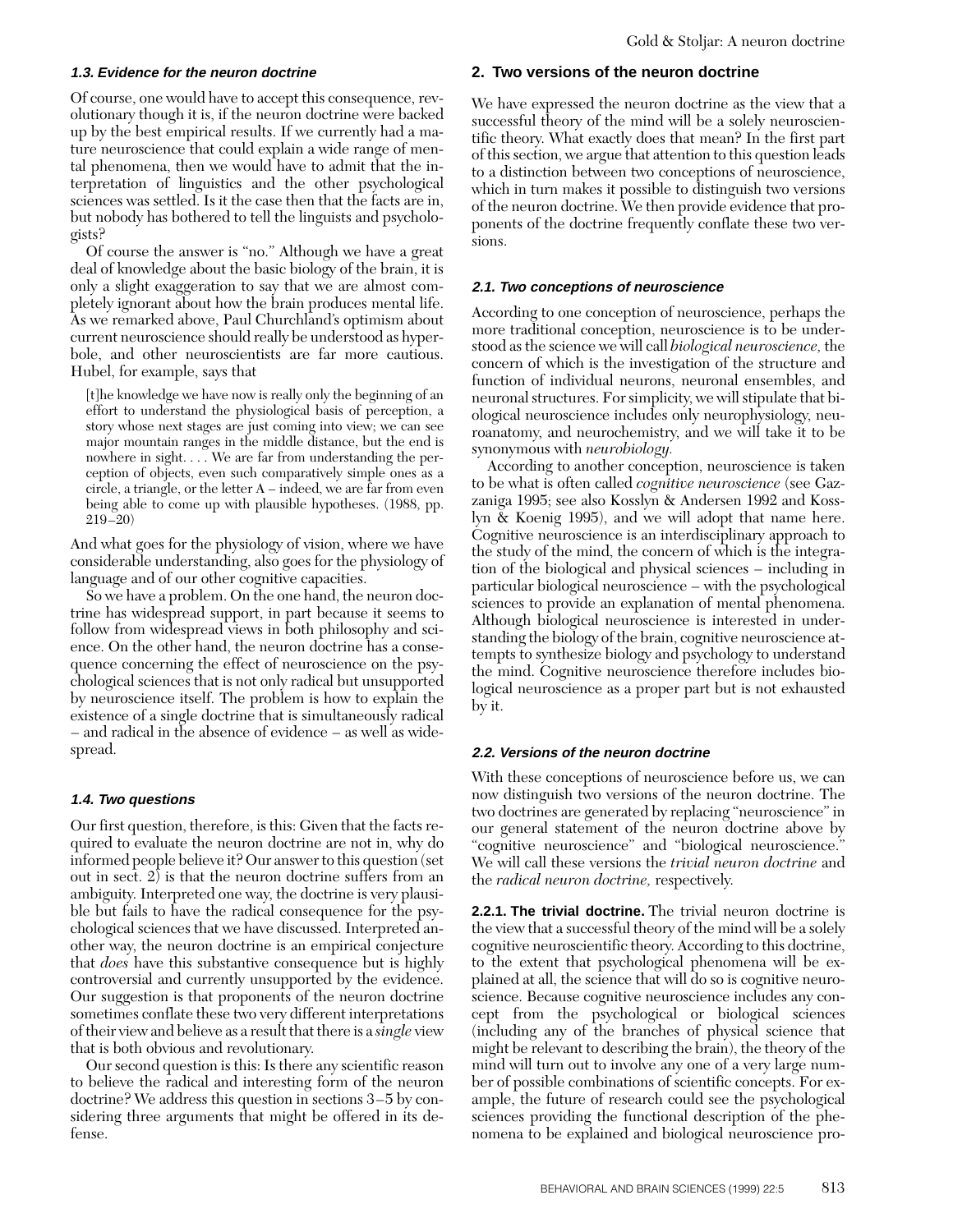#### Gold & Stoljar: A neuron doctrine

viding the mechanistic account of how function is implemented in the brain.  $^{\rm 14}$ 

The essential feature of this version of the neuron doctrine is that it does not have the radical consequence for linguistics and the other psychological sciences discussed above. In the first place, this version does not entail that linguistics and the other psychological sciences will be superseded because it is consistent with the trivial neuron doctrine that psychological science will be part of the successful explanation of the mind. In the second place, and more important, this view entails nothing about the concepts that will be used in a successful theory. The claim that the theory of the mind will be expressed in cognitive neuroscientific terms expresses nothing more, therefore, than an ecumenism in the development of the theory and an agnosticism about its content.

The trivial neuron doctrine is therefore a very weak doctrine indeed. The picture that emerges from it has three components. First, the trivial neuron doctrine holds that the mind is a biological phenomenon; in other words, the trivial doctrine adheres to the thesis of materialism, the thesis that mental phenomena are neural phenomena. Second, the doctrine insists that the understanding of this phenomenon will derive from science; that is, the trivial doctrine adheres to the thesis of naturalism. Finally, however, the doctrine also holds that this understanding may not be provided by means of biological concepts alone but that psychological concepts may be required as well. Indeed, the trivial doctrine in principle leaves open which concepts will feature in the successful theory of the mind. Because a joint commitment to materialism and naturalism is a scientific commonplace, and because it has no radical consequences, we have called this version of the neuron doctrine the trivial doctrine.15

As one might expect, the trivial neuron doctrine is widely held by cognitive scientists. James Higginbotham, for example, says that although many cognitive scientists follow Descartes in supposing that

the activities of the mind are not reducible to more familiar physical operations or to simpler mental activities shared by animals with and without language . . . [a]nother aspect of Descartes's conception of the mind is generally rejected as a research assumption . . . namely his thesis that the mind was a separable substance and in particular not a physical thing. Contrary to Descartes, cognitive scientists who otherwise adopt his views consider that the study of the mind is the study of the brain and nervous system, conducted at some level of abstraction that we would like to clarify. (1990, p. 249)

According to Higginbotham, because cognitive scientists believe that the study of the mind is the study of the brain, they count as cognitive neuroscientists in the sense we have described and hence as adherents of the trivial neuron doctrine. Following Higginbotham, we can say that the trivial neuron doctrine is committed only to the idea that a successful theory of the mind will be a theory of the brain – after all, it will not be a theory of the foot, or the kidney, or of an immaterial mind! – but neither must it be a theory of the brain expressed solely in terms of neurons and their properties.

In saying that the trivial neuron doctrine is trivial, however, we do not mean to suggest that it is compatible with any approach whatever to the study of the mind. In general, any theory of the mind that denies either (a) that the mind is a biological phenomenon, or (b) that the study of the mind is a part of natural science, or (c) that at least psychology or neurobiology is in principle relevant for the explanation of the mind, is incompatible with the trivial neuron doctrine. An example of the first (and perhaps the second) kind of theory is the version of *dualism,* according to which the mind is an object wholly distinct from the brain and body. An example of the second kind of theory is the version of *social constructivism* according to which the mind is a social construct in principle isolated from natural science. An example of the third kind of theory would be a certain version of the *artificial intelligence program,* according to which both neurobiology and the details of psychology are in principle irrelevant to the construction of theories of mentality in the most abstract sense. All such views are clearly incompatible with the trivial neuron doctrine.<sup>16</sup>

**2.2.2. The radical doctrine.** Because the trivial neuron doctrine amounts only to the claim that a successful theory of the mind will be a theory of the brain, it is uncontroversial and deserves to be as widespread as the neuron doctrine is. However, this version of the neuron doctrine is uninteresting because no radical, or even moderately substantive, consequences follow from it.

Nevertheless, there is a reading of the doctrine that does make it interesting. By substituting "biological neuroscience" for "neuroscience" in our formulation of the neuron doctrine, we get a radical doctrine according to which a successful theory of the mind will be a solely biological neuroscientific theory. Because, as we have said, we stipulate that biological neuroscience includes only neurophysiology, neuroanatomy, and neurochemistry, the radical neuron doctrine holds that neurophysiology, neuroanatomy, and neurochemistry will by themselves eventually have the conceptual resources to understand the mind and, as a consequence, a successful theory of the mind will make no reference to anything like the concepts of linguistics or the psychological sciences as we currently understand them.17

According to the radical neuron doctrine, a successful theory of the mind will be a theory of the brain expressed *in terms of* the basic structural and functional properties of neurons, ensembles, or structures. As a result, the radical neuron doctrine is substantive in having as its essential feature the consequence that the intellectual project pursued by Higginbotham and many others is doomed from the beginning. After all, Higginbotham assumes – and assumes that most cognitive scientists assume – that the rules posited by linguists and psychologists cannot be reduced to neurobiological notions. If Higginbotham and others are right about this, and if the radical neuron doctrine is true, then the psychological sciences will yield in the fullness of time to better biological neuroscientific theories. To adopt again the phraseology of Patricia Churchland and David Hubel, these sciences produce only *indirect* theories of the phenomena they seek to explain and do not tell us what these phenomena are *really* like.

## **2.2.3. Evidence of commitment to the radical doctrine.**

Once we have the distinction between the radical and trivial neuron doctrines clearly before us, the crucial question is whether the proponents of the doctrine intend to defend the radical or only the trivial version. It seems clear that at least *some* of the passages cited above expressing commitment to the neuron doctrine should in fact be taken as ex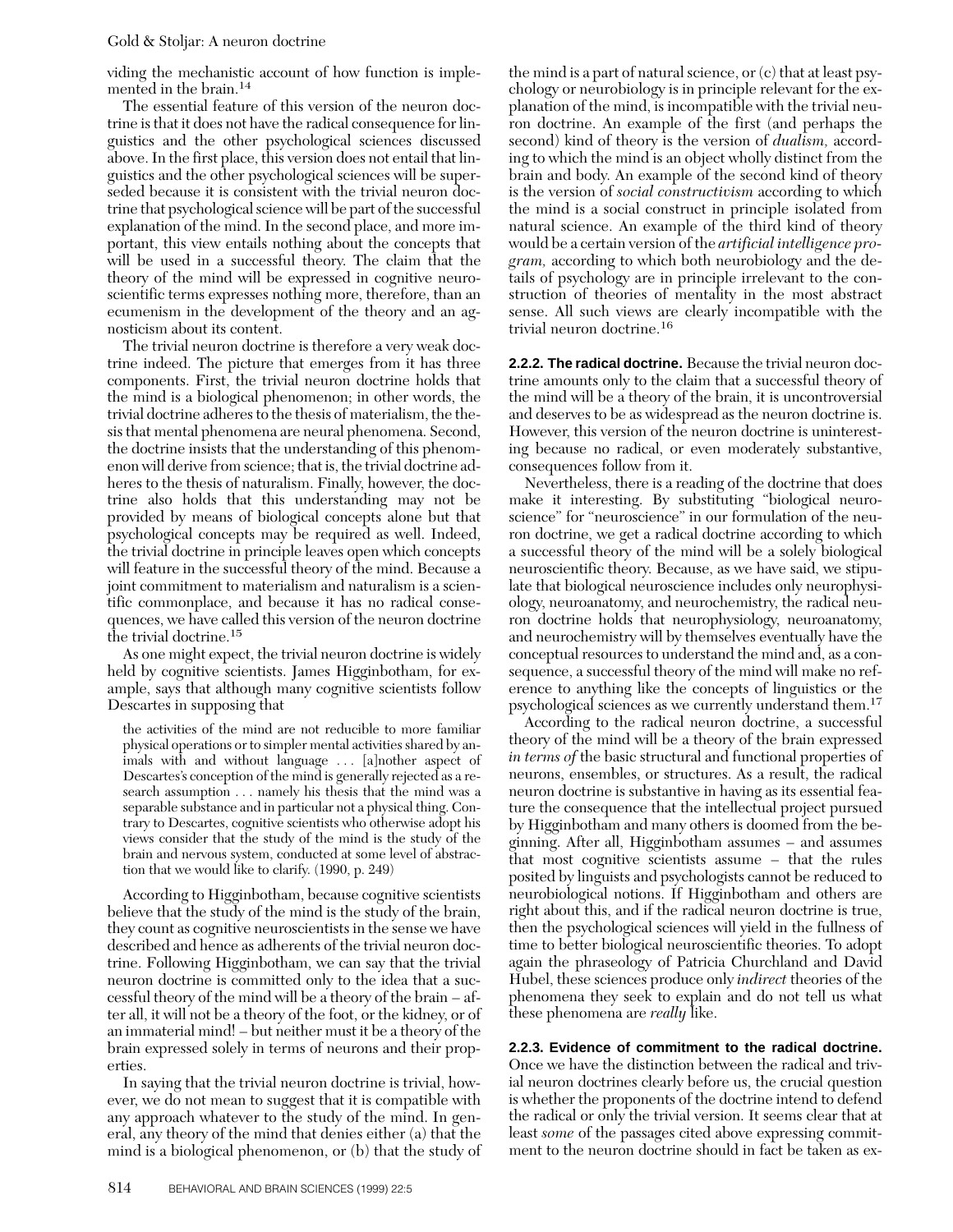pressions of commitment to the radical version of the doctrine.

Recall, for example, that in their discussion of the relation between psychological phenomena and neuroscience, the Churchlands write: "We therefore expect to understand the former in terms of the latter" (1994, p. 48). Also, Paul Churchland expresses a commitment to "an unabashedly reductive strategy for the neuroscientific explanation of a variety of familiar cognitive phenomena" (1989c, p. 78).

Churchland and Sejnowski say that "it is highly improbable that emergent properties cannot be explained by lowlevel properties" (1992, p. 2).

Also, here is Crick again: "The scientific belief is that our minds – the behavior of our brains – can be explained by the interactions of nerve cells (and other cells) and the molecules associated with them" (1994, p. 7).18

Finally, Barlow says, "[A] picture of how the brain works, and in particular how it processes and represents sensory information, can be built up from knowledge of the interactions of individual cells" (1972, p. 384).

### **2.3. Conflating the trivial and the radical doctrines**

Although support for the neuron doctrine – and, in some cases, the radical doctrine – appears to be widespread, in our view supporters of the doctrine do not always distinguish between the two versions we have identified. Indeed, a closer examination of some of the texts we have considered reveals a tendency to conflate the two versions of the doctrine.

From the passages cited above, for example, it seems clear that the Churchlands' official view is the radical neuron doctrine. Nevertheless, they sometimes present the radical doctrine as equivalent to the trivial doctrine. Consider again the passage from Churchland and Sejnowski cited above: "The working hypothesis underlying this book is that emergent properties are high-level effects that depend on lower-level phenomena in some systematic way. Turning the hypothesis around to its negative version, it is highly improbable that emergent properties cannot be explained by low-level properties" (1992, p. 2).

Given the distinction we have introduced, it is clear that, contrary to what Churchland and Sejnowski obviously intend, the two hypotheses mentioned in this passage are by no means equivalent: the second is not the negative version of the first. The second claim says that it is highly probable that emergent psychological properties can be explained by low-level neurobiological properties. This is the radical neuron doctrine. The first claim, in contrast, says only that emergent psychological properties *depend on* low-level neurobiological properties in some systematic way. However, to say this is to say something extremely weak. In particular, it is not to say anything that a proponent of the trivial neuron doctrine need deny. Churchland and Sejnowski therefore conflate in this passage the trivial and the radical neuron doctrines by taking them to be nothing more than two formulations of the same claim.

To take a different example, consider the passage from the Churchlands that we quoted earlier:

[I]n general terms we already know how psychological phenomena arise: they arise from the evolutionary and ontogenetic articulation of matter, more specifically, from the articulation of biological organization. We therefore *expect* to understand the

former in terms of the latter. The former is produced by the relevant articulation of the latter. (1994, p. 48)

The interpretive difficulty presented by this passage is that, on the face of it, the argument implicit in it is invalid. The premise of the argument is that psychological phenomena arise from the brain, or, as the Churchlands put it, psychological phenomena are produced from the articulation of biological organization. The conclusion of the argument is that one should "understand the former in terms of the latter." However, this conclusion does not follow, and for a reason that the Churchlands are certainly aware of (see, e.g., Churchland & Churchland 1996, pp. 219–22). The mere fact that *As* are made up of *B*s does not entail that we should expect an understanding of the *A*s in terms of the *B*s. Earthquakes, for example, are constituted by a set of causal processes involving the myriad microphysical particles that make up a swath of terrain, but these processes do not figure in any sensible explanation of the large-scale event (cf. Putnam 1975, pp. 295–97). So why should one think that the fact that psychological phenomena are produced by the brain has much to do with the theory of those phenomena? We suggest that the Churchlands are here conflating the two versions of the neuron doctrine, and as a consequence are defending a radical doctrine for reasons that only support a trivial doctrine. The fact that psychological phenomena are produced from an articulation of biological organization gives us a clear reason to believe that the theory of psychological phenomena will be a theory of the brain, and perhaps even a prima facie reason to expect that the theory of that organization will play some role in a successful theory of those phenomena; in other words, this fact gives us a reason to adopt the trivial neuron doctrine. However, the fact that psychological phenomena are produced by the brain does *not* give us a reason to adopt the radical neuron doctrine – to suppose that psychological phenomena are to be understood solely in neural terms. One could therefore derive the conclusion from the premise in the present argument only by conflating the two versions of the neuron doctrine.

This conflation is also evident if one examines central trends in the Churchlands' work as a whole. One such trend is the methodological idea that neurobiology is, or should be, relevant to the task of explaining cognitive or psychological phenomena. Patricia Churchland (1986), for example, emphasizes a "coevolutionary strategy" in developing theories of mental function that would explicitly take results in neurobiology into account (see also Churchland & Sejnowski 1992, p. 11). Also Paul Churchland (1990) writes of the need for "empirical and theoretical research into *brain* function in order to answer the question of what are the most important forms of representation and computation within cognitive creatures" (p. 158). He goes on to say that "the long-standing disinterest in the neurosciences, both within AI and in cognitive psychology . . . has been most unfortunate" (p. 200). Furthermore, the Churchlands describe the central fact that divides them from their critics as their rejection of what they call the "autonomy" of psychology (see, e.g., Churchland & Churchland 1996, p. 220), according to which the development of psychology is conceptually isolated from results in neurobiology.

Now claims of this kind are unobjectionable because they entail only that in developing a functional theory of a particular psychological phenomenon, one does well to keep an eye on whether the theory is likely to have some neuro-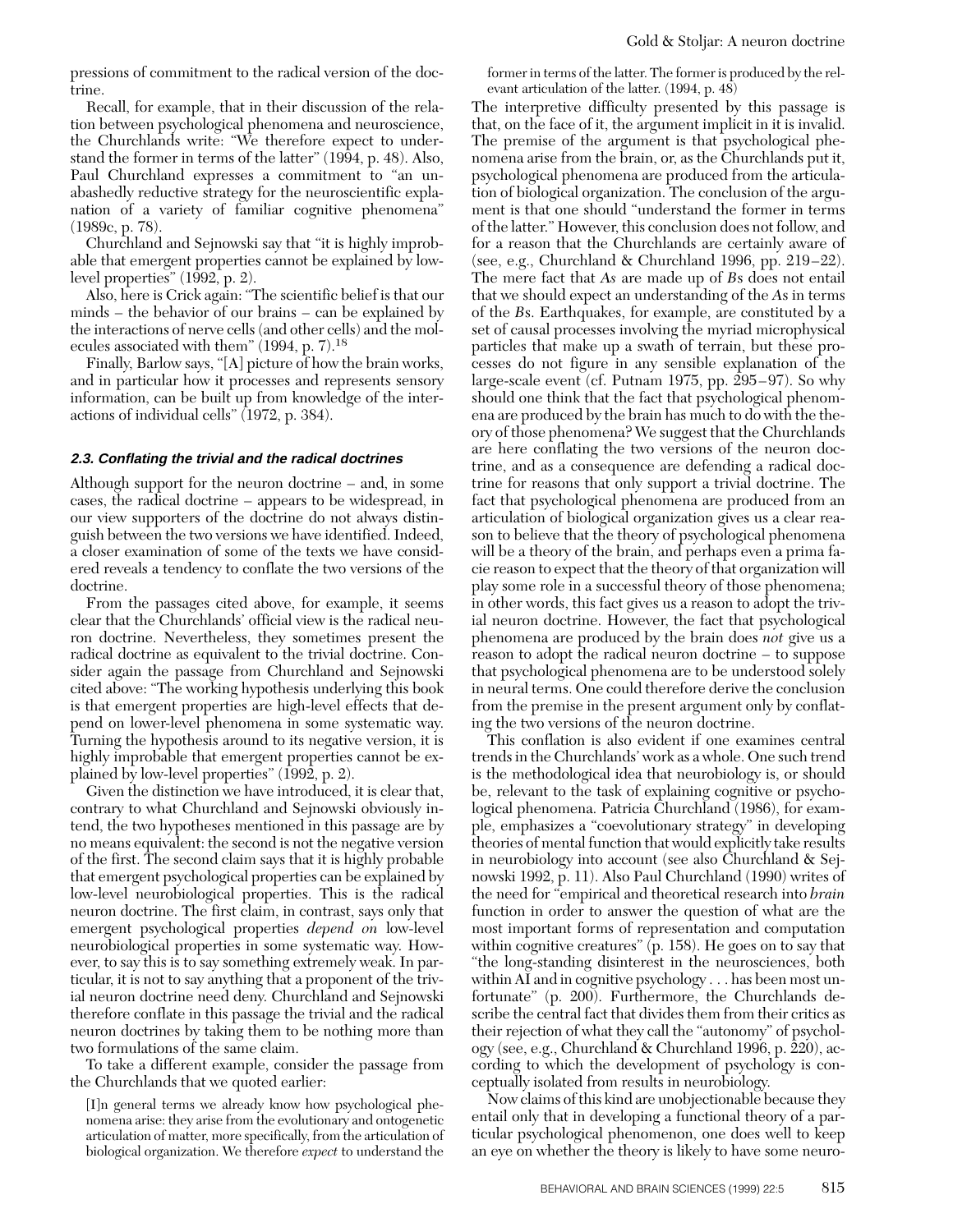#### Gold & Stoljar: A neuron doctrine

biological instantiation. Functional theories, as it is sometimes put, ought to be neurobiologically realistic, but what follows from this? Only that some approaches in psychology and artificial intelligence are mistaken. Although the Churchlands may be quite right in criticizing these approaches, it does *not* follow from these claims – contrary to what Paul Churchland (1990) goes on to say – that "fundamental insights into the general nature of cognition are likely to be found by examining the microstructure and microactivity of biological brains" (p. 225). Nor does it follow, as Patricia Churchland writes, that

*[t]he co-evolutionary development of neuroscience and psychology means that establishing points of reductive contact is more or less inevitable.* As long as psychology is willing to test and revise its theory and hypotheses when they conflict with confirmed neurofunctional and neurostructural hypotheses, and as long as the revisions are made with a view to achieving concord with a lower-level theory, then the capacities and processes described by psychological theory will finally find explanations in terms of neuroscientific theory. (1986, p. 374)19

In emphasizing the methodological relevance of neurobiology, the Churchlands' position supports the trivial neuron doctrine. However, methodological relevance is much weaker than the explanatory sufficiency demanded by the radical neuron doctrine. Methodology only appears to support the radical neuron doctrine when the radical and trivial doctrines are run together.<sup>20</sup>

One can find a similar pattern of argument in other writers as well. In a passage we cited above, Edelman says that his aim is to "construct a scientific theory of the mind based directly on the structure and workings of the brain. By 'scientific' in this context, I mean a description based on the neuronal and phenotypic organization of an individual and formulated solely in terms of physical and chemical mechanisms giving rise to that organization" (1989, pp. 8–9). The claim that a theory of the mind will be formulated solely in terms of the physical and chemical mechanisms of the brain giving rise to the neuronal and phenotypic properties of the individual is strongly reminiscent of the Churchlands' claim that the explanation of the mind will amount to an explanation of the biological articulation of matter. However, immediately after making this claim, Edelman explicates it by saying that the theory of the mind

must rest on a number of other psychological and physiological models, each of which is intricate and subject to error at our current stage of knowledge: models of perceptual categorization, memory, learning, concept formation, and, finally, language. The usual reductionist simplifying criteria – Occam's razor or a minimal number of assumptions – cannot usefully be applied to any such multilevel global model which must take into account a large series of evolutionary developments. (1989, pp. 9–10)

Our distinction between the trivial and the radical neuron doctrines makes it clear that this gloss on the initial formulation is altogether different from the initial formulation itself. Although the first passage suggests that the mind will be understood solely in terms of the basic biology of the brain, the second passage claims that the theory of the mind will not in fact be restricted to neurobiology but will require for its formulation a wide range of concepts from the psychological sciences.

Finally, in a passage quoted above, Zeki says:

[U]ltimately the problems that cortical neurobiologists will be concerned with are the very ones that have preoccupied the

philosophers throughout the ages – problems of knowledge, experience, consciousness and the mind – all of them a consequence of the activities of the brain and ultimately only understandable when the brain itself is properly understood. *The path toward the millennial future lies more with neurobiologists and some philosophers acknowledge this. . . . It is only through a knowledge of neurobiology that philosophers of the future can hope to make any substantial contribution to understanding the mind.* (1993, p. 7; emphasis added)

Zeki is arguing that features of the mind are the result of the activity of the brain and that the problems of the mind will only be solved when the brain is properly understood. These claims of course are uncontroversial; they express the trivial neuron doctrine. On the basis of these claims, however, Zeki (1993) asserts that "it is *only* through a knowledge of neurobiology that philosophers of the future can hope to make any substantial contribution to understanding the mind." But, as we have seen, this does not follow at all. One could argue that the relevance of the brain to the theory of the mind entails that neurobiology is the only way to understand the mind only if one fails to distinguish the trivial and radical doctrines.

## **2.4. The importance of the ambiguity**

The fact that the neuron doctrine is ambiguous between at least the two claims we have identified is enormously important for understanding and evaluating the doctrine. What the ambiguity explains is why a view that is apparently radical and controversial is so widespread. The neuron doctrine is both widespread and controversial because it has one interpretation that renders it very plausible but unsubstantive, and one interpretation that renders it radical but unsupported by the scientific evidence. Our first question was why informed people believe the neuron doctrine in the face of inadequate evidence. Our answer to this question is that the doctrine is ambiguous, and running together two different versions of the doctrine gives it the illusory appearance of having the important features of both.

However, there is also another reason why the ambiguity is important. When confronted with the ambiguity, proponents of the neuron doctrine face two options: they can either say that they endorse only the trivial version of the doctrine, or they can stick their necks out and endorse the radical version. For the Churchlands, however, the first of these options is out of the question because the trivial doctrine has none of the consequences that the Churchlands clearly want to defend. As we have seen, the trivial neuron doctrine is no more than scientific common sense. Indeed, if the Churchlands, or anyone else, did intend to defend the trivial doctrine, that intention would be entirely mysterious. Why would one bother to defend explicitly a doctrine that is trivial or, at any rate, that just about everyone in the field accepts? To say that smart money is on neuroscience, in our trivial sense of the claim, is no more than to bet that *some* science of the mind or brain will win the race to understand the mind. However, that is not a bet that any rational bookie would take.

On pain of triviality, then, proponents of the neuron doctrine must adopt the radical version of the doctrine. However, this raises the second of the two questions we asked earlier, that is, whether the radical – and interesting – version of the doctrine is true. Our goal in the remainder of this target article is to try to answer this question by consider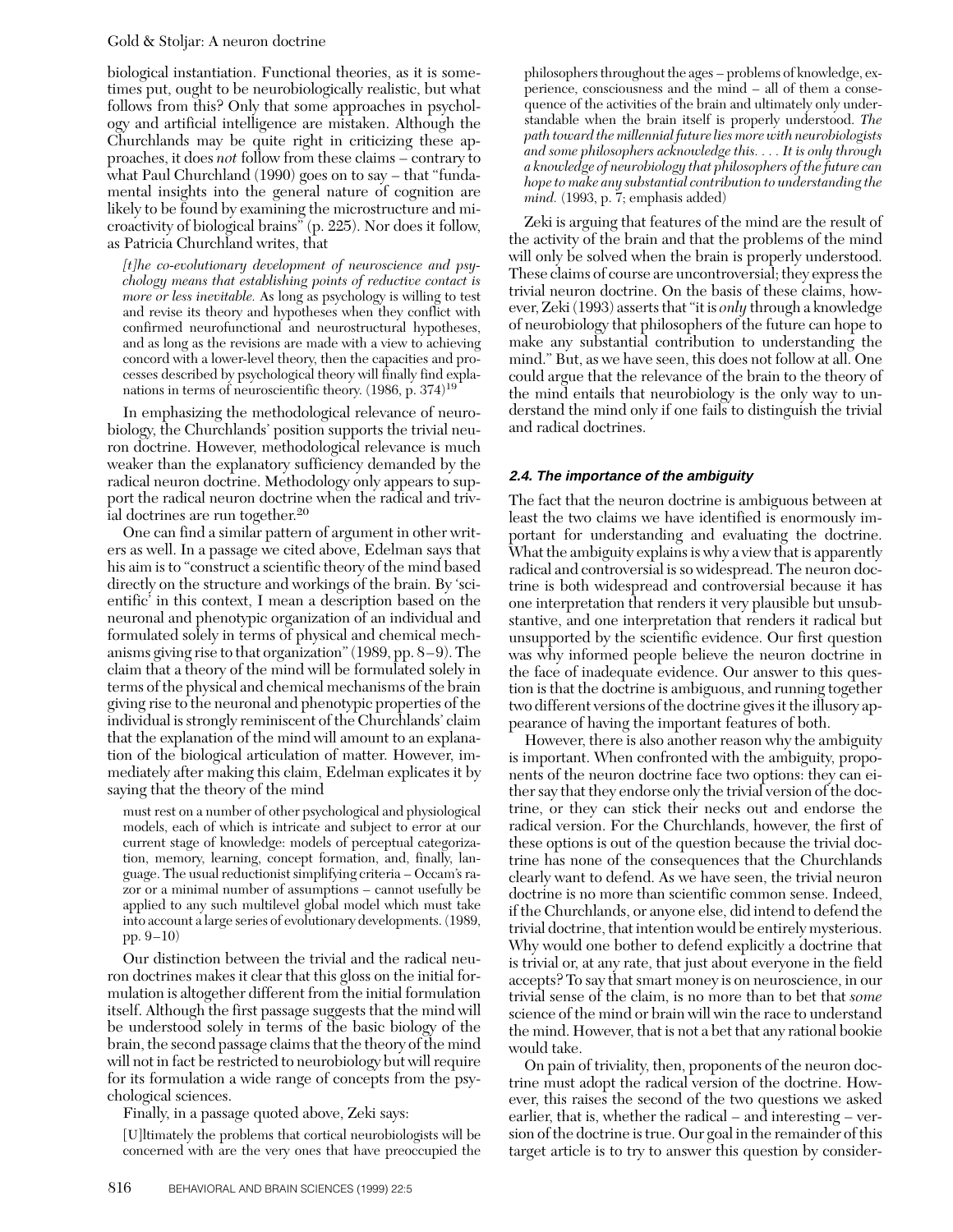ing three arguments for this version of the doctrine. In each case, we will suggest that the argument does not support the radical neuron doctrine. If we are right, the choice between the two versions of the neuron doctrine constitutes a destructive dilemma for its proponents: either to hold a view for which no scientific defense has been given, or to defend a view that requires no defense.

#### **3. The argument from naturalism and materialism**

The first argument we will consider is one that we have already mentioned in passing a number of times and that we will call the *argument from naturalism and materialism.* The attraction of this argument is that its premises are widely accepted both by neuroscientists and philosophers.21 The first premise of the argument expresses commitment to what we have identified as *naturalism.* For our purposes, naturalism can be taken to be expressed by the following claim:

1. A successful theory of any class of natural phenomena is, or will be, provided solely by a developed science of those phenomena.

Naturalism therefore rules out the use of nonscientific methods of investigation in domains that have a science. The second premise of the argument expresses (a version of) the thesis of *materialism,* which we take to be supported by current science:

2. Mental phenomena are identical to neural phenomena.

Roughly, what (2) asserts is that when Kramer is excitedly anticipating the arrival of Mackinaw peaches, for example, his excitement is to be accounted for by the fact that something is going on in his brain or that his brain is in a particular state, and similarly for our claims that Kramer appreciates old movie theatres, that he is interested in coffee tables, that he prefers briefs to boxers, and so on. The final premise of the argument is a definition:

3. The science of neural phenomena (i.e., the science of the brain) is neuroscience.

From these premises one might reasonably infer:

4. A successful theory of mental phenomena is, or will be, provided solely by a developed neuroscience.

And (4) can be rewritten to express the neuron doctrine: 4'. A successful theory of mental phenomena will be a solely neuroscientific theory.

We have, then, an argument for the neuron doctrine that is based on one very appealing methodological position, one obvious empirical truth, and one innocent definition. How could one object to an argument like this?

#### **3.1. The limitations of the argument**

One objection that could be brought against it concerns the inference to premise 4. We have already seen that the fact that *A*s are made up of *B*s does not entail that the explanation of the *A*s is to be given in terms of the *B*s. In particular, the fact that mental phenomena are identical to neural phenomena does not entail that the *science* of mental phenomena is the *science* of neural phenomena.

There is also a second objection to this argument, one that concerns the distinction between the two conceptions of neuroscience that we have introduced. Even if the argument is successful, it is not an argument for the view of interest because premise 4' is the ambiguous formulation of the neuron doctrine rather than the radical formulation. The conclusion we need is:

4\*. A successful theory of mental phenomena will be a solely biological neuroscientific (i.e., neurobiological) theory.

However,  $4^*$  is a very different doctrine from  $4'$ ;  $4^*$  is, whereas  $4'$  is not, a substantial claim about the course of future science. In particular, as we have seen, 4\* entails that the cognitive scientists described by Higginbotham are on entirely the wrong track. The view expressed by  $4'$ , in contrast, entails no such thing. Most cognitive scientists believe they are theorizing about the brain, and are, according to premise 3, neuroscientists in the cognitive sense. Even if we agree, therefore, that 1, 2, and 3 entail the trivial neuron doctrine, the argument from these premises to 4\* – the radical neuron doctrine – is invalid.

In response, one might claim that our definition of the science of the brain is incorrect. It is often assumed that the brain is studied by neurobiology so that the third premise actually amounts to this:

3\*. The science of neural phenomena (i.e., the science of the brain) is biological neuroscience.

Moreover, from premises 1, 2, and 3\* one *might* reasonably infer 4\*. However, on this interpretation, the original argument is no longer uncontroversial because the third premise, 3\*, is no longer innocent. It now begs the question against scientists and philosophers who take themselves to be studying the brain even though they are not studying the neurobiological properties of the brain. The scientists and philosophers in this class would reject 3\* and the argument from 3<sup>\*</sup> to the radical neuron doctrine.<sup>22</sup>

Once we have the ambiguity of the neuron doctrine clearly before us, therefore, a plausible argument for the doctrine turns out to be only an argument for its trivial incarnation. As we claimed in section 1, we suspect that many scientists and philosophers accept the neuron doctrine because of their commitment to some form of naturalism and materialism. Given that the trivial neuron doctrine is, as we have suggested, essentially an expression of those commitments, this is not surprising. However, although it can seem irresistible from these premises to draw the conclusion that the science of the mind will be solely neurobiological, with the two versions of the neuron doctrine in mind, it becomes clear why this line of argument is unpersuasive.

#### **3.2. The trivial doctrine, naturalism, and materialism**

We should emphasize that in our discussion of the argument above, we have not taken issue with the doctrines of naturalism and materialism. For the purposes of this article, we agree with the naturalism of the first premise, and we agree also that mental phenomena are identical to neural phenomena. In addition, we take it as obviously true that the mind is to be explained by appealing to the structure and function of the grapefruit-sized things in our skulls.23 Our objection is only to the view that the best description of that thing will be entirely neurobiological and to the idea that naturalism and materialism provide support for such a view.

Indeed, if there is any position that sits uneasily with naturalism, it is not ours but the position of those who support the radical neuron doctrine. The only way to infer the radical doctrine from naturalism is to make a prediction about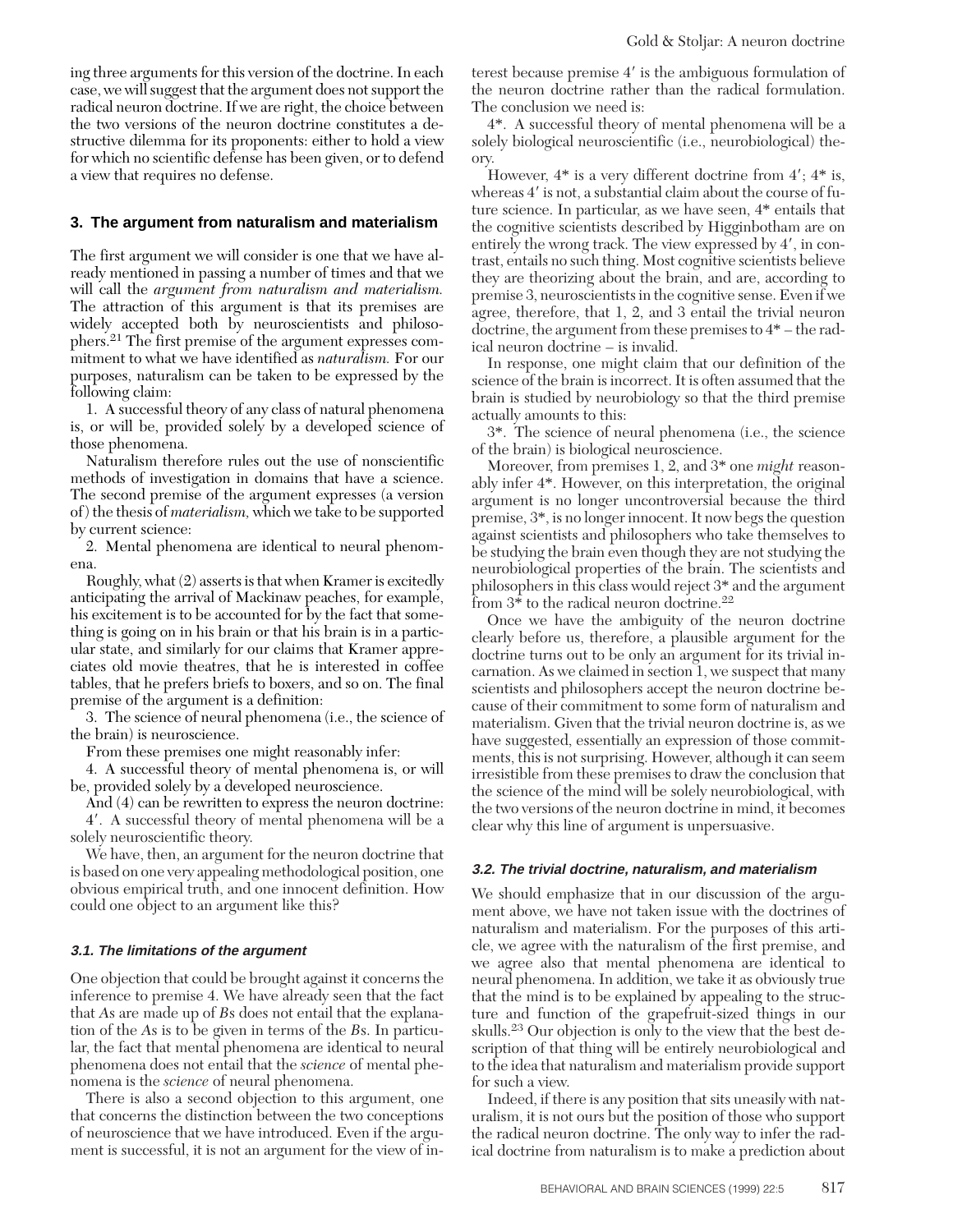#### Gold & Stoljar: A neuron doctrine

the explanatory force of neurobiology in the fullness of time – a prediction we presented in the form of premise 3\*. However, naturalism itself cannot support such a prediction. On the contrary, in deferring to science for judgments about what there is and what it is like, the naturalist ought to avoid predictions of this sort.

### **4. The argument from unification**

We turn next to an argument for the neuron doctrine that appeals to the notion of unity in science as a marker of successful theories.

It is often suggested that the fact that a science can be unified or integrated with other sciences is a virtue, and that, as a consequence, science itself is tending toward unity (Oppenheim & Putnam 1958; Sellars 1963; but see Dupré 1993 for an extended argument to the contrary).<sup>24</sup> One reason for this view is that science attempts to construct a picture of the world, and the more coherent, seamless, and simple that picture is, the better. Another reason is the apparent connection between unity and explanation. The history of science seems to reveal that sciences or theories that unify previously disparate domains tend simultaneously to provide highly successful explanations of those domains; in unification, one finds explanation. The unification of electricity and magnetism in special relativity, the unification of gravity and inertia in general relativity, and the unification of evolutionary theory and genetics in neo-Darwinism are familiar examples. (We leave aside the question of whether unification *itself* constitutes a form of explanation, or whether successful explanations tend to *co-occur* with unification.)

Let us suppose then that unity is an important general tendency of science. How does this occur? A natural suggestion is that global unity in science will be the product of many local theoretical unifications in the various branches of science: think globally, act locally! It is here that the argument from unification for the radical neuron doctrine begins to take shape. The general idea is, within the cluster of sciences that deal with mental phenomena, there is one science that is best placed to support the global tendency toward unity, and that is neurobiology. Because of its obvious connections to biology<sup>25</sup> and thereby to the rest of science, a neurobiological theory of the mind would contribute most to the overall goal of unity, and this means that our best bet is to regard neurobiology as the eventual science of the mind.

We can make this argument more precise as follows. Its first premise is simply the presumed historical fact about science:

1. Science tends toward unity.

The second premise of the argument asserts that, in the context of the sciences of the mind, the science that will contribute most to global unity is neurobiology:

2. In the sciences of the mind, this tendency of science would be maximally supported by a unification of neurobiology and the psychological sciences.

The support for this premise derives from the idea that only a neurobiological unification would exhibit the psychological sciences as part of biology and of the rest of natural science. From these two premises, we may derive the conclusion that:

3. Science is tending toward a neurobiological theory of the mind.

Or rather:

3'. A successful theory of the mind will be solely neurobiological.

Of course, 3' is simply the radical neuron doctrine. In other words, the argument from unification takes us from very general principles about science to the conclusion that the radical neuron doctrine is true.

Now in this formulation, the argument from unification is obviously open to a number of different objections. First, the idea that unification is a general trend of science is, as we have indicated, controversial in some quarters (Dupré 1993). Second, it is certainly not obvious – contrary to what the argument assumes – that the best way of achieving global unity is by means of local unifications.

We have some sympathy with both of these objections, but we think there is another objection that cuts deeper than either of them. The central problem with the argument from unification is that it does not distinguish among different conceptions of unification. Following Maudlin (1996), we distinguish three different relations or processes that might be denoted by "unification."26 This in turn suggests that the idea behind premise 2 has at least three different formulations. We will argue that for none of the formulations is the argument persuasive.

#### **4.1. Unification as dissolution**

On the first interpretation, "unification" denotes a process we shall call *dissolution.* When dissolution occurs, the distinction between two theoretical domains is dissolved by a conceptual advance. That advance reveals the two domains to be features or manifestations of a single theoretical domain or to be derivable from that domain. In his paper, Maudlin cites special and general relativity as two paradigms of dissolution in this sense.

In the sciences of the mind, dissolution is also possible. It would require the discovery or development of a family of concepts that would reveal the biological features of the brain and the psychological features of the mind to be manifestations of, or derivable from, some third set of things. This view has traditionally been called *double-aspect theory* in philosophy, and it is surprising that it has so few contemporary supporters. As Maudlin notes, the likelihood of a unification of the four forces of nature in a "theory of everything" is a dogma in physics, but the parallel view in the philosophy of mind is thought to be eccentric.

One philosophical view that might be classified as a dissolution proposal is Wilfrid Sellars's (1963; 1971) theory of color. Sellars argued that the commonsense picture of the world (the *manifest image)* must be mistaken in its commitment to the existence of color because science has revealed that the world is made of atoms, and atoms cannot be colored. Sellars eliminated color as it is normally conceived from his manifest ontology, but he argued that in the completed scientific description of the world (the *scientific image)*, colors would be reintroduced in the form of entities he called *pure processes.* Sellars thought that pure processes would be discovered by physics, and for this reason color would be scientifically explicable. Being pure processes, however, colors would not have to be properties of colorless atoms. Pure processes would thus dissolve the distinction between the psychology of color and color physics, producing a third unified domain.

Sellars's account appeals to a future physics for a dissolu-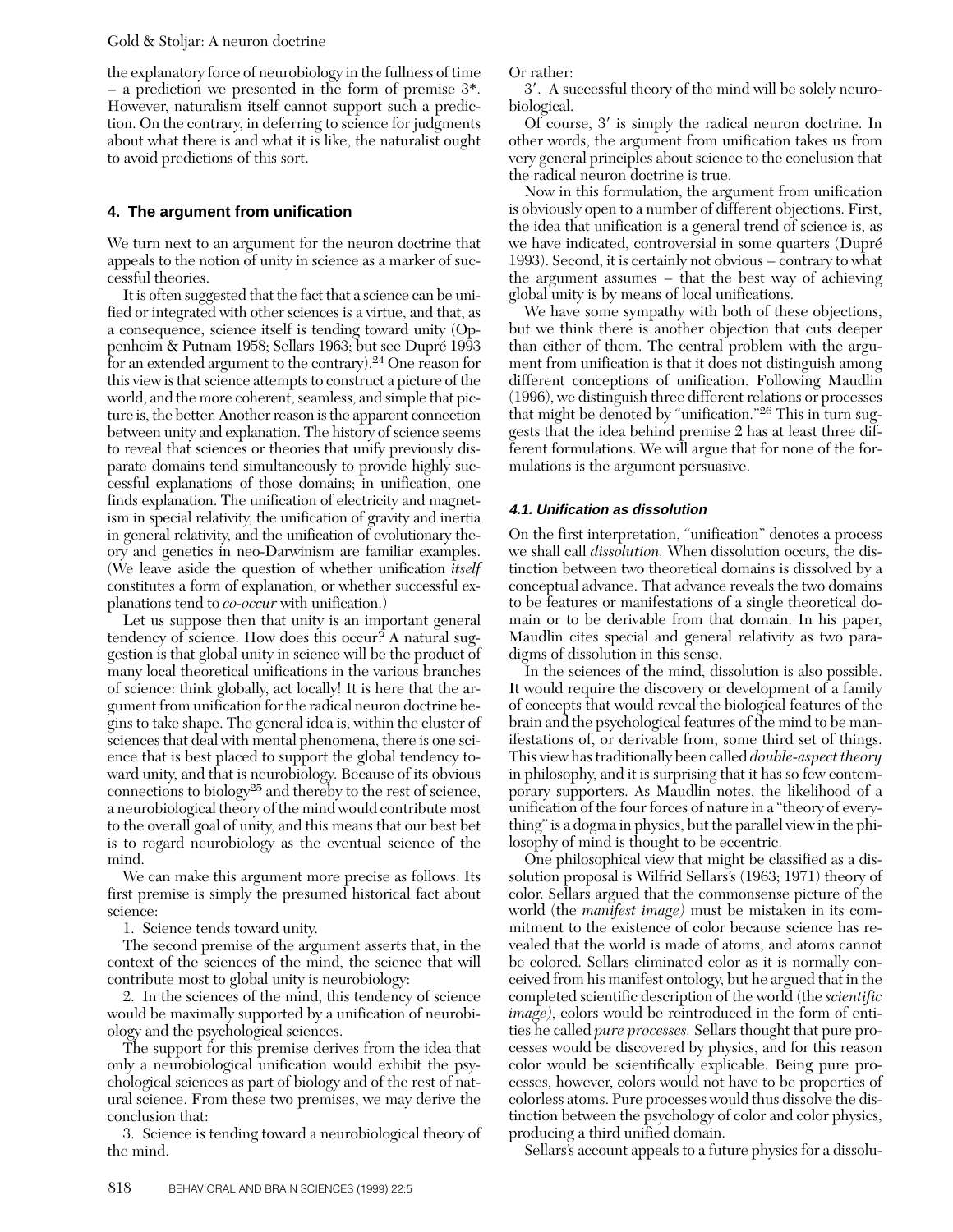tion of the boundary between the mental and the physical, but one might be inclined to think it more likely that neurobiology itself will produce radically new concepts that will dissolve that boundary. Indeed, this is the claim behind premise 2 of the argument from unification, if by "unification" one means dissolution. If the premise is interpreted this way, and the argument is persuasive, then the final theory of the mind will be neurobiological, and the radical neuron doctrine would be vindicated.

In our view, however, the argument is *not* persuasive when the premise is so interpreted, and for two reasons. First, suppose that future science discovers a radically new family of concepts that dissolves the distinction between neurobiology and psychology. It seems completely arbitrary to count these concepts as part of neurobiology rather than psychology; after all, the family of concepts is radically different from both. Moreover, once the concepts are in place, there will be no difference between these disciplines. Thus, dissolution undermines the radical neuron doctrine by doing away with neurobiology at the same time as it does away with psychology.

There is also a simpler reason why this version of the unification argument is unpersuasive. As Maudlin (1996) argues, dissolution is very hard to come by even in physics.<sup>27</sup> The theory of everything, like the radical neuron doctrine, is a dogma without much scientific support. Because physical theories rarely achieve dissolution, and because there is doubt whether fundamental physics will ever do so, even though a deep understanding of the phenomena is already available there, we conclude that there is that much less reason to think that the distinction between the neural and the mental will be dissolved by future theoretical advances. Because we doubt that dissolution will ever be achieved at all, we doubt a fortiori that neurobiology will produce it.

#### **4.2. Unification as reduction**

The second and most obvious possibility is that by "unification" one means *intertheoretic reduction.* Reductionism is the view that the concepts and the laws of a more basic theory – the *reducing theory* – can be used to capture and explain the phenomena described in a less basic theory – the *reduced theory.* In cases of reduction, the reduced theory is derived from, and exhibited as a proper part of, the reducing theory (for the locus classicus, see Nagel 1961; and for a more recent discussion, see the papers in Kim 1993).<sup>28</sup> In the case of psychology and neurobiology, this means that a science recognizable as neurobiology will eventually produce concepts that reduce psychology, just as physics reduced the concept of temperature to the concept of mean kinetic energy. Because neurobiology is taken to be more fundamental, the explanatory power of the theory would lie with neurobiology and would justify the claim that the successful theory of the mind was solely neurobiological.

A variant on this position is *eliminativism,* usually associated with the Churchlands (see, for example, P. M. Churchland 1981). Eliminativism envisages a replacement of psychology by neurobiology rather than a process by which psychology is exhibited as a proper part of neurobiology. Physics did not reduce the mistaken concept of phlogiston to some more fundamental physical concept; it disposed of the concept altogether. Similarly, on the eliminativist pic-

ture, a future theory of the mind will dispose of psychological or mental concepts. Although reduction and elimination appear at first blush to be rather different views, they are in fact two ends of a continuum defined by the extent to which one believes that psychology is correct in its description of the mind. At one end of the continuum is the view that psychology is entirely correct but that its description is not given in fundamental terms. In this case, psychology must be reduced to the level of neurobiology. At the other end of the continuum is the view that psychology is entirely mistaken about the mind and must be replaced by a neurobiology that starts from scratch with a new set of concepts. A more likely outcome of scientific progress is that some of psychology will be reduced and some eliminated as neurobiology develops. For our purposes, the class of views on the reduction-eliminativism continuum can be considered together. For simplicity, we will call this class of views "reduction."

Reduction differs from dissolution in the degree of radicalness envisaged in the future of neurobiology. Dissolution imagines that neurobiology will undergo an Einsteinian or Sellarsian revolution and obliterate the distinction between what we currently take to be neurobiology and psychology, whereas reduction envisages a less radical option in which neurobiology goes on much as it is but gradually develops the resources to flesh out or replace psychology. On the reductionist view, future neurobiology will be recognizable as neurobiology but will have greater explanatory power.<sup>29</sup>

There is an enormous literature dealing with reductionism, and it is not our concern to evaluate all the arguments for and against it here.30 Rather, we are interested only in asking whether the argument from unification is persuasive if in premise 2 one reads "reduction" for "unification." As we have noted, the support for the premise is that considerations of unification privilege neurobiology over other sciences when it comes to explaining psychological phenomena. If by "unification" one means "reduction," this becomes the idea that considerations of reduction privilege biological neuroscience when it comes to explaining psychological phenomena. But do they?

In our view, the answer to this question is "no." If reductionism is a constraint in science at all, then it is a *general* or *global* constraint. That is to say, if reductionism is true, then anything that is in principle reducible, reduces to the most basic science there is, namely, physics.31 However, this means that considerations of reduction do not privilege neurobiology over the other sciences but only physics, and reductionism implies that a successful theory of the mind will be solely physical and not solely neurobiological. The relation between neurobiology and psychology is left entirely open by reductionism and must be regarded as an empirical question about the local relations among the sciences. In short, then, the appeal to reductionism does too much for the proponent of the neuron doctrine. If one is going to be a reductionist, one has to take the train of reduction to the terminus of physics. In the absence of a further argument privileging neurobiology *as well as* physics, neurobiology represents for psychology nothing more than – in Fodor's (1981) phrase – a local stop. If there *is* an argument privileging neurobiology in this way, it is not an argument that derives from reductionism itself, and this is enough to defeat the argument from unification on the interpretation we are considering.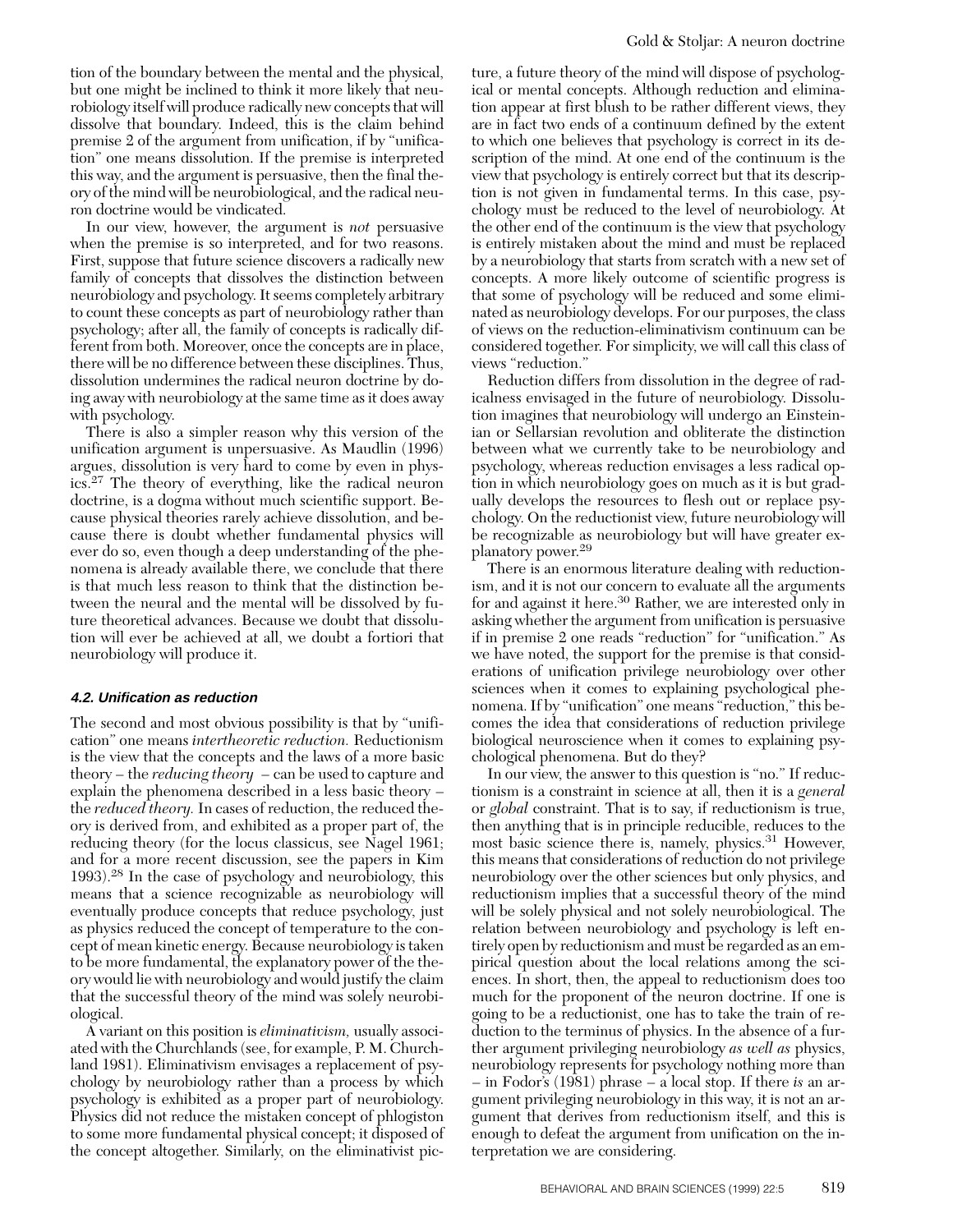#### **4.3. Unification as conjunction**

The final possibility we will consider is that by unification one means what we shall call *conjunction.* Conjunction is the process whereby two theories are unified simply by being joined together into a single larger theory. Although conjunction represents an extremely weak version of unification, it is not empty. For one thing, to conjoin two theories, they must at least be mutually consistent, and their consistency may not be a simple matter to establish. For another, the notion of conjunction must somehow be made interesting enough so that, as Maudlin (1996) puts it, merely showing that a theory of embryonic development and a theory of the formation of the rings of Saturn are not inconsistent when conjoined does not count as unifying them. However these issues are resolved, the important issue for us is that the claim of conjunction with respect to the mind is that a successful theory of the mind will be neurobiologyconjoined-with-psychology.

It is not necessary for us to decide here whether current neurobiology and psychology are consistent or, if not, whether they will one day be made consistent. It suffices for us to note that if, in premise 2, one means "conjunction" by "unification," then the argument from unification will not support the radical neuron doctrine because, unlike dissolution and reduction, conjunction unifies without doing away with anything, including psychology. Because psychology would continue to be part of a successful theory of the mind on this view, conjunction supports only the trivial, but not the radical, neuron doctrine.

#### **5. The argument from exemplars**

The two arguments for the radical neuron doctrine that we have considered thus far proceed from philosophical considerations. The final argument we discuss makes use instead of the details of neuroscience itself. We call this argument the *argument from exemplars.*

#### **5.1. An inductive strategy**

It might seem that any argument of this kind is doomed from the start because, as we noted at the beginning of this article, neuroscience is at an early stage of development. How then can an argument based on an embryonic neuroscience be developed?

The following passage from Hubel suggests a way in which this might be done:

The brain has many tasks to perform, even in vision, and millions of years of evolution have produced solutions of great ingenuity. With hard work we may come to understand any small subset of these, but it seems unlikely that we will be able to tackle them all. It would be just as unrealistic to suppose that we could ever understand the intricate workings of each of the millions of proteins floating around in our bodies. Philosophically, however, it is important to have at least a few examples – of neural circuits or proteins – that we do understand well: our ability to unravel even a few of the processes responsible for life – or for perception, thought, or emotions, – tells us that total understanding is in principle possible, that we do not need to appeal to mystical life forces – or to the mind. (1988, p. 222)

Hubel's view leads to the suggestion that we may be able to infer the radical neuron doctrine by adopting the following inductive strategy. Let us suppose that there are pieces of neuroscientific theory that are each relatively successful at explaining a mental phenomenon. We will call these pieces of theory *exemplars.*If we take exemplars to be cases that are indicative of what a future theory of the mind will look like, we can construct an argument – or, rather, an argument schema – of the following form:

1. A successful theory of the mind will be made up of explanations of mental phenomena that are similar to, or have the same character as, exemplars, that is, current neuroscientific explanations of mental phenomena.

2a. Exemplar,  $e_1$ , provides an explanation of type  $T$  of a mental phenomenon.

2b. Exemplar,  $e_2$ , provides an explanation of type  $T$  of a mental phenomenon.

2c. Exemplar,  $e_3$ , provides an explanation of type *T* of a mental phenomenon 2n. Exemplar,  $e_n$ , provides an explanation of type *T* of a mental phenomenon.

Therefore,

3. A successful theory of the mind will be made up of explanations of type *T.*

If one wanted to devise an inductive argument to support the radical neuron doctrine, one would be able to do so if there are exemplars that are solely neurobiological – neuroscientific theories that explain mental phenomena solely by appealing to the concepts of neurobiology. By plugging "a solely neurobiological explanation" into the argument schema above, one produces a version of the argument from exemplars that supports the radical neuron doctrine:

1\*. A successful theory of the mind will be made up of explanations of mental phenomena that are similar to, or have the same character as, exemplars.

2\*a. Exemplar, *e*1, provides a *solely neurobiological* explanation of a mental phenomenon.

2<sup>\*</sup>b. Exemplar,  $e_2$ , provides a *solely neurobiological* explanation of a mental phenomenon.

2\*c. Exemplar, *e*3, provides a *solely neurobiological* explanation of a mental phenomenon 2<sup>\*</sup>n. Exemplar,  $e_n$ , provides a *solely neurobiological* explanation of a mental phenomenon.

Therefore,

3\*. A successful theory of the mind will be made up of solely neurobiological explanations.

That is,

3'. A successful theory of the mind will be a solely neurobiological theory.

If one thus assumes that a successful piece of neuroscientific theorizing gives us a window onto the future theory of the mind, and the view through that window reveals the theory to be solely neurobiological, then one can hold the radical neuron doctrine in advance of some of the evidence needed to support it. The task for a defender of this argument, therefore, is to find the right sort of exemplars – that is, neuroscientific theories that rely solely on neurobiological concepts.

#### **5.2. Kandel's theory of learning in Aplysia**

In order to evaluate the argument from exemplars, one would have to consider a number of exemplars in some detail.32 In this article we will consider one – the neuroscientific theory of elementary learning developed by Eric Kandel and colleagues (Bailey & Kandel 1995; Castellucci & Kandel 1976; Hawkins et al. 1983; 1992; Hawkins & Kandel 1984; Kandel & Schwartz 1982; Pinsker et al. 1970; Wal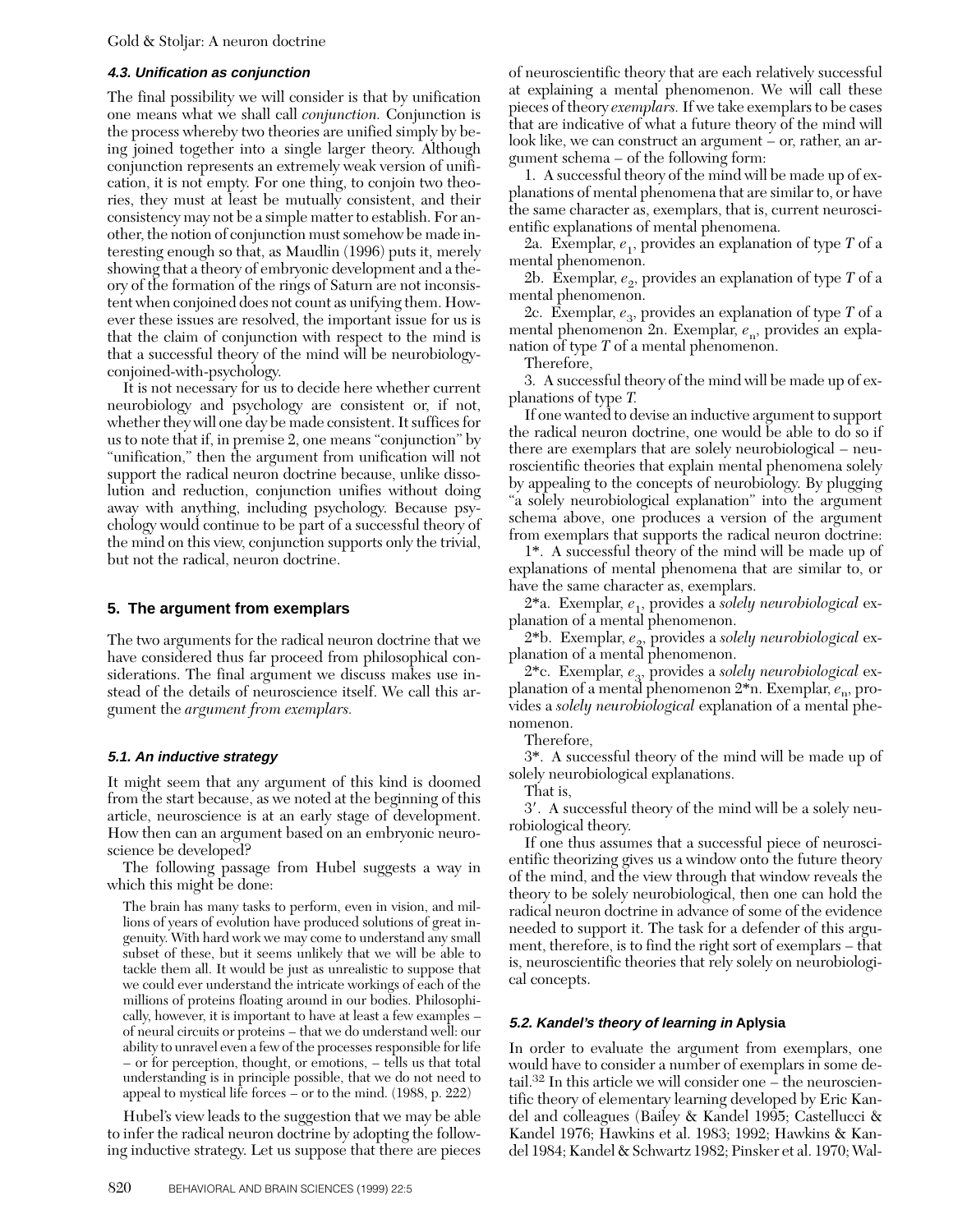ters & Byrne 1983; Walters et al. 1981; for a summary see Kandel et al. 1995 and Shepherd 1994).

Although we consider only one exemplar, we take the upshot of the analysis of this case to be highly significant for the following reasons. First and foremost, this case appears to offer an account of some forms of naturally occurring learning in terms of neurons and their properties alone, and for this reason seems ideally suited to support the radical neuron doctrine. Moreover, the theory we consider has a number of other virtues that make it a worthy case to consider. It is a very successful bit of neuroscientific theory in the sense that it appears to offer a relatively complete account of a set of behaviors. It is successful also in the sense that it manages to integrate the behaviors in question not only with cellular neurobiology but also with the biochemical and molecular events that are crucial to those cellular processes. It thus traces learning to its most basic biology. Furthermore, Kandel's theory makes use of a central neuroscientific notion – the notion of *neural plasticity,*<sup>33</sup> according to which the structure and function of adult neurons can be altered – that plays an important role in learning theory quite generally and is related to other areas of neuroscience such as neural development. It is the sort of account, therefore, that might be expected to generalize at least to other forms of learning and possibly beyond.<sup>34</sup> Finally, we take it to be a sociological fact that Kandel's theory is widely regarded in the neuroscientific community as the best that neuroscience can now offer in the way of explanation of behavior or the mind in fundamental neuroscientific terms. If our critique of the radical neuron doctrine makes sense in the context of this bit of neuroscience, therefore, that is strong evidence for the account. Other exemplars would have to be examined to make the case complete, but this is a good place to start.<sup>35</sup>

**5.2.1. Simple and associative learning.** Kandel's theory deals with a cluster of elementary forms of learning called *simple learning* and *associative learning.*The theory attempts to explain these behaviors by appealing to the properties of a small family of neural circuits composed primarily of a sensory neuron-interneuron-motor neuron pathway, and the process of learning is hypothesized to be identical to a change in strength of the sensory neuron-motor neuron synapse. This change in synaptic strength occurs as a result of an alteration in the production of neurotransmitter in the sensory neuron. This basic model can be adapted or modified to account for a number of forms of learning including *habituation, sensitization,* and *classical conditioning,* and the features of the model may be able to account for other aspects of elementary learning as well (Hawkins & Kandel 1984).

Habituation is the process whereby a neutral stimulus is gradually ignored by an animal when it leads neither to harmful nor rewarding consequences. Sensitization is the process whereby a harmless stimulus that produces no aversive response comes to be experienced as noxious after being paired with a stimulus that naturally produces aversion. Both habituation and sensitization are classified as forms of simple learning in contrast to associative learning, the paradigm of which is classical conditioning – the learned association between two stimuli such as the ringing of a bell and the presence of food, in the well-known Pavlovian case. In classical conditioning, the spontaneous response to a nonneutral stimulus (the *unconditioned stimulus* or US) is transferred to the neutral stimulus (the *conditioned stimulus* or CS) in virtue of their contiguity, or repeated pairing in time.36

**5.2.2. The neurophysiology of simple and associative learning.** Because the neurophysiology of processes even as simple as these elementary forms of learning would be enormously difficult to study in complex organisms, Kandel and his colleagues use the marine snail *Aplysia californica* as a model. The *Aplysia* is an organism with a very simple central nervous system made up of about 20,000 cells, but it exhibits an innate gill-withdrawal reflex that can be modified in simple or associative learning paradigms.

For example, a neutral tactile stimulus to the tail of an *Aplysia,* initially producing a weak gill-withdrawal reflex, can be habituated. Habituation of this reflex occurs as a result of a decrease in the quantity of neurotransmitter released at the synapses made by sensory neurons on interand motor neurons. Sensitization in *Aplysia* occurs when a noxious stimulus causes a weak gill-withdrawal reflex to be strengthened. This process involves a change at the same neural locus as habituation, but in sensitization there is an *enhancement* of neurotransmitter release by the sensory neurons on their target cells. The process by which this occurs, however, is more complex. A mild stimulus to the siphon of an *Aplysia* produces a weak gill-withdrawal reflex. A shock to the tail activates facilitator interneurons that synapse near the synapse formed by the siphon sensory neurons on the motor neurons. The activity of the interneurons at this locus causes a molecular process to be initiated within the siphon sensory neuron, the upshot of which is that the sensory neuron is disposed to produce more neurotransmitter than before stimulation. When the siphon is weakly stimulated again, therefore, more neurotransmitter is produced, and a stronger gill-withdrawal reflex occurs. This process is called *presynaptic facilitation* because the sensory neuron (the *presynaptic neuron)* is made more effective, or *facilitated,* by means of the activation of the facilitator interneurons (Fig. 1).

The cellular mechanism of classical conditioning in *Aplysia,* is, on Kandel's model, an elaboration of the cellular mechanism of sensitization. In classical conditioning, a US, such as a tail-shock, is contiguous with a CS, such as a weak tactile stimulus to the siphon. Initially, only the US causes robust gill-withdrawal, but repeated pairings of the US and the CS eventually cause the gill-withdrawal to oc-



Figure 1. A partial circuit for sensitization and classical conditioning in *Aplysia.*In sensitization, a shock to the tail acts on siphon sensory neurons to bring about presynaptic facilitation. In classical conditioning, presynaptic facilitation is dependent upon the temporal pairing of conditioned stimulus (CS) (siphon) pathway activity and unconditioned stimulus (US) (tail) pathway activity. The CS pathway is active just before activation of the US pathway, thereby enhancing presynaptic facilitation of the siphon sensory neuron. (Adapted from Hawkins & Kandel 1984.)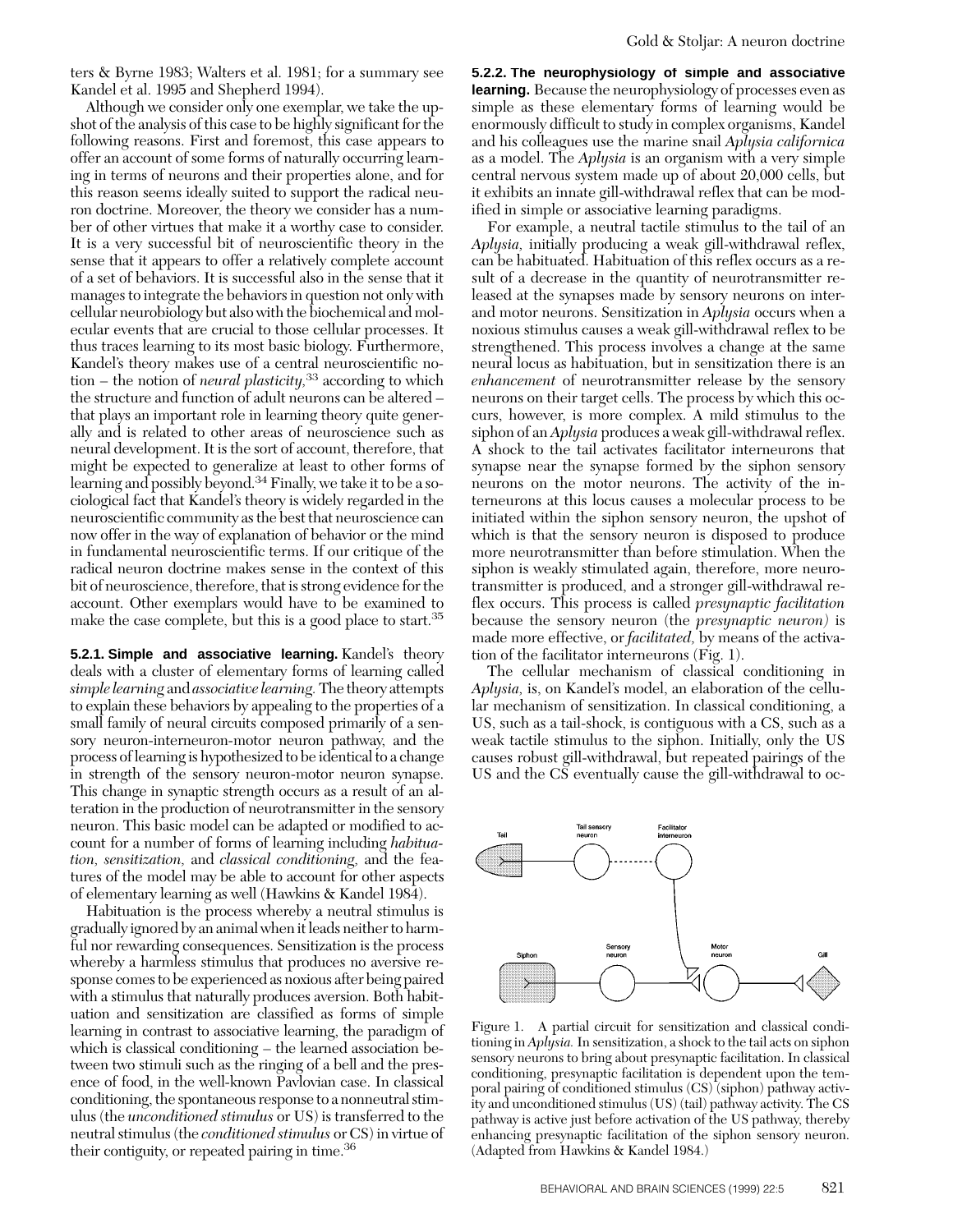### Gold & Stoljar: A neuron doctrine

cur in response to the CS as well. At the cellular level, the process of presynaptic facilitation in the pathway responding to the CS is enhanced by activity in the neural pathway responding to the US, which occurs just afterward. The action potentials generated by the US cause a greater facilitation of the sensory neurons responding to the CS as a result of the activation of the facilitator interneurons. This change makes the sensory neuron more effective in causing the motor neuron to fire and bring about gill-withdrawal in response to the CS. The primary difference between conditioning and sensitization, therefore, is the temporal coincidence of the activity of the facilitating and facilitated pathways. As a result, Kandel calls the process *activitydependent presynaptic facilitation* (Fig. 1).

Before moving on to the philosophical questions at issue, it is important to observe that Kandel's model not only provides a neural description of the processes that underlie some forms of elementary learning, it also makes important conceptual contributions to the study of learning in general (see Kandel et al. 1995). Kandel argues that studies of learning in *Aplysia* reveal that short-term and long-term memory are part of a continuum and not two utterly distinct processes (Frost et al. 1985). The model also provides evidence that memory function in elementary learning is not a function of a neural network but of individual cells (Bailey & Kandel 1995).<sup>37</sup> Kandel's theory also holds that it is possible to produce a model of classical conditioning in terms of the process of sensitization, thus suggesting that the psychological distinction between simple and associative forms of learning may not be as hard and fast as one might suppose.38 All of these are substantial claims about learning and not just its neurobiology.

## **5.3. Kandel's theory and the radical neuron doctrine**

Clearly, then, Kandel's theory provides an admirable exemplar of neurobiological research. However, our aim here is not to evaluate the theory but to ask whether it supports the view that a successful theory of the mind will be solely neurobiological. It is important to be clear about what this question means. We are not asking whether Kandel's theory is true, let alone whether it constitutes a complete neuroscientific theory of learning, and still less of the mind! We are assuming that Kandel's theory is a successful explanation of the neurophysiology of elementary learning. What we want to know is whether, in accordance with the strategy of the argument from exemplars, Kandel's theory provides inductive support for the view that a future account of mental phenomena will be solely neurobiological. If we assume that Kandel's theory gives us a window onto a successful theory of the mind, can we infer inductively that the theory will be neurobiological?

Our answer to this question is "no." Whatever the virtues of Kandel's theory, we will argue that *it is not solely neurobiological,* and, for this reason, that the view through the window of that theory reveals the future theory of the mind not to be solely neurobiological either. The instance of the argument from exemplars that appeals to Kandel's theory, therefore, does not succeed. In what follows, we focus on the case of classical conditioning.

**5.3.1. "Pure" neurobiology.** We have claimed that Kandel's account is not purely neurobiological. In saying this, we mean that the notions involved in the description of classical conditioning in *Aplysia* include substantive psychological concepts and not merely the concepts of neurobiology. The history of classical conditioning, its roots in the associationism of Hume and Mill, and its incarnation in behaviorism is well known (Boring 1950; Pinker 1991).39 Kandel's theory of classical conditioning is not developed in a vacuum but, as Kandel and coworkers acknowledge, makes use of recent work in psychology that is part of that tradition. This includes, in particular, the primary psychological model of classical conditioning – that of Rescorla and Wagner (1972; see also Gluck & Thompson 1987). In modeling *Aplysia* neurophysiology, that is, Kandel's theory appeals explicitly to psychological concepts,40 and it is this fact that leads us to say that his model of conditioning is not solely neurobiological.

The fact that Kandel's account is developed within an explicit and highly theoretical psychological framework means that the account does not provide a genuine alternative to psychological theory. Rather, it absorbs the required psychological ideas in order to provide a framework for understanding the behavior of *Aplysia* neurons and their role in conditioning. Although Kandel's account changes our conception of conditioning somewhat (e.g., in providing evidence that it is constructed out of the mechanism of sensitization), it does not replace that theory. Its primary success is the fleshing out of a psychological story in neurobiological terms (Gluck & Thompson 1987). This should not be surprising. Because neurobiology has no concepts that can be used to describe the behavior of an animal, the notion of a "pure" neurobiology actively in competition with psychology can only be a vision of some future science.

In order to make our argument clearer, consider an illustration from the theory of color. One of the salient features of color phenomenology is the fact that only certain color combinations are possible. We can, for example, see reddish-blue and reddish-yellow but not reddish-green. This aspect of color perception is called *color opponency,* and it led Ewald Hering in 1877 to propose the *opponent process* theory of color perception, later revived and developed by Leo Hurvich and Dorothea Jameson (see Hurvich 1981). According to this theory, the space of all perceivable colors is organized along three axes of phenomenal difference – a red-green axis, a blue-yellow axis, and a blackwhite axis. The contemporary interpretation of opponent process theory appeals to opponent neural channels, the function of which depends on *color-opponent cells.* These neurons – different species of which exist in the retina, lateral geniculate, and cortex – behave in an opponent fashion, being excited, for example, by green light in the surround of the neuron's receptive field and inhibited by red light in its center (see Zeki 1993; cf. also Hardin 1988).

Now, in our view, in order to correctly model the function of opponent neurons, one has to appeal to opponent process theory. That is, in the absence of the psychological theory, one cannot understand what opponent neurons do. Although the neurobiology of color opponency, therefore, might exhaust the mechanism of color opponency, it does not provide a complete theory. A complete theory of color opponency must appeal to the function of opponent neurons and the psychophysical framework of opponent process theory. A purely neurobiological theory of color opponency, therefore, does not exist even if opponent neurons are all there is to the mechanism of opponent color vision.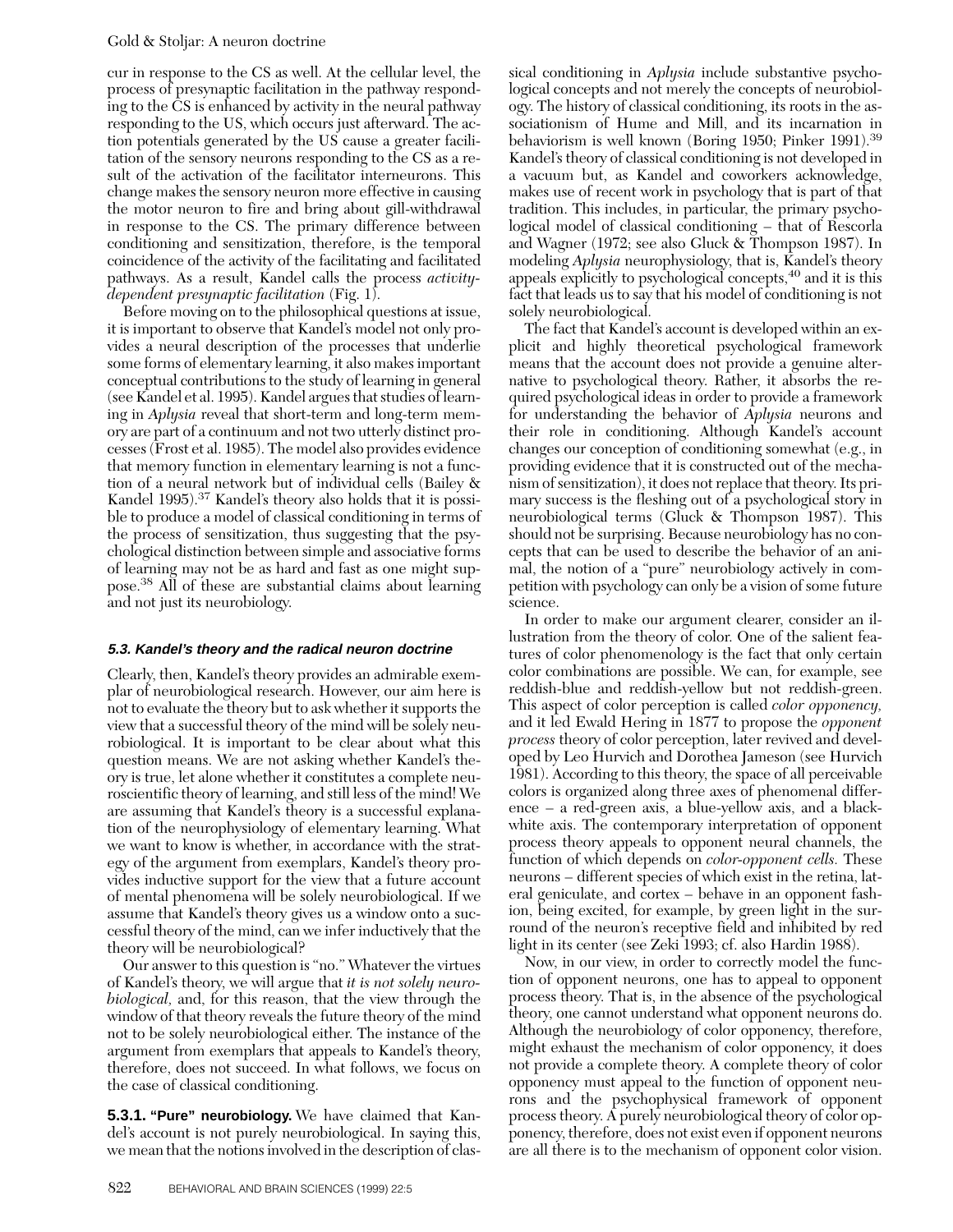Our claim about Kandel's theory of learning is analogous. Even if the synaptic mechanisms described in that theory are all there is to the mechanism of elementary learning, it does not follow that there is a purely neurobiological theory of elementary learning. Indeed, we claim that there is no such theory. In the sections that follow, we develop this argument by elaborating the idea that Kandel's theory is not purely neurobiological. We do this by considering a number of objections to the argument just described.

**5.3.2. An objection concerning reduction.** It might be objected that we have set an unreasonable standard for Kandel's theory, and, by implication, for any other putative neurobiological theory of a mental phenomenon. Let us suppose that Kandel's theory is genuinely explanatory of the neurophysiology of classical conditioning, and let us further suppose that though it appeals to psychological notions or theories, it can nonetheless explain conditioning in neural terms. Under these assumptions, shouldn't we say that the presence of psychology in the theory is harmless?

Consider a familiar analogy already mentioned. We know that temperature is mean kinetic energy, but we continue to refer to temperature nonetheless. The mere fact that we do so, however, does not mean that there is anything inadequate in the original identification. Similarly, one might argue that the presence of psychology does not affect the success of Kandel's theory at explaining conditioning in neurobiological terms. On this view, Kandel's theory is purely neurobiological in any sense that matters scientifically, and therefore it counts as support for the radical neuron doctrine.

**5.3.3. Response: Reduction and implementation.** We think this objection misconstrues the role of the psychology in Kandel's theory. In order to explain why, we distinguish two kinds of case in science in which an intuitively more basic theory is brought to bear on the phenomena explained by an intuitively less basic theory.

The first case is *reduction.* As we remarked above (sect. 4.2), reduction is the process whereby the concepts and laws of the more basic reducing theory are used to explain the phenomena described in the less basic reduced theory. Because the reduced theory can be derived from the reducing theory, the latter is conceptually independent of the former. The reduction of temperature to mean kinetic energy is such a case. Because the phenomena explained by the concept of temperature and its associated laws (such as they are) can be derived from the concept of mean kinetic energy and *its* associated laws, the kinetic theory can explain at least as much as the temperature theory can. In principle, therefore, the concept of temperature and its laws can be ignored without any loss of explanatory power.<sup>41</sup>

The second case is *implementation,* whereby a more basic theory provides the mechanistic details of the system that instantiates the functions posited by the less basic theory. The best-known illustration of implementation is Marr's (1982) conception of the role of neurobiology in the theory of vision. (For a more general discussion, see Cummins 1983.) According to Marr, the neurobiology of vision describes how a particular psychological process, which Marr referred to as an algorithm, occurs in a particular neural system. In turn, the algorithm is a particular instantiation of a more abstract computational process. In cases

of implementation, the conceptual work is done by the computational theory, and not by the algorithm or the implementation. However important the neurobiological story is, it remains conceptually parasitic on the higher-level theory. If the computational level of the theory were eliminated, the mechanistic details would no longer make sense. As Marr (1982) famously remarked, it is impossible to explain how a wing works simply by describing its feathers.

Implementation can hold between neurobiology and psychology whether or not the psychological story is computational; other psychological accounts will do (Cummins 1983). The case of color opponency discussed earlier can be used to illustrate this point as well. We suggested above that the properties of color-opponent cells might constitute the mechanism that causes color vision to have an opponent character. One can therefore think of the physiology of color-opponent cells as implementing opponent process theory because, as we suggested, in the absence of that theory, one cannot explain color opponency or what these neurons do.

Nor is the relation of implementation restricted to theories of psychological function. Suppose, for example, that someone were to produce an explanation of gene replication in terms of particle physics. It is plausible that although such a theory would explain what is happening at the particle level during replication, the explanation of the basic phenomena of replication would continue to reside at the molecular level. In such a case, it would be appropriate to call the particle story an implementation of the molecular story rather than a reduction of it.<sup>42</sup>

Given this distinction, the question is whether Kandel's theory is an instance of reduction or implementation. We think there is good reason to suppose it is an instance of the latter. Hawkins and Kandel themselves say "Our goal is thus to suggest how cognitive psychology may begin to converge with neurobiology to yield a new perspective in the study of learning" (1984, p. 376).

Gluck and Thompson are more explicit: "Hawkins and Kandel (1984) have taken a formidable step in attempting to bridge the gap between algorithmic level models of classical conditioning and implementation-level models of the underlying neurophysiology" (1987, p. 189). These remarks express the view that the neurobiological theory of learning fills out the conceptual structure devised by psychology. It does not provide an independent explanation of the phenomena. Kandel's theory could not, therefore, stand on its own without appealing to psychological theory of some kind. It is conceptually parasitic on those theories and must be classed as implementation.

**5.3.4. Rejoinder: Interpretation aside, doesn't Kandel's theory in fact provide a conceptually independent description?** In response to our claims above, one might argue as follows.43 Suppose one gave a neuroscientist a description of activity-dependent presynaptic facilitation in the classical conditioning paradigm. Perhaps the story might go like this: stimulus 1 produces a moderate response in the sensory neuron; it releases a small quantity of neurotransmitter, which fails to elicit the gill-withdrawal reflex. With repeated near-simultaneous activation of a connected pathway by stimulus 2, the response of the sensory neuron is enhanced, a greater quantity of neurotransmitter is eventually released, and its capacity to fire the motor neuron is facilitated; and so on. Wouldn't it be fair to say that our neu-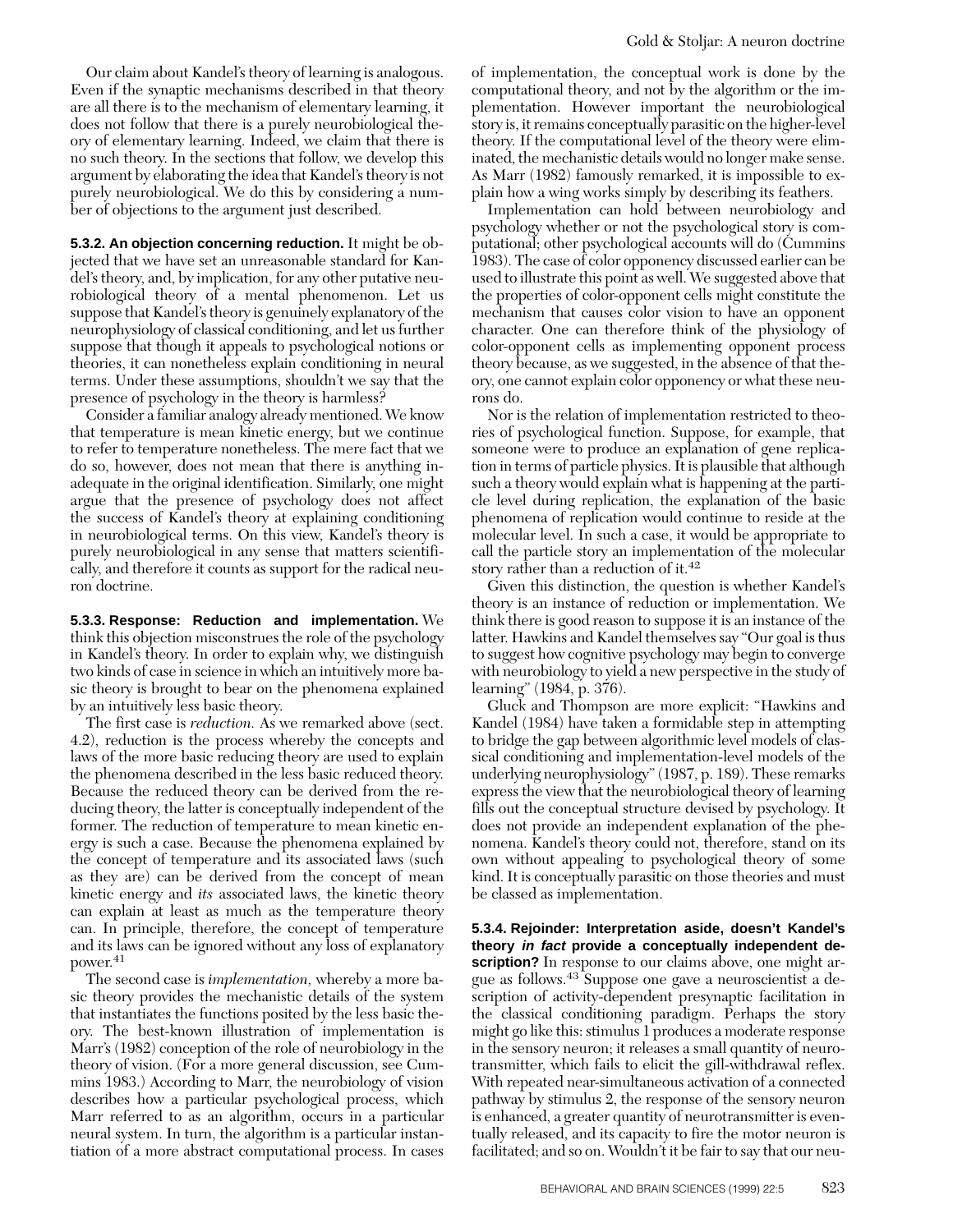#### Gold & Stoljar: A neuron doctrine

roscientist understands classical conditioning as well as any psychologist *without* the need for psychological concepts? If so, then it looks as if the concept of activity-dependent presynaptic facilitation is not parasitic on the psychology of conditioning, and our claim that Kandel's theory is implementation rather than reduction is mistaken.

**5.3.5. Response:The complexity of conditioning.** The objection is tempting, on our view, only if one underestimates the psychological complexity even of the elementary forms of learning dealt with by the Kandel model. This becomes clear if we briefly examine the psychology of classical conditioning.

A pervasive view of classical conditioning, even in textbook presentations, is that it is a process whereby contiguity of the US and the CS transfers the response from the former to the latter. However, as Rescorla (1988) argues, although this view is adequate to the conception that Pavlov himself had – a conception that emerged from the reflex tradition – it is entirely inadequate to account for the data that have been accumulated during the last 20 years of research on conditioning.<sup>44</sup>

Consider, first, some relevant data. Contiguity is essential to the traditional theory and is supposed to be sufficient to elicit conditioning. In an early study, however, Rescorla (1968) compared two related learning situations. In the first situation, a rat is exposed to the CS, a tone that is presented randomly during a 2-minute interval. During the same interval, the US, an electric shock, is also randomly applied (Fig. 2A). In the second situation, the shock occurs only when the tone is presented (Fig. 2B). In the latter case, but not the former, an association between the tone and the shock is learned. Notice, however, that the CS and the US occur within the same overall period of tone and shock exposure, thus satisfying the requirement of contiguity. Nevertheless, only one pattern of CS and US pairing produces conditioning.

Of course, conditioning occurs in the latter case because the tone provides *information* about the occurrence of the shock. In order to explain this effect, therefore, one needs to appeal to some notion of information that is richer than the notion of "low-level mechanical process in which the control over a response is passed from one stimulus to another" (Rescorla 1988, p. 152).



Figure 2. A classical conditioning paradigm demonstrating the insufficiency of contiguity for conditioning. In the first case (**A**), the conditioned stimulus (CS) is always paired with the unconditioned stimulus (US), but the US also occurs at other times during the training interval. In the second case (**B**), the US occurs only when the CS occurs. Although the requirement of contiguity is satisfied in both cases, conditioning is achieved only in the latter case. (Adapted from Rescorla 1988.)

Here is a second case (see Rescorla 1980). In a variation of classical conditioning called *autoshaping,* a bird learns to associate a red square (the CS) and food (the US), and will eventually come to peck at the square as if it were the food itself. The bird will also learn to peck at stimuli that are associated with the original CS – a form of learning known as *second-order conditioning.* Now consider two different conditions. In the first, an achromatic outline of a square is associated with the red square; in the second, an achromatic outline of a triangle is associated with the red square. In the first case but not the second, the second-order stimulus relates to the first-order stimulus as part to whole, and in the first case, conditioning occurs much more readily than in the second. A mental representation of a *relation* governing the stimuli thus has a differential effect on the course of learning (Fig. 3). Once again, the traditional conception of contiguity will not explain the effect.

In general, recent research has shown that classical conditioning is more complex in many respects than Pavlov and others believed (see Rescorla 1988). For example: (1) the context of learning is relevant; (2) the animal learns a variety of associations among many stimuli simultaneously in the learning situation; (3) associations exhibit a hierarchical organization; and (4) the response to the CS depends not only on the response to the US but on the properties of the CS itself: for instance, a tone signaling shock will cause a rat to freeze, but a prod signaling shock will cause the rat to try to cover the prod up. Classical conditioning is thus more than the transfer of response from US to CS. It requires positing, as Rescorla puts it, "the learning of relations among events that are complexly represented, a learning that can be exhibited in various ways" (1988, p. 158). Thus,

the simple pairing of two events cannot be taken as fundamental to the description of Pavlovian conditioning. Instead, [these experiments] encourage the prevalent modern view that con-



Figure 3. Learning an association between a second-order stimulus that bears a part-whole relation to a first-order stimulus. In the *similar* case, the second-order stimulus bears the part-whole relation to the first-order stimulus, and in the *dissimilar* case it does not. (Adapted from Rescorla 1988.)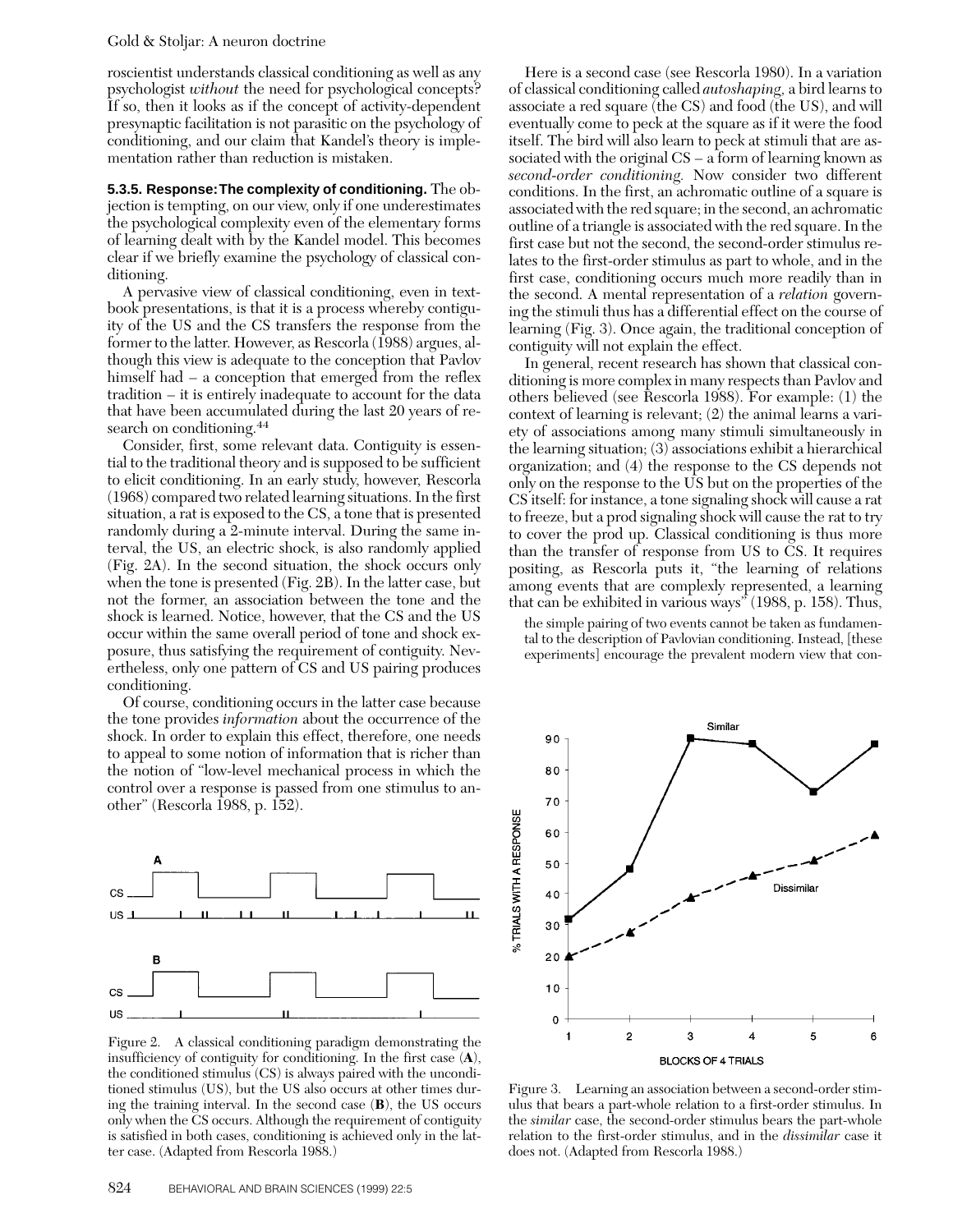ditioning involves the learning of relations among events. It provides the animal with a much richer representation of the environment than a reflex tradition would ever have suggested. Of course, one cannot leave the analysis at this level; rather, one needs to provide theories of how these relations are coded by the organism. Such theories are now available, several of which are stated in sufficient quantitative detail to be taken seriously as useful accounts. . . . These theories emphasize the importance of a discrepancy between the actual state of the world and the organism's representation of that state. They see learning as a process by which the two are brought into line. In effect, they offer a sophisticated reformulation of the notion of contiguity. A useful short-hand is that organisms adjust their Pavlovian associations only when they are "surprised." (1988, p. 153)

This richer conception of classical conditioning presents a dilemma for the view that Kandel's model is a reduction of conditioning and the other forms of elementary learning. The first horn of the dilemma is this. The basic concept available to the Kandel model is the concept of synaptic plasticity – in particular, the process of activity-dependent presynaptic facilitation – but it is hard to see how this concept could capture the conceptual complexity either of the notion of information about relations or of surprise, among others. This is *not* to say that synaptic changes are not the mechanism of information or surprise; they may well be. Even if they are, however, the *concept* of synaptic change cannot capture the *concept* of information or surprise. Claiming that Kandel's model reduces classical conditioning in *Aplysia,* therefore, would simply ignore some of the concepts necessary to explicate the contemporary conception of conditioning. If Kandel's model *were* a reduction of conditioning, it would be empirically inadequate. Further, if one were to claim that conditioning in *Aplysia* in particular only requires the reflex conception and not the richer one, this would answer our objection at the cost of rendering Kandel's theory an explanation isolated from most of the rest of learning theory and irrelevant to learning in mammals, including humans.

The second horn of the dilemma is this. In response to the objection just made, one could argue that Kandel's model is neutral with respect to the reflex and the modern conceptions of classical conditioning, and indeed to any other conception. Kandel's theory could be interpreted as an instance of *whichever* notion turns out to be correct. On this line of argument, however, Kandel's model cannot be a reduction of the theory of conditioning because it is neutral with respect to incompatible theoretical notions. Because it does not tell for or against a particular theoretical conception, it cannot reduce any particular one. To take an analogy: a putative reduction of optics that did not decide for or against the wave conception of light or the particle conception (or a mixed conception) could not successfully reduce optics.45 Similarly, no putative reduction of classical conditioning that speaks neither for nor against some essential theoretical characterization of conditioning can be successful.

We conclude that the claim that Kandel's model is a reduction of classical conditioning, rather than an implementation of it, cannot be sustained because it is not possible to understand the full complexity of conditioning without recourse to some psychological theory or other. If Kandel's model is accurate, it can only be a representation of how the relevant psychological notions are instantiated in the neural machinery.

We have only considered classical conditioning here, but

we suspect that similar remarks could be made about other forms of elementary learning (see, e.g., Wagner & Pfautz 1978), and if such remarks could not be made, this in itself would be problematic for Kandel because it would reintroduce theoretical variation (say, between conditioning and sensitization) where Kandel has argued for theoretical unity. What is true of conditioning had better be true of the other forms of elementary learning, or one of the significant virtues of the Kandel model is lost.

**5.3.6. Summary.** How does this discussion affect the question of the neuron doctrine? The radical neuron doctrine says that a successful theory of classical conditioning, among other phenomena, will be neurobiological. However if our argument is sound, then even if we consider Kandel's theory of elementary learning to be a correct neurobiological description of the phenomena, it does not follow that a successful theory of conditioning will be solely neurobiological, any more than it follows from the implementation of color vision by color-opponent cells that a successful theory of color vision will be neurobiological, or from the imaginary particle physics description of replication that a successful theory of replication will be a part of physics. What determines the form of a successful theory is where the best explanation is to be found, and in the present case we take the best explanation to reside with psychology and not neurobiology because we take the latter to be parasitic on the former. We think that it is currently an open question what form a successful theory of learning will take and that the answer to this question will depend in part on whether neurobiology can produce conceptually independent accounts that are superior to those already to be had in psychology. Because Kandel's theory is not purely neurobiological, therefore, appealing to it in the context of the argument from exemplars does not support the radical neuron doctrine.

#### **5.4. Is Kandel's model a special case?**

Our interest in Kandel's theory of learning in *Aplysia* has been driven by the idea, suggested in the passage we quoted from Hubel, that exemplars of neuroscientific theorizing might be taken as an inductive basis from which to infer the radical neuron doctrine. We have argued that although Kandel's account of learning is an important part of neuroscientific theory, it does not support an inference to the radical doctrine because it involves psychological notions.

One might respond to our argument with the suggestion that Kandel's theory is in some sense a special case and that there are other cases of successful neuroscientific theory that might do the job better. There are a variety of senses in which one could take the phrase "special case." We consider three and try to show that Kandel's theory is not a special case in any sense that matters to the argument from exemplars.

**5.4.1. The problem of a single case.** One might argue that, given its structure, the instance of the argument from exemplars supporting the radical neuron doctrine is not refuted by the failure of a single case. The argument requires that there be *some* exemplars that support the radical neuron doctrine, and the failure of this particular case does not show that there are no others that would do the job. Indeed,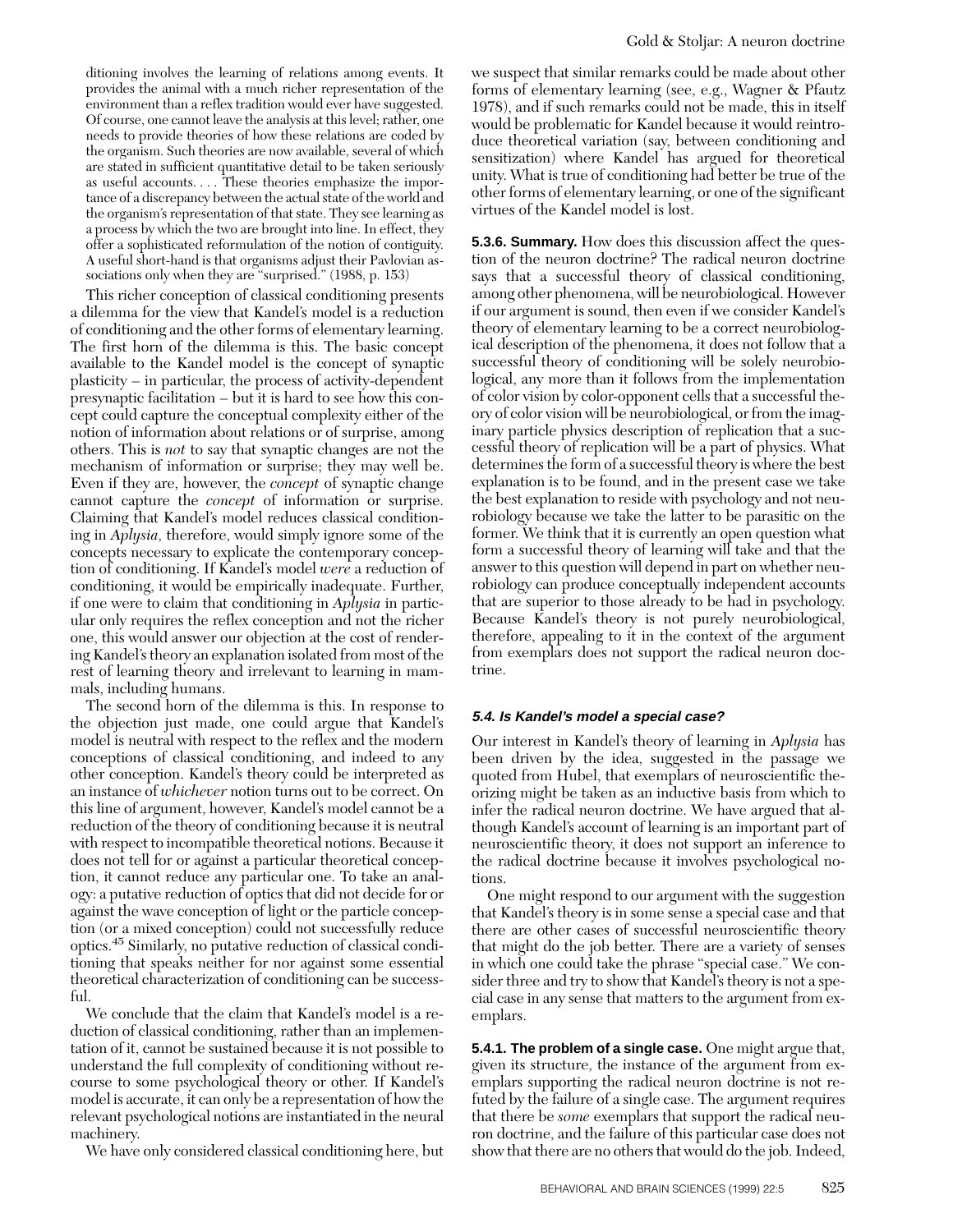one might argue, for the same reason, that the argument would not strictly be refuted by the failure of a number of cases.

These claims are quite true, but they are irrelevant to our critique because they apply to *all* arguments of the present form and not to ours in particular. We cannot prove that there are, or will be, no cases that support the argument from exemplars. A reasonable agnosticism about the future of science explicitly prohibits us from trying. However, the burden is on the supporters of the argument to offer a better candidate than Kandel's theory. In the absence of such a candidate, one ought to accept that the argument fails to support the radical neuron doctrine even though it has not been strictly refuted.

**5.4.2. The problem of an inadequate case.** A second way in which Kandel's theory might be claimed to be a special case is if it were to be shown that the theory were not the best neuroscience could offer. If there were other neuroscientific theories of mental phenomena that answered the requirements of the argument from exemplars, our choice of Kandel as a paradigm case would be unfair to the defender of the radical neuron doctrine.

To this we can only appeal to the consensus in the neuroscientific community that we mentioned at the outset of our discussion. In our opinion, Kandel's theory is widely recognized as the sort of model to which neuroscience aspires and, to that extent, is not special in the sense of being a poor representation of neuroscientific theory.46 We know of no other theory that is as successful as Kandel's, but we are, of course, prepared to be convinced otherwise.

**5.4.3. The problem of a case with unique features.** There is one important sense in which it might be argued that Kandel's theory is a special case. If one could show that the theory had unique features that supported our critique above – that is, features that supported our claim that psychological theory is necessary to interpret it – then one could argue that our view of Kandel does not defeat the argument from exemplars. That is to say, if it could be shown that future neuroscientific theories will not rely on psychological notions as Kandel's theory does, then the argument from exemplars could be made successful by appealing to the conjunction of the scientific success of Kandel's theory *and* this ancillary claim of the independence of future theories from psychology.

We have suggested that mental phenomena must currently be addressed by means of broadly psychological theories and that neurobiology is not now in a position to offer competing theories. In responding to this objection, it suffices for us to note that Kandel's theory deals with extremely simple forms of behavior such as classical conditioning. Even here, a highly sophisticated, mathematically rigorous psychological research program of more than a century has not exhausted or resolved all of the theoretical questions. With more complicated phenomena, it seems very likely that more, as well as more elaborate, psychology will be necessary. This is only what one would expect; it is practically impossible to tie a neurobiological theory to a psychological phenomenon without a detailed fractionation of that phenomenon in psychological terms. It would be absurd, for example, to ask for a neurobiological account of learning without providing at least a taxonomy of kinds of learning, and, more importantly, a detailed psychological story about how some type of learning is supposed to occur. For without such a detailed story, how would the neurobiologist recognize which facts potentially explain the phenomena? As the phenomena to be explained get more complicated, things can only get worse from the point of view of the radical neuron doctrine: more psychology, not less. One hopes and expects that neurobiology will modify psychological theories, but there is absolutely no evidence that it has any genuine alternative to offer. Neurobiology may one day invent concepts that can compete with psychology, but that day has not yet come. Hubel puts it this way: "A revolution of Copernican proportions has not yet occurred in neurobiology, and will perhaps not occur, at least in a single stroke. If there is one, it may be gradual, taking place over many decades. When it is over, we will know whether the brain is capable of understanding the brain" (1974, p. 259).

Finally, although we have suggested that one cannot interpret Kandel on learning as providing support for the radical neuron doctrine, we have not meant to be criticizing Kandel in the least. For one thing, as we have noted, Kandel's theory contributes to our conceptual understanding of learning. In arguing, for example, that the mechanism of conditioning develops out of the mechanism of sensitization, Kandel is making a substantive claim about learning that, if true, may change psychological taxonomy. It is this sort of contribution that represents what neuroscientists and philosophers expect neuroscience to offer in the future: a contribution to the way we think about the basic phenomena of the mind. However, this may fall well short of a wholesale replacement of our concepts.

Moreover, although we do not believe that if one were to remove all of the psychology from Kandel's theory of learning there would be an adequate theory left standing, we do not regard it as a criticism, but rather a virtue, of the theory that it draws on explicitly psychological notions. Psychological theory is currently necessary both in the discovery of the biological facts and in their interpretation, and this is particularly true in the domains where psychological theory is detailed and successful. In the absence of a revolutionary new neurobiology, it seems to us that the integrative approach of cognitive neuroscience is the smart bet.

## **6. Conclusion**

We have argued that a very common view in neuroscience and philosophy is subject to two interpretations, one trivial and one radical, and that initially persuasive lines of argument in favor of the radical view fail. What conclusions should one draw from our discussion?

The most important conclusion concerns the proponents of the neuron doctrine. In response to the ambiguity in the doctrine that we have pointed out, proponents of the doctrine are faced with a dilemma. On the one hand, they might respond that what they intended to defend was only the trivial doctrine. Although this is a perfectly reasonable response to our argument, it means, as we noted in section 2, that proponents of the doctrine are in the position of defending a scientific triviality. On the other hand, proponents of the doctrine might bite the bullet and adopt the radical version of the view. The trouble with this position, however, is that it is not clear that there are any good arguments for it. Proponents of the radical neuron doctrine are therefore in the uncomfortable position of holding a scientific view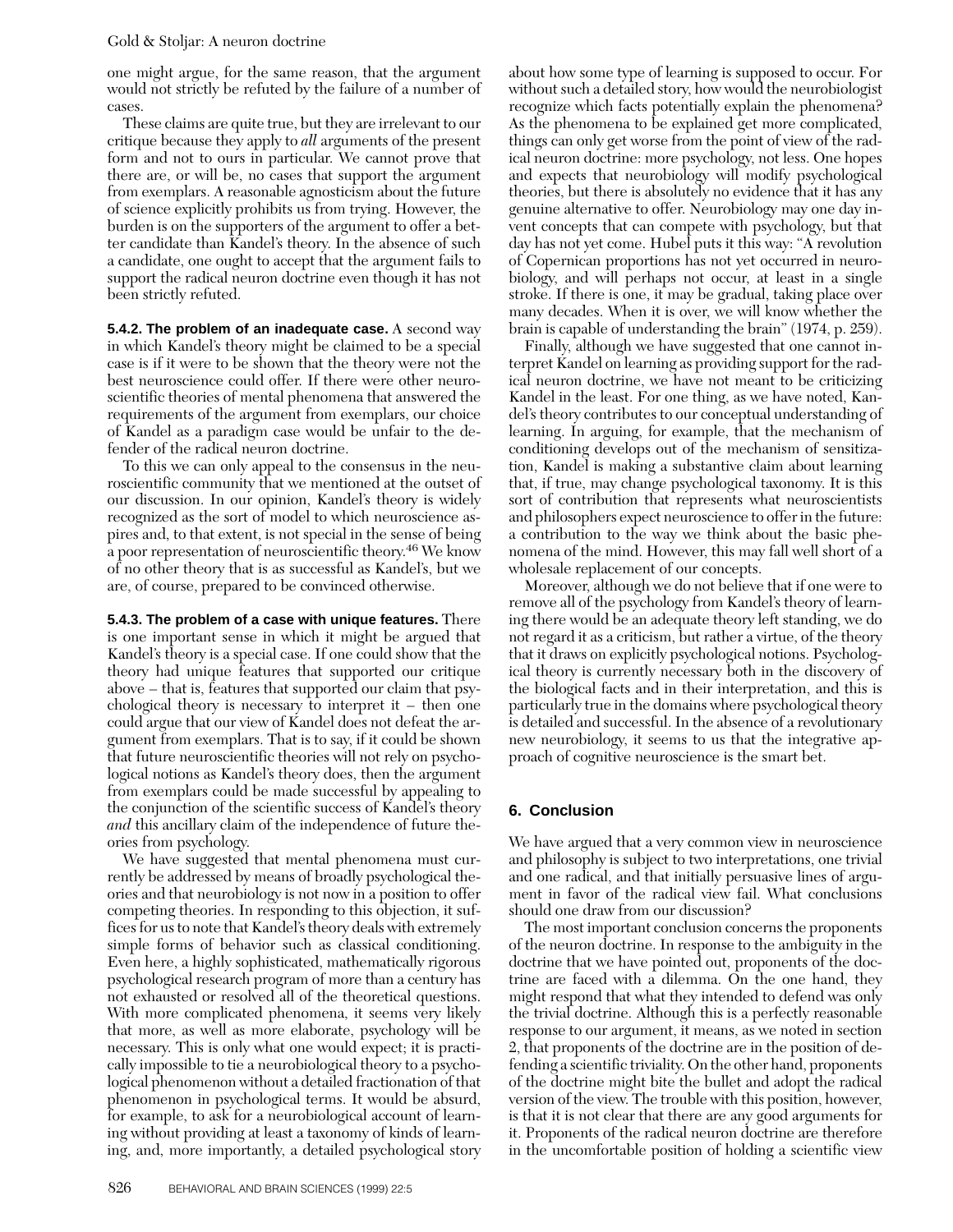for which no obvious scientific justification is available. Of course, one might imagine a nonscientific argument for the radical doctrine, but in our view that would be perverse and anyway has not been given. As we remarked in section 2, therefore, it is incumbent on defenders of the neuron doctrine to explain why they are defending a view that either has no defense or that needs none.

In addition to this general moral, there are two more specific morals that are suggested by our article, one for neuroscience and one for philosophy. We close with a brief discussion of them.

#### **6.1. Neuroscience:The invisible hand in the neuron doctrine**

The first moral concerns the practice of neuroscience itself. The annual American neuroscience meeting hosts approximately 25,000 scientists, and the amount of work presented there is commensurate with those numbers. However, despite the enormous data we are accumulating about the brain, broad theoretical suggestions are few and far between. There may be various reasons for this conservatism in neuroscience, and we are not in a position to make confident judgments about this, but we have one speculation to offer. Neuroscientists may be reluctant to theorize about the mind because they have an unreasonably strict view about the sort of theory that is "properly neuroscientific." A neuroscientist with a relatively stringent understanding of the neuron doctrine might hold a similarly stringent view about the conceptual resources available to theory, shying away from explicitly incorporating psychological theories, or theory fragments, into what is supposed to be a neuroscientific account.

If our argument is sound, however, then this self-imposed restriction is a mistake – an effect of the invisible hand of confusion about the neuron doctrine. For this reason, we are encouraged by the beachhead that cognitive neuroscience has begun to establish in contemporary neuroscience.

## **6.2. Philosophy: A plea for more philosophy of neuroscience**

The second moral concerns the development of a philosophy of neuroscience. Among the various sciences that study the mind and brain, neuroscience is perhaps the most widely held to have philosophical import. There is frequent reference to neuroscience in the philosophy of mind literature, and neuroscientists themselves often suggest that their discipline has relevance to the problems discussed by philosophers. As Zeki (1993) says, "ultimately the problems that cortical neurobiologists will be concerned with are the very ones that have preoccupied the philosophers throughout the ages." So it is a curious fact that there is relatively little philosophical discussion of the basic concepts and theses of neuroscience. Although physics has led to a philosophy of physics, and biology to a philosophy of biology, there is no philosophy of neuroscience, and this is a lacuna in the philosophy of science.

By "philosophy of neuroscience" we mean something distinct from what has come to be called *neurophilosophy* (P. S. Churchland 1986). Neurophilosophy, as it is commonly understood, is an application of the results of neuroscience to problems in the philosophy of mind. In contrast,

we take philosophy of neuroscience – by analogy with philosophy of physics and philosophy of biology – to be concerned primarily with the presuppositions and philosophical problems of neuroscience itself. Philosophy of neuroscience and neurophilosophy may interact, but they are distinct enterprises.

Part of our aim in this article has been to make a contribution to the development of the philosophy of neuroscience. Whatever the value of the present effort, we are convinced that a close investigation of the foundations and concepts of neuroscience will play a part in the progress of neuroscience and in the development of the science of the mind which the millennial future will see realized.

#### ACKNOWLEDGMENTS

Versions of this article were read at the Australasian Association of Philosophy Conference, 1996; in the Philosophy Program at the Australian National University; in the Cognitive Science Group at the Australian National University; in the PNP program at Washington University, St. Louis; and in the Department of Philosophy at the California Institute of Technology. We are indebted to members of the audiences on those occasions for very helpful discussions. We would also like to express our gratitude to Bill Bechtel, David Braddon-Mitchell, Noam Chomsky, Hugh Clapin, Michael Cook, Marilyn Friedman, Steve Gardiner, Jay Garfield, Brian Garrett, David Hilbert, Frank Jackson, Christian Perring, Walter Sinnott-Armstrong, Michael Smith, Natalie Stoljar, and Louis Taillefer for their comments on earlier versions of this paper. We are especially grateful to five *Behavioral and Brain Sciences* referees – Max Coltheart, Gilbert Harman, James Higginbotham, John Kihlstrom, and one anonymous reviewer – for their many constructive criticisms and suggestions that helped us to improve the article considerably.

#### NOTES

**1.** The phrase "neuron doctrine" originally referred to a view, formulated in 1891 in a famous review by Wilhelm Waldeyer, expressing the upshot of the seminal work of the anatomist Santiago Ramón y Cajal (although the doctrine was developed as a result of the work of many individuals, notably Camillo Golgi). This work revealed that the brain, like the rest of the body, is made up of cells. More specifically, the doctrine expressed the view that "the nerve cell is the anatomical, physiological, metabolic, and genetic unit of the nervous system" (Waldeyer quoted in Shepherd 1991, p. 4). The formulation of the neuron doctrine marked the resolution of a dispute between those who believed that neurons were bounded entities and those who believed, in accordance with the opposing *reticular* theory, that the fine branch-like structures seen in the brain are continuous with one another. The doctrine thus entailed that neurons must communicate with one another by contact. The neuron doctrine represents the fundamental tenet of modern neuroscience and is a claim about the brain and its function. In this article, however, we use the phrase "neuron doctrine" to refer to a view about the relation between the neural and the psychological or mental. We are not, however, doing the phrase as much violence as one might suppose. G. M. Shepherd (1991), one of the modern historians of the doctrine, writes in his introduction to the history of the subject: "Of broader interest is the potential significance of the neuron doctrine as one of the great ideas of modern thought. One thinks here for comparison of such great achievements of the human intellect as quantum theory and relativity in physics; the periodic table and the chemical bond in chemistry; the cell theory, evolution, and the gene in biology. Notably missing from this register is a theory for explaining how the brain makes these accomplishments and all other human activity possible. The pioneers of the neuron doctrine believed that they were laying the foundation upon which such a theory had to be built. Descartes had set the philosophical agenda for the mind – body problem some 300 years previously, but these scientists were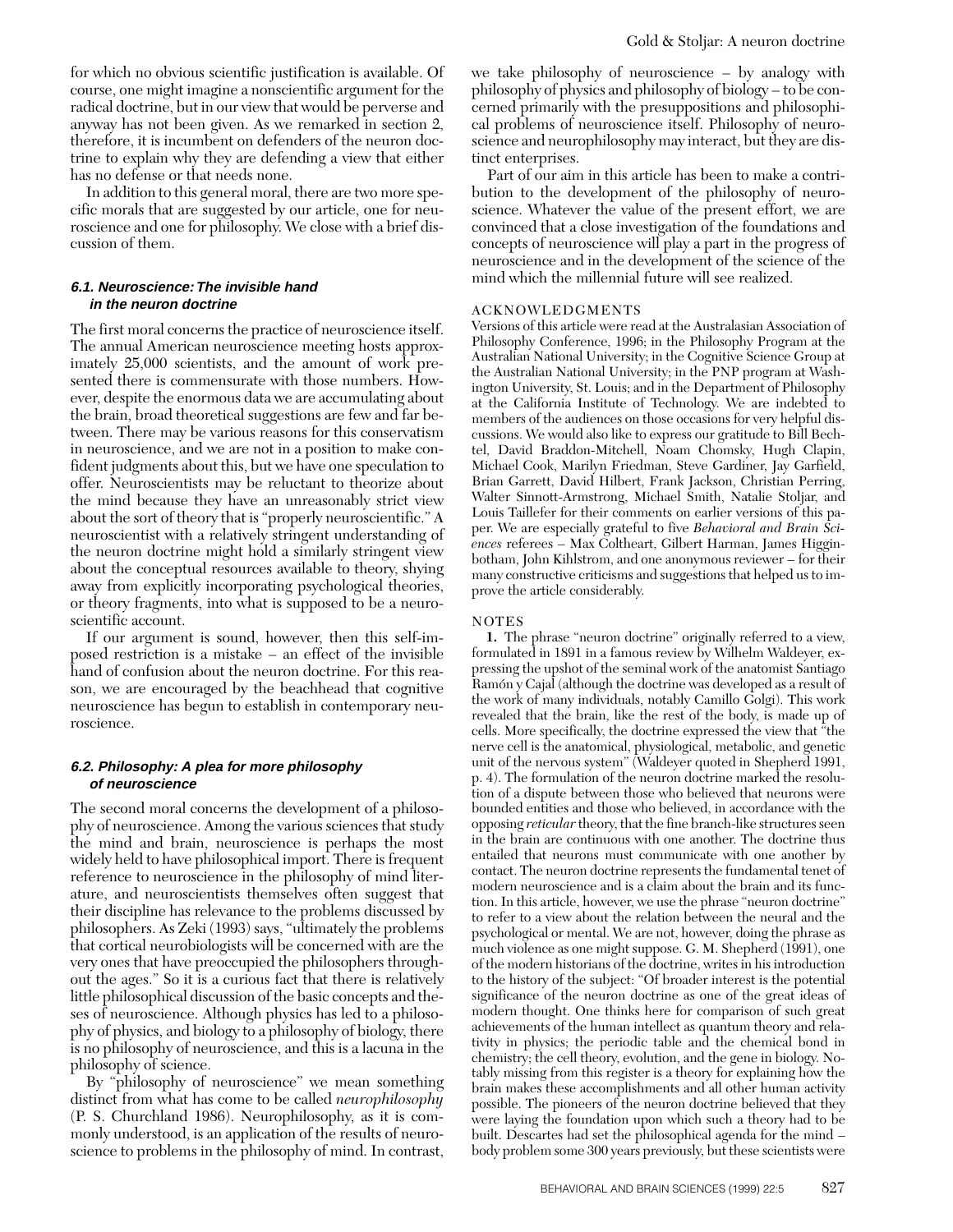#### Gold & Stoljar: A neuron doctrine

the first to come face to face with the cells and their connections where that problem will likely have its resolution" (pp. 9–10).

**2.** There could also be probabilistic versions of the doctrine according to which it is likely or possible or probable that a successful theory of the mind will be solely neurobiological. For clarity and simplicity, we will for the most part ignore these versions here, and concentrate on the simple formulation of the doctrine.

**3.** In section 3 we consider whether this line of argument is successful.

**4.** The thesis of materialism (or physicalism) is often stated in a manner that is more sophisticated than the formulation we use in the text; for example, it is often stated as a *supervenience* thesis. However, the simpler statement will do for our purposes. It is also worth noticing that although materialism is usually taken for granted, and although we ourselves will assume here that it is true, there are certainly people who deny it. For a very good recent discussion of materialism (and for an argument that it is false), see Chalmers (1996).

**5.** For philosophy of language aficionados: the qualifier "practically" is required because from " $A = B$ " it does not follow that "the science of  $A =$  the science of  $B$ "; that is, "the science of" is an intensional functor.

**6.** For a discussion of the impact of the neuron doctrine on domains further afield, see Churchland (1995). Here we concentrate only on the scientific consequences of the doctrine.

**7.** For evidence of the esteem in which the Churchlands are held, see McCauley (1996).

**8.** As one of our *Behavioral and Brain Sciences* referees put it, the Churchlands "only say boldly what a lot of other neuroscientists say *sotto voce.*"

**9.** In a discussion of the dimensions along which facial recognition occurs in the brain, for example, Churchland confesses that "it's not known exactly what those dimensions are, nor even that they are identical in all of us" (1995, p. 19). A similar point is made by Fodor (1998, p. 84).

**10.** The reason for the qualification concerns the enormous difficulty involved in explaining the conscious aspects of perception: "In 1972 , I suggested that 'active high-level neurons directly and simply cause the elements of our perception,' and I still think this simple idea has some merit, even though I now believe that interactions with other individuals and society have to be taken into account when considering the conscious aspects of perception" (Barlow 1995, p. 428). For further discussion of this issue, see Barlow 1987.

**11.** She speaks, for example, of the "functionalist research ideology" promoted by Jerry Fodor and others (see P. S. Churchland 1986, Ch. 9 passim).

**12.** It is important to note that Hubel's view is not exhausted by the passage above, as is evident if one looks at the passages we discuss below.

**13.** One might distinguish the notion of being a second-grade science in the fullness of time and being a second-grade science at the moment. It is possible that science must go through a nonneuroscientific stage of explanation in order to arrive at a neuroscientific explanation, thus making linguistics, for example, firstgrade science for the moment. Our concern is with scientific explanation in the fullness of time, and we ignore the above distinction for the sake of simplicity. See also the discussion of reductionism in practice versus reductionism in principle in note 30.

**14.** It is precisely this picture that one finds in descriptions of classical psychology such as Cummins (1983). That the trivial doctrine does nothing to alter this picture is one reason why it is trivial.

**15.** It is worth emphasis that we are not claiming that the trivial neuron doctrine is trivial in the logical sense, nor do we mean that those who deny the trivial version are making an obvious mistake, or a mistake of logic. Rather, in using the word "trivial" we intend to emphasize that the trivial neuron doctrine (a) is a doctrine that has, or ought to have, extremely wide support in the scientific community; and (b) does not have the consequence for the psychological sciences that the radical version of the doctrine does.

**16.** It is important to notice, however, that the trivial neuron doctrine is compatible with the view that the successful theory of the mind will be a solely neurobiological theory – the claim we identify below as the radical neuron doctrine. The trivial neuron doctrine is compatible with the radical neuron doctrine because a theory of the mind expressed solely in terms of neurobiological concepts is one version of a scientific theory of the brain. In addition, the trivial neuron doctrine is consistent with a theory of the mind expressed solely in terms of the concepts of psychology alone, and of course the trivial doctrine is consistent with any theory of the mind that is a combination of psychology and biology, or indeed physics, chemistry, and the other sciences, should they turn out to be relevant to understanding the brain. The trivial neuron doctrine is thus an extremely weak view; it expresses little more than a commitment to an explanation of the mind by science, presumably the sciences currently involved in its investigation.

**17.** One might object here that the radical neuron doctrine that we are considering is extremely strong, and that one can imagine versions of the doctrine that would be weaker but would nevertheless not simply be the trivial doctrine. For example, as we have defined it, the radical doctrine has the resources only of neuroanatomy, neurochemistry, and neurophysiology. However, could one not add *other* branches of neural science (or of science more generally), and, in consequence, weaken the neuron doctrine without it collapsing into the trivial doctrine? Although this is certainly a possibility, it is irrelevant to the main point we want to make. As we argue later, the explanations offered by neurobiologists of even elementary psychological processes are in fact not purely neurobiological and must draw on explicitly psychological theory. If this is right, however, the only way currently available to enrich biological neuroscience so as to explain the mind is to enrich it with psychology. However, this is in effect to adopt the trivial form of the neuron doctrine. Of course, this is not to claim that there is absolutely no possibility of neurobiology explaining the mind; it is only to insist that, as things currently stand, there is no evidence of that coming about.

**18.** We understand from Christof Koch (personal communication), however, that Crick is in fact a defender of the trivial neuron doctrine.

**19.** To be fair, we should point out that immediately after this passage, Churchland makes the following parenthetical remark: "The same goes, of course, for the revisions and reconstructions in neuroscience" (p. 374). Nevertheless, it is difficult to view this remark as detracting from the radicalness of the passage quoted in the text. The last sentence of the passage in the text is conditional, so the interpretative question is whether the parenthetical remark is intended to qualify the antecedent or the consequent of this conditional (or both). If it is intended to qualify the antecedent – namely, the claim that "psychology is willing to test and revise its theory and hypotheses when they conflict with confirmed neurofunctional and neurostructural hypotheses, and as long as the revisions are made with a view to achieving concord with a lower-level theory" – Churchland appears to be saying that so long as both psychology and neuroscience are willing to revise and test their hypotheses in the light of the each others' results, then psychological capacities and processes will finally be explained in neuroscientific terms. In other words, she is saying that an inevitable result of the "co-evolutionary strategy" is the radical neuron doctrine. However, in light of the evident logical gap between the co-evolutionary strategy and the radical neuron doctrine, it seems reasonable to view Churchland here as failing to make this crucial distinction between the two versions of the doctrine. On the other hand, if the remark is intended to qualify the consequent of the conditional – viz., the claim that "the capacities and processes described by psychological theory will finally find explanations in terms of neuroscientific theory" – then Churchland is saying that the capacities and processes described by neuroscientific theory will finally find explanations in terms of psychological the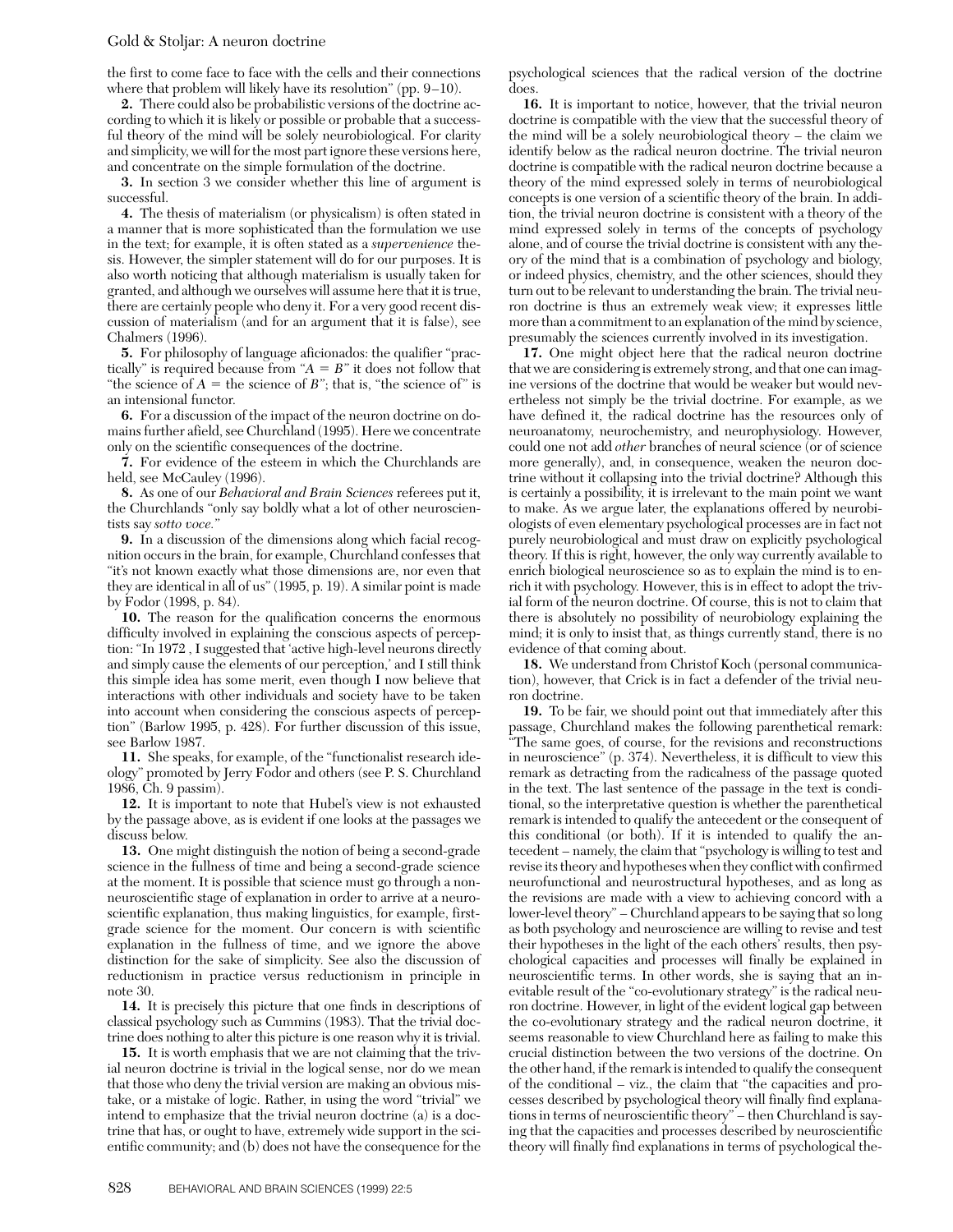ory. However, to interpret her this way is, first, to interpret her as saying something that is quite antithetical to the surrounding text, and second, does nothing to support the radical neuron doctrine.

**20.** It is perhaps worth mentioning here that there are other trends in the Churchlands' work that seem to represent some confusion about the neuron doctrine. One of these is what they see as a "monolithic" approach to the different levels of explanation found, they say, in Marr: "Marr's three-level division treats computation monolithically, as a single kind of level of analysis. Implementation and task-description are likewise each considered a single level of analysis" (Churchland & Sejnowski 1992, p. 19). Such a monolithic picture is objectionable because it rules out the idea that there are many levels of explanation for psychological and neural phenomena. The rejection of that monolithic picture seems to us quite right, but it is clear that rejecting the picture does not provide support for the radical neuron doctrine. If there are *many* different levels of explanation, then as long as the psychological sciences concern themselves with at least some of these, we have reason to believe only the trivial doctrine. The second trend in the Churchlands' work that represents an unclarity about the neuron doctrine is their commitment to connectionism (see, e.g., Churchland 1995). Connectionism is often thought to provide a way of theorizing about the mind that appeals only to neuron-like entities. As such, it might be tempting to suppose that connectionism might support the radical neuron doctrine. However, any such line of argument seems to rest on a confusion about what connectionism is. As we understand it, connectionism can be understood either as a very general implementation structure for psychological processes or as a proposal about the form of psychological theory itself. Whether connectionist theories could be empirically adequate on either interpretation is obviously a controversial matter, but the important point for us is that on neither interpretation does connectionism support the radical neuron doctrine because on either interpretation, connectionist approaches depend on psychology. For important discussions of connectionism, see Fodor and Pylyshyn (1988) and Pinker and Prince (1988).

**21.** There are a number of reasons for supposing that an argument of this style is in operation in the Churchlands. One is "the articulation of biological organization" passage that we have already quoted and commented on. Another is given by passages such as the following from Churchland and Sejnowski (1992): "The venerable old paradigm depicted humans as blessedly perched on the apex of the Great Chain of Being, lucky to have been created in the image of God, and fitted out with a nonphysical immortal soul housing a freely exercisable will, a consciousness that experienced feelings and sensations, and a rational faculty that mercifully could transcend the merely mundane, for example by proving mathematical theorems. The old paradigm was frankly supernaturalistic. It exhibited both species chauvinism in quite spectacular degree and a profoundly nonempirical acceptance of nonphysical forces, stuffs, and mechanisms. . . . The new paradigm is naturalistic, and it is shaped by the scientific image. By pulling out the linchpin assumption that humans are set apart from the natural order, it changed everything. The naturalistic approach to the mind-brain, foreshadowed by Hobbes and de La Mettrie in the seventeenth century, became a live possibility in the nineteenth, largely by dint of advances of microscope and staining technology, a nonoccult understanding of electricity, and the commanding scientific leadership exemplified in the breadth and depth of success of physics and chemistry. The pioneers were mind/brain scientists, especially du Bois-Reymond, Helmholtz, Cajal, Golgi, Jackson, and Wertheimer and the massive backdrop against which . . . the naturalistic vision made sense was Darwin's perspective on the origins of biological complexity. Although essentially constant in its ultimate goal, naturalism has been revived by recent discoveries in neuroscience and by a growing confluence with the computational and behavioral sciences" (1992, p. 142). In this passage, the references to Hobbes and de La Mettrie and to nat-

uralism obviously suggest something like the argument from naturalism and materialism. Moreover, the emphasis on microscopes and staining technology strongly suggests that the argument is an argument for the radical neuron doctrine. Nevertheless, the final refrain in the passage leaves open the possibility that the doctrine under discussion is only the trivial doctrine.

**22.** We might also mention a third kind of objection here, deriving from *externalism* in the philosophy of mind. The lesson of externalism is often taken to be that the individuation of psychological phenomena depends crucially on the social, physical, or historical environment of the organism. If this is so, however, then one might think that the materialism expressed in premise 2 is too simple: psychological phenomena are not identical solely to neural phenomena. We discuss the pros and cons of this suggestion briefly in Stoljar and Gold (1998).

**23.** The phrase is Ned Block's.

**24.** Patricia Churchland (1986) puts it this way: "The unity of science is advocated as a working hypothesis not for the sake of puritanical neatness or ideological hegemony or old positivistic tub-thumping, but because theoretical coherence is the 'principal criterion of belief-worthiness for epistemic units of all sizes from sentences on up.' Once a theory is exempt from having to cohere with the rest of science, its confirmation ledger is suspect and its credibility plummets. To excuse a theory as *hors de combat* is to do it no favors" (p. 376; the quotation in the passage is from P. M. Churchland 1980). That both Churchlands place such a premium on the unity of science suggests that they might be sympathetic to the argument from unification. Note, however, that our argument is not meant to be an exegesis of their views on unification.

**25.** Modern biology is founded in part on the fundamental idea, known as the *cell theory,* that all living things are made up of cells. What makes modern neurobiology a branch of modern biology, therefore, is Cajal's neuron doctrine because it is that doctrine that established that the brain is also made up of cells (see Stoljar & Gold 1998).

**26.** We have taken the liberty of altering Maudlin's phraseology somewhat.

**27.** Maudlin cites an apposite passage from Gleick's (1992) biography of Richard Feynman to illustrate his point: "When a historian of particle physics pressed him [Feynman] on the question of unification in his Caltech office, he resisted. 'Your career spans the period of the construction of the standard model,' the interviewer said....

'The standard model, standard model,' Feynman said. 'The standard model – is that the one that says that we have electrodynamics, we have trivial interaction, and we have strong interaction? Okay. Yes.'

The interviewer said, 'That was quite an achievement, putting them together.'

'They're not put together.'

'Linked together in a single theoretical package?'

'No.'

... What do you call  $SU(3) \times SU(2) \times U(1)$ ?'

'Three theories,' Feynman said." (Gleick 1992, p. 433).

**28.** The Churchlands (1994) provide a clear description of what reduction involves: "[G]enuine reduction, when you can get it, is clearly a good thing. It is a good thing for many reasons, reasons made more powerful by their conjunction. First, by being displayed as a special case of the (presumably true) new theory, the old theory is thereby *vindicated,* at least in its general outlines, or at least in some suitably restricted domain. Second, the old theory is typically *corrected* in some of its important details, since the reconstructed image is seldom a perfect mirror image of the old theory, and the differences reflect improvements in our knowledge. Third, the reduction provides us with *deeper insight* into, and thus a *more effective control* over, the phenomena within the old theory's domain. Fourth, the reduction provides us with a *simpler* overall account of nature, since apparently diverse phenomena are brought under a single explanatory umbrella. And fifth, the new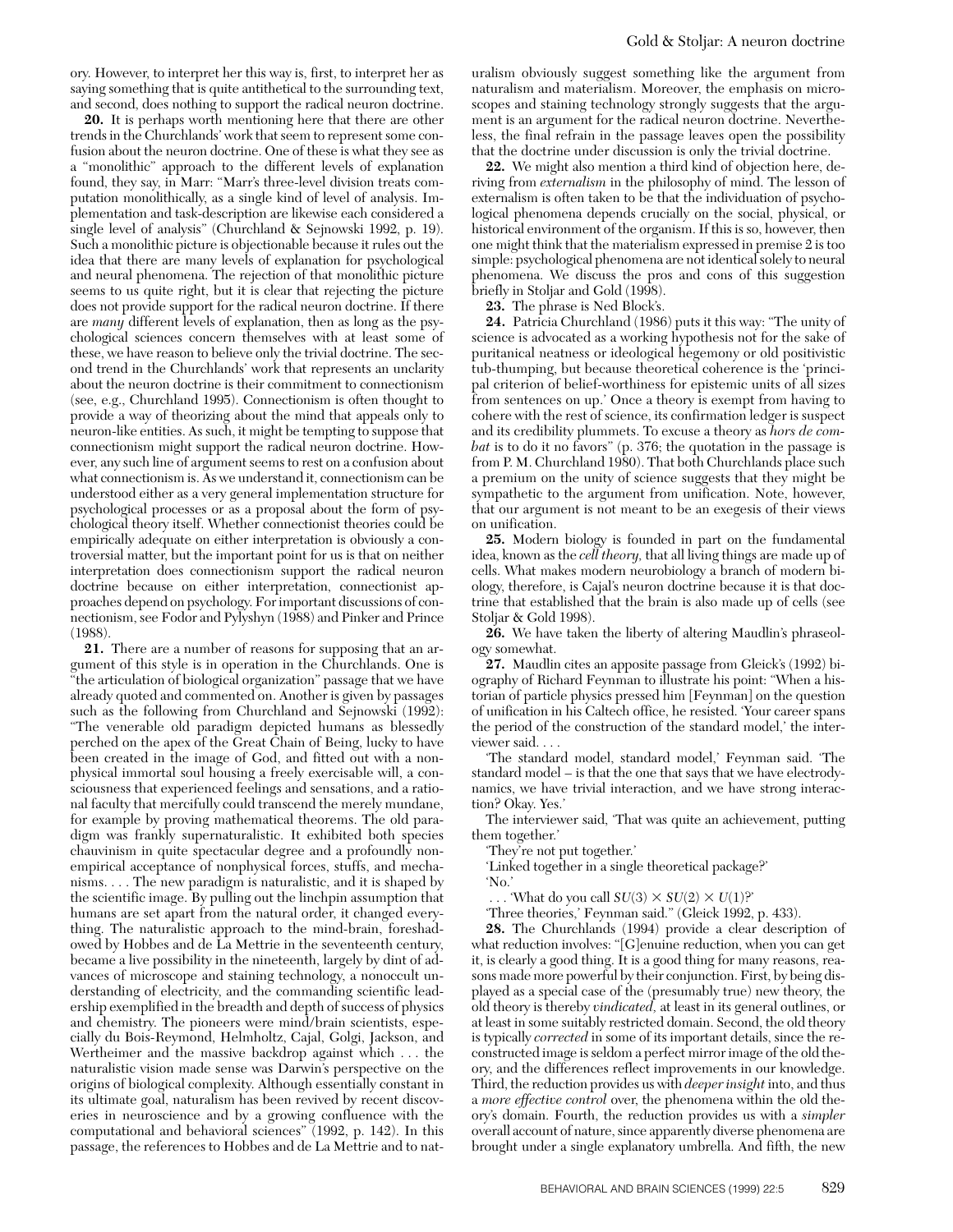and more general theory immediately *inherits all the evidence* that had accumulated in favor of the older theory it reduces, because it explains all the same data" (Churchland & Churchland 1994, p. 48).

**29.** The reduction-elimination continuum is also a continuum of radicalness; the more psychology is eliminated rather than reduced, the greater is the revolution brought about by neurobiology. Even in the case of complete elimination, however, the successful theory of the mind is still recognizable as neurobiology rather than as some entirely new science.

**30.** To avoid confusion, however, it is perhaps worth mentioning and setting aside two complications that might be thought to have a bearing on our argument. The first complication concerns the difference between *metaphysical* and *explanatory* interpretations of reductionism. On the metaphysical interpretation, the reductionist is understood as saying that psychological phenomena are nothing more than neural phenomena. On the explanatory interpretation, the reductionist is understood as saying that *the theory of* psychological phenomena is reduced to *the theory of neural phenomena* – that is, that psychology is reduced to neurobiology. It should be clear that the thesis under discussion in the text is reductionism in its explanatory guise. As we have already seen, the fact that *A*s are made up of *B*s does not entail that *A*s are to be explained in terms of *B*s. Similarly, the fact that psychological phenomena are reduced in the metaphysical sense to neural phenomena does not mean that the former are to be explained in terms of the latter. The second complication concerns the distinction between reduction *in principle* and reduction *in practice.* These are clearly different doctrines: to deny that one theory is reducible in practice to another theory is not to deny a reductionism in principle. We are here discussing reduction in principle. If premise 2 of the argument from unification were interpreted simply as urging a reduction in *practice* of psychology to neurobiology, then it would seem highly implausible, given the impoverished state of current neurobiology.

**31.** Ned Block has a appropriate name for the form of argument employed here. He calls it "the reductionist cruncher." See Block (1990), pp. 279–80.

**32.** Some of the other theories we think might be worth investigating as putative neurobiological exemplars include: auditory perception in the barn owl (Konishi 1995); perception in the electric fish (Heiligenberg 1991); receptive field explanations of visual behavior (Hubel 1988); cone explanations of color-matching behavior (King-Smith 1991); magno- and parvocellular explanations of visual phenomenology (Livingstone & Hubel 1987); neural population models of motor planning (Georgopoulos et al. 1989); hippocampal function in learning (e.g., Buzsáki 1989); the 40-Hz oscillation hypothesis concerning perceptual binding (Gray et al. 1989); and the activation-synthesis theory of dreams (Hobson 1990). In Stoljar and Gold (1998), we consider the case of longterm potentiation (Bliss & Lømo 1973).

**33.** The most famous theoretical description of neural plasticity is that of Donald Hebb (1949), who proposed that functionally connected neurons that were active simultaneously would have their functional connection strengthened. This principle has come to be called *Hebb's Rule*. [See also Amit: "The Hebbian Paradigm Reintegrated – Local Reverberations" *BBS* 18(4) 1995; Pulvermüller: "Words in the Brain's Language" *BBS* 22(2) 1999.]

**34.** Kandel himself seems to think that the model will generalize to the class of learning phenomena called *implicit learning* (see Bailey & Kandel 1995).

**35.** Thus, for example, P. S. Churchland (1986): "At the cellular and molecular level Kandel and his colleagues . . . have discovered much concerning the neurobiological basis of habituation, sensitization and classical conditioning in the invertebrate *Aplysia californica.* . . . These discoveries are truly remarkable both because they represent a landmark in the attempt to understand the neurobiological basis of plasticity and because they show

that memory and learning can, despite the skepticism, be addressed neurobiologically" (p. 369).

**36.** But see section 5.3.5 for a critique of this definition of classical conditioning. For a more detailed description of these and other forms of learning, see Manning and Dawkins (1992).

**37.** It is interesting to note that Kandel's theory thus supports Barlow's views mentioned above about the role of single neurons in neuroscientific explanation.

**38.** See DeZazzo and Tully (1995) for a related phenomenon in *Drosophila.*

**39.** In his classic book on the history of psychology, for example, Boring (1950) writes that Watson "adopted the conditioned reflex of Pavlov as the behaviorist's substitute for association" (p. 644).

**40.** It is worth noting that, even in physiology, the notion of reflex is highly theoretical. Charles Sherrington, one of the early developers of the concept of reflex, wrote: "A simple reflex is probably a purely abstract conception, because all parts of the nervous system are connected together and no part of it is probably ever capable of reaction without affecting and being affected by various other parts, and it is a system certainly never absolutely at rest. But the simple reflex is a convenient, if not probable, fiction" (quoted in Posner & Raichle 1994, p. 5). See also Clarke and Jacyna (1987): "The evolution of the concept of reflex activity, and its background of sensorimotor physiology . . . have received more attention from writers than any other topic in the history of the neurosciences" (p. 101).

**41.** See note 28 for the Churchlands' description of the virtues of reduction.

**42.** Because we are concerned with the general relation of implementation and not with computational theories alone, we do not consider what, if anything, plays the role of algorithm and computational theory in Kandel's model.

**43.** We owe this way of putting it to Max Coltheart.

**44.** Throughout this discussion, we rely on Rescorla (1988). See also the references therein.

**45.** It *could,* of course, *eliminate* the wave, particle, and mixed conceptions.

**46.** For example, a recent *New York Times* article (Hall 1998) says that "[n]o one has dominated this area of research more than Eric Kandel" (p. 30) and that "[m]any people share the view of Larry Squire, a leading neuroscientist at the University of California at San Diego, who calls Kandel's lifetime devotion to the study of memory a 'monumental' achievement" (p. 30). In a different popular article about Kandel's work (Touchette 1996), an MIT researcher is quoted as saying, "He drives the field by providing an intellectual structure that can be tested" (p. 35). Another researcher is quoted as saying, "Someone presents a model until there is enough evidence to either support or refute it. If you present your model first, you're king of the mountain until someone else comes along to knock you off"; the writer adds, "And for several decades, Kandel has been king" (p. 35).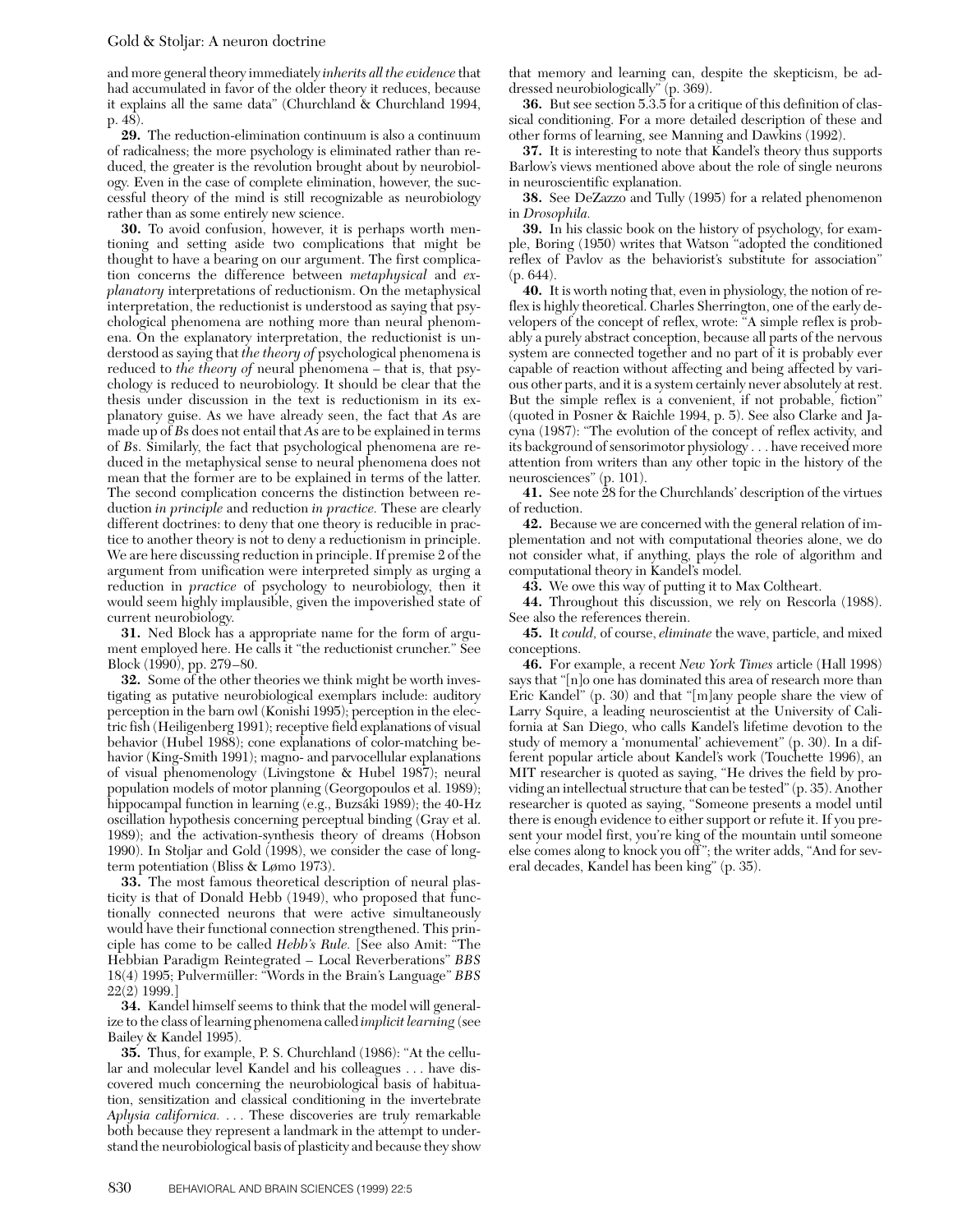## Open Peer Commentary

*Commentary submitted by the qualified professional readership of this journal will be considered for publication in a later issue as Continuing Commentary on this article. Integrative overviews and syntheses are especially encouraged.*

## **Biological neuroscience is only as radical as the evolution of mind**

Terry Blumenthal and James Schirillo Departments of Psychology and Neuroscience, Wake Forest University, Winston-Salem, NC 27109. **{blumen;shirija}@wfu.edu**

**Abstract:** A biological neuroscientific theory must acknowledge that the function of a neurological system is to produce behaviors that promote survival. Thus, unlike what Gold & Stoljar claim, function and behavior are the province of neurobiology and cannot be relegated to the field of psychological phenomena, which would then trivialize the radical doctrine if accepted. One possible advantage of adopting such a (correctly revised) radical doctrine is that it might ultimately produce a successful, evolutionarily based, theory of mind.

Gold & Stoljar (G&S) propose a radical neuron doctrine stipulating that neurophysiology, neuroanatomy, and neurochemistry – in essence, biological neuroscience – will by themselves eventually provide the conceptual resources to understand the mind. G&S present this doctrine as radical in that it operates outside the framework of function and behavior, which are relegated to the psychological sciences. However, their preconception of biological neuroscience is too limited. Neural systems have evolved to perform various functions, those functions that promote the biological survival of the species. Thus, to understand a neural system requires understanding its behavioral output. So, when G&S claim that "a successful theory of the mind will be a theory of the brain expressed in terms of the basic structural and functional properties of neurons, ensembles, or structures" (sect. 2.2, para. 3), they must also accept that this requires understanding the behaviors that result from such neural processes. These behaviors will either be continued or be eliminated in future generations owing to the pressures of natural selection, which ultimately dictate the types of neuronal systems under consideration. Consequently, the neural system of an individual organism is dependent on the prior behavior of the species, which was determined, in part, by the neuronal systems of individuals of that species. Thus, especially in biological neuroscience, it is imperative to tie organic processes to the behaviors of the organism involved. This is the same criterion that G&S incorrectly reserve for mental phenomena.

A solely biological neuroscientific theory requires accepting that the function of a neurological system is to produce behaviors that allow the species to reproduce, because this is why a specific neurological system exists. This notion deflates the proposed radical theory. In contrast, G&S claim that "neurobiology has no concepts that can be used to describe the behavior of an animal" (sect. 5.3.1, para. 2). For example, they claim that "a complete theory of color opponency must appeal to the function of opponent neurons and the psychophysical framework of opponent process theory. A purely neurobiological theory of color opponency, therefore, does not exist even if opponent neurons are all there is to the mechanism of opponent color vision" (sect. 5.3.1, para. 4). However, to understand such a neural organization requires an understanding of what "opponent neurons do." This *is* the province of neurobiology and cannot incorrectly be relegated to the field of psychological phenomena, which would then trivialize the radical doctrine if accepted.

The claim that "psychological theory is currently necessary both in the discovery of the biological facts and in their interpretation" (sect. 5.4.3, para. 5) is, therefore, unnecessary. Neurobiological science already requires those aspects of psychological theory that G&S claim weaken the doctrine, namely, that neurobiology is a functional process and that understanding the behavior that results from such systems is necessary to any study of neurobiology. However, there is one possible advantage to adopting such a (correctly revised) radical doctrine. We agree with the G&S statement that "the claim that the theory of mind will be expressed in cognitive neuroscientific terms expresses nothing more, therefore, than an ecumenism in the development of the theory and an agnosticism about its content" (sect. 2.2.1, para. 2). Insofar as the radical doctrine is predicated upon evolution and natural selection, however, it is hardly agnostic and therefore may ultimately produce a successful, biologically based, theory of mind. Mind, as with organic processes, is dependent on evolution, which is what makes a biological neuroscience solution radical.

## **The logic of interests in neuroscience**

#### Leslie Brothers

Division of Psychiatry, UCLA-Sepulveda VA Medical Center, Sepulveda, CA 91343. **brothers@ucla.edu www.medsch.ucla.edu/som/npi/svapsych**

**Abstract:** Logical problems inherent in claims that biological neuroscience can ultimately explain mind are not anomalous: They result from underlying social interests. Neuroscientists are currently making a successful bid to fill a vacuum of authority created by the demise of Freudian theory in popular culture. The conflations described in the Gold & Stoljar target article are the result of alliances between certain apologist-philosophers, neuroscientists, and institutions, for the purpose of commanding authority and resources. Social analysis has a role to play in addressing logical issues in the philosophy of neuroscience.

By showing that the best contemporary neuroscience achieves only neural implementations of extant psychological narratives, not replacements of them, Gold & Stoljar (G&S) support their argument that the reach of the radical doctrine exceeds its grasp and, thus, that the doctrine is in effect a wager regarding the future

Of course, one wants the reach of science to exceed its grasp. It is troubling, however, when the reach is portrayed *as though it were* the grasp. To use the title word of a well-known book, such a portrayal is "astonishing" in the same way that the results of sleight-of-hand are astonishing. A magician's sleight-of-hand is accomplished through the manipulation of attention: similarly, by narrowing their audience's attention to links between selected aspects of psychological theory and laboratory data, neuroscientistcommunicators provoke admiring astonishment as they claim hegemony for biological neuroscience. The embeddedness of psychological concepts in the selection and interpretation of neural data, as in the Kandel example (see sect. 5.3.1), is overlooked.

I have shown elsewhere how the feat is accomplished in the case of emotion (Brothers 1997). The psychological concept, uncritically imported from lay culture, is woven into the laboratory observations from the beginning. Thus, it is no accident that neural results appear to validate – or, in the terminology of social theorists, to "naturalize" – the concept. In such a circular process, however, there is always something left over, some data that do not quite fit. The crucial question for the progress of inquiry is whether such data will be accounted for through creative extensions that do not undermine existing assumptions or used instead to challenge the underlying psychological concepts. In practice, cultural categories tend to be extremely resilient and accommodating. The resulting potential for self-confirming explanatory loops has serious implications for neuroscience, regardless of whether the radical or trivial neuron doctrine is operative.

The conflation of the doctrines and the occult mingling of psychological narratives with experimental data are logical problems.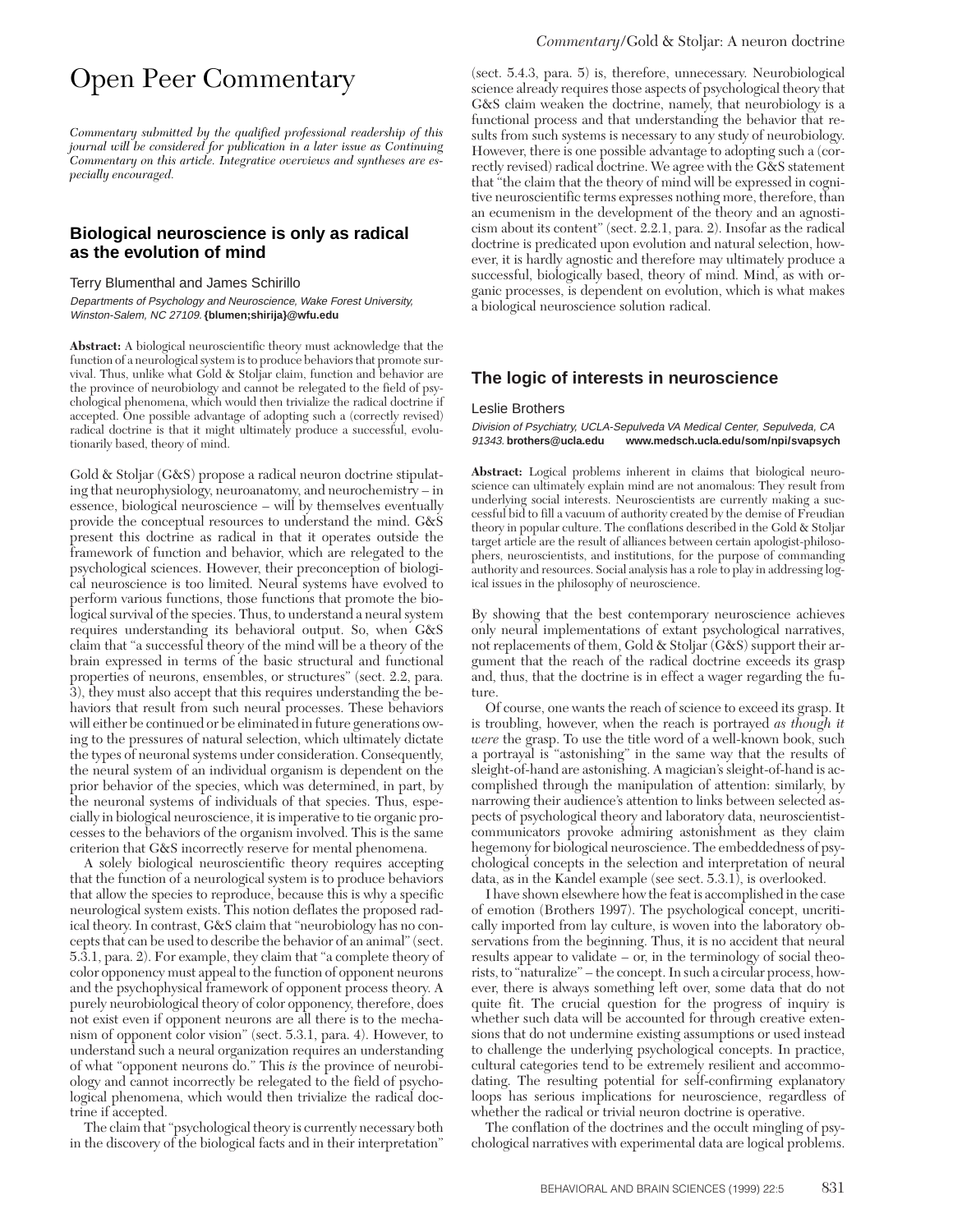#### *Commentary/*Gold & Stoljar: A neuron doctrine

My conjecture is that their persistence is explained by underlying interests. The influence of social interests on the development of ideas has been explicated for other fields (Collins 1998; Restivo 1985). A similar analysis is overdue for neuroscience. On the one hand, it would be useful to study incentives and relations internal to the field (e.g., what factors influence the flow of resources between granting agencies, institutions, and individuals). Here, I suggest, a social context for the dearth of broad theoretical suggestions in neuroscience remarked upon by G&S (see sect. 6.7) can be found. On the other hand (but linked to the first consideration), there are relations between neuroscience as an extended institution and other groups, relations that involve status and access to resources. It is probably not a coincidence that recent claims for the hegemony of biological neuroscience in explaining the mind (buttressed, indeed, by the conflation of the neuron doctrines) coincide with a pressing popular demand for a new source of authority on precisely this subject. With the waning of Freudian authority, there appears to be a waxing appetite for neuroscientific authority. This is nowhere more apparent, to my observation, than in the community of psychotherapists, where neurobiological accounts of topics such as emotion and consciousness are in great demand. Some social scientists, concerned that they are "marginalized within the scientific community," incorporate neuroscience explanations into their accounts with the explicit aim of increasing their scientific legitimacy (Turner, in press). Agencies within the National Institutes of Health maintain their funding from congress at least in part by promoting biological neuroscience as the source of solutions to problems of human behavior, such as violence and addiction, in which society has an interest.

The incentives keeping neuroscience narratives tied to extant social narratives, and simultaneously dominant over them, are strong. Also, because the complexity, breadth, and increasingly technical methods of the field can be intimidating to nonbiologists, meaningful challenges to biological neuroscience's claims on the mind together with the hidden logical problems underlying them are unlikely to come from outside, unless from analyses such as G&S's. If neuroscience is not to stagnate, more such efforts, together with a comprehensive social analysis of the field, are needed.

## **Levels of description and conflated doctrines**

#### John A. Bullinaria

Department of Psychology, University of Reading, Reading RG6 6AL, United Kingdom. **j.bullinaria@reading.ac.uk www.reading.ac.uk/AcaDepts/sx/Psych/PEOPLE/bullinaria.html**

**Abstract:** It seems that I often say things that might mistakenly be thought to identify me as an adherent of the radical neuron doctrine. I take the opportunity to explain my position more clearly and argue that many apparent conflations of the radical and trivial neuron doctrines are merely the result of misunderstanding what is meant when neuroscientists talk about the relations between different levels of description. It follows that there may be considerably fewer followers of the radical doctrine than Gold & Stoljar suggest.

I agree with Gold & Stoljar (G&S) (sect. 4.2) that "if one is going to be a reductionist, one has to take the train of reduction all the way to the terminus of physics" and that this renders many fields, such as neurobiology, just local stops along the way. My position then follows from the facts that I am a self-confessed reductionist (see, e.g., Bullinaria 1986) and that I believe the "local stops" to be valid and useful intermediate levels of description.

From this viewpoint, psychology and linguistics are to neuroscience what chemistry and biology are to physics, or what the standard  $SU(3) \times SU(2) \times U(1)$  model of physics is to superstring theory or M theory (Duff 1998). (Incidentally, many theoretical physicists will disagree with G&S's assertion – in sect. 4.1 – that

"physical theories rarely achieve [unification by] dissolution," and an outdated and irrelevant quote from Feynman does not inspire confidence in their familiarity with this area.) Generally, reductionists will take it for granted that each level of description follows from the more fundamental theory, but adjacent levels may look very different or be based on different concepts, and getting explicitly from one to the other is frequently a nontrivial task. Whereas all levels of description are important, and some are undoubtedly more fundamental than others, it is simply a matter of usefulness that decides which one uses under particular circumstances. Specifying linguistic rules in terms of the firing patterns of particular sets of neurons in the brain is no more useful than specifying the chemical processes necessary for manufacturing a new drug in terms of superstring wave functions.

Our choice of level of description is usually one of simplicity. If one can describe a system (e.g., a gas) adequately in terms of a small number of variables (e.g., pressure, temperature, volume) with simple relations, then why should we want to describe it in a more complicated manner (e.g., in terms of the motions of individual molecules), even if doing so is possible (either in principle or in practice). In section 2.3, G&S discuss the similar example of describing earthquakes. Given the limited working memory and processing abilities of the human brain (even when assisted by modern computational devices), a simplified account is often the only way we can hope to understand what is happening.

Naturally, the points of contact between the levels can be essential for formulating the correct descriptions at each level. If the relation cannot be made to work, one or both levels will need modification, or even discarding. This is natural scientific progress rather than something radical. In some fields the relations between levels remain crucial research areas, particularly at the most fundamental levels, where direct experimental validation is virtually impossible (see, e.g., Bullinaria 1986; Duff 1998). Although there will always be "in principle" relations between levels, the "in practice" relations are often simply not useful, owing either to computational limitations or to the enormity of the articulation of the relationship.

In each case, however, one still has to ask: "What would be gained or lost by analyzing the problem at a more, or less, fundamental level?" Psychologists are increasingly using neural network modelling techniques to explore human performance on numerous psychological tasks (such as language processing), and Newtonian dynamics might help pool players understand their skills, but worrying about general relativistic or superstring effects would only hinder both, despite those effects being universally present. The simplification is inevitably at the cost of approximation, and we must always ask if the approximation is good enough for its application, or if corrections from the more fundamental levels are necessary. In the examples given above, the approximations are clearly valid. On the other hand, for example, quantum processes are rarely described well by classical approximations. It is judging old approximations to be inappropriate that often leads to progress, for example, general relativity replacing Newtonian gravity, or connectionist neuropsychological replacements for oldstyle box-and-arrow cognitive models. The usefulness of each level depends on both the adequacy of the approximation and the degree of simplification.

There is nothing particularly new or controversial in the above, but it leads us on to a potential conflation of radical and trivial doctrines at each major level of description – psychology, neuroscience, biology, chemistry, physics – and also within each of these levels, for example, within physics – the standard  $SU(3) \times SU(2)$  $\times$  U(1) model, supergravity, superstring theory, M theory. The conflation is not unique to the neuron doctrine. At each level we have a trivial doctrine that is simply an acceptance of our levels of description and a radical doctrine (as defined in sect. 2.2.2, para. 2) that has us discard a given level once the more fundamental level is fully developed and the relation between the levels is understood. The alleged conflations arise when one fails to state explicitly whether a given level will remain useful after it has been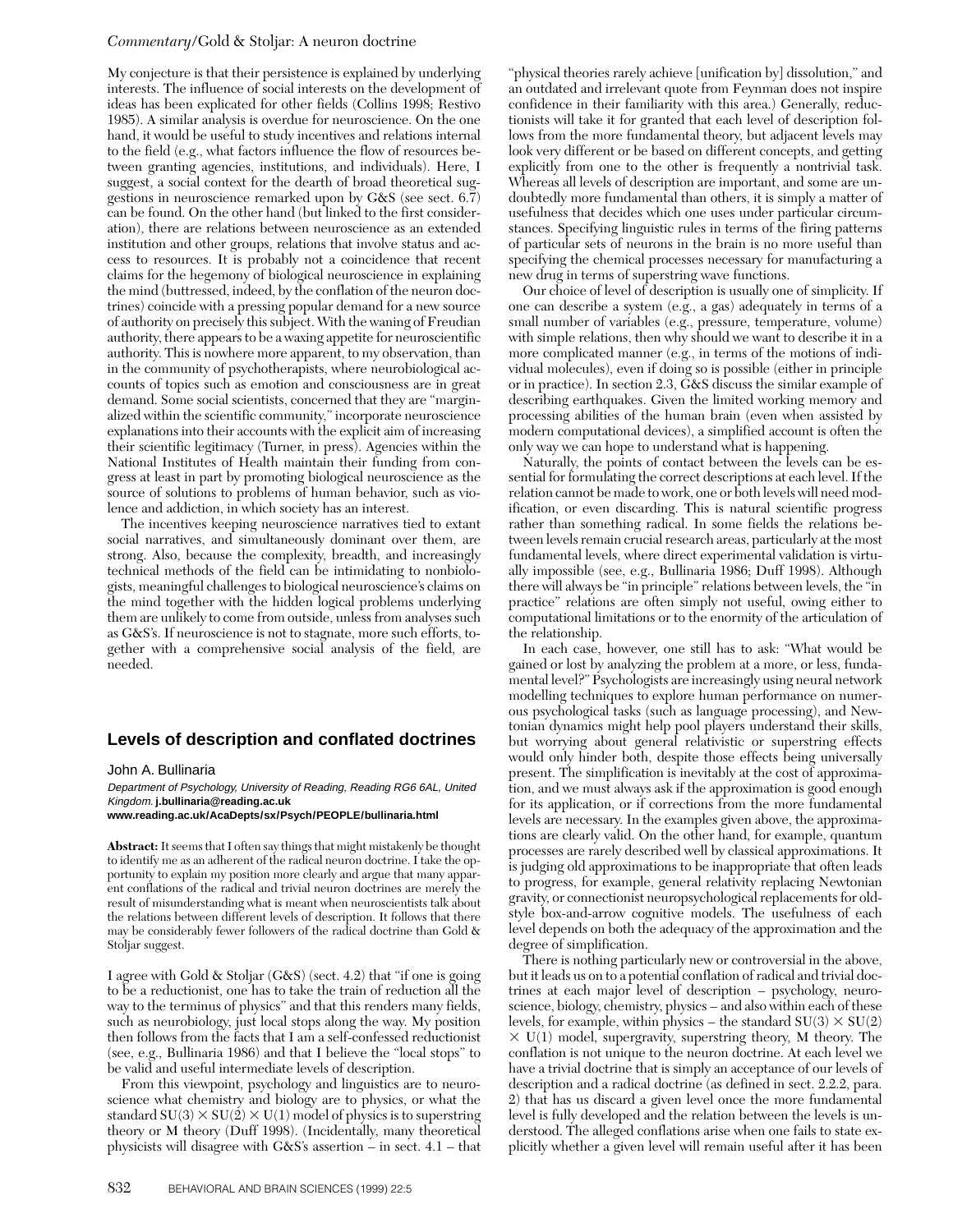understood in terms of the more fundamental level. I think too much is being read into what are often imprecise, throwaway comments intended merely to place a given piece of work in the broader context discussed above. In my case at least, statements of belief in an (ambiguous) neuron doctrine are simply never intended as an attempt to say anything radical. A statement of belief that a relation between levels will (eventually) be found is not the same as saying that it will render the less fundamental level superfluous. In this way, G&S's examples of evidence of commitment to the radical doctrine (in sect. 2.2.3) seem to be no more than commitments to general reductionist principles (that G&S dub the trivial doctrine), and it becomes difficult to find anyone guilty of the conflations alleged in section 2.3.

The philosophical debate about doctrines is thereby reduced to a practical debate about the usefulness of particular levels of description. It remains an important and interesting debate, in neuroscience as in many other fields, but many researchers, such as myself, will require further, more convincing, arguments that the creation of a new branch of philosophy is warranted.

## **Two radical neuron doctrines**

#### Alex Byrne<sup>a</sup> and David R. Hilbert<sup>b</sup>

aDepartment of Linguistics and Philosophy, Massachusetts Institute of Technology, Cambridge, MA 02139; <sup>b</sup>Department of Philosophy, University of Illinois at Chicago, Chicago, IL 60607. **abyrne@mit.edu hilbert@uic.edu web.mit.edu/philos/www/byrne.html www.uic.edu/depts/phil/hilbert.html**

**Abstract:** Two radical neuron doctrines must be distinguished, strong and weak. Gold & Stoljar direct much of their attack at the former, but the Churchlands hold only the latter. The weak radical neuron doctrine remains a serious possibility.

Gold & Stoljar (G&S) describe the radical neuron doctrine in a number of slightly different ways, and we think that this hides an important distinction. On the one hand, the radical neuron doctrine is supposed to have the consequence "that a successful theory of the mind will make no reference to anything like the concepts of linguistics or the psychological sciences as we currently understand them," so Chomskyan linguistics "is doomed from the beginning" (sect. 2.2.2, para. 2, 3).<sup>1</sup> (Note that "*a* successful theory" must be read as "*any* successful theory," or the inference will fail.) On the other hand, the radical neuron doctrine is said to be the claim "that emergent psychological properties can be explained by low-level neurobiological properties" (sect. 2.3, para. 3). It is clear from the context that this can be more faithfully rendered as: psychological phenomena can be explained in (solely) neurobiological terms. However, this formulation of the doctrine does not have the consequence just mentioned. To adapt an example from the Churchlands (Churchland & Churchland 1994), that chemical phenomena can be ("in principle") explained in quantum mechanical terms does not imply that *all* successful theories of chemistry will employ (solely) quantum mechanical concepts and not use (classical) chemical concepts. It *does* imply that there is *some* successful theory of chemistry that does not employ chemical concepts, namely, quantum mechanics, but it is perfectly consistent with this that classical chemistry is successful, which, of course, it is. Admittedly, if quantum mechanics does explain chemical phenomena, there is a temptation to say that classical chemistry has a "second-rate, or place-holder, status" (sect. 1, para. 4). However, this is a somewhat tendentious description, because a quantum mechanical explanation of chemical phenomena need not detract from the explanatory power of classical chemistry.

So two radical neuron doctrines must be distinguished. The weak version says that the mind – psychological phenomena – can be (wholly) explained by neurobiology. The strong version is the conjunction of the weak version and the claim that *only* neurobiology can explain the mind. The strong version has the "radical consequences" discussed by G&S; the weak version does not. It seems to us that in the target article G&S's radical neuron doctrine is intended preponderantly to be the strong version.2 However, we think that the Churchlands, and probably some other neuroscientists quoted by G&S, support only the weak version.

Now, if neurobiology (wholly) explains the mind, then it would seem to follow that any other theory that explains the mind either is *explained by* neurobiology, or else *explains* neurobiology. Therefore, although the weak version of the radical neuron doctrine does not have "radical" consequences, it does have a pretty strong consequence: Any true theory of the mind is either explained by or explains neurobiology. Because the psychological sciences certainly do not explain neurobiology, it follows from the weak version that any true psychological theory is explained by neurobiology or, following the Churchlands' (1994) and G&S's (sect. 4.2, para. 1) use of "reduction," any true psychological theory reduces to neurobiology. Thus, if linguistics cannot be explained by neurobiology (i.e., if linguistics does not reduce to neurobiology), and if the weak radical neuron doctrine is true, then linguistics is false.

With this distinction between the two versions of the radical neuron doctrine in place, consider the reductive formulation of the argument from unification (sect. 4.2). As G&S present it, because of the tendency of science toward unification, psychology must reduce to neurobiology, and so *any* successful theory of the mind must be solely neurobiological. G&S reply that by the same logic psychology must reduce to physics and thus *any* successful theory of the mind must be solely a theory in physics. Fair enough, but G&S are taking the conclusion of the argument to be the strong version of the radical neuron doctrine.

In fact, as presented by the Churchlands, the conclusion of the argument from unification is only the weak version: *Some* successful theory of the mind must be solely neurobiological. Therefore, if psychology reduces to physics, *some* successful theory of the mind must be solely a theory in physics, so here G&S's reply is of no force. The Churchlands do not think that a (smoothly) reduced theory is thereby rendered explanatorily defective, so a reduction of neurobiology to physics (or a reduction of the psychological sciences to neurobiology) would not threaten the power of neurobiology (or the psychological sciences) to explain the mind. For example, Patricia Churchland emphasizes that she "does not mean that there is something disreputable, unscientific or otherwise unsavory about high level descriptions or capacities per se" (1997, p. 128).

Thus the argument from unification in its reductionist formulation, taken as an argument for the weak radical neuron doctrine, is not as easily rebutted as G&S claim. We are not persuaded by it, largely because we think the notion of reduction (or explanation) is badly in need of clarification. On the other hand, neither have G&S persuaded us that the weak doctrine is false. Finally, we would like to endorse G&S's appeal for more philosophy of neuroscience, an admirable example of which is the target article.

#### NOTES

**1.** What do G&S mean by "successful"? Do they mean true, or rather something like very useful, widely accepted, and so on? We are unsure; for example, G&S's first paragraph suggests the latter interpretation, but section 1.2 suggests the former. In this commentary we have adopted the former interpretation, but our point can be made either way.

**2.** It is clear from the relation between the trivial and the radical doctrines that the second sentence of sect. 2.2.1, which concerns the trivial doctrine, can be transformed into the following claim about the radical doctrine: "According to [the radical] doctrine, to the extent that psychological phenomena will be explained at all, the science that will do so is [biological] neuroscience." This is the strong version: Only neurobiology can explain the mind.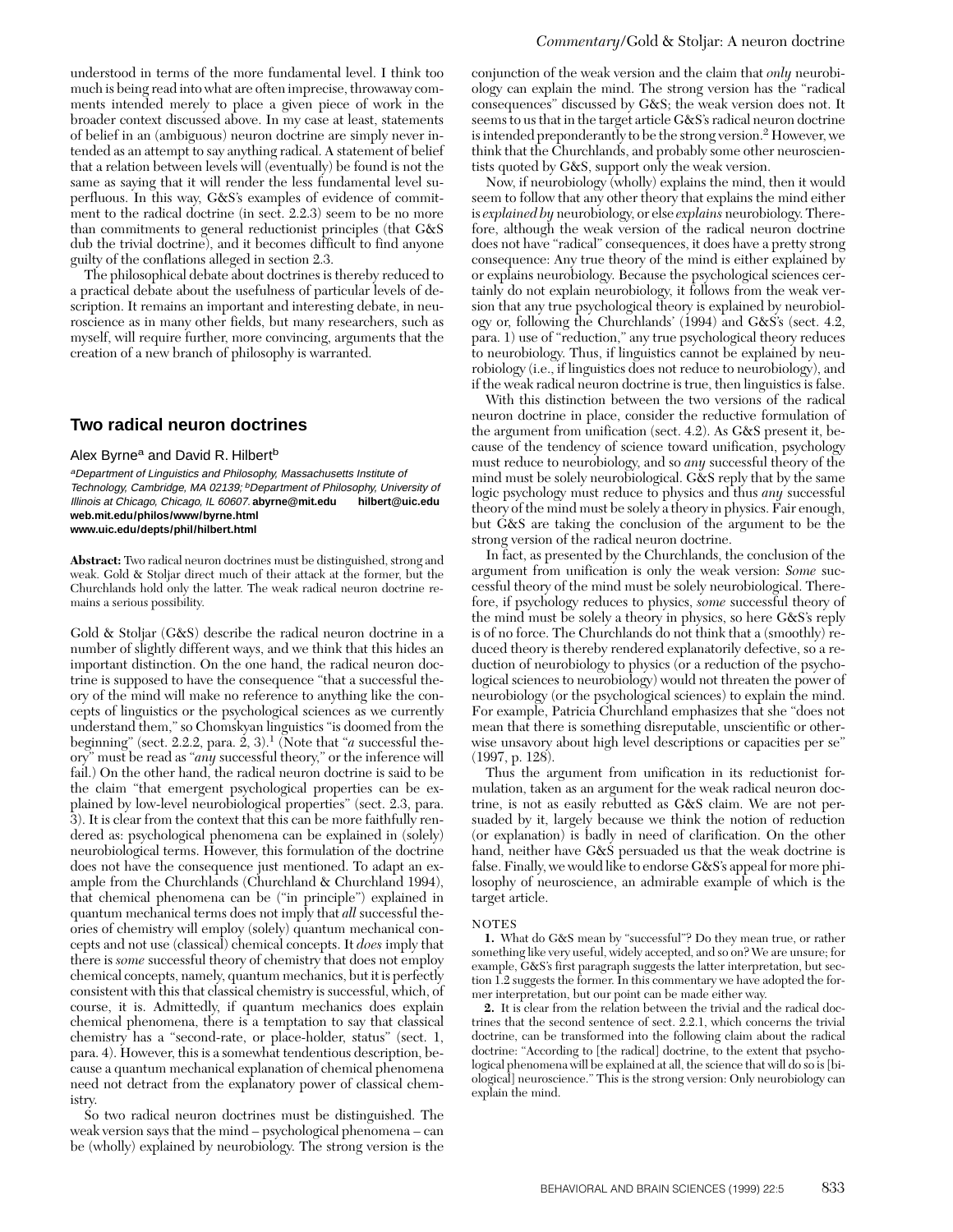## **Why biological neuroscience cannot replace psychology**

#### Nick Chater

Department of Psychology, University of Warwick, Coventry, CV4 7AL United Kingdom. **nick.chater@warwick.ac.uk**

Abstract: Gold & Stoljar argue persuasively that there is presently not a good case for the "radical neuron doctrine." There are strong reasons to believe that this doctrine is false. An analogy between psychology and economics strongly throws the radical neuron doctrine into doubt.

Gold & Stoljar (G&S) have provided an excellent case for believing that current arguments for the "radical" version of the neuron doctrine – that a successful theory of the mind will consist purely of biological neuroscience – are not persuasive. In this commentary, I take the next step and argue directly that the radical neuron doctrine is false.

In cognitive science it is standard to view the mind as a computational device. An analogy with conventional digital computers then immediately suggests that an equivalent of the radical neuron doctrine – what one might term the "radical transistor doctrine" – is patently absurd. The entire subject matter of computer science testifies that a successful theory of digital computation is not couched in terms of transistors or, indeed, in terms of electrical engineering at all. Instead, there is discussion of programming languages, computer programs, data structures, and so on, none of which has any interpretation at the level of transistors. However, this argument is not likely to persuade advocates of versions of the radical neuron doctrine, because they simply reject the analogy between the brain and digital computation.

Let us therefore consider instead a different domain: economics. Economists talk about notions such as "money," "price," "inflation," and so on. The laws of economics are defined over these and similar notions. Let us call the "radical physics doctrine" the view that economic phenomena should really be explained purely in terms of physical properties of the world. The deep problem with this doctrine is that economic notions do not have any physicalistic specification. Crudely, there is nothing *physical* about the note in my pocket that makes it worth five pounds sterling. After all, an atom-by-atom replica of the note created by some devious forger will be worth nothing, though it will pass successfully into circulation unless its origins are revealed. Moreover, if the Bank of England decides to mint a five pound coin, and remove the note from circulation, my note becomes worthless, even though its physical properties are unchanged. Similarly, and perhaps more strikingly, consider that the only physical correlate of my bank balance may be a complex distributed physical pattern on the hard disk of my bank's computer. The economic properties of my bank balance are (I hope) unchanged if my bank changes its computer system, or switches to a different kind of storage medium, but the physical correlate of my bank balance changes radically. Quite generally, economic concepts and laws can simply not be expressed at all in the language of physics; it would therefore seem to be a great mistake to attempt to explain economic phenomena in purely physical terms. The radical physics doctrine would appear doomed.

What is the upshot of the analogy? It places advocates of the radical neuron doctrine on the horns of the dilemma: They must either accept the analogy between the two doctrines and somehow find a way to accept the radical physics doctrine with respect to economics or find a disanalogy between this doctrine and the radical neuron doctrine, which shows the latter to be more acceptable.

The first option seems extremely unappealing. By staying with physical descriptions we are simply unable to talk about "money," "price," and so on, yet these notions appear to be central not just to present theoretical accounts of economics but to the very subject matter of the discipline. To put the point simply, we have no way of conceiving how we might predict and explain phenomena in terms of, say, elementary particles that we currently predict and explain in terms of supply and demand.

However, the second option is also difficult to defend. There seems to be no more reason to suppose that psychological notions, such as "memory," "attention," and so on will one day be replaced by rigorous talk about neurons than there is to suppose that economic notions, such as "money," will be replaced by talk about physics.

One attempt to make the overthrow of psychology by neuroscience seem plausible points to the provisional, partial, and generally unsatisfactory state of psychological theory, but the very same criticism can be levelled at economics. In both cases, what seems to be required is more and better theory at the same level of analysis; it seems patently self-defeating to attempt a radical shift to a different and more basic level of analysis.

Another attempt to make the overthrow of psychology by neuroscience seem plausible points to the fact that neuroscientists are gradually clarifying how psychological notions such as "memory" have a neural basis (in terms, for example, of long-term potentiation; Bliss & Lømo 1973). This is of no help, however, because this kind of knowledge is already in place in the economic case – we already know that the "physical basis" of my being able to buy a newspaper consists of the possession of coins or notes with particular physical properties. The problem is that in neither the psychological nor the economic context are the physical properties appropriate for couching relevant generalizations: The physical properties of a note do not make it worth five pounds, and the physical properties of a memory do not make it a memory of visiting London or buying a filing cabinet. In sum, the radical physics and the radical neuron doctrine seem equally unattractive as guiding principles for scientific research; in both cases, accepting the doctrines immediately undercuts the theorist's ability even to talk about the phenomena of interest, let alone to explain them.

G&S end their target article with a plea for further work in what they see as the underdeveloped field of the philosophy of neuroscience, to be concerned with the "presuppositions and philosophical problems of neuroscience itself" (sect. 6.2, para. 2). I suspect that the philosophy of neuroscience appears underdeveloped because there simply is nothing to develop. Once the confusions and ambiguities concerning the relationship between neuroscience and other perspectives on the mind are clarified and are cleared away, as G&S have so ably done, the link between neuroscience and philosophically interesting issues is broken. Perhaps a putative philosophy of neuroscience would be no more substantial than a putative philosophy of cellular processes in the lung or the heart.

## **How trivial is the "trivial neuron doctrine"?**

#### Steven G. Daniel

Department of Philosophy, University of Nevada, Reno, Reno, NV 89577- 0056. **daniel@unr.edu**

**Abstract:** I argue that Gold & Stoljar's "trivial neuron doctrine" is not in fact trivial. Many familiar positions in the philosophy of mind run afoul of it, and it is unclear that even those whom Gold & Stoljar identify as adherents of the trivial neuron doctrine can be comfortably described as such.

Gold & Stoljar (G&S) distinguish between a radical and a trivial version of the "neuron doctrine" and argue that the former is implausible. This, I think, is right. At the same time, I wonder whether even the trivial neuron doctrine is all that trivial.

According to G&S, the trivial neuron doctrine holds that the correct theory of the mind "will turn out to involve any one of a very large number of possible combinations of scientific concepts" (sect. 2.2.1, para. 1). This seems straightforward, yet, although the scientific concepts in question can come from any one of a num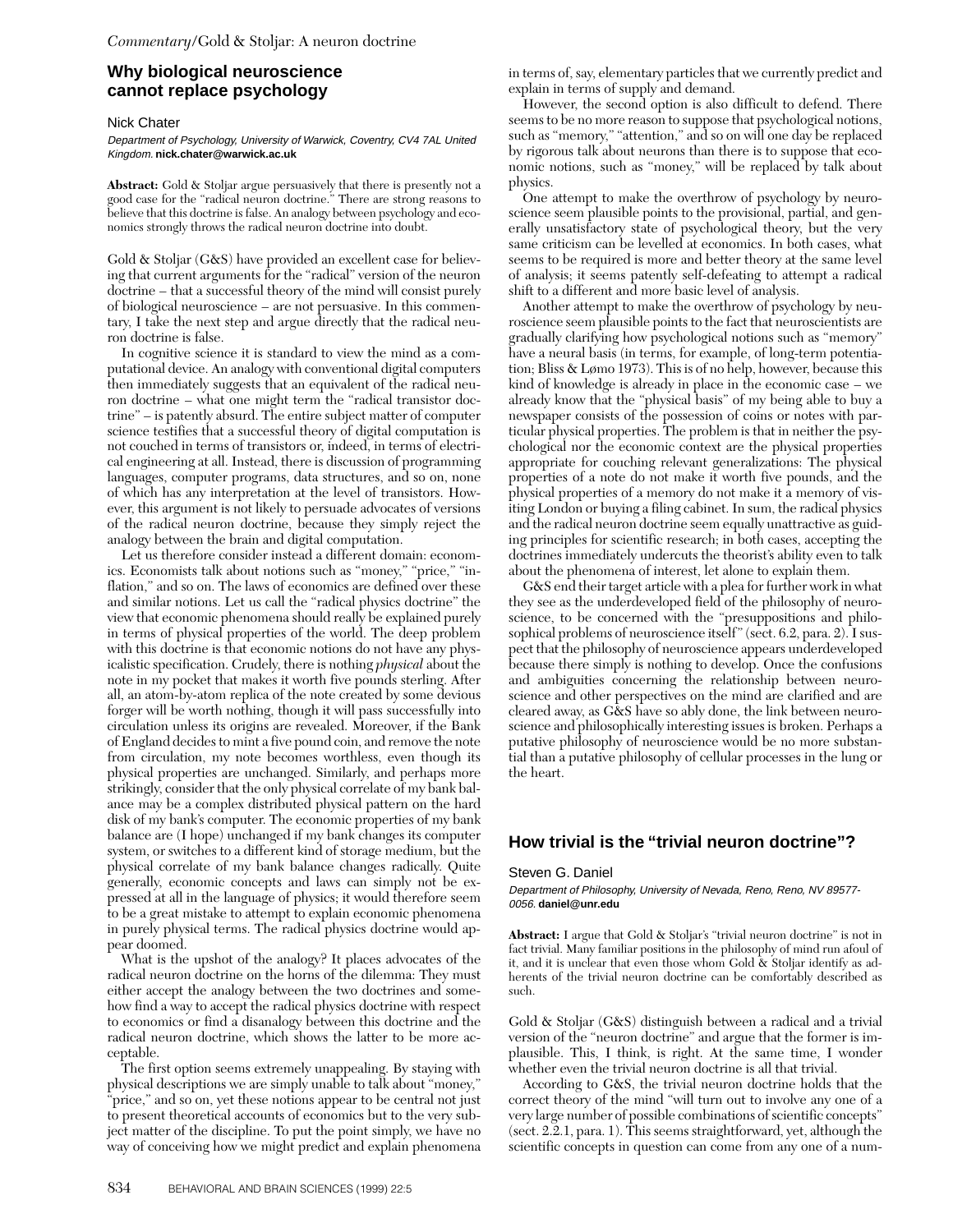ber of disciplines, these must be disciplines falling within the purview of cognitive neuroscience. Hence, as an example of a view that is incompatible with even the *trivial* neuron doctrine, G&S cite "a certain version of the *artificial intelligence program,* according to which both neurobiology and the details of psychology are in principle irrelevant to the construction of theories of mentality in the most abstract sense" (sect. 2.2.1, para. 6). G&S do not describe more precisely the kind of view they have in mind, but we can consider a few of the possibilities.

Perhaps the artificial intelligence program at issue assumes that a system's ability to pass an unrestricted Turing test is at least a sufficient condition of its being intelligent. Such a *behavioral* criterion of intelligence tends away from details about inner processes and mechanisms. Furthermore, Paul Churchland (1996) has argued that the Turing test does not constitute a satisfactory criterion of intelligence, that a system's ability to pass the Turing test is neither a necessary nor a sufficient condition of its being intelligent. He notes, "Whatever [the Turing test's] merits or demerits as a criterion of intelligence, it is independently clear that we are forced to fall back on 'behavioral similarity to a paradigm case' only so long as we lack an adequate theory of the paradigm case, an adequate theory of what intelligence is and how it is realized in physical systems" (pp. 234–35). The paradigm case Churchland has in mind is obviously the human case, the theory a neuroscientific theory. However, there is no reason brashly to assume that our best neuroscientific theory of the paradigm case of human intelligence will be particularly useful at explaining intelligence in general, and the conclusion that the ability to pass an unrestricted Turing test is not even sufficient for intelligence is controversial, not trivial.

It seems likely that certain varieties of functionalism in the philosophy of mind (such as "analytical functionalism") also run afoul of the trivial neuron doctrine. If so, this again calls its triviality into question.

Now, G&S do say that they "are not claiming that the trivial neuron doctrine is trivial in the logical sense" (n. 15), but I wonder whether it is rightly described as trivial in any sense. Perhaps it is supposed to be trivial only in this sense: Ask any researcher in cognitive neuroscience whether the trivial neuron doctrine is true, and they will answer in the affirmative. Perhaps they would. Nevertheless, it is not obvious that all of those writers whom G&S describe as proponents of (any version of) the neuron doctrine can be, in the end, comfortably described as such.

Returning to the topic of artificial intelligence, Patricia Churchland (1986) has remarked that "if human brains and electronic brains both enjoy a certain type of cognitive organization, we may get two distinct, domain-relative reductions. . . . In and of itself, the mere fact that there are differences in hardware has no implications whatever for whether the psychology of humans will eventually be explained in neuroscientific terms" (p. 357). Churchland here allows that human intelligence might be explained neuroscientifically, but she does not say that the concepts of neuroscience will have to figure prominently in explaining all forms of artificial intelligence. (Nor should she; a concept's playing a significant role in a theory about the intelligence of nonbiological systems would be prima facie evidence of its independence from neuroscience.) In Churchland's view, there *will* always be a kind of psychophysical reduction: Mental property M will reduce to (for example) a particular neurobiological property, P, in humans and to some other physical property in artificial domains. Of course, the integrity of the notion of domain-relative reduction is doubtful (see Blackburn 1991). Still, what seems important to Churchland is that relatively high-level mental properties reduce to lower level properties in every domain. The lower level properties do not have to be neurobiological properties, though.

Is this consistent even with the trivial neuron doctrine? If it is, then why call it a "neuron" doctrine at all?

More to the point, why can we not be pluralists? Why can we not embrace the artificial intelligence program, functionalist theories of the mind, and also (a suitably liberalized version of) the

trivial neuron doctrine so long as we allow that these theoretical approaches address a wide variety of issues at different levels of abstraction? The proponent of the trivial neuron doctrine might argue that embracing (for example) the artificial intelligence program and functionalism would lead us away from naturalism, the view that "to the extent that we will be able to understand the world, it will be empirical science (and not, say, religion or philosophy) that provides that understanding" (G&S, sect. 1, para.  $3$ )<sup>1</sup> and naturalism is built into the trivial neuron doctrine. However, if the trivial neuron doctrine's naturalism refuses any role at all to these more abstract forms of theorizing about the mind, its slant on naturalism is anything but trivial.

NOTES

**1.** For an alternative construal of naturalism, see Papineau (1993).

## **Reductionism and the neuron doctrine: A metaphysical fix of Gold & Stoljar's trivial–radical distinction**

James Fahey and Michael Zenzen

Department of Philosophy, Psychology and Cognitive Science, Rensselaer Polytechnical Institute (RPI), Troy, NY 12180-3590. **{faheyj2;zenzen}@rpi.edu**

**Abstract:** The trivial neuron doctrine (TND) holds that psychology merely *depends on* neurobiology. The radical neuron doctrine ( $\hat{RND}$ ) goes further and claims that psychology is superfluous in that neuroscience can "replace it." Popular among RND notions of "replacement" is "reduction," and in our commentary we challenge Gold & Stoljar (G&S) to make clear their distinction between merely *depends on* (TND) and *is reducible to* (RND). G&S give us a TND–RND distinction that is a *distinction without a difference;* a defensible TND–RND distinction must have a metaphysical basis. We suggest a denial of *compositionalism* as such a basis.

We look at two interrelated questions: (A) Have Gold & Stoljar (G&S) hit on a common equivocation in the philosophy of neuroscience, or is the trivial neuron doctrine (TND)–radical neuron doctrine (RND) distinction a *distinction without a difference* and (B) do G&S's arguments against RND hold up? Our answers to  $(A)$  are "yes" and "yes." G&S's intuition that close scrutiny of the neuron doctrine reveals that *a kind of* TND–RND distinction *is* well founded. We argue, however, that G&S's account of this distinction suffers from lack of metaphysical grounding. Our vehicle for answering  $(A)$  is our denial of  $(B)$ . G&S examine versions of one prominent family of arguments in favor of RND, "arguments from the unity of science," and find each to be uncompelling. We look at their specific denial of unification as reduction (sects. 4 and 4.2) and, by undercutting their argument, put their TND–RND distinction in jeopardy. We then show how both their denial and a version of the TND–RND distinction can be saved, if their argument is recast to allow a denial of compositionalism, the view that the properties of things are completely derivative of the properties of their respective constituent parts.

To summarize G&S's argument from the unity/reduction of science (U/R) in support of RND: (1) The tendency toward unity as reduction has led to scientific theories with greater explanatory power. (2) This welcome "global tendency" will be brought to fruition most expeditiously through an accretion of more local reductions, and in the sciences of mind this tendency would be maximally supported by a successful reduction of the psychological sciences to neurobiology. Therefore, (3) a successful theory of mind will be solely neurobiological.

In their denial of U/R, G&S focus on (2). They point out that adoption of TND does not require that psychology be reducible to neurobiology. Indeed, proponents of TND often explicitly deny that such reduction is possible. RND, however, does require reduction; it requires that all substantive psychological explanations be reformulable as neurobiological explanations. G&S argue,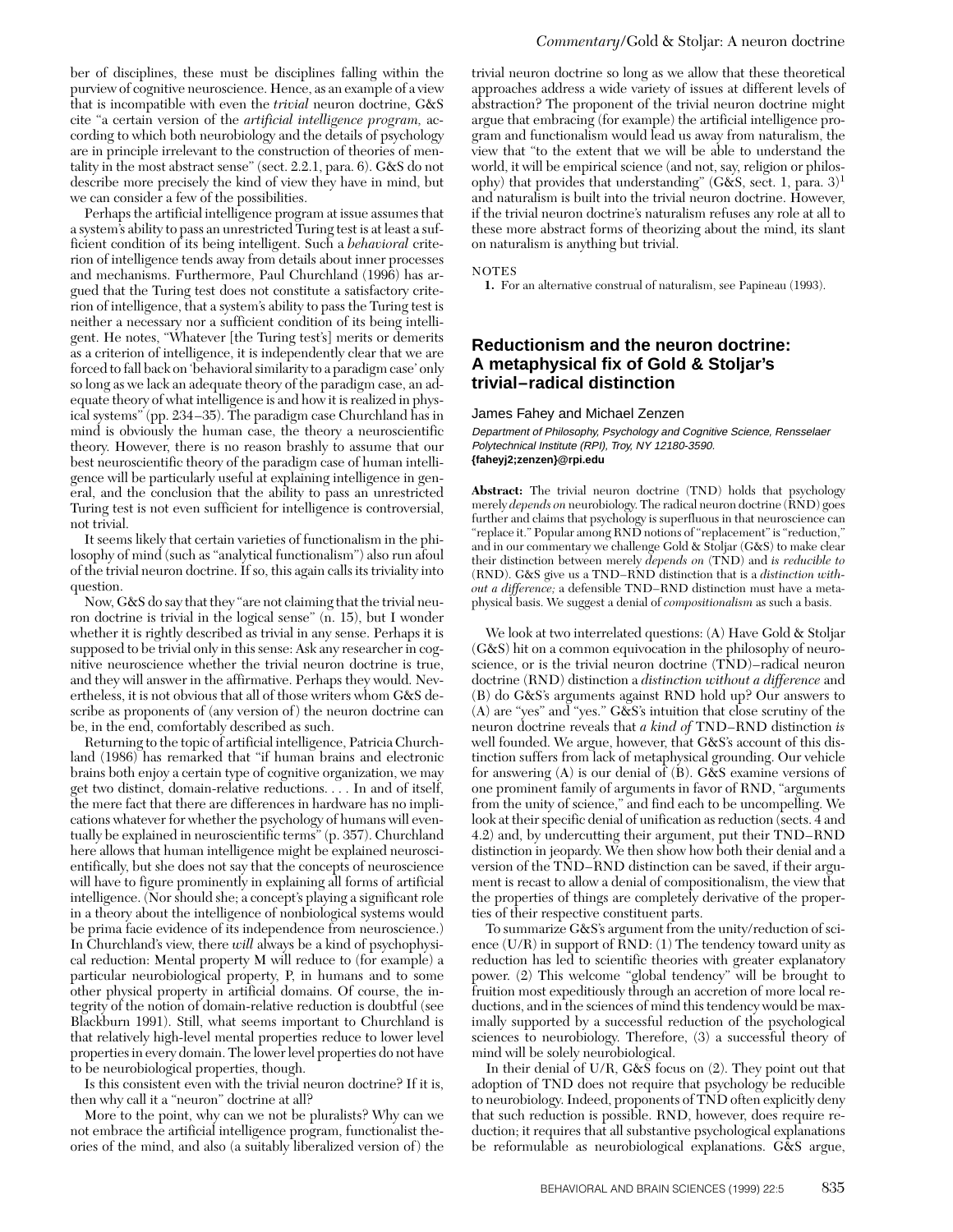### *Commentary/*Gold & Stoljar: A neuron doctrine

however, that the radical's acceptance of this kind of intertheoretic reduction subverts his or her own view on two counts: (1) If the "unity" of science results from the fact of a thoroughgoing intertheoretic reduction, then there is only one genuine, basic science – (micro)physics. (2) Moreover, supposing that such microphysical reduction is true, this by itself reveals nothing about reductive relations among nonbasic sciences such as psychology and neurobiology.

Is the kind of reduction G&S refer to in U/R and its denial adequate to the task at hand? We think some holders of RND might respond as follows:

Yes, the psychological is reducible to the neurobiological, but what is at issue is not the reductive translation of one theory of explanation into another but rather the claim that the psychological is nothing but the neurobiological. Explanations are essentially intentional; what counts as a good one depends on our interests, on the projects that engage us. Given this, translations may fail because they fail "to satisfy," so we can agree with those who hold to the TND that in this sense psychology merely depends on neurobiology and is not reducible to it. However, whether or not reduction is the case is independent of our "satisfactions." Rather it depends on whether the intrinsic properties exemplified by such things as minds(-brains), derive from or are inherited from the neurons, and so on, that constitute them.

We believe that this is a formidable argument. Moreover, if it holds, G&S's claim that there is a TND–RND distinction is weakened substantially and their argument against U/R is undercut. If holders of both TND and RND can deny that psychology is intertheoretically reducible to neurobiology, then, in this respect at least, the TND–RND distinction is a distinction without a difference.

Now suppose we recast both G&S's statement of U/R and subsequent denial in terms of an account of reduction such as that given above. Our new argument from unity as metaphysical reduction (U/MR) proceeds as before, except now we understand that science tends toward unity because it continues to uncover the compositional nature of things.<sup>1</sup> Can this reformulated U/MR support a genuine TND–RND distinction?

Given that G&S allow that proponents of both TND and RND hold that "mental phenomena are identical to neural phenomena" (sect. 3.2), it seems we are no better off. Again it seems that each holds that psychological properties not only depend on but also derive from neurobiological ones, and again the distinction evaporates.

To save the TND–RND distinction, we must pay a metaphysical price. If holders of TND adopt the view that, while the psychological depends on the neurobiological it does not derive from it, then we do have a sound, metaphysical basis for the TND– RND distinction. However, this commits such nonreductive (physicalist) proponents of TND to noncompositionalism (emergentism), and many find this unappealing (Kim 1992). Nevertheless, it seems that our option is forced: Either pay an appropriate metaphysical price or give up the TND–RND distinction.

One advantage of accepting a noncompositionalist outlook is that a reformulation of G&S's rebuttal to U/MR looks more promising. G&S question (1) the cogency of RND as providing a "local-reductive-stop" and (2) the claim that psychology derives from neurobiology and because of this is more basic. As regards (2), G&S claim that this is an empirical question, and objectors to RND can justifiably argue that the jury is still out. Moreover, now (1) seems more powerful. If the properties of everything derive from the properties of the microphysical, then neurons are no big deal and RND is rendered otiose.

#### **NOTE**

**1.** We agree with G&S (n. 30) that "the fact that As are made up of Bs does not entail that As are to be explained in terms of Bs" and add that mere constitution does not guarantee inheritance of properties in a systematic way. However, further clarification of this point requires a discussion of natural kinds that cannot be undertaken here.

## **Of skyhooks and the coevolution of scientific disciplines**

#### Donald R. Franceschetti

Department of Physics and Institute for Intelligent Systems, The University of Memphis, Memphis TN 38152. **dfrncsch@memphis.edu**

**Abstract:** The history of the natural sciences repeatedly shows that the unification of a higher level theory with a lower level theory by reduction does not eliminate the need for the higher level theory nor preclude its further development, leading to changes in the understanding of the lower level. The radical neuron doctrine proposes that the future science of psychology or linguistics will derive principally from the evolution of understanding at the neural level and not from current theories based on the observation of behavior. It is far more likely that the two bodies of theory will coevolve in semiautonomous fashion.

The notion of unification of the sciences through the reduction of all phenomena to the dynamics of a small set of material particles has played a role in scientific thought since the time of Plato's *Timaeus* or somewhat before. As was noted by Mauldin (1996), this unification is now considered the single goal of physics by many of that discipline's practitioners. It is certainly prominent in the development of the molecular basis for biology as well. From a more cynical viewpoint it might be considered a defining myth, being taught to subsequent generations of young scientists and being trotted out for the edification of funding agencies and the general public, whenever support for an area of research appears to be threatened.

As Simon (1996) has noted, however, progress in science occurs far more often from the human scale downward than from the bottom up, that is, by "skyhooks" rather than by building "skyscrapers." That this is so is a reflection of the relative autonomy of the different levels of description, and it is a good thing, because increases in understanding at the most elementary levels are quite hard to come by. Thus our understanding of, say, the chemical bond between atoms is not subject to profound change each time a new subatomic particle is discovered. If the history of the physical sciences can be taken as prototypical, there is little reason to expect a reconceptualization of the higher level to result from even dramatic progress at the lower.

Two examples illustrate the point well. In the mid-nineteenth century, English physicist J. C. Maxwell summarized a century of experimentation with electrical and magnetic phenomena in a set of four equations that predicted the existence of electromagnetic waves that would propagate through empty space with precisely the velocity of light. Acceptance of the electromagnetic nature of light was rapid and total, to the extent that any advanced textbook of optics now begins with Maxwell's famous equations. Nonetheless, the evolution of optical concepts has a very long history, ranging from the law of reflection known to Euclid to Snell's law of refraction and Fermat's principle of least time. Any course in optics is largely conducted with the use of optical concepts that antedate the current picture of the "true nature" of light, whereas the principal impact of the reduction or unification is to justify the optical principles that were discovered empirically. Likewise the reduction of chemistry to atomic physics is thoroughly accepted, but this does not eliminate the value of a plethora of chemical concepts to the practicing chemist. The phlogiston theory was replaced not because of progress at the atomic level but because Lavoisier's identification of oxygen as an element explained a much broader range of phenomena. On the biological side, lessons learned from inheritance in pea pods and fruit flies strongly guided the search for the chemical nature of the gene and still provide the basis for genetic counseling.

From a more fundamental standpoint, the case can be made for the coevolution of scientific theories, with the higher level often driving the agenda of research at the lower. This is particularly true in the case of emergent properties, such as phase transitions, melting, boiling, and superconduction, which are almost invariably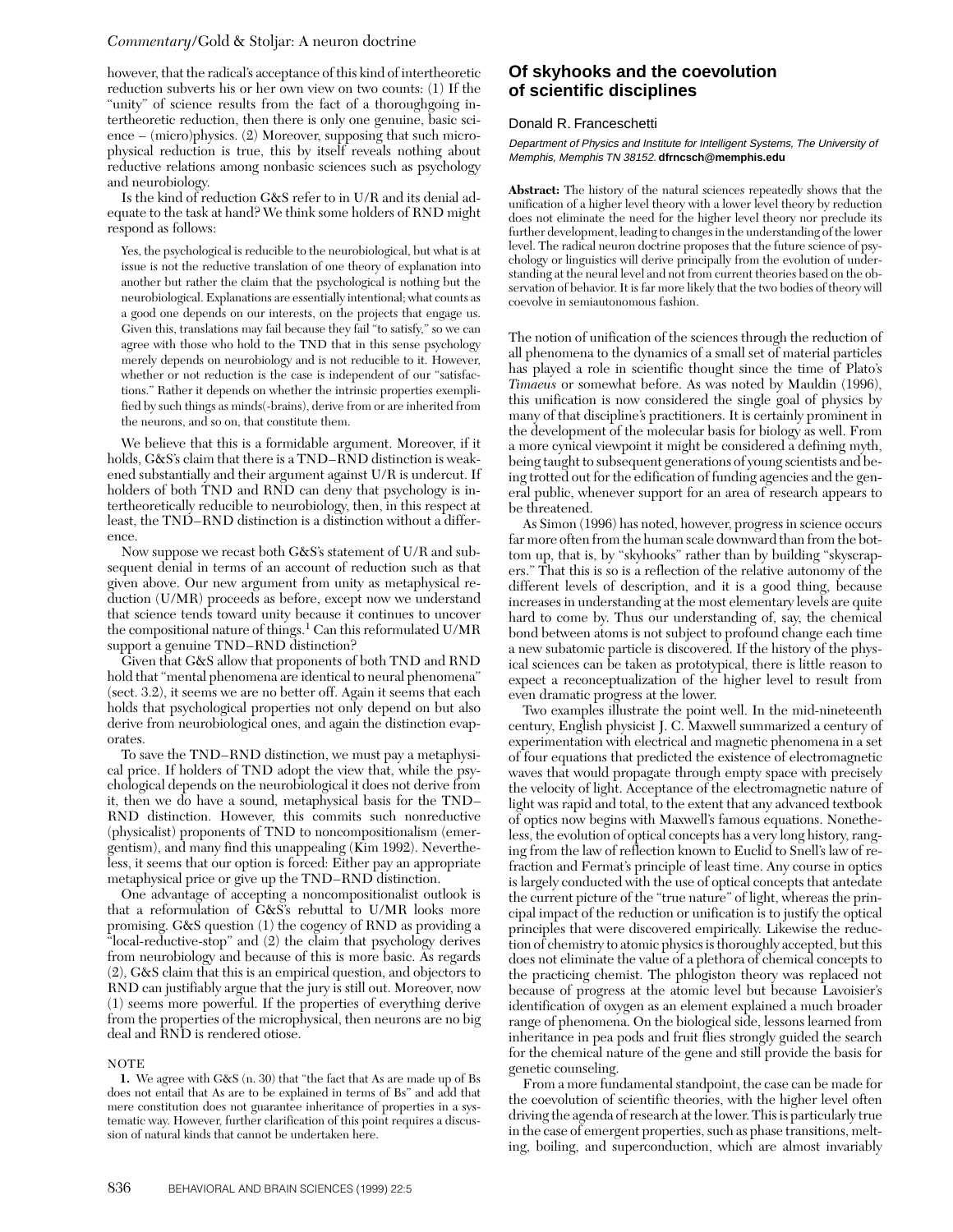first noted in observational data at the higher level and then assiduously sought at the lower. The controversial proposition within the radical neuron doctrine might then be the issue of whether the behavioral-level theory, that is, psychology or linguistics, will evolve continuously from the current psychology or whether a Kuhnian revolution will be needed to obtain theories that work better than the current ones.

In addition to the argument from precedent that a science of psychology or of linguistics will still be needed after neuroscience reaches its maturity is the further fact that an autonomous formal theory of behavior is possible. Thus the theory of computation for Turing machines can be developed without reference to any particular substrate that embodies the Turing machine, and the existing theory of neural networks can be developed for artificial neurons built out of a variety of materials. The intriguing possibility (Penrose 1989; 1994; Penrose et al. 1997) [See also *BBS* multiple book review of Penrose's *The Emperor's New Mind BBS* 13(4) 1990] does exist, however, that neural processes might include ones that are noncomputational in nature, that is, not simulatable to arbitrary accuracy by a Turing machine as artificial neural networks are. If this is true, then, because all current microphysical theories are computational, what will be required is a coevolution, or more likely corevolution, of several levels of scientific theory, possibly driven by advances in the psychology of the conscious mind.

## **What neuron doctrines might never explain**

#### Keith Gunderson

#### Department of Philosophy, University of Minnesota, Minneapolis, MN 55455. **gunde002@maroon.tc.umn.edu**

**Abstract:** My focus is on the inability of neuron doctrines to provide an explanatory context for aspects of consciousness that give rise to the mind– body and other minds problem(s). Neuroscience and related psychological sciences may be viewed as richly contributing to our taxonomic understanding of the mind and conditions underlying consciousness, without illuminating mind–body and other minds perplexities.

In describing the neuron doctrine Gold & Stoljar (G&S) rightly refrain from making it a sitting duck: "The idea is not of course that neuroscience will explain everything about the mind; perhaps there are aspects of the mind we will never explain" (sect. 1, para. 1).

This is perhaps a harmless disclaimer, and certainly not the focus of their fascinating article, yet I find it irresistible to ask whether anything useful can be said about those aspects of the mind one might be considering when one thinks of that perhaps inexplicable residue? Is it related in some way to the G&S charge of hyperbole with respect to Paul Churchland's "optimism about current neural science" and G&S's remark that "it is only a slight exaggeration to say that we are almost completely ignorant about how the brain produces mental life" (sect. 1.3, para. 2)? Some of this must have to do with the dreaded C word – *consciousness* – and the attendant issues of the mind–body (MB) problem and companion perplexities concerning other minds (OM), topics often conspicuously absent from otherwise global portrayals of the mind. After all, the wish to avoid the wild metaphysical conclusions that these puzzling aspects of mind might seem to foster has motivated philosophers and their various scientific allies to argue for a naturalistic and materialistic metaphysics in the first place, which is viewed as lending support to the neuron doctrine. So too the neuron doctrine can in turn be viewed as a way of providing tough-minded, detailed support for a naturalistic and materialistic metaphysics. In any case such metaphysicians and scientists wish to avoid, as G&S cite Higgenbotham as claiming, a Cartesian research assumption that the mental is a separable substance from the physical (sect. 2.2.1, para. 4). This goes without saying, but

where does that leave us? I would like to hear what G&S have to say about (1) whether anything in neuroscience broadly construed sheds light on MB or OM problems and (2) the relation of this (here grossly underdescribed) conundrum to our ignorance concerning how the brain produces mental life.

There appear to be two sets of issues at stake, which in their own way tend to be as conflated as those features of the neuron doctrine (the trivial and the radical) that G&S usefully clarify for us. First, there are those issues involving perspective or points-ofview problems, problems of how a first-person ontology (ours, bats, etc.) involving consciousness might be explained within a third-person framework, problems of objectifying subjectivity as Thomas Nagel, John Searle, and others have described it. If this is not an issue, why does this not matter or lend credence to a scary antiphysicalism or nonnaturalism? These can be collectively described as "investigational asymmetries problems."

How do we explain the radical intuitive differences in the felt texture of conscious experiences from anything we can imagine being churned up in neuroscience? It seems that what we can expect from neuroscience and related disciplines are either accounts of the alleged conditions *underlying* (not obviously identical with) conscious experience or accounts of how the results of those experiences diachronically occur and can be usefully characterized. Both of these may be viewed as problems of characterization or taxonomy. Current interdisciplinary projects addressing them have considerable power and charisma and are obviously helping to decode fundamental features of mentality. For this compelling reason many believe that as such projects develop they will explain whatever there is to explain about the mental save for its underlying physics. However, perhaps all this illumination could occur without a ray of light being shed on the investigational asymmetries problems and MB and OM problems that are their fallout. Locke noticed this division of issues in his own way in the seventeenth century. At the beginning of his *Essay Concerning Understanding,* he wrote that he was not going to "meddle with physical considerations of the mind." What did he mean by that? He meant that he was going to produce a developmental taxonomy or characterization of the mind that would explain knowledge acquisition sans any need for innate ideas or principles. The result was his elaborate parsing of the human mind in terms of simple and complex ideas *without* addressing the MB problem. Why? It seems pretty clear that it was because he appreciated the pickle Descartes got into when he did address that problem and tried to explain mind–body interaction, the connection between consciousness and the brain or body via his own precursor of a neuron doctrine. Descartes located the soul or consciousness in the pineal gland and claimed that it affected both involuntary and voluntary bodily movements via the "animal spirits," forerunners of modern neural firings. In a way, in spite of his metaphysical dualism, Descartes tried to physiologize the soul. However a convincing account of that proposed connection never panned out as his young disciple/critic Princess Elizabeth forcefully pointed out in her lively correspondence with him. The "point of contact" problem, as we might call it, was never solved and seemed forever unsolvable within Descartes' research program.

Are current non-Cartesian research programs any more convincing in illustrating how first-person points of view can be anchored in physicalistic third-person waters? Might our allegedly sweeping ignorance concerning how the brain produces mental life mentioned by G&S at the outset be indicative that they are not? Do they solve any contemporary version of the "point-of-contact" problem? There are versions of it that I have no space to delineate here, but perhaps we should forego that metaphor and any others like it.

Aspects of first-person points of view wherein the primary ontology of mind resides and badgers our comprehension cannot be accounted for in any kind of current physicalist reduction model (macro- to micro- or any other kind). Could this be because points of view are neither macro- nor micro-anything yet not thereby nonnaturalistic or dualistic in nature? If this is so, it must mean that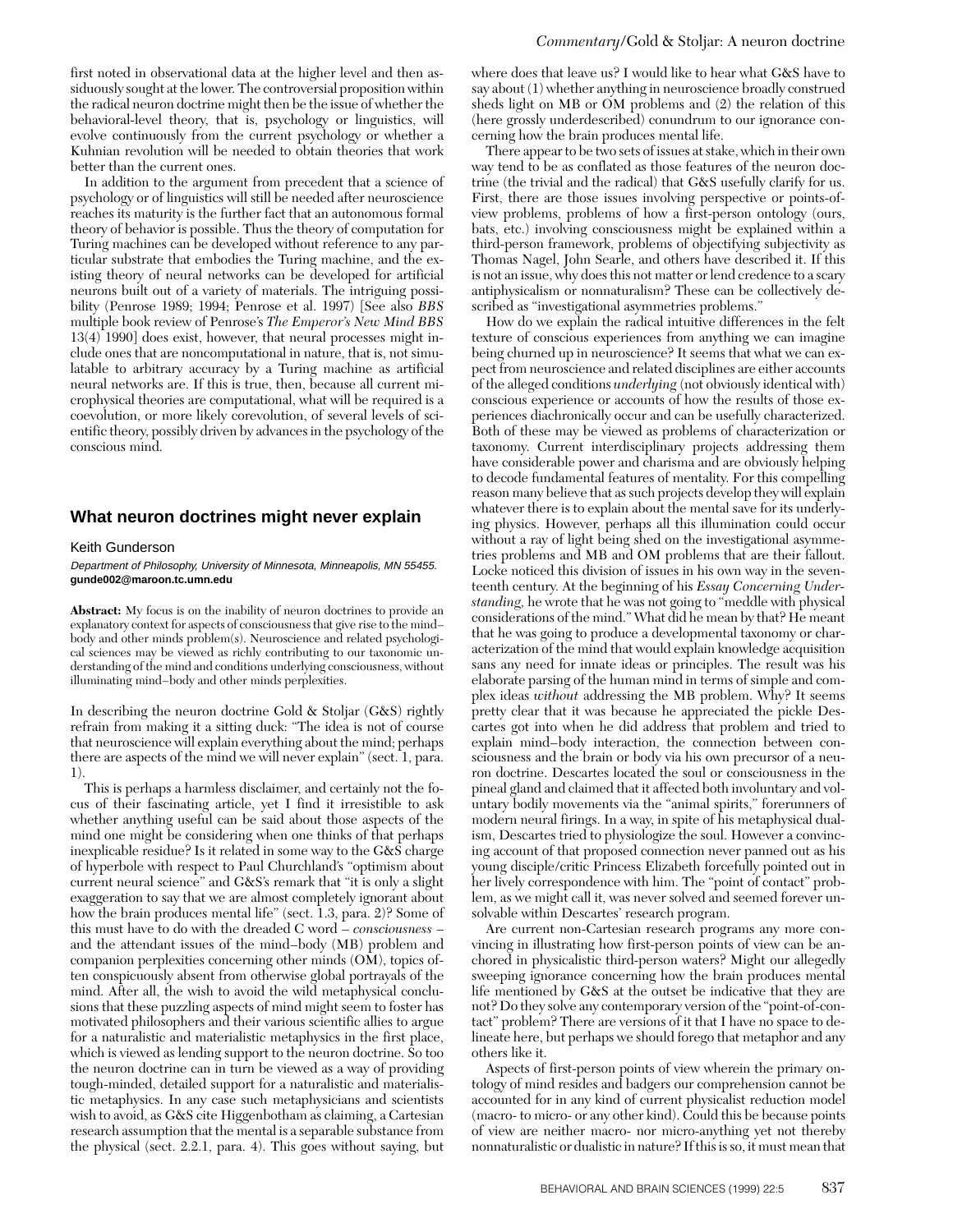### *Commentary/*Gold & Stoljar: A neuron doctrine

one has to reformulate in a radical way the structure of MB and OM problems and do so in such a way that, surprisingly, neuroscience as we now know or imagine it is utterly irrelevant to them.

#### **The neuron doctrine is an insult to neurons**

#### Stuart Hameroff

Departments of Anesthesiology and Psychology, The University of Arizona, Tucson, AZ 85724. **hameroff@u.arizona.edu www.u.arizona.edu/~hameroff**

**Abstract:** As presently implemented, the neuron doctrine (ND) portrays the brain's neurons and chemical synapses as fundamental components in a computer-like switching circuit, supporting a view of brain  $=$  mind  $=$ computer. However, close examination reveals individual neurons to be far more complex than simple switches, with enormous capacity for intracellular information processing (e.g., in the internal cytoskeleton). Other poorly appreciated factors (gap junctions, apparent randomness, dendritic-dendritic processing, possible quantum computation, the living state) also suggest that the ND grossly oversimplifies neuronal functions. In the quest to understand consciousness, the presently implemented ND may throw out the baby with the bath water.

Whether a successful theory of mental phenomena will be solely neuroscientific (the "radical neuron doctrine") or will require additional psychological features is a moot question. In either case the neuron doctrine (ND) currently in vogue, and as presently foreseen, may be too watered-down to explain mental phenomena. Neuroscience is not being applied deeply enough.

Proponents of what Gold & Stoljar (G&S) describe as the radical ND (e.g., the Churchlands: P. M. Churchland 1995; P. S. Churchland 1986) consider only certain activity at neuronal surfaces, ignoring internal features, other details, and factors related to neurons as living cells. In the ND picture, neuronal axon membranes "fire" and propagate traveling action potential "spikes" on the axonal surface. Upon reaching presynaptic axon terminals, spikes cause release of neurotransmitters into the synaptic cleft. These in turn trigger dendritic membrane events in a second neuron, which can culminate in another axon firing, more spikes, further neurotransmitter release, and so on. Networks of synaptically connected neurons self-organize and, by adjusting synaptic strengths ("synaptic plasticity"), can account for learning.

The ND view conveniently lends itself to artificial neural networks: Bit states in silicon are analogous to synaptic transmissions or axonal firings. Indeed, neural networks in the brain have inspired a generation of parallel distributed "neural" networks in computers (Churchland & Sejnowski 1992). This connection  ${\rm (brain = mind = computer)}$  seems implicit in the ND.

This is fine, except that the ND brain  $=$  mind  $=$  computer view still leaves us "almost completely ignorant about how the brain produces mental life" (sect. 1.3, para. 2). The ND expectation is that consciousness emerges at some critical level of computational complexity, and that emergence itself, rather than any property specific to neurons, accounts for conscious experience. In this view neurons are equivalent to switches and consciousness is destined to emerge in silicon computers. However, there are no testable predictions for such emergence. We can only wait for it to happen. The neuron doctrine is a bluff.

Perhaps we should look more closely at neurons. The presentday ND characterization is a cartoon, a skin-deep portrayal that simulates a real neuron much as an inflatable doll simulates a real person. Here are five features of neurons ignored as "messy details" in the ND. Are they necessary to explain consciousness? We do not yet know.

1. Neurotransmitter vesicle release is seemingly probabilistic. In many neurons only about 15% of axonal action potential spikes reaching presynaptic terminals cause actual release of neurotransmitter vesicle. (Apparent randomness exists at all scales in the nervous system; see Arieli et al. 1996; Barinaga 1996). Although probabilistic randomness per se is not a problem for the ND, variability could actually reflect deeper levels of organization such as patterns of spikes (rather than just average frequency), cytoskeletal states, or quantum indeterminacy in the vesicle release mechanism (Beck & Eccles 1992).

2. Apart from chemical synapses, primitive electrotonic gap junctions may be important. Gap junctions are portholes between cells, windows of cytoplasm joining neurons into one synchronously firing "giant neuron" (Kandel et al. 1991). Gap junctions are important in embryological development but are considered background players to more abundant chemical neurotransmitter synapses in developed brains. However, gap junctions remain functional and prevalent throughout all mammalian brain areas (Micevych & Abelson 1991), and their true importance may be hidden. Ironically, gap junctions connect neurons in a kind of "reticulum," or "syncytium," which Ramón y Cajal discarded in favor of individual, discrete neurons. However, gap junctions are transient; they come and go, regulated by cytoskeletal structures.

3. Dendritic-dendritic processing may be essential for consciousness, with axonal firings supporting automatic, nonconscious activities (see, e.g., Pribram 1991). Eccles (1992) portrayed "dendrons" (units of 100 pyramidal cell apical dendrites) as the functional units of consciousness. Unique organelles (dendritic lamellar bodies; DLBs) are found only on opposite sides of each dendritic-dendritic gap junction, anchored to cytoskeleton (De Zeeuw et al. 1995).

4. Any possible significant role for glial cells (80% of the brain) is cast aside in the ND. (Glia connect with neurons by gap junctions.

5. The ND treats each neuron as a "black box," ignoring internal activities. Dynamic structural organization, including synaptic plasticity, is a function of the cytoskeleton. Microtubules and other cytoskeletal structures determine neuronal architecture and synapses; service ion channels, synaptic receptors, and gap junctions; transport and release neurotransmitter vesicles; convey intracellular signaling; and regulate gene expression (Fig. 1). The synaptic plasticity essential to Kandel's learning – as well as longterm potentiation (LTP) in mammalian neurons, etc. – depends on dynamic activities of the cytoskeleton. Signaling and communication occur through microtubules (see, e.g., Maniotis et al. 1997), and numerous theoretical models suggest that micro-



Figure 1 (Hameroff). Cytoplasm within a neuron showing approximately five microtubules (diagonal, lower left to upper right), with vesicular organelles being transported by motor proteins (arrows) attached to, and organized by, microtubules. Scale bar  $=$ 100 nmu. From Hirokawa (1991) with permission.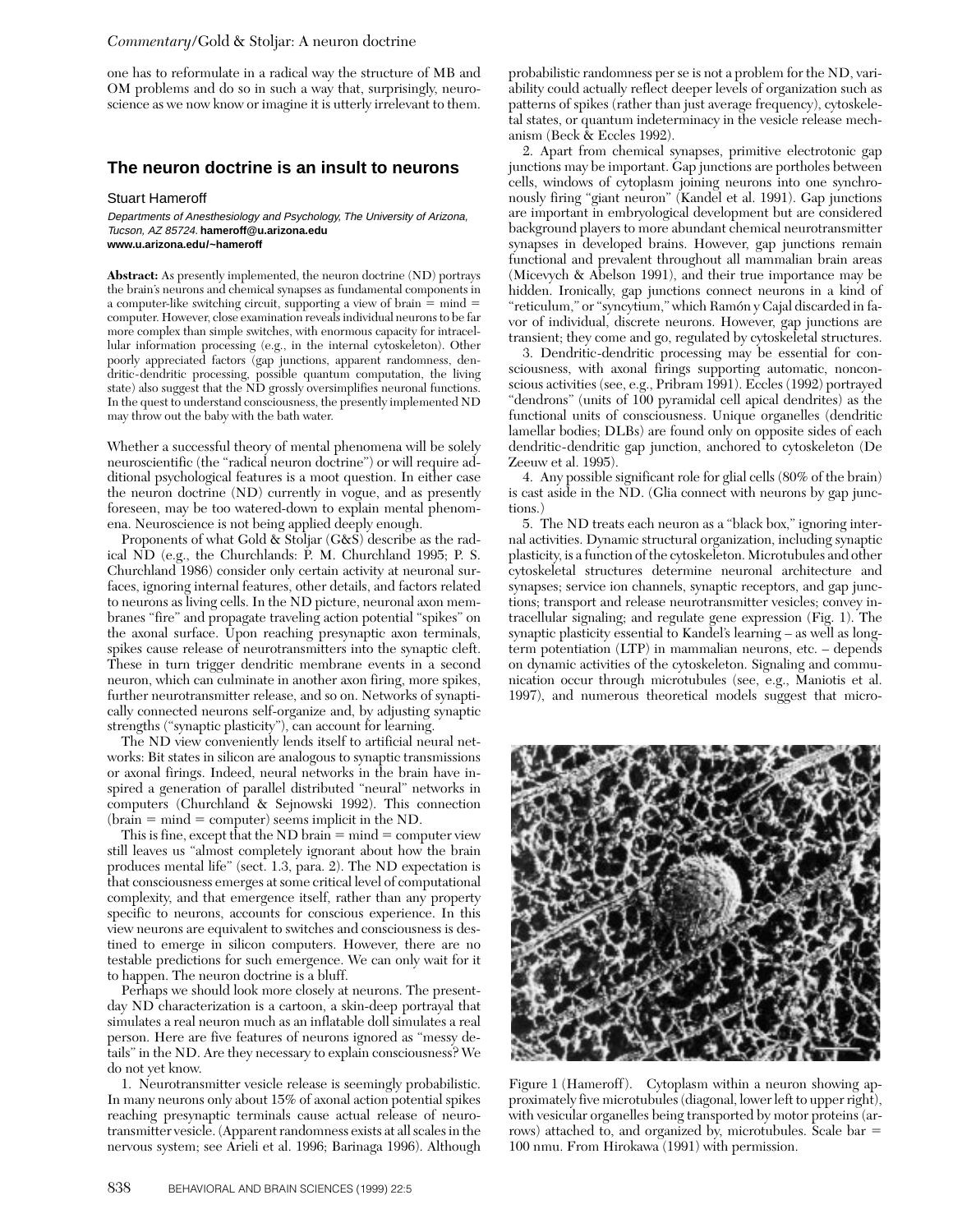tubules are well-designed information processors (see, e.g., Rasmussen et al. 1990).

Consider a single-cell *paramecium,* which swims gracefully, avoids predators, finds food, mates, and has sex, all without a single synapse. Remarking on the complex behavior of motile protozoa, C. S. Sherrington (1951) said: "Sense organs . . . seem to inspection wanting. Of nerve there is no trace. But the cell framework, the cyto-skeleton, might serve. There is therefore, for such mind as might be there, no need . . . to . . . say 'the apparatus for it is wanting.' " If the cytoskeleton can be so useful in protozoa, what might it be doing in massive parallel arrays within neurons? Are neurons stupid in comparison to protozoa?

Are there implications of neurons being alive? Could consciousness depend on some essential feature of life? For example, the unitary nature of living systems may involve quantum states in cytoplasm, and models of consciousness propose quantum computation in microtubules (Hameroff 1998a; 1998b; 1998c; Hameroff & Penrose 1996a; 1996b; Penrose & Hameroff 1995). Quantum computation may soon be an important computational paradigm, and comparisons of the brain/mind to a quantum computer seem inevitable.

Mere switch? The neuron is a whole universe.

## **The nontrivial doctrine of cognitive neuroscience**

#### Valerie Gray Hardcastle

Department of Philosophy, Virginia Tech, Blacksburg, VA 24061-0126, and Department of Philosophy, University of Cincinnati, Cincinnati, OH 45221- 0374. **valerie@vt.edu**

**Abstract:** Gold & Stoljar's "trivial" neuron doctrine is neither a truism in cognitive science nor trivial; it has serious consequences for the future direction of the mind/brain sciences. Not everyone would agree that these consequences are desirable. The authors' "radical" doctrine is not so radical; their division between cognitive neuroscience and neurobiology is largely artificial. Indeed, there is no sharp distinction between cognitive neuroscience and other areas of the brain sciences.

Gold & Stoljar (G&S) claim that philosophers and cognitive scientists alike have confused what they dub "the neuron doctrine" with two different claims: that, in the end, the mind sciences will become cognitive neuroscience and that, in the end, they will become neurobiology. They believe the former position is trivial but that the latter is not. G&S believe that the doctrine is trivial because cognitive neuroscience can include any concept from psychology or biology. Hence, any theory we already accept about the mind is already part of cognitive neuroscience. If we adopt cognitive neuroscience as the appropriate framework for explicating mindedness, then nothing serious need change in the way we are currently investigating human psychology. Implicit in their discussion of Kandel's sea slugs is the claim that even theories that prima facie appear to be a good case for noncognitive neurobiology reducing psychology are actually part of cognitive neuroscience, because these theories make essential use of psychological concepts. The doctrine is both ubiquitous and trivial.

I disagree on both counts. Though I do believe (and have argued extensively elsewhere [Hardcastle 1996]) that a brain-centered mind science is the best way to understand the mind, I do not concur that their "trivial" doctrine is at all the self-evident standard in cognitive science. In fact, it is quite controversial, and rightly so.

There is an honorable tradition in artificial intelligence (AI), linguistics, and psychology disavowing any connection to the brain. Regardless of whether one believes that this tradition is ultimately healthy, it has flourished for many decades now. I need not rehearse the reasons the "East Pole" philosophers and scientists give for concluding that they can do cognitive science perfectly well

without the brain. Suffice it to say that they maintain that including brain data into cognitive investigations would only bury psychological theories under masses of irrelevant data, especially if one believes that minds are multiply instantiable in all sorts of nonbiological things.

I take it that G&S's response is that we can simply join these disciplines with what we know about the brain to create cognitive neuroscience. However, we can do so only with loss. First, we would lose the generality of the higher ordered theories; they would now be restricted to brained creatures. Second, and by my lights more importantly, we would constrain the paths that both neuroscience and psychology could follow. Many have argued that psychology and neuroscience are autonomous sciences, that each should develop its theories independently of what the other hypothesizes. Churchland's (1986) "reductive coevolution" is the dream of a few, but others see it as a nightmarish straitjacket.

These sentiments come from the nice division that G&S highlight between metaphysics and methodology. Even if, for us, minds are brains, that fact does not entail that theories of minds will be theories of brains. What things are made of does not determine how we explain these things, or else all we would need for scientific understanding would be collapsible Hilbert spaces. The bottom line is that it is just false that everyone would agree that the trivial neuron doctrine is true, or even desirable.

However, it is not the case that the radical version of the neuron doctrine need be so radical, either. G&S argue that Kandel's work on the neurophysiology of learning is part of cognitive neuroscience because he develops a neurobiological theory of learning, which is the province of psychology. Similarly, I suppose, theories of immunology should be considered psychological theories as well, because our immune systems learn to create antibodies specific to particular viruses. I doubt that philosophers should be the ones to decide which discipline gets to claim which terms as its own. Kandel explores the neurobiology of learning in sea slugs and then generalizes what he learns to other biological systems. Though what he has discovered might have implications for how we understand the distinction between long-term and short-term memory, *Aplysia* are not particularly cognitive creatures. The fact that a discussion of a neural ganglion might use terms like "content" or "memory" or "learning" or "communication" does not thereby make it psychological, for these words could refer to the "basic . . . functional properties of neurons, ensembles, or structures" (sect. 2.2.2, para. 3). This is not for us in the armchair to decide.

Though I agree that the philosophers and others who discuss the relation between psychology and neuroscience do not maintain a consistent picture of what they mean by "neuroscience," what is meant cannot be resolved by terminological fiat. What counts as cognitive neuroscience as opposed to behavioral neuroscience as opposed to neurophysiology is quite gray; each domain shades into the others. I would think that at best one should be indifferent about the category into which we place his research. At the least, no deep philosophical questions should be resolved by it.

## **Neuron doctrine:Trivial versus radical versus do not dichotomize**

#### Barry Horwitz

Laboratory of Neurosciences, National Institute on Aging, National Institutes of Health, Bethesda, MD 20892. **horwitz@helix.nih.gov**

Abstract: Gold & Stoljar argue that there are two (often confused) neuron doctrines, one trivial and the other radical, with only the latter having the consequence that non-neuroscientific sciences of the mind will be discarded. They also attempt to show that there is no evidence supporting the radical doctrine. It is argued here that their dichotomy is artificial and misrepresents modern approaches to understanding the neuroscientific correlates of cognition and behavior.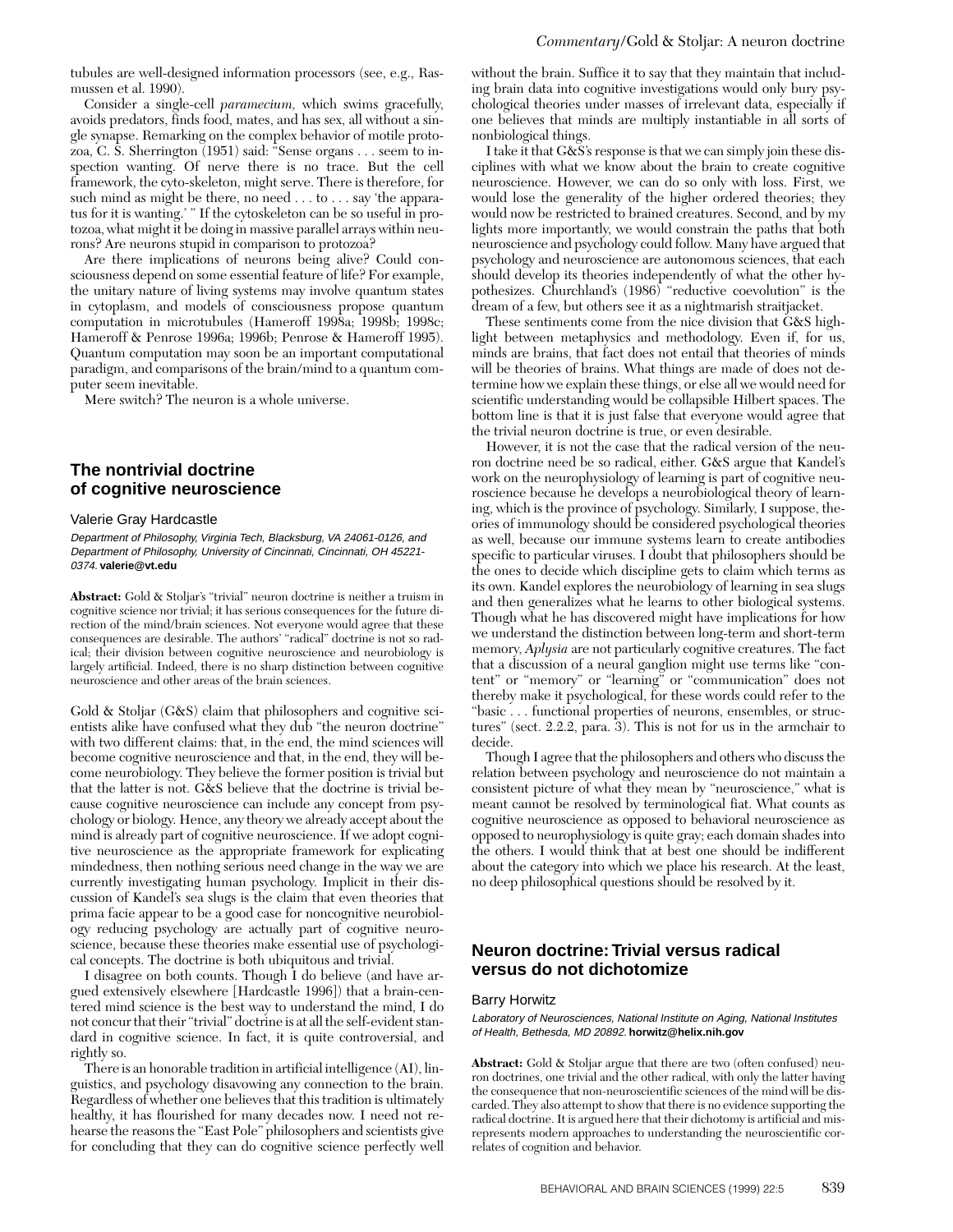### *Commentary/*Gold & Stoljar: A neuron doctrine

The dichotomy offered by Gold  $\&$  Stoljar (G $\&$ S) – trivial versus radical neuron doctrine – represents an artificial view of how neuroscience and cognitive behavior are (and will be) linked. Rather than thinking in terms of a dichotomy, more justice to the way this type of science is actually carried out can be provided by viewing the complex connections between neuroscience and psychology as part of a hierarchy of conceptual relationships. Each level of the hierarchy is critical, as are the theories that bridge adjacent levels.

Besides dichotomizing a continuous conceptual framework, a second major problem that clouds the G&S target article is the apparent relish with which they use a number of highly biased (at least to me) terms and definitions to formulate their position; for example, "trivial" versus "radical" neuron doctrine. Whether the terms are theirs or others', and even though philosophers have every right to make exacting definitions, G&S's terminology distracts one from assessing their arguments, making it difficult for those of us who might concur with some of what they say to want to agree with them.

Psychological explanation is concerned with the behavior of the organism as a whole; neurons (or even small neural networks) do not perceive, remember, use language, and so on. These terms describe emergent phenomena resulting from the complex temporal dynamics of distributed neural systems. To reduce psychology to neuroscience means, to me, to explain/understand/account for psychological behavior in terms of neural behavior. Psychology does not disappear because there is a combinatorial problem: A given psychological phenomena arises out of some combination (in space and time) of neural functioning. If one does not have clear and quantitatively defined "higher level" concepts, one will not know what is an appropriate combination of "lower level" concepts (themselves highly dynamic) that relate best to the behavior under investigation. Even in physics, this is the case. One must have defined concepts, such as temperature, entropy, resistivity, in order to develop a theory that accounts for them and their interrelationships in molecular terms. G&S seem to agree with this (e.g., in their discussion of color opponency), but here is where their terminology undermines a realistic understanding of how this must be done. Psychology is no more a "second-rate" or "place-holder" science relative to neuroscience (sect. 1) than thermodynamics is a place-holder science relative to physics. When dealing with macroscopic materials at temperatures that are neither too high nor too low, a thermodynamic (as opposed to a molecular) description is both appropriate and useful. The same would be true for cognitive functioning and neuroscience. Although cognitive psychology does not disappear, by itself it is inadequate. Indeed, a major challenge comes in developing a framework (such as statistical mechanics in physics) that can bridge these domains. The importance of having a neuroscientific explanation of psychological phenomena is that, although competing psychological theories may equally well account for behavioral phenomena, perhaps only one (or a few) of these theories can connect with the underlying neuroscientific domain, thus allowing a pruning of potential theories to occur.

I also found particularly disappointing G&S's apparent lack of appreciation of how cognitive neuroscience in the last few years has shifted its conceptualization of the way neural systems are related to behavior. Many of their examples and quotes represent an old-fashion neuroscience that tried to understand cognitive behavior based on data obtained from examining one "object" at a time (that object may be a neuron or a brain region). A marked change has come about because of the relatively recent availability of experimental methods that can acquire neural data simultaneously from multiple functional "entities": multiunit electrophysiological recordings in nonhuman species (see, e.g., Wilson & McNaughton 1994) and especially functional neuroimaging (PET, fMRI, EEG, and MEG) in humans (for reviews, see Horwitz 1998 and Simpson et al. 1995). Applying computational modeling to these kinds of data provides a powerful way to relate neuronal activity in multiple interacting brain regions to cognitive behaviors. This, I believe, is the way in which we will be able to understand how neural functioning mediates cognition.

For example, we (Tagamets & Horwitz 1998) recently developed a large-scale, neurobiologically realistic computational model that can perform a delayed match-to-sample (i.e., working memory) visual discrimination task. The task consists of the presentation of a shape, a delay, and the presentation of a second shape; the model must decide if the second stimulus is the same as the first. In this model, we have multiple brain regions, with interregional connectivities (both feedforward and feedback) based on primate neuroanatomical data. The excitatory elements of this model have simulated neuronal activities resembling those found in electrophysiological recordings from monkeys as they perform similar tasks (see, e.g., Funahashi et al. 1993). Furthermore, we can use this model to simulate a functional neuroimaging (PET) study, and the simulated PET activity has values similar to those found in a human PET working memory study (Haxby et al. 1995). Here we have a first step toward relating the dynamic behavior of multiple neuronal populations to human functional neuroimaging to cognitive behavior. All levels of this analysis (neuronal, brain, behavior) play fundamental, but hierarchically arranged, roles. Large-scale, neurobiologically realistic models have been developed by others to address different questions relating neural activity to cognitive behavior (see, e.g., Dominey & Arbib 1992; Tononi et al. 1992).

The construction of such large-scale neural models is hardly "trivial," and their developers would often suggest that such models have succeeded in "explaining" (at least to a first approximation) a specific aspect of psychology in terms of neural activity, consistent with the "radical" neuron doctrine. However, psychological notions were used extensively, and the effect of the work is not to eliminate these notions, or downgrade them, but rather to understand them in terms of the underlying neuroscientific framework. Thus, by dichotomizing this continuous conceptual framework, G&S have misconstrued the way cognitive neuroscience is actually carried out.

## **A slightly radical neuron doctrine**

#### Frank Jackson

Philosophy Program, Institute of Advanced Studies, The Australian National University, Canberra, ACT 0200, Australia. **frank.jackson@anu.edu.au coombs.anu.edu.au/Depts/Rsss/Philosophy/People/Jackson/ index.html**

**Abstract:** The element of truth in behaviorism tells us that some versions of a radical neuron doctrine must be false. However, the representational nature of many mental states implies that neuroscience may well bear on some topics traditionally addressed by philosophers of mind. An example is the individuation of belief states.

One can accept that mental states are brain states and that the brain is a "neuronal" machine without accepting that a complete neurobiological or neuroscientific account of us would deliver all there is to say about our psychology. One reason is that many psychological states get their psychological nature in part from how they connect their subjects into their environments. One does not have to be a card-carrying behaviorist to grant that there is a conceptual link between what subjects believe and desire and the way in which these states move subjects through their worlds. However, connections to environments are not delivered by neurobiology or neuroscience alone. Although these connections are mediated by subjects' neuronal natures, one could stare forever and a day at subjects' neuronal goings on without being able to work out what they believe and desire. To work out what they believe and desire, one must know about typical environmental causes and effects in normal circumstances of the neuronal states one is staring at. However, knowledge about environmental connections is not knowledge solely about neurobiology and is not knowledge frameable in terms of the concepts of neuroscience alone. For this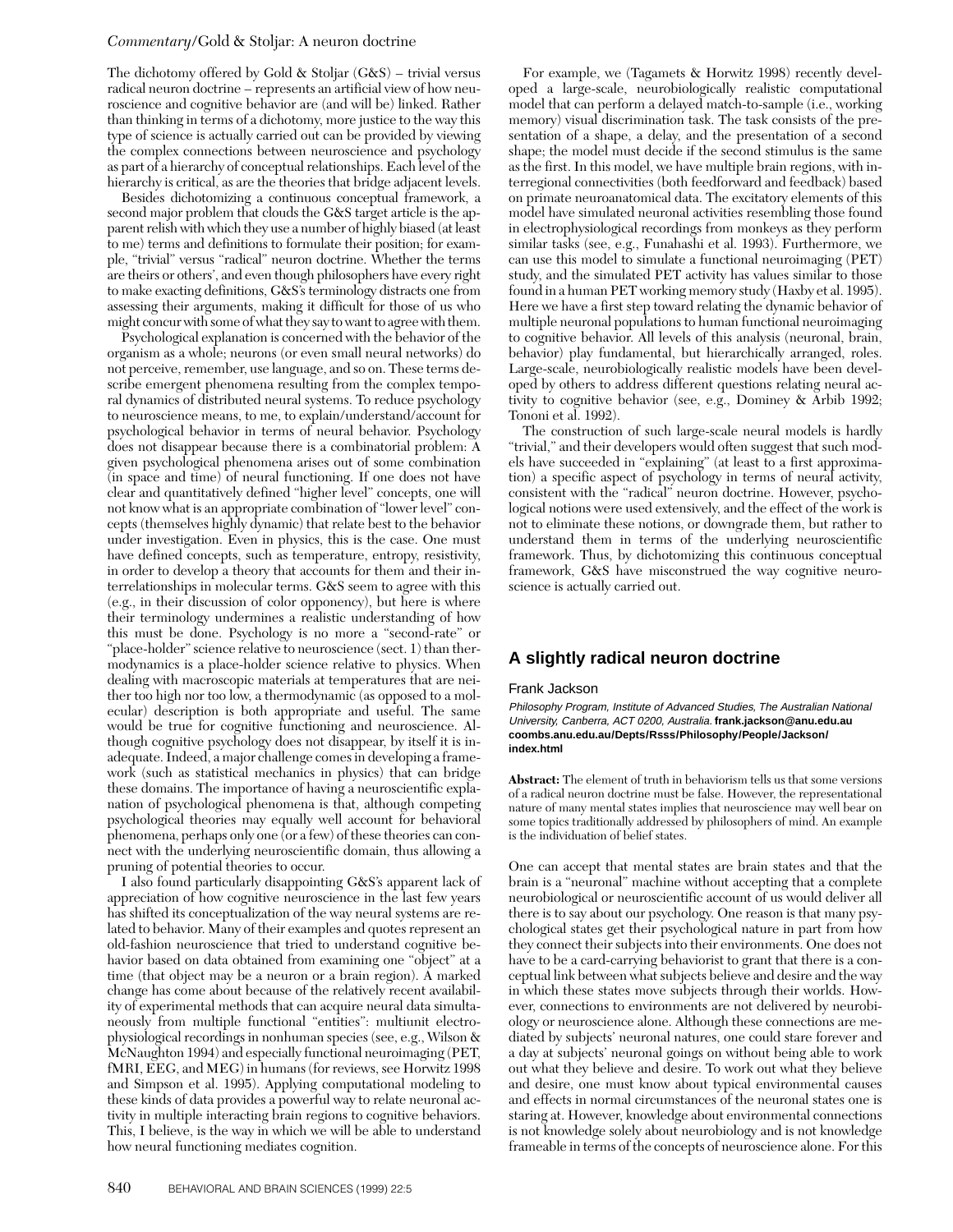reason (and others), I agree with Gold & Stoljar (G&S) in rejecting some radical neuron doctrines. Nevertheless, I think that neuroscience might tell us highly interesting things about our mental natures of a kind that have traditionally engaged the attention of philosophers of mind. Neuroscience might do more than give interesting information about the causal underpinnings of the various mental states, about what realizes the various key functional roles, and the like. It might give information bearing on the individuation of mental states. To this extent, we should accept a slightly radical neuron doctrine.

Mental states such as belief are essentially representational; they serve to represent the world as being a certain way. This is how beliefs get to be true or false: true if things are the way they represent them, false otherwise. In this respect, they are putative bearers of information about our environment (and also about our internal states, as when we believe that we are about to be sick, but I will focus the discussion on outward-looking belief states). Hence, if beliefs are neuroscientific states of heads, then these neuroscientific states must be putative bearers of information about the environments of the heads they are located in; they must be "traces" of these environments; they must be states that somehow code for these environments. Accordingly, what we can very properly expect from future neuroscience is an account of the way brains carry the information, an account of the neuronal coding system. Indeed, many cognitive scientists are already placing their bets on the shape of the account that will emerge. This means that the findings of neuroscience may well bear on the individuation of certain of our mental states.

Consider, for example, my perceptual belief that there is an equilateral triangle in front of me impinging on my sense organs, and my perceptual belief that there is an equiangular triangular in front of me impinging on my sense organs. If it turns out that there is just the *one* neuroscientific state that carries the information equally that there is an equilateral triangle in front of me impinging on my sense organs and that there is an equiangular triangle in front of me impinging on my sense organs, a single state which can be reported by the brain's "language module" either by using the word "equiangular" or by the word "equilateral" in somewhat the way that polar and Cartesian coordinates can report the very same location of a simple point on a graph, then there is just one state with two ways of being reported in the language of folk psychology. When we are counting states, we count one. (However, when we are counting *contents,* we might [*might*] want to insist that there are two contents, that is, that there is one state with two contents, like a single sign that tells us two things at once.) However, if it turns out that our brains are like English in having two codings, one which has, say " . . . lateral" where the other has ... angular," or their "brain" equivalents, there are two belief states that may or may not have different contents.

Or perhaps – as many have argued, or at least seriously entertained – it will turn out that our brains have a very holistic way of carrying information about our environments, more like the way in which maps and hologram negatives carry information than the way in which sentences do. In this case, it would be arguable that we should regard talk of individual beliefs as best understood as talk of the individual *sentences* that give one or another aspect of the whole, detailed way that some single belief state or system of belief represents things as being (see, e.g., Lewis 1994, pp. 412– 31). Think of the way in which one's current perceptual experience represents how things are in front of one. It is plausible that the various sentences one produces to capture aspects of how that experience represents things as being do not, in any interesting sense, carve at the representational joints of that experience. Perhaps belief is like that quite generally.

To this limited extent, I agree with one theme in the writings of the Churchlands that G&S discuss. Neuroscience might have quite radical implications for the ontology of mind – though, unlike the Churchlands, I would prefer to describe these implications as exciting discoveries about the nature of certain mental states, not the discovery that these mental states do not exist.

## **The "trivial neuron doctrine" is not trivial**

#### Dale Jamieson

Environmental and Technology Studies Program and Department of Philosophy, Carleton College, Northfield, MN 55057. **djamieson@carleton.edu www.dir.ucar.edu/esig/HP–dale.html**

**Abstract:** I argue that the trivial neuron doctrine as characterized by Gold & Stoljar is not trivial; it appears to be inconsistent with property dualism as well as some forms of functionalism and externalism. I suggest that the problem is not so much with the particular way in which Gold & Stoljar draw the distinction as with the unruliness of the distinction itself. Their failure to see this may be why they misunderstand the views of the Churchlands.

According to Gold & Stoljar (G&S), the trivial neuron doctrine (TND) is the view that "a successful theory of the mind will be a solely cognitive neuroscientific theory" (sect. 2.2.1). They go on to identify three components of the TND: materialism, naturalism, and an openness about exactly "which concepts will feature in the successful theory of the mind." Although the TND is trivial in that it " . . . expresses little more than a commitment to an explanation of the mind by science. . . ." G&S point out that the TND is inconsistent with some antiscientific views of the mind such as substance dualism and social constructivism. In fact, however, the TND is also inconsistent with property dualism (PD) and probably with some versions of functionalism and externalism. Because these are widely held doctrines, any theory that is inconsistent with them cannot be correctly characterized as trivial.

PD is (roughly speaking) the view that, whereas only physical substances may exist, they may have nonphysical as well as physical properties. Qualitative properties are the usual candidates for nonphysical properties. If the TND is true, then PD is false. According to G&S, the TND's materialism commits it to the view that "mental phenomena are neural phenomena," but neural phenomena are physical, whereas PD holds that some mental phenomena are not.

Some versions of functionalism (e.g., antipodean functionalism) hold that conceptual analysis of various platitudes about mental states plays an important part in understanding the mind, because it is conceptual analysis that gives content to mental terms whose referents are then identified with physical states. However, the naturalism of the TND commits it to the view that the "understanding of this phenomenon [the mind] will derive from science." Because conceptual analysis of various platitudes about the mind is clearly not a scientific activity, it would seem that any theory that holds that such analysis is central to understanding the mind is inconsistent with the TND.

Finally, although this is less clear, it appears that externalism about mental content may also be inconsistent with the TND. Externalism (roughly speaking) holds that some mental states are in part constituted by facts, properties, or relations that are not internal to the individuals who instantiate mental states. The TND is committed to the view that "mental phenomena are neural phenomena." Insofar as neural phenomena would seem to be internal, it would appear that the TND is inconsistent with externalism.

What has gone wrong? I believe that the reason why the TND turns out to have more far-reaching consequences than G&S suppose is not that there is any particular problem peculiar to their characterization of the TND but rather the inherent difficulty in distinguishing the TND from the strong neuron doctrine (SND). The distinction between these two doctrines is, of course, at the heart of the target article. The linchpin of the distinction is supposed to be the difference between cognitive neuroscience, whose resources the TND is willing to draw upon, and (merely) biological neuroscience, which is all that is available to the SND. However, the very tenability of this distinction is part of what is up for grabs in recent discussions of the mind. It is not as clear as it once appeared to be what cognition consists in or what resources are required to manifest it. The failure to appreciate this is part of the reason why G&S misunderstand the views of the Churchlands.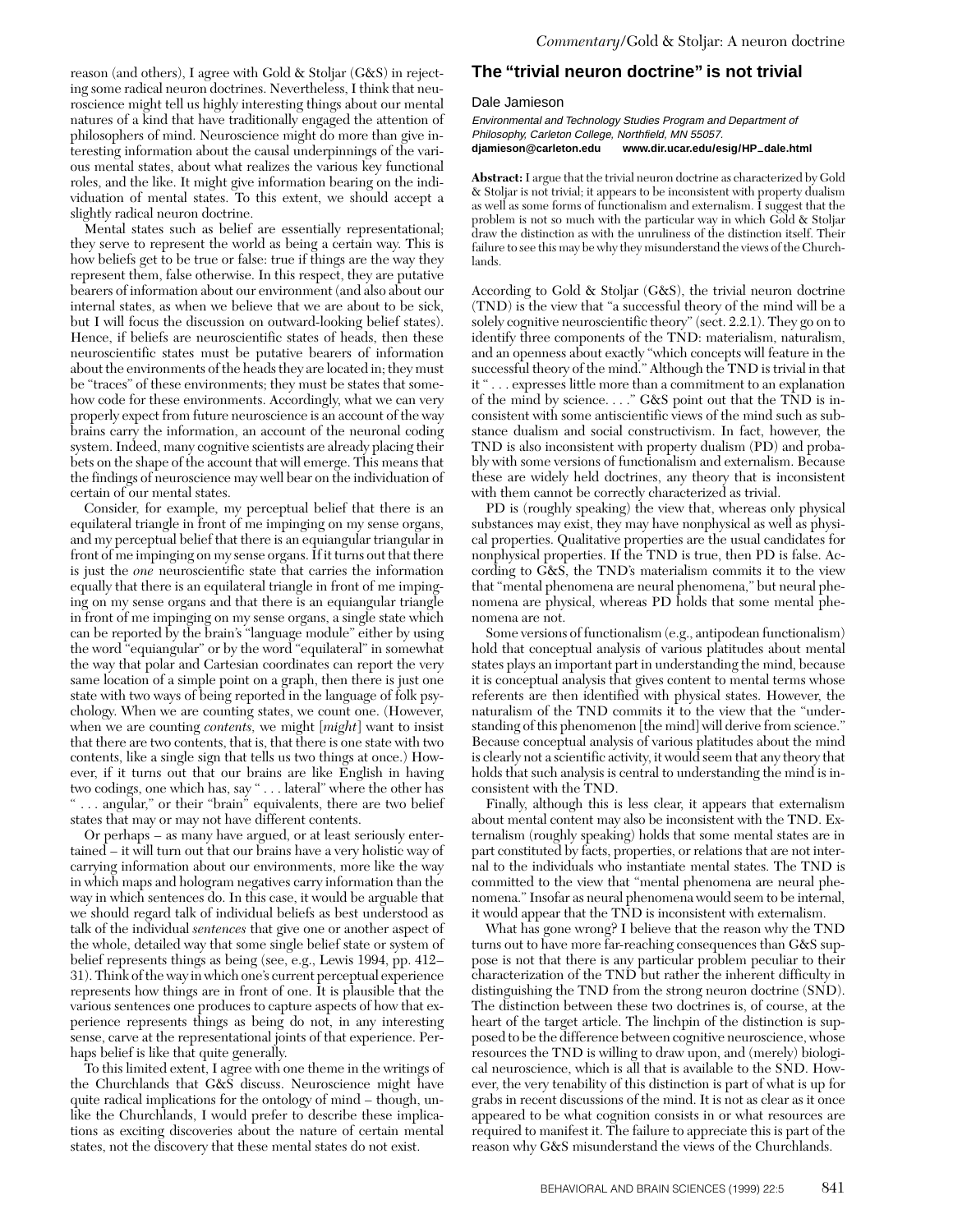#### *Commentary/*Gold & Stoljar: A neuron doctrine

#### The Churchlands (1994) write that:

In general terms we already know how psychological phenomena arise: They arise from the evolutionary and ontogenetic articulation of matter, more specifically, from the articulation of biological organization. We therefore *expect* to understand the former in terms of the latter. The former is produced by the relevant articulation of the latter. (p. 48)

G&S find a logical fallacy in this passage: The first sentence asserts the TND, and from this the Churchlands fallaciously infer the SND. However, it is tendentious to read the "therefore" in the second sentence as a sign of deductive inference rather than as marking the transition to an expectation about future knowledge on the basis of what we now know. The Churchlands say that what they are attempting in this paper is only " . . . to rebut the counsel of impossibility . . ." regarding " . . . the possibility of reducing psychology to neuroscience . . ." and trying " . . . to locate the reductive aspirations of neuroscience in a proper historical context" (p. 53). In the passage that G&S quote, the Churchlands are citing reasons for supposing that psychology will be eliminated in favor of neuroscience; the Churchlands then go on to discuss what they call "contraindications." What is important about this misreading of the Churchlands is that it brings out an assumption that G&S begin with that is not universally shared. They assume that the distinction between cognitive versus (merely) biological neuroscience is clear and unproblematic, though (revealingly) it begins to slip away when they try to characterize it. However, some would say that such a distinction is an unwieldy basis from which to project important claims. The scope, force, and tenability of this distinction is part of what is at stake in the wide open discussion of the mind that is now underway.

## **"Mind is brain" is trivial and nonscientific in both neurobiology and cognitive science**

#### J. Scott Jordan

#### Department of Psychology, Saint Xavier University, Chicago, IL 60655. **jordan@sxu.edu**

**Abstract:** Gold & Stoljar reveal that adherence to the radical neuron doctrine cannot be maintained via appeals to scientific principles. Using arguments from  $(1)$  naturalism and materialism,  $(2)$  unification, and  $(3)$  exemplars, it is shown that the "mind-is-brain" materialism explicit in the trivial version of the neuron doctrine ultimately suffers the same theoretical fate. Cognitive science, if it is to adopt an ontology at all, would be better served by a metaphysically neutral ontology such as double-aspect theory or neutral monism.

Gold & Stoljar (G&S) do an admirable job of revealing the ambiguous nature of the neuron doctrine and then parsing it into its trivial and radical connotations. I am concerned, however, that the success of their arguments against the radical version will be misconstrued as a success of the trivial version. Using the same means employed by G&S (i.e., arguments from naturalism and materialism, arguments from unification, and arguments from exemplars), I will attempt to demonstrate that adherence to mind-is-brain materialism is just as nonscientific in the trivial version of the neuron doctrine as it is in the radical version.

**Naturalism and materialism.** Although being a scientist reveals a certain commitment to naturalism, a commitment to naturalism neither reveals nor dictates a commitment to materialism. On the contrary, the making of strong ontological commitments is somewhat inconsistent with naturalism. What matters most to the naturalist is that theories of natural phenomena should be based on science and that the statements made in those theories should be based on replicable phenomena. One goes against the naturalist's creed when one clings to the materialist assumption that the ontological basis of the phenomenal world resides in a transphenomenal *material* reality, because such an assumption cannot be empirically tested. By definition, only one of the two (i.e., the phenomenal world) is empirical. The assumed existence of the other (i.e., transphenomenal *material* reality) is neither fact nor testable theory. It is, for all scientific purposes, superfluous conjecture that is derived from replicable phenomena and can be adhered to only via tenacity.

In cognitive science, a commitment to materialism has even graver consequences, for the materialistically grounded notion that mind is brain restricts the theoretical space to notions of material cause and phenomenal effect. From the naturalist's perspective, accepting such conceptual restrictions simply on the basis of superfluous conjecture is unnecessary and counterintuitive. If a cognitive scientist chooses to assume anything regarding transphenomenal reality, it should be the least restrictive ontology available, something along the lines of the double-aspect theory referred to by G&S, or the neutral monism espoused in Bertrand Russell's (1970) event ontology.

**Unification.** Another consequence of mind-is-brain materialism for cognitive science is an unnecessarily restricted view of potential forms of scientific unification. For example, the mind-isbrain notion leads one to assume that unification, if it is to take place at all, will involve a reduction of psychological concepts to concepts of neurobiological articulations of matter. Adopting a double-aspect or neutrally monistic ontology, however, allows one to entertain the even more radical notion that the concepts "psychological" and "material" may one day find themselves unified within a more parsimonious family of concepts. G&S make this same point in their arguments against the radical neuron doctrine, but they fail to mention that these arguments are just as applicable to the mind-is-brain materialism inherent in the trivial neuron doctrine. Given that materialistic and double-aspect ontologies cannot be discriminated via empirical tests, the naturalist interested in adopting an ontology should adopt the one that serves to retain the maximal number of theoretical possibilities.

**Exemplars.** An additional consequence of mind-is-brain materialism is that it unnecessarily restricts the types of explanations cognitive science can generate. For example, a mind-is-brain explanation of color phenomena is restricted to the assertion that color exists within the brain. If one backs away from this position by claiming that color phenomenology involves a variety of nonbrain material essences (e.g., electromagnetic radiation and/or material objects in an environment), one has, essentially, retreated from mind-is-brain materialism. The point is that even a materialistic account of color phenomenology cannot appeal simply to the brain. Thus, mind-is-brain materialism is, at best, untenable and, at worst, terribly misleading. When this is coupled with the fact that distinctions between ontologies cannot be made on the basis of empirical tests, and hence can be adhered to only for nonscientific reasons, it should be quite clear to the cognitive scientist that a metaphysically neutral ontology such as double-aspect theory or neutral monism, not materialism, is preferable. Betting naturalists keep their options open.

## **Radical explanations, but trivial descriptions**

#### Claus Lamm

Brain Research Laboratory, Department of Psychology, University of Vienna, A-1010 Vienna, Austria. **claus.lamm@univie.ac.at**

**Abstract:** A thorough distinction between explanatory and descriptive concepts reveals a radical explanatory and a trivial descriptive doctrine in current neuroscientific research. The explanatory approach examines the neuronal substrates of the mind, whereas the descriptive one deals only with its correlates.

Most commentators will agree that one of the main merits of Gold & Stoljar's (G&S's) target article is that it points out a lack of broad theoretical and philosophical considerations in the mind-related neurosciences. Particularly in sections 6.1 and 6.2, but also in the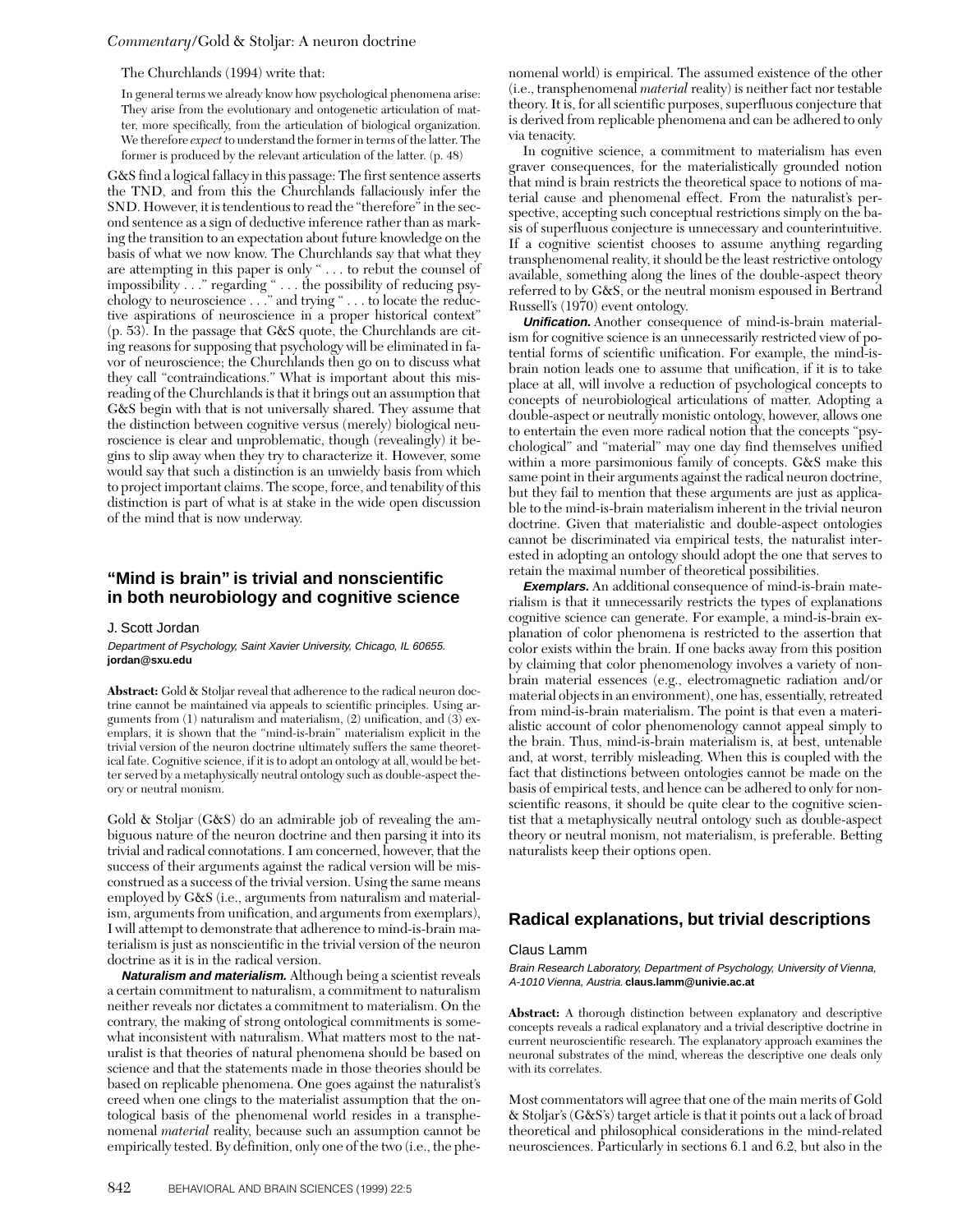provocative statement that "it is only a slight exaggeration to say that we are almost completely ignorant about how the brain produces mental life" (sect. 1.3, para. 2), G&S make it explicit that we are currently on much shakier ground than some recent technical developments, research results, books (e.g., Posner & Raichle 1994), and media coverage might suggest.

G&S argue quite stringently that there is not enough support for a so-called radical neuron doctrine. A more thorough distinction between explanatory and descriptive concepts, however, may reveal the existence of a radical explanatory and a trivial descriptive neuron doctrine in the contemporary mind-related neurosciences. That G&S do not make this distinction becomes evident when one compares their quotations from the proponents of the radical doctrine to their objection to them. Whereas the quotations almost always include the concept of explanation or understanding and also explicitly use these terms (e.g., Churchland & Sejnowski 1992, pp. 3, 239; Crick 1994, p. 7; Snyder 1996, p. 1), G&S's "objection is only to the view that the best *description* . . . will be entirely neurobiological" (sect. 3.2, para. 1, emphasis added).

The aim of the radical *explanatory* approach is to reveal the necessary and sufficient neuronal conditions for the mind, that is, to find the neuronal *substrate* of the mind. Necessary and sufficient mean that such explanations make explicit all steps that are involved in some psychological function (e.g., learning) *on a neuronal level.* Thus, they are radical in G&S's sense. However, this does not mean that terms used in psychology or other behavioral sciences might not be found in the explanation. On the contrary, they must be, because the "thing" to be explained must be referred to. Borrowing from Marr's (1982, p. 27) suggestion that it is inappropriate to understand bird flight by studying only feathers, it is impossible to explain learning by describing only the activities of neurons without referring to the behaviorally overt processes of learning as well. An example of a neuroscientific explanation is Kandel and coworkers' (see, e.g., Kandel & Schwartz 1982) detailed report of the neuronal processes that underlie the phenomenon of a formerly irrelevant stimulus (weak tactile stimulus to the siphon of *Aplysia*) resulting in a gill-withdrawal reaction. Of course, this explanation does not cover the whole spectrum of what psychology calls "classical conditioning," and it is not even necessary to relate the explanation to this theory. It explains only the result of the repeated contiguous presentation of two formerly unassociated stimuli.

In most cases, the precursor to the explanatory approach will be the descriptive one (cf. Reber 1985, p. 191), an approach based on neuroscientific plausibility that at most reveals the sufficient, but not the necessary, neuronal conditions of a psychological function. The descriptive approach analyzes only the neuronal *correlates* of the mind and is trivial in that it is the one that the majority of neuroscientists, and especially cognitive neuroscientists, must currently choose. It is to be chosen when some phenomena that are known on a behavioral level cannot yet be explained or even observed in detail on the neuronal level. One example from descriptive neuroscience is again Kandel and colleagues' work on learning mechanisms in *Aplysia.* They were able to explain in detail the behavioral association of two stimuli by contiguity, but they have not yet been able to explain or observe some of the more complex and perhaps more fundamental aspects of classical conditioning, such as the role of informational content of the unconditioned stimulus (see sect. 5.3.5). Nevertheless, one can easily theorize about its neuronal basis, which might result in an explanation of the role of informational content. As long as this explanation is not found, however, one must rely on description, with psychological and neuroscientific accounts of the phenomenon alternating, neither of them dominant.

Until now, and even with the rapid technical development in the field of behavioral neuroimaging at the close of the "decade of the brain," we are still far from purely neuronal explanations of cognition and behavior. Neuroimaging techniques such as PET and fMRI might yield more detailed descriptions of what is going on in the brain during cognitive processing, providing an enormous amount of exciting new data. However, they give access only to neuronal correlates of the cognitive processes in question (see also Sarter et al. 1996 and multiple book review of Posner & Raichle's *Images of Mind BBS* 18(2) 1995), and other disciplines, such as psychology and computational modeling, are still necessary to explain the neuroimaging data themselves. This might be one reason why Michal Gazzaniga, one of the founders of cognitive neuroscience, is rather cautious in formulating the present aim of his discipline as "figuring out how the mind arises from the brain" (Waldrop 1993, p. 1807) or "how the brain enables the mind" (Gazzaniga 1995, p. xiii) and only sees the future of his field in "a science that truly relates brain and cognition in a mechanistic way." Whether or not we will realize this future some day, I agree with G&S (sect. 5.4.3, para. 5) that the better bet is the descriptive approach.

#### ACKNOWLEDGMENTS

I am grateful to Judith Glueck and Oliver Vitouch for their comments on an earlier version of this commentary.

## **A more substantive neuron doctrine**

### Joe Y. F. Lau

Department of Philosophy, The University of Hong Kong, Hong Kong.<br>iyflau@hkusua.hku.hk www.hku.hk/philodep/joelau **jyflau@hkusua.hku.hk www.hku.hk/philodep/joelau**

**Abstract:** First, it is not clear from Gold & Stoljar's definition of biological neuroscience whether it includes computational and representational concepts. If so, then their evaluation of Kandel's theory is problematic. If not, then a more direct refutation of the radical neuron doctrine is available. Second, objections to the psychological sciences might derive not just from the conflation of the radical and the trivial neuron doctrines. There might also be the implicit belief that, for many mental phenomena, adequate theories must invoke neurophysiological concepts and cannot be purely psychological.

In presenting the radical neuron doctrine, Gold & Stoljar (G&S) did not explicitly say whether computational and representational concepts (CRCs, for short) fall within their definition of biological neuroscience; but this is important because these concepts seem to be indispensable in understanding the function of neural mechanisms. Without them, we cannot understand how neurons contribute to information processing in the brain. As a matter of fact, even the Churchlands appeal to notions such as content-addressable memory, distributed representations, parallel processing, and vector transformation in articulating their favorite research program. Such concepts obviously cannot be reduced to neurophysiology, however, as they can also apply to nonbiological systems. Thus, if CRCs are indeed indispensable, and they fall outside biological neuroscience, then this is already sufficient to refute the radical neuron doctrine.

Perhaps G&S meant to include CRCs within biological neuroscience. However, such a move is likely to weaken their argument that Kandel's theory of learning cannot provide a reduction of the concept of classical conditioning. According to G&S, the current conception of classical conditioning involves the learning of relations among represented events. However, this involves the notion of information about relations that they think cannot be captured in Kandel's theory. This might be so, but the issue is whether biological neuroscience in principle has the resources to fill the gap. Insofar as CRCs are ideally suited for capturing informational concepts, proponents of the radical doctrine might reply that Kandel's theory (or an improved version) can provide a reduction of classical conditioning when embedded within a suitable computational framework, and this enriched theory can still be part of biological neuroscience in the broad sense. Whether the radical neuron doctrine is true on this reading would then depend on whether there are psychological concepts that cannot be reduced to CRCs plus other concepts in biological neuroscience. I think that there are indeed many such concepts, but this is not the place to go into the arguments.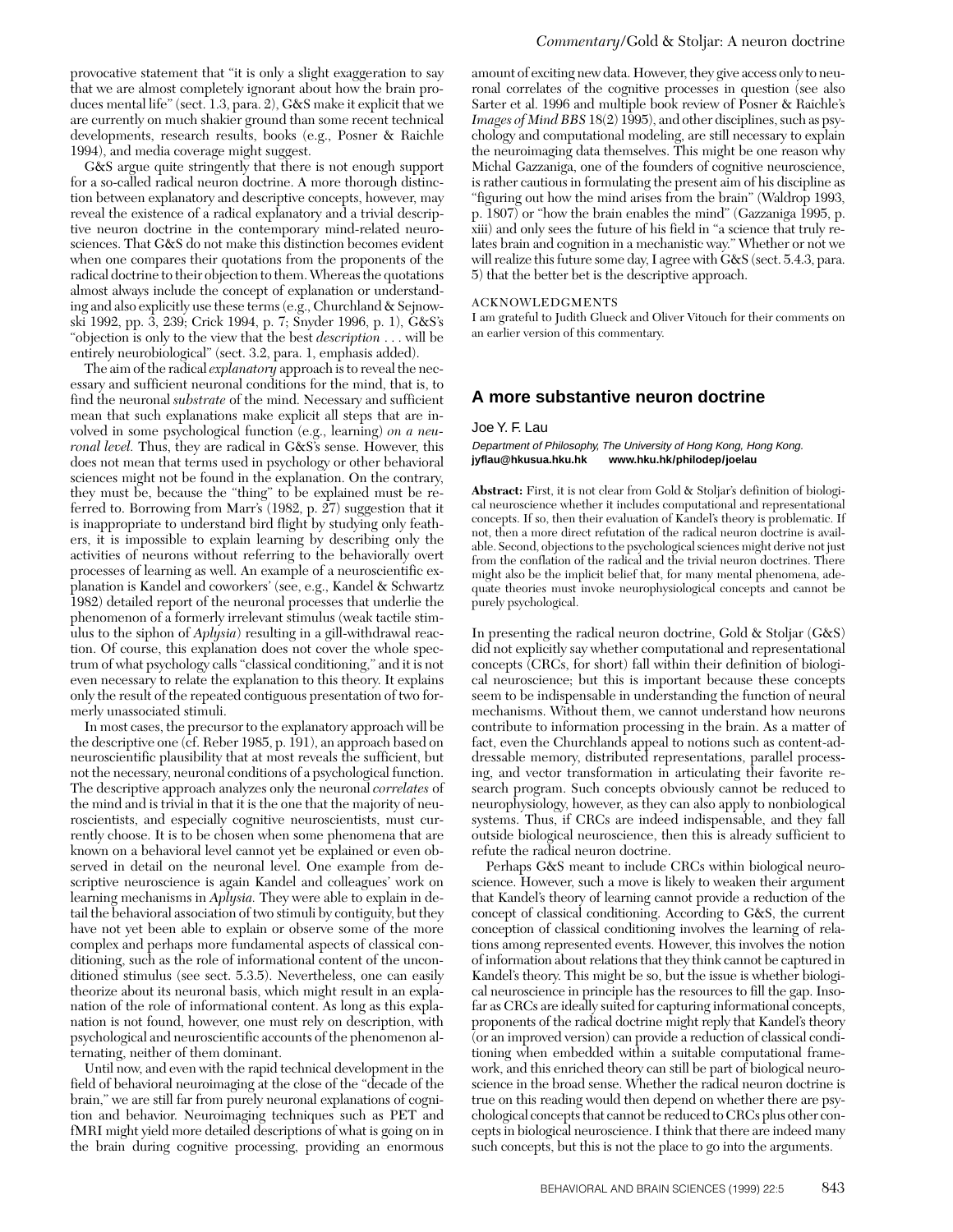### *Commentary/*Gold & Stoljar: A neuron doctrine

A related issue arising from G&S's discussion concerns the relationship between psychological and neurophysiological theories. G&S seem to think that the latter can at most provide implementations of the former, and they illustrate their point using the theory of color opponency and David Marr's theory of vision. A common feature of both examples is that there is a level of psychological theory that can be specified independently of neural implementation. In the first case it is the theory of the opponent character of color perception; in the second case it is a theory of what the visual system computes and why. Interestingly enough, however, Marr himself cautions that the distinction between computational and implementational theories might not be applicable to all problems of biological information processing. He says that "this can happen when a problem is solved by the simultaneous action of a considerable number of processes, *whose interaction is its own simplest description"* (Marr 1977, p. 38 [his emphasis]). If I understand him correctly, I think his point is that in such situations, which he calls "Type II" situations, it might be impossible to find an informative abstract description of what a system does without mentioning the complex mechanisms involved.

The relevance of Marr's remark is that it raises the following possibility: There might be many mental phenomena for which it is impossible to devise informative and explanatory theories that are purely psychological and that do not make use of neurophysiological concepts. Let the "substantive neuron doctrine" be the claim that this possibility does in fact obtain. Of course, even if this doctrine were true, it would not vindicate the radical neuron doctrine, insofar as the mixed theory can contain irreducible psychological concepts, but this substantive doctrine is not trivial either; it has the methodological consequence that for some mental phenomena it would be misguided to try to develop a purely psychological theory.

The point is not just that one has to keep in mind the issue of neural implementation when devising psychological theories for these phenomena. Rather the claim is that one cannot begin to formulate an adequate theory without explicitly bringing in neural details, "getting one's hands dirty" as it were. It seems to me that a lot of the rhetoric directed against the psychological sciences might have to do with the implicit acceptance of this substantive doctrine and not just the conflation of the radical and the trivial doctrine.

This is one way to interpret what the Churchlands have in mind when they criticize "autonomous psychology" (McCauley 1996, p. 220). They give the example that the structure of the periodic table remains a mystery until quantum mechanics enter into the picture. Likewise, the suggestion might be that many distinctive features of the mind can be explicated only if we bring in neurophysiological findings. Whether this is true is of course an empirical matter. There can be no *a priori* route to the conclusion that, say, theories of syntactic principles must somehow bring in neurophysiological concepts if they are to be viable. As with the rest of science, the ultimate justification for any particular approach lies in its success, but, whatever the case may be, on this interpretation we need not see those who defend the neuron doctrine as defending a view that either has no defense or that needs none.

## **Supervenience and qualia**

Ken Mogi

Sony Computer Science Laboratory, Higashigotanda, Shinagawa-ku, Tokyo, 141-0022 Japan. **kenmogi@csl.sony.co.jp www.csl.sony.co.jp/person/kenmogi.html www.quali-manifesto.com**

**Abstract:** The privileged position of neural activity in biological neuroscience might be justified on the grounds of the nonlinear and all-or-none character of neural firing. To justify the neuron doctrine in cognitive neuroscience and make it both plausible and radical, we must consider the supervenience of elementary mental properties such as qualia on neural activity.

The assumption that neurons are the appropriate level of description for cortical information processing and mental phenomena in general (the neuron doctrine) is usually regarded as valid. It is important, however, to question once in a while the very foundation and scope of this doctrine, as Gold & Stoljar (G&S) have done.

The ultimate reductionist approach to cortical information processing would only point to physics, and the ultimate level of description would be that of elementary particles. From this perspective, as G&S remark, neurobiology would be only a "local stop" (sect. 4.2), so the privileged status of neurons in today's brain science cannot be derived from reductionism itself.

How then is neural firing the appropriate level of description in neuropsychology? From the dynamics point of view, neural activities are special because of the nonlinearity and all-or-none character of action potential generation. No subneural processes are known at present that show the same degree of macroscopic nonlinearity. In addition, in most cases, synaptic interaction is invoked only when a neuron fires. These are the rationales for treating neural firing as the only relevant explicit variable in cortical information processing. All other variables (including those describing the subcellular processes) can be treated as implicit variables, affecting cortical information processing only through their effect on the eventual neural firing. The reductionist would only have to go as far as neural activity; the rest would be details. Neurobiology might be a "local stop," but it suffices. Treating neural firing as an explicit variable does not necessarily entail a grandmother cell-type coding and is, in fact, a generic assumption behind any model of neural coding. It is in this modern sense that the neuron doctrine (Barlow 1972) should be interpreted.

The rather simplified but effective treatment of cortical information processing in terms of neural activities given above does leave some very important issues unanswered, as G&S rightly point out. The main difficulties are in the field of "cognitive neuroscience" as opposed to "biological neuroscience" (sect. 2.1). Here, there is indeed an "ambiguity" in what the neuron doctrine means (sect. 1.4). If it is claimed that the neuron doctrine is relevant only for the biological neuroscience, fine; it is plausible but not radical. If it is claimed that the neuron doctrine supersedes the psychological sciences as well, then it is surely radical, but does not necessarily sound plausible. What is the neuron doctrine really supposed to mean in this view?

In my interpretation, the ambiguity could be resolved by considering the "supervenience" of mental events on neural activities. Davidson (1970) introduced the concept of supervenience thus: "Mental characteristics are in some sense dependent, or supervenient, on physical characteristics. Such supervenience might be taken to mean that there cannot be two events alike in all physical respects but differing in some mental respect, or that an object cannot alter in some mental respect without altering in some physical respect." To paraphrase, we could hypothesize that there cannot be two events alike in all neural activities but differing in some mental respect, or that an object cannot alter in some mental respect without altering in some neural activities. This hypothesis does sound plausible, and in this sense it is plausible that mental events should supervene on neural activities. In other words, it should in principle be possible to explain mental events in terms of neural activities only, with no extraneous elements needed.

Qualia (Chalmers 1996) come into the picture here. Qualia are the hallmark of our mental activities, at least as far as conscious mental activities are concerned. It seems plausible to assume that a certain quale is invoked in our mind when a certain pattern of neural firing occurs in the brain. There is certainly the difficult question of comparing the qualia that two individuals have. We cannot ever be sure whether the qualia of the red that two subjects have are identical, nor whether such a comparison is meaningful at all. However, it does seem to be plausible that once we have a specific neural firing pattern in individual subjects' brains they will have a certain quale corresponding to that neural activity. In this sense, qualia would supervene on the neural activities.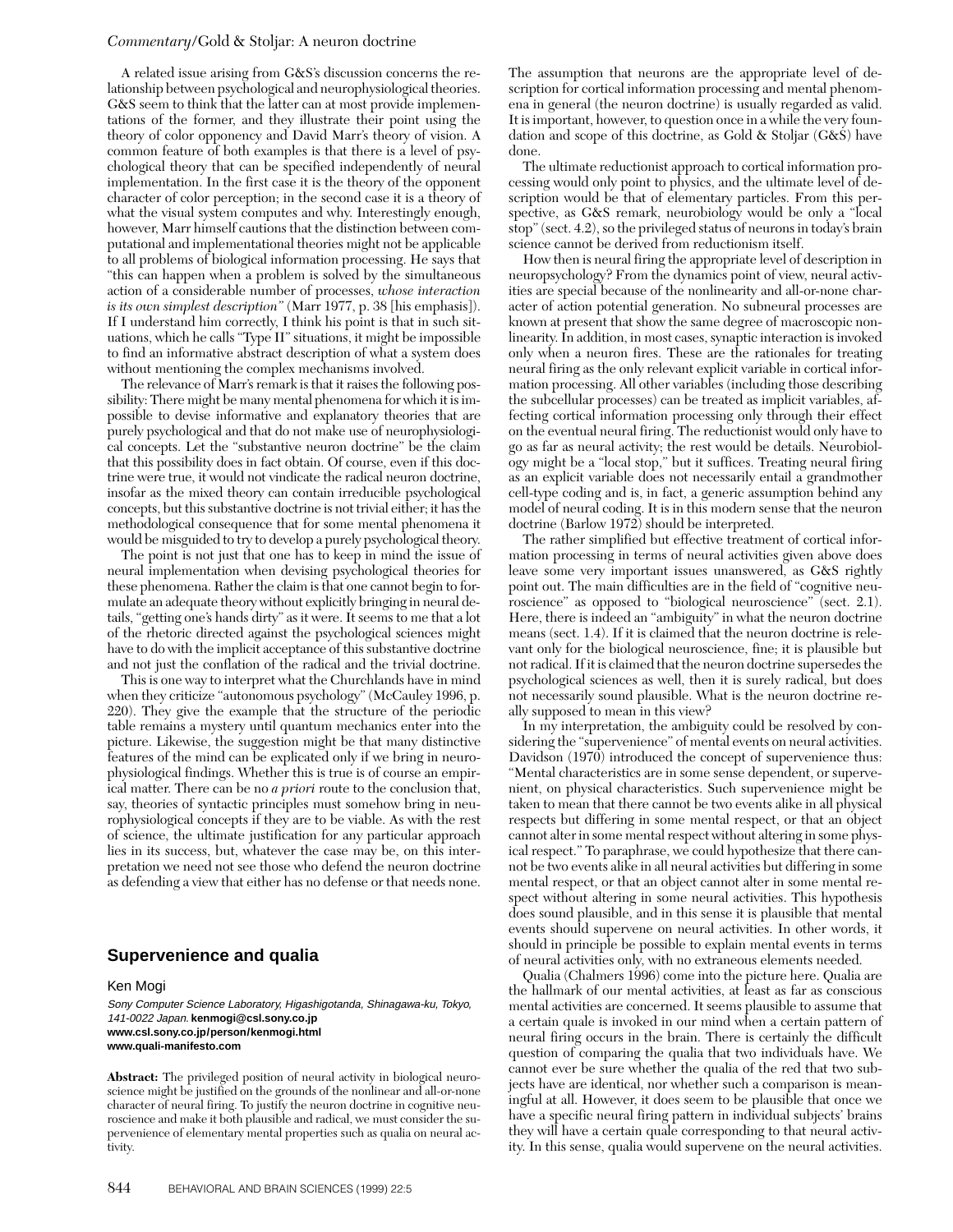Some authors (including myself) have begun inquiring what the mathematical principles involved in this supervenience would be (Mogi 1999; Santosh, in press).

There is indeed an ambiguity in the neuron doctrine at present. This comes in part from the inability or unwillingness of neuroscientists to come forward with any explicit remarks on how mental events might be derived from neural activities. As long as the neuroscientists persist in this reluctance, the neuron doctrine will be unable to supersede the psychological sciences. My suggestion is that we must address seriously the question of the neural correlates of qualia and must try to understand how mental activities actually supervene on neural activities. If this approach is successful, there will be none of the ambiguity in the neuron doctrine that Gold & Stoljar have pointed out. Elucidating the neural correlates of qualia would make neuroscience plausible and radical at the same time.

## **Neurobiology: Linguistics' millennium bug?**

#### Stanley Munsat

Department of Philosophy, University of North Carolina, Chapel Hill, NC 27599-3125. **munsat@email.unc.edu**

**Abstract:** Gold & Stoljar pose a dilemma for linguistics should neurobiology win out as the science of mind. The dilemma can be avoided by reestablishing linguistics as an autonomous discipline, rather than a branch of the science of mind. Independent considerations for doing this are presented.

In raising the specter of the consequences should neurobiology become the science of mind, Gold & Stoljar (G&S) have argued that linguistics has a stake in the outcome. "So linguistics faces a dilemma: Either it must be reformulated in neuroscientific terms," (which is probably not possible) "or else it must be judged a place-holder science" (sect. 1.2). However, there is a way to escape the horns of this dilemma. The proposal is radical in terms of the nature of much current theory in linguistics, but from a broader, more philosophical perspective it is not radical at all. The way to escape the dilemma is to separate linguistics as the study of language from linguistics as a science of the mind.1 (We may even want to adopt the radical convention of using the term "linguistics" for the former only.) After all, there are many disciplines (musicology, mathematics, jurisprudence, economics, political science) whose subject matters are (loosely speaking) human artifacts. They are not eo ipso branches of the science of mind. Chomsky has asserted the necessity of making linguistics a science of the mind, but we should remember that linguistics had a long and fruitful history, delivering much insight into the structure of natural language, before it was declared a science of the mind. It is hard to believe, for example, that we would have to give up our claims about the character of number and gender agreement in English, or take them to be only place-holder claims, because of the success of neurobiology in explaining the mind. A neurobiological theory of how we *master* these features (the nature of underlying structures and processes, of whatever sort they may turn out to be) would indeed look very different from today's cognitive psychology. Should the millenium drive rules-and-representation psychology out of business, or into the status of a place-holder science, that would be too bad for the psychology of language. Linguistics need not worry about it.

This argument for the separation of linguistics from science of mind may strike some as an argument from prudence and, as such, empty of intellectual force. After all, why should linguistics change its way of doing business now on the basis of a purely speculative threat, to wit, radical neurobiology? A concrete example may help show why this return to treating linguistics as an autonomous discipline is a sound strategy.

Agrammatic aphasia is a disorder associated with damage to

Broca's area. The collection of symptoms is rather striking; as the name suggests, syntactic functioning is affected, whereas semantic functioning remains relatively untouched. Thus patients will show problems with number and gender agreement, tracking direct versus indirect objects, and handling "contentless" morphemes such as -en and -ing. They have no problems when the morphemes have content such as dis-, un-, or -able. Prepositions are also selectively affected. Patients show no problems with prepositions when they have content, for example, "under the table" as opposed to "on the table" or "above the table," but performance breaks down when the prepositions have no semantic content, as in "under arrest" or "on fire" ("on" here does not contrast with "over" or "underneath"). Note that the *distinction* between the two types of word (often referred to as "content words" vs. "function words") is made on the basis of facts of the *language,* such as whether or not the preposition, as used, belongs to a contrast set. Suppose the question came up of whether a similar distinction could be made for the prepositions in fused verb-preposition structures such as "throw up," "mess up," and "screw up." Is the preposition "up" in these a content word or a function word (of course the answer may not be the same for all of them)? Linguists would rightly complain if one proposed to answer this question by seeing if performance on these prepositions was down for patients with agrammatic aphasia resulting from damage to Broca's area. Linguistic questions must be settled by citing linguistic facts. The question of how our brain or mind works to enable us to operate with such words is another matter.

But if this is true when the mechanisms in question are neurological structures, it is just as true when the mechanisms<sup>2</sup> are rules and representations. The fact that a set of rules adequately describes what is grammatical (and what is not) does not show that those rules are somehow involved in the actual production of sentences by the individual. The rules (supposing there are such) operating in the production of utterances might be completely different from the rules linguists develop to describe the language. For example, there is no reason why there could not be two different rules sharing what is linguistically a single phenomenon, nor is it to the point to claim that the rules by which the utterances are actually produced are "notational variants" of the linguist's rules. If in fact some rules or others are actually powering the production of our utterances, then there is one and only one correct formulation of what those rules are. This is just how it is with devices that operate by following rules. (If a program will not run on your machine, it is of little consolation that it is a "notational variant" of one that will.)

Finally, I offer a parting shot in favor of the neurological approach. Broca's aphasia unites two otherwise disparate linguistic phenomena – syntactic structure and function words. The explanation of why they "break down" together is a mystery for the rules approach but is immediately explained once we see that they have a common neurological underpinning, Broca's area. It might be suggested that rules dealing with syntax and function words, on the one hand, and rules dealing with semantic content, on the other, are "implemented" in different parts of the brain, and so the neurobiological approach gets no explanatory edge in this case. But why should that be? That is, why should rules dealing with different aspects of language (e.g., syntax vs. semantics) be implemented in structurally different parts of the brain? The whole point of thinking of the brain as organized along the lines of a computer is that the explanatory work is done by the sequencing of the code and the basic algorithms that underlie it. However different syntax is from semantics, the tools for encoding the *rules* of syntax and semantics are the same. A line of code is a line of code. But on the neurobiological view (where, as it were, everything is implementation), one would expect that different brain structures might be better suited for handling different processing tasks.

NOTES

**1.** Indeed psychologists currently distinguish between linguistics and psychology of language.

**2.** Here, and throughout this commentary, I use the term "mecha-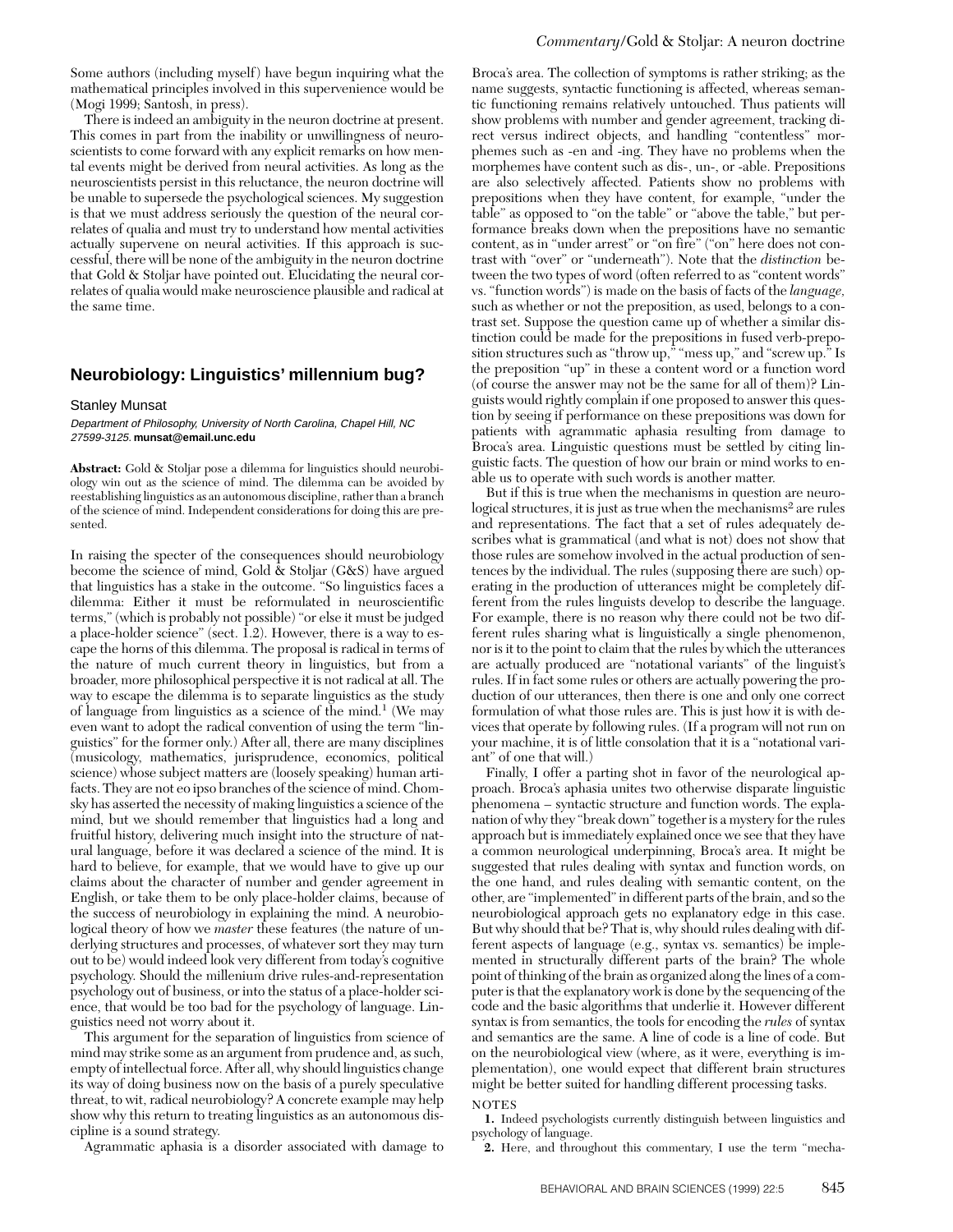### *Commentary/*Gold & Stoljar: A neuron doctrine

nisms" in a broad, theoretically neutral sense. Hence the "mechanisms" of language could turn out to be rules and representations or neurological structures.

## **Begging the question of causation in a critique of the neuron doctrine**

#### J. Tim O'Meara

Obermann Center for Advanced Studies, University of Iowa, Iowa City, IA 52242. **omeara@anthropology.unimelb.edu.au**

**Abstract:** Gold & Stoljar's argument rejecting the "explanatory sufficiency" of the radical neuron doctrine depends on distinguishing it from the trivial neuron doctrine. This distinction depends on the thesis of "supervenience," which depends on Hume's regularity theory of causation. In contrast, the radical neuron doctrine depends on a physical theory of causation, which denies the supervenience thesis. Insofar as the target article argues by drawing implications from the premise of Humean causation, whereas the radical doctrine depends on the competing premise of physical causation, the resulting critique of the neuron doctrine amounts largely to begging the question of causation.

Gold & Stoljar (G&S's) argument rejecting the "explanatory sufficiency" of the radical neuron doctrine depends on distinguishing it from the trivial neuron doctrine. This distinction depends in turn on the thesis of "supervenience," or "Humean supervenience," which underpins claims that distinctively mental properties, entities, and events "supervene" on physical brain properties, entities, and events, and furthermore that such supervenient properties, entities, and events have direct explanatory import beyond that of physical brain mechanisms. Humean supervenience thus offers Cartesianists a fallback position that Davidson (1980) labels "anomalous monism," which endorses ontological monism together with causal (and therefore explanatory) dualism. The trivial neuron doctrine is just the neuron doctrine interpreted through anomalous monism.

Humean supervenience depends in turn on Hume's regularity theory of causation, which takes causation to be a matter of relations among events. Under this theory, causal efficacy can be claimed for any property, entity, or event where (1) statements about their occurrence are accepted as true by some reference group and (2) their occurrence is suitably correlated with another type of event (see, e.g., Nagel 1961, pp. 541–44). Once causation is taken to be a matter of relations among events, causal efficacy is automatically accorded to whatever properties or entities are taken to constitute or demarcate those events (see O'Meara 1997).

Humean causation thus implies that relational properties are causal properties in themselves. Such properties include group and qualitative properties as well as function, fitness, order, meaning, disposition, propensity, and such obtuse properties as is "transported to a distance of less than three miles from the Eiffel tower" (Fodor 1994, pp. 690–91). The resulting claims of causal efficacy and direct explanatory relevance for such properties underpins G&S's conclusion that "special sciences" such as psychology and linguistics, which deal with those supervenient or relational properties, are distinct from the physical sciences.

Humean causation carries the further implication that causal laws state regularities of occurrence among types of events; that causal explanations are logical arguments showing that an event happens because its occurrence accords with the lawful pattern governing such events; that causal concepts, laws, and theories occur at different conceptual "levels"; and that explanatory theories might therefore be "reduced" from one level to another by showing that one set of concepts and laws can be derived from the other (see O'Meara, in press). Humean causation is thus a major premise underpinning the target article's claims concerning what counts as explanatory concepts, properties, and entities; what counts as explanatory laws and theories; what counts as legitimate or sufficient explanations; and what counts as successful reduction.

In contrast, quotes from proponents of the radical neuron doctrine show that they are working with a physical theory of causation. According to this theory, it is empirically factual that (1) causation is exclusively a matter of the physical properties of and interactions among what can be characterized loosely as physical entities (recognizing that they have a temporal dimension), (2) causal properties are exclusively physical properties, and (3) causal entities are exclusively physical entities. Distinctively psychological or cognitive properties and entities might still be said to supervene on physical brain properties and entities – and it might be useful sometimes to do so – but these supervenient properties and entities have no direct explanatory import because their referents lack causal efficacy (see O'Meara, submitted). Thus, the radical neuron doctrine is just the neuron doctrine interpreted through a physical account of causation.

Progress is now being made in formalizing a physical account of causation (see Salmon 1984; 1994; Dowe 1992; 1995). Salmon (1984) notes that this physical account commits us to a "mechanistic world view" that is unpopular, but this unpopularity is unjustified because it is usually conceived in terms that are scientifically outmoded (p. 241). Maxwell's electromagnetic theory and Einstein's special theory of relativity show that electromagnetic fields have fundamental physical reality – an important point for neuroscientists – so that a mechanical philosophy remains viable even though a crude materialism, such as that engaged by G&S, remains untenable (Salmon 1984, p. 241).

Contrary to the claim that researchers "confuse" and "conflate" the trivial neuron doctrine with the radical neuron doctrine, that distinction arises only under the premise of Humean causation, which trivializes the neuron doctrine on the one hand and undermines it on the other. Insofar as the target article argues largely by drawing implications about the neuron doctrine from its premise of Humean causation, whereas the radical doctrine depends on a competing premise of physical causation, the authors' critique of the neuron doctrine amounts largely to begging the question of causation. Researchers who accept a physical theory of causation have every reason to accept the radical neuron doctrine as well.

#### ACKNOWLEDGMENT

I gratefully acknowledge the support services provided by the Obermann Center for Advanced Studies, University of Iowa, during preparation of this commentary.

## **The neuron doctrine in psychiatry**

#### Christian Perring

Philosophy and Religious Studies, Dowling College, Oakdale, NY 11769. **perring@dowling.edu www.angelfire.com/ny/metapsychology**

**Abstract:** Gold & Stoljar's target article is important because it shows the limitations of neurobiological theories of the mind more powerfully than previous philosophical criticisms, especially those that focus on the subjective nature of experience and those that use considerations from philosophy of language to argue for the holism of the mental. They use less controversial assumptions and clearer arguments, the conclusions of which are applicable to the whole of neuroscience. Their conclusions can be applied to psychiatry to argue that, contrary to many researchers' assumptions, the approaches to both understanding and treating mental disorders must be interdisciplinary.

Gold & Stoljar's (G&S's) argument is wonderfully clear. It is noteworthy that their criticism of the radical neuron doctrine does not rely on considerations about the subjectivity of experience or the holism of the mental. The philosophical debates about subjectivity, what it is like to be a bat or a human, and the existence of qualia are controversial and have narrowed the focus on the interrelation between neuroscience and philosophy to some very specialized is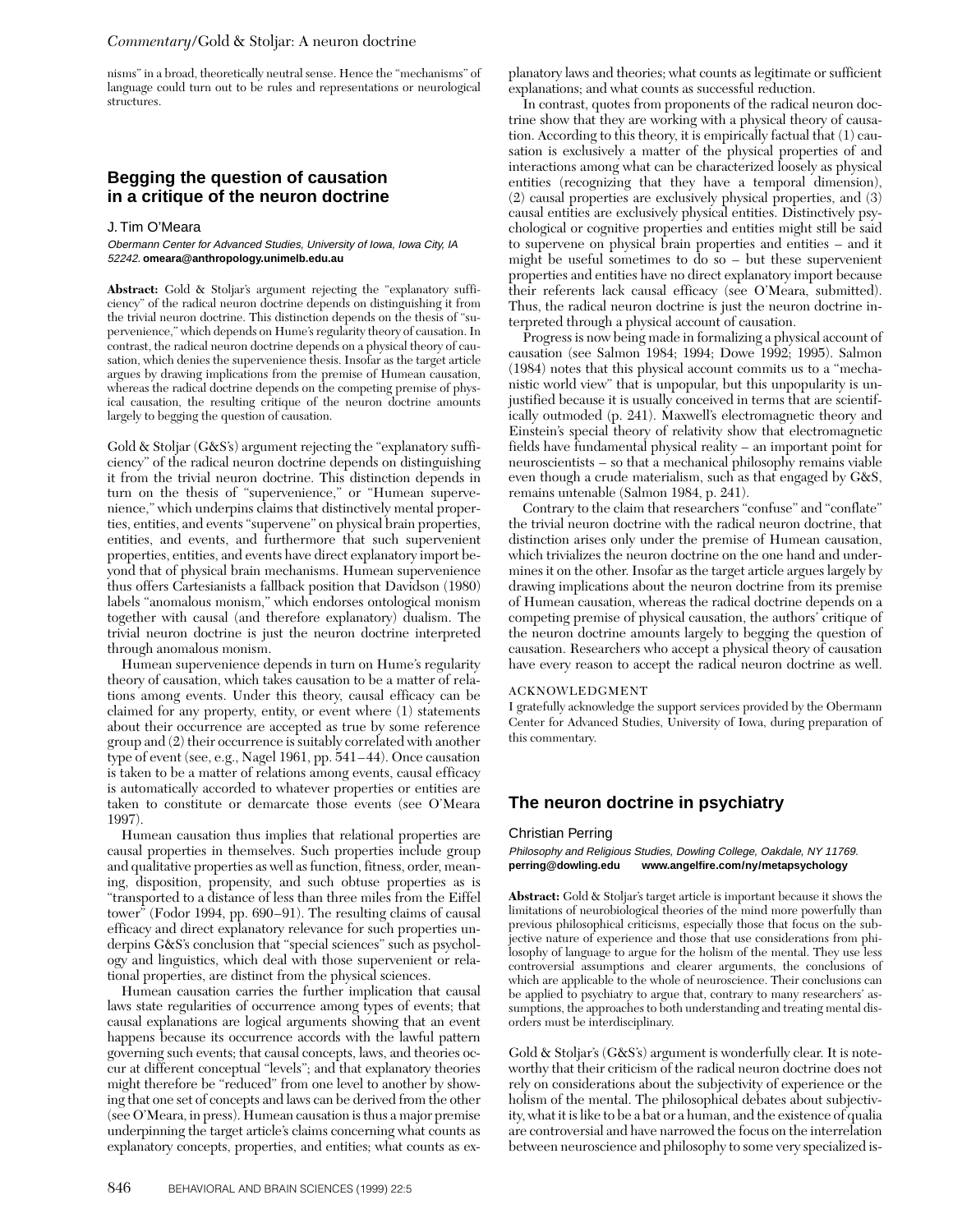sues. The debates about the holism of the mental are also controversial in philosophical circles and have tended to be very abstract, making it difficult to draw specific conclusions from them for neuroscientific research. G&S's argument relies partly on the simple virtue of conceptual clarity about the relation between metaphysics and scientific explanation and partly on insights about scientific methodology. Their argument is powerful for two main reasons: First, it does not rely on philosophically controversial assumptions; second, it has both conceptual and methodological implications with a far wider reach than those of standard philosophical criticisms of neurobiological accounts of the mind.

One can emphatically endorse G&S's call for more philosophy of neuroscience. Philosophy of neuroscience overlaps with another area of increasing prominence, the philosophy of psychiatry (see the summary of the developments in this new area of research in Perring 1998). This commentary discusses the implications of G&S's target article for psychiatry.

In psychiatry, achieving effective treatments of mental disorder has priority over the understanding of the mind. As in the rest of medicine, it is not unusual to have an effective treatment with little understanding of what causes the disorder or how the treatment works. One of the main methods in finding treatments for mental disorders has the following simple format: (1) Find the causes of a mental disorder. (2) Discover how to prevent the initial causes of the mental disorder, or alternatively discover how to intervene in the chain of causes and effects that lead from the first cause to the final effect.

The neuron doctrine states, roughly, that a successful theory of the mind will be a solely neuroscientific one. It seems to follow from this that the causes of mental disorders should be understood solely within a neuroscientific framework. We have to be very careful how we understand this. For example, suppose for the sake of argument that abandonment of a small child by its primary caregivers will predispose that child to clinical depression later in life. The abandonment itself cannot be understood in neuroscientific terms. It might be possible, though, to describe the effects of the abandonment in neuroscientific terms, and presumably this is what the neuron doctrine would hold. The neuron doctrine would never want to deny that events occurring outside of the central nervous system have significant effects on our mental life. It would hold that, when the mind interacts with the world, the mental aspects of that interaction can be understood with neuroscientific theories.

What are the implications of the neuron doctrine for the treatment of mental disorders? Although obvious, it is worth emphasizing that it does not follow that psychiatry should not concern itself with social issues (Perring 1996). As was just noted, it is quite compatible with the neuron doctrine that mental disorders can have causes (such as the abandonment of small children) not describable in neuroscientific terms.

Let us now focus on psychiatric treatments that deal with the individual rather than the social. Take first the trivial neuron doctrine. It holds that a successful theory of the mind, and thus of mental disorders, will use an interdisciplinary approach integrating the physical and biological sciences with the psychological sciences. Thus the approach to discovering treatments for mental disorders will also be interdisciplinary.

To move to the radical neuron doctrine, it holds that a successful theory of the mind, and thus of mental disorders, will be a solely biological neuroscientific theory. Although many researchers in psychiatry would disagree with the radical neuron doctrine, this assumption underlies much research on the nature of mental disorders carried out today. Furthermore, it is increasingly the standard assumption in the popular understanding of psychiatry in the western world, especially the United States: Mental disorders are often described as "brain disorders," with the clear implication that they should be understood in such terms as malfunctions of neurotransmitter receptors and imbalances of neurotransmitter levels in the bloodstream. Furthermore, the "brain disorder" model is often used as an explanation of why the

person with the disorder has no control over the behavior associated with that disorder.

Suppose that the radical neuron doctrine were true. It would *not* follow logically that the treatment for mental disorders should necessarily be that of organic psychiatry, for example, pills, neurosurgery, electroshock treatment, or other direct interventions in the workings of the brain. Other treatments, such as talk therapy, might still be as effective as or more effective than organic treatments. It would still be an empirical question which is the most effective form of treatment. Nevertheless, a case can be made that if the real understanding of the mind is to be found in neurobiology and we have some reasonable chance of achieving such an understanding, then ceteris paribus (supposing we can get a handle on what the ceteris might be) we have the best chance of finding effective treatments by investigating organic treatments as opposed to other forms of treatment.

Now we can see G&S's argument that the radical neuron doctrine is controversial and implausible has significant implications both for psychiatric research and also for the popular understanding of psychiatry. It is likely that an underlying assumption of much research into the nature of mental disorders is false. The arguments set forth in sections 3, 4, and 5 point to the need for an interdisciplinary approach to psychiatric research. It is a further corollary that the issue of the responsibility of those with mental disorders for their behavior has not been settled and still requires careful analysis.

## **Neuroscience and the explanation of psychological phenomena**

#### Antti Revonsuo

Center for Cognitive Neuroscience, Department of Philosophy, University of Turku, FIN-20014 Turku, Finland. **antti.revonsuo@utu.fi www.utu.fi/research/ccn/consciousness.html**

**Abstract:** Explanatory problems in the philosophy of neuroscience are not well captured by the division between the radical and the trivial neuron doctrines. The actual problem is, instead, whether mechanistic biological explanations across different levels of description can be extended to account for psychological phenomena. According to cognitive neuroscience, *some* neural levels of description at least are essential for the explanation of psychological phenomena, whereas, in traditional cognitive science, psychological explanations are completely independent of the neural levels of description. The challenge for cognitive neuroscience is to discover the levels of description appropriate for the neural explanation of psychological phenomena.

What are the proper levels of description and explanation in neuroscience, especially when it comes to the explanation of mental phenomena? Before we try to answer this question, it may be illuminating to consider how the explanation of complex biological phenomena is realized elsewhere in the life sciences. The overall idea is that in a biological system there are several different levels of organization. Biological science tries to determine what these levels are and to construct the corresponding levels of description. The mechanistic explanation of a phenomenon at a certain level of description is accomplished by showing how the structure and behavior of the system at a higher level of description can be understood in terms of the parts of the system, their functions and interactions, all of which reside at a lower level of description.

Mechanistic explanation by no means entails what philosophers call "elimination." Although we do have a mechanistic understanding of, say, a living cell, no biologist would deny that cells nevertheless really do exist, nor that they are elementary entities at their own level of organization. Furthermore, mechanistic explanation in biology has little to do with what philosophers call "theory reduction." Biologists do not engage in figuring out what the logical relationships of linguistic representations of biological knowledge might be. In fact, scientific knowledge in biology does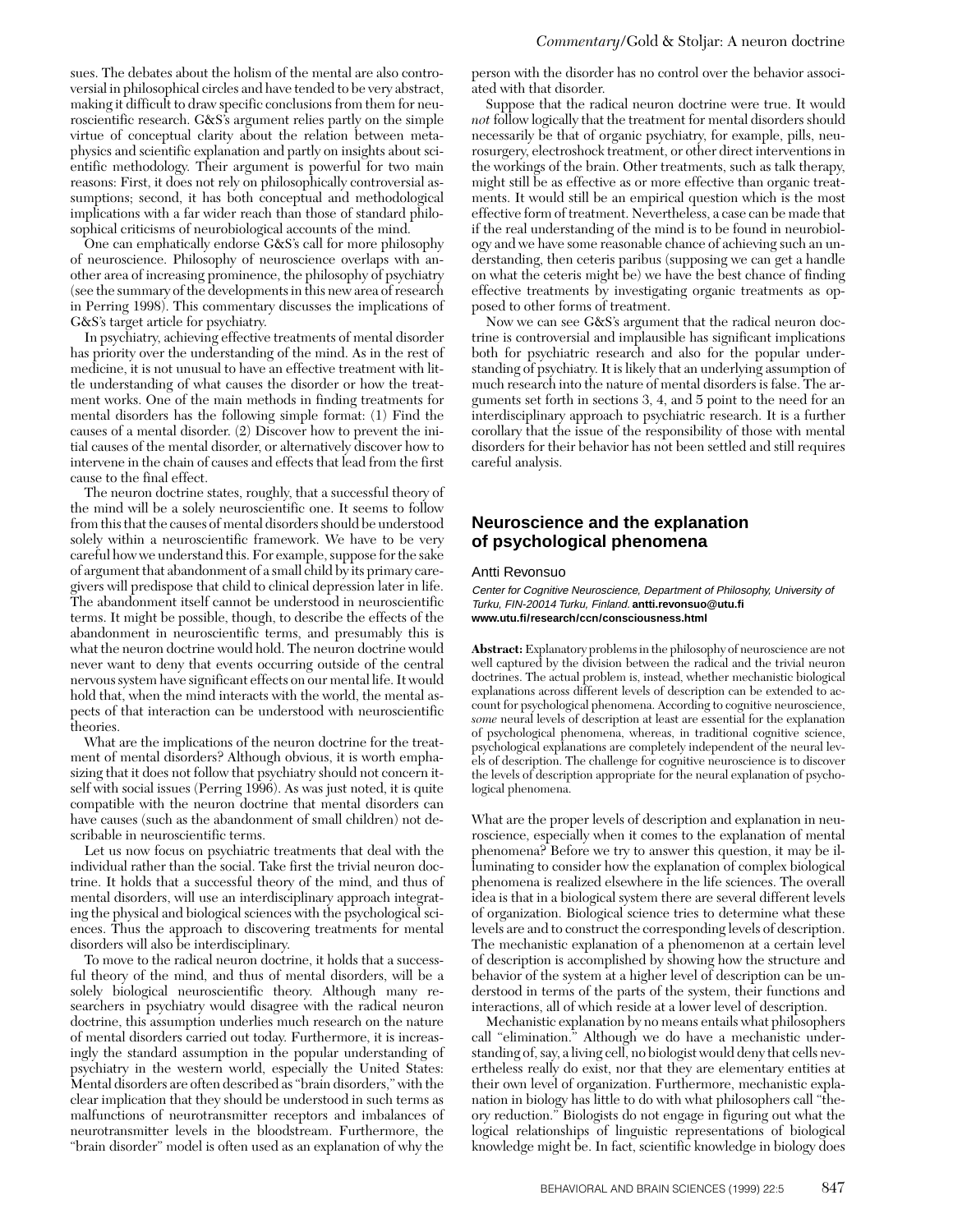### *Commentary/*Gold & Stoljar: A neuron doctrine

not consist of laws that are expressed in linguistic representations. Thus, theory reduction is largely irrelevant to the actual empirical progress made in biology. Instead of laws, biological knowledge is typically expressed in *models* of biological systems. Such models are usually expressed in visualizable diagrams and figures, and their development is often heavily dependent on the available research methods and techniques that allow the visualization of otherwise unobservable biological phenomena (Bechtel & Richardson 1993; Sargent 1996).

In this naturalistic framework of biological explanation, the radical neuron doctrine (RND) can be reinterpreted as the claim that there should be a privileged level of explanation in neuroscience at the level of the basic structural and functional properties of neurons, ensembles, or structures. All higher level (especially psychological) descriptions can be discarded (at least in principle) in favor of descriptions at the privileged neurobiological level. Gold & Stoljar (G&S) are quite correct in pointing out that the RND is highly dubious. One reason for this (not mentioned by G&S) is that explanation elsewhere in biology obviously requires multiple levels of description; different kinds of biological entities and interactions are realized at distinct levels of organization. There is no reason to believe that any single explanatory level should prevail at the expense of all the other ones or that mechanistic explanation should lead to the abandonment of higher level descriptions and phenomena. A similar view is arising in the philosophy of chemistry: Molecular structure is seen as a level of reality ontologically distinct from the lower, microphysical levels (Del Re 1998; see also Guterman 1998).

It would appear rather foolish for neuroscientists to support the RND when explanation elsewhere in the life sciences actually requires multiple levels of description. I therefore doubt that many neuroscientists actually support the RND. Furthermore, I doubt that neuroscientists have in mind anything so loose as what G&S call the trivial neuron doctrine (TND) when they use the term "cognitive neuroscience." G&S (sect. 2.2.1, para. 1) claim that "cognitive neuroscience includes any concept from the psychological or biological sciences" and that "most cognitive scientists believe they are theorizing about the brain" and consequently are "neuroscientists in the cognitive sense" (sect. 3.1, para. 3). It appears, instead, that cognitive neuroscience attempts to extend the strategies of mechanistic biological explanation all the way up to psychological phenomena. This goal is obvious if we look at how the pioneers of cognitive neuroscience characterize their field:

Cognitive neuroscience is an attempt to understand how cognition arises from brain processes; the focus is on the brain, as the term "neuroscience" implies. We don't want to separate the theory of information processing from the theory of the brain as a physical mechanism. . . . A complete cognitive neuroscience theory would specify . . . how each process is instantiated in the brain, and how brain circuits produce the input/output mappings accomplished by each process. . . . Given these goals, it seems clear that cognitive neuroscience must move closer to neurobiology. But it will simply not become neurobiology. (Kosslyn, in Gazzaniga 1997, pp. 159–60)

At some point in the future, cognitive neuroscience will be able to describe the algorithms that drive structural neural elements into the physiological activity that results in perception, cognition, and perhaps even consciousness. . . . The future of the field, however, is working toward a science that truly relates brain and cognition in a mechanistic way. . . . The science built up to understand how the brain enables the mind has come to be called cognitive neuroscience. (Gazzaniga 1995, p. xiii)

Cognitive neuroscience sees psychological levels ("cognition") as the higher levels of description, to be explained by referring to the neural and neurocomputational mechanisms residing at the lower levels. Psychological phenomena are not explanatorily autonomous, but neither are they eliminable, just as cytology is neither eliminable nor autonomous in relation to biochemistry and molecular biology. The cognitive neuroscientific view of explanation is radically different from the standard computationalist and representationalist views in cognitive science, which see psychology as residing at an explanatorily autonomous level:

A better understanding of the mind is not to be obtained by knowledge – no matter how detailed or precise – of the biological machinery by means of which the mind does its job. (Dretske 1995, p. xiv)

The view that cognition can be understood as computation is ubiquitous. . . . In studying computation it is possible, and in certain respects essential, to factor apart the nature of the symbolic process from properties of the physical device in which it is realized. (Pylyshyn 1990, pp. 18, 29)

The central disagreement between cognitive science and cognitive neuroscience in the explanation of psychological phenomena is whether or not the explanations can be construed at a level of description where no reference to neural phenomena is necessary. Traditional cognitive scientists claim that no reference to the neural level is really required. Therefore, it seems quite peculiar to call cognitive scientists "neuroscientists in the cognitive sense" (sect. 3.1, para. 3). According to cognitive neuroscientists, *some* neural levels of description at least are essential for the explanation of psychological phenomena: Psychology is not entirely autonomous in relation to neuroscience. Cognitive neuroscience entails no commitments either to the RND (which imposes too strict constraints on acceptable levels of explanation) or to the TND (which imposes practically no constraints at all and is consistent with the complete autonomy of psychological explanation and theory).

We have, however, no reason to believe that current neuroscience describes all the levels of organization in the brain that will be explanatorily relevant. Quite the contrary: We have good reasons to believe that there are higher levels of neurophysiological organization that have not yet been empirically uncovered. Moreover, the ontology of cognition remains unclear, too: Neither symbol processing nor connectionism seems to be an entirely satisfactory account of what cognitive phenomena are at bottom (Bechtel 1994), and the notions of "symbol," "computation," and "algorithm" do not name any natural biological phenomena that would exist independently of observers (Searle 1992). Thus, the appropriate levels of organization remain to be discovered both in the mind and on the brain side of the story.

In conclusion, explanation in neuroscience should be seen in the context of biological explanation. This approach reveals that the RND is indeed an untenable position. What most so-called reductionists in neuroscience seem to have in mind is not the RND but, instead, the notion of mechanistic biological explanation across different levels of description. This type of explanation works extremely well within life sciences and should therefore be extended to psychological phenomena through the research program of cognitive neuroscience. The view opposite to this sort of "reductionism" is not the TND but, rather, the widespread belief within behavioral sciences that psychological explanation is essentially autonomous with respect to neuroscience. Functionalism and computationalism, popular varieties of this philosophy, are deeply embedded in traditional cognitive science. Cognitive neuroscientists are thus caught in a theoretical dilemma: On the one hand, they absorb the psychological vocabulary from cognitive science, which emphasizes independence from neural and biological levels of explanation. On the other hand, cognitive neuroscientists want to have strictly mechanistic biological explanations of psychological phenomena. This curious combination of ideas from biological and cognitive sciences leads them to talk about computation in the brain and "algorithms . . . translating structural physiological data into psychological function" (Gazzaniga 1997, p. 160), although it is empirically impossible to discover algorithms or computations in the brain, insofar as these notions do not denote any natural phenomena (Revonsuo 1994; Searle 1992). These explanatory problems reduce to the fact that we simply have not yet found the appropriate levels of description to be used in a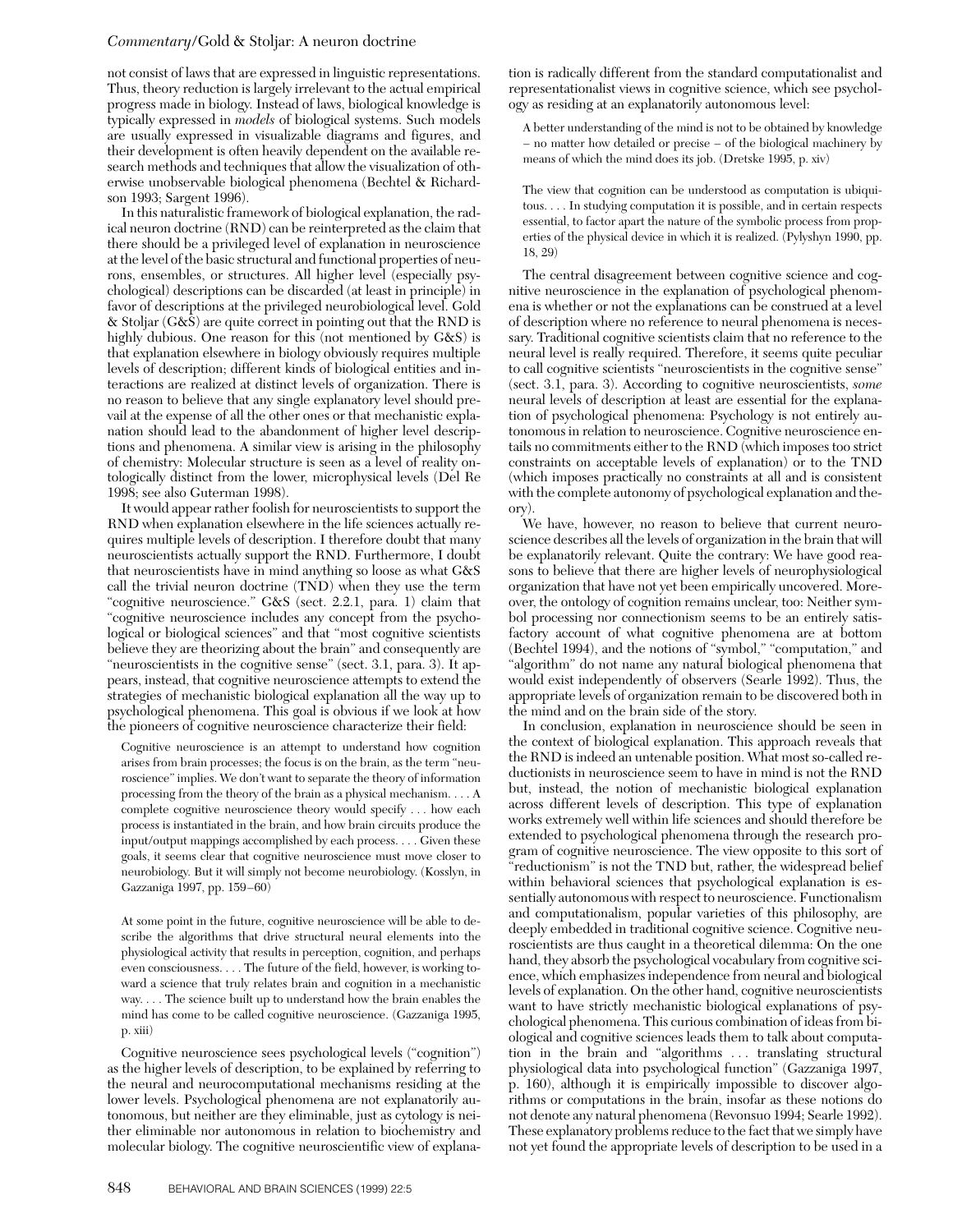full mechanistic biological explanation of psychological phenomena.

#### ACKNOWLEDGMENT

The writing of this commentary was supported by the Academy of Finland (project 36106).

## **Neural circuits and block diagrams**

#### J. J. C. Smart

Philosophy Program, Research School of Social Sciences, Australian National University, Canberra ACT 0200, Australia. **jjcs@coombs.anu.edu.au coombs.anu.edu.au/dept/RSSS/philosophy/people/smart.html**

**Abstract:** This commentary is intended to illuminate Gold's & Stoljar's main contentions by exploiting a favorite comparison, namely, that between biology and electronics. Roughly, and leaving out Darwinian theory and the like, biology is physics and chemistry plus natural history just as electronics is physics plus wiring diagrams. Natural history (even that discovered by sophisticated apparatus such as electron microscopes) contains generalizations, not laws. Psychology and cognitive science typically give more abstract explanations, as do "block diagrams" in electronics, and are less dispensable.

I am largely in agreement with Gold & Stoljar (G&S) and here wish to illuminate and possibly strengthen what I believe to be their main contentions by using a favorite comparison of mine (Smart 1963; 1989), that the relation of physics and chemistry to biology (and I take psychology to be a branch of biology) is comparable to that of physics to electronics. (I am thinking of the central biochemical core of biology, not of Darwinian theory or of statistically and geographically oriented ecology.) Putting it crudely, biology is physics and chemistry plus natural history, and electronics is physics plus wiring diagrams. I shall abstract away from the practical motives of electronics and think of it as an object of intellectual curiosity, as some of us nontechnologists do. Natural history does not give us laws but gives us mere generalizations, exceptions to which need not cause intellectual concern. The generalizations may be more sophisticated than those made by field naturalists: They may be about entities that can be observed only with highly technical apparatus. With a qualification (having to do with "block diagrams"), the generalizations are explained by means of the laws of physics and chemistry. Thus, it is wrong to think of biology becoming a subtheory of physics itself.

Now, let us look at the analogy with electronics. Wiring diagrams are generalizations. Apparatus can go wrong; components can fail. Consider a superheterodyne radio receiver. The distinctive thing about it is a circuit (based on a valve or transistors) that changes a radio frequency signal to an intermediate frequency signal, which can be amplified with greater stability than can a radio frequency one and with greater sensitivity than can an audio frequency one. This circuit is called "a frequency changer" and can be represented as a square in a "block diagram," which will also contain other interconnected but distinct squares, such as for "radio frequency amplifier," "detector," and "audio frequency amplifier" as well as for "intermediate frequency amplifier." Note that it is possible for these entities to overlap in the wiring diagram. A block diagram for a superheterodyne certainly can give some understanding of the working of the receiver. It would not be as detailed an explanation as we would get from a complete wiring diagram. Nevertheless, it would have some advantages, enabling us to see the wood for the trees and also being more general, applying to superheterodynes whose circuits differ, for example, regarding whether there are thermionic valves or transistors. Pursuing the analogy, cognitive science and psychology operate very largely at a "block diagram" level. In the electronics case, the explanatory value persists even in the absence of teleology and in the possible intimate knowledge of the circuitry. Even with this last

we are not quite down to physics; "transistor," "transformer," "resistor," and so on are hardly terms of physics proper, nor is "neuron." Engineers regularly treat components as "black boxes," and neuroscientists regularly do the same with neurons. Still, this is not germane to my main point.

Let us therefore think of psychology and cognitive science as largely concerned with block diagrams. The unification of these sciences with neuroscience is thus the bringing together of one level of abstraction with another. Neurology itself contains generalizations of natural history, not laws, as in the originally separate sciences of electricity and magnetism. The unification of these in Maxwell's equations and the invariance of these in special relativity is a poor model for the sort of unification of generalizations and physical principles that we get in biology and in technology. Perhaps what is wrong with the position of the proponents of the neuron doctrine is that unification has to be of the sort we get in physics or else is nothing. I hope that my comparison of the explanatory structure of biology to that of technology (in abstraction from teleology) will shed light on the confusion that Gold & Stoljar diagnose: the conflation of a weak and a strong interpretation of the neuron doctrine. Indeed, neuroscience may always have to rely on block diagrams, because the circuitry of the human brain is thousands of orders of magnitude more complex than that of a radio, and the values of interconnections between neurons are changing all the time. *Metaphysically,* of course, I have no quarrel with the strong neuron theory.

## **Autonomous psychology and the moderate neuron doctrine**

Tony Stone<sup>a</sup> and Martin Davies<sup>b</sup>

<sup>a</sup>Division of Psychology, South Bank University, London SE1 0AA, United Kingdom, and <sup>b</sup>Department of Experimental Psychology, University of Oxford, Oxford OX1 3UD, United Kingdom. **stonea@sbu.ac.uk martin.davies@philosophy.ox.ac.uk sbu.ac.uk/psycho**

**Abstract:** Two notions of autonomy are distinguished. The respective denials that psychology is autonomous from neurobiology are neuron doctrines, moderate and radical. According to the moderate neuron doctrine, interdisciplinary interaction need not aim at reduction. It is proposed that it is more plausible that there is slippage from the moderate to the radical neuron doctrine than that there is confusion between the radical neuron doctrine and the trivial version.

What does it mean to say that the discipline of psychology is autonomous? Jerry Fodor (1998, p. 9) says that "a law or theory that figures in bona fide empirical explanations but that is not reducible to a law or theory of physics is ipso facto autonomous." Fautonomy is irreducibility. The Churchlands mean more than this by autonomy; for them, to regard a discipline as autonomous is to "try to conduct the affairs of [that discipline] independently of the affairs of its immediate neighbours, both upward and downward in level" (Churchland & Churchland 1996a, p. 220). We take it that this is not just a matter of pragmatic choices about conducting research with limited resources; rather, a discipline is autonomous when it is not governed or constrained by other disciplines. In this sense, C-autonomy is independence. On the face of it, the two doctrines are distinct, and C-autonomy entails Fautonomy.

Consider now the denial of autonomy in each case. Officially, the denial of F-autonomy about psychology is the claim that if there are laws or theories of a genuine empirical science of psychology, they are reducible to laws or theories of physics. We shall suppose that, en route to physics, the laws or theories of psychology would be reduced to laws or theories of neurobiology. This is the aspect of the denial of F-autonomy that we shall focus on: the denial of the autonomy of psychology from neurobiology. The de-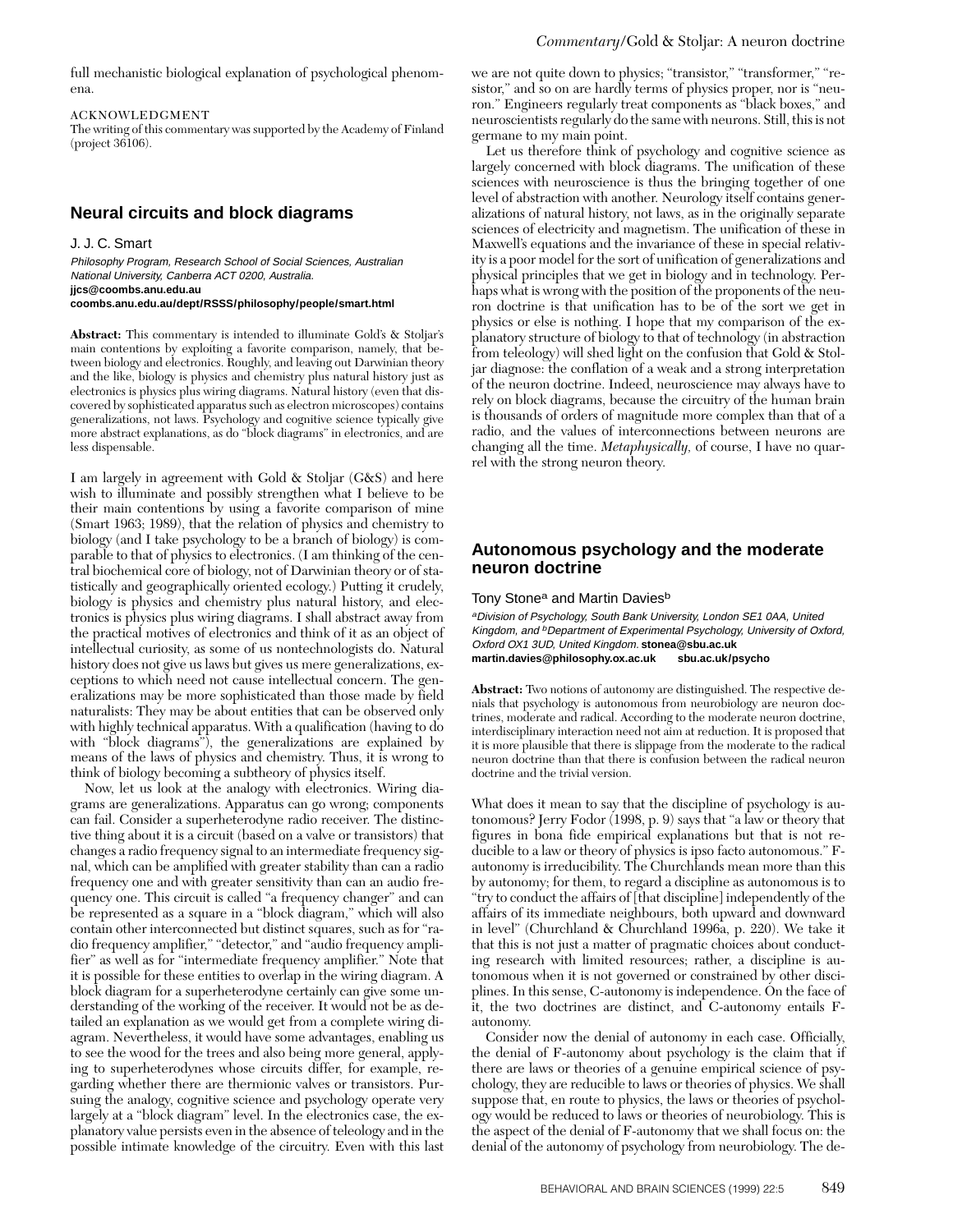### *Commentary/*Gold & Stoljar: A neuron doctrine

nial of C-autonomy about psychology is the claim that psychological theories are constrained from above and below: "Theories at different levels quite properly function as ongoing checks, balances, and inspirations for theories at adjacent levels, both up and down" (Churchland & Churchland 1996a, p. 221). In particular, the denial of the C-autonomy of psychology from neurobiology holds that discoveries in neurobiology may put empirical pressure on psychological theories.

These two denials are, we may say, neuron doctrines, though they do not equate precisely with the radical and trivial neuron doctrines that Gold & Stoljar (G&S) distinguish. The possibility of reduction is certainly part of the radical neuron doctrine, but it is also part of the doctrine that "the psychological sciences must be relegated to a second-rate, or place-holder, status" (sect. 1, para. 4) and that psychological theories will be discarded in favor of neurobiological ones. As the Churchlands argue persuasively (Churchland & Churchland 1990), this claim about actual scientific practice does not follow from the claim about reducibility. Thus, the denial of the F-autonomy of psychology from neurobiology is a substantial part of, but not the whole of, the radical neuron doctrine.

The denial of C-autonomy is clearly not radical, but it is not trivial either. The trivial neuron doctrine states only that a successful theory of mind will draw on some or all of the components of cognitive neuroscience; it might draw only on neurobiology or only on psychology or on some combination. Thus, the trivial neuron doctrine would be supported by someone who maintained that neurobiology would play no part at all in a successful theory of the mind. As neuron doctrines go, this is trivial indeed.

We propose to distinguish between a weak and a moderate neuron doctrine. The weak neuron doctrine goes beyond the trivial by saying that neurobiology will be one of the disciplines that together furnish a successful theory of mind. However, this is still consistent with C-autonomy; the weak neuron doctrine allows a picture of cognitive neuroscience as a project in which different aspects of behavior receive explanations from different and independent component disciplines. The moderate neuron doctrine takes the further step of saying that cognitive neuroscience is an interdisciplinary, and not just a multidisciplinary, project. It denies C-autonomy and allows that results in neurobiology could count against a putative cognitive psychological explanation of some aspect of behavior.

Just as the two notions of autonomy are, on the face of it, distinct, so also this moderate neuron doctrine is different from the radical neuron doctrine. The moderate neuron doctrine seems to capture something of the idea that cognitive psychological and neurobiological theories coevolve (P. S. Churchland 1986), but Churchland links the idea of coevolution with something else (p. 284): "The discoveries and problems of each theory may suggest modifications, developments, and experiments for the other, and thus the two evolve towards a reductive consummation." As against this, we do not regard "reductive consummation" as the inevitable result, or even as the desired endpoint, of coevolution or interdisciplinary interaction. Interaction without reduction seems to be an allowable, and even attractive, option.

Among those theorists who would accept the moderate neuron doctrine but without any commitment to the reducibility of cognitive psychological theories, laws, or categories are those who claim that, within cognitive neuroscience, the functional (i.e., cognitive psychological) level has priority over the neurobiological level. Part of the priority idea is this (Coltheart & Langdon 1998, p. 150): "It can be very hard to understand what a system is actually doing if one's only information about it is a description at the physical-instantiation level" (cf. P. S. Churchland 1986, p. 373: "Neuroscience needs psychology because it needs to know what the system does"). Another part is that neurobiological theories may be "conceptually dependent" on cognitive psychological theories (Coltheart & Langdon 1998, p. 149), and, in practical terms, the development of a cognitive psychological theory may abstract from debates within neurobiology even while it is acknowledged that the theory would have to be rejected were there no neurobiological story consistent with it. (See Young 1998, p. 44, for this point applied to a dual-route theory of face processing.)

Perhaps defensible claims about the theoretical and practical priority of the cognitive level sometimes tip over into something more extreme and implausible, namely, the claim that neurobiology is strictly irrelevant to cognitive psychological theorizing. However, even the strong priority claims of Mehler et al. (1984) are consistent with the in principle answerability of cognitive psychological theory to neurobiological data (see also Shallice 1988, p. 214). There is certainly nothing inevitable about a shift from the priority idea to an assertion of strict disciplinary independence. On the contrary, the priority idea seems to be consistent even with the reducibility of cognitive psychology to neurobiology.

Like G&S, we are not convinced of the truth of the radical neuron doctrine in either its theoretical ("reduce") or practical ("discard") aspect. We do, however, think that the moderate neuron doctrine is plausible. Cognitive psychology is constrained by neurobiology because neurobiology tells us about the mechanisms in virtue of which cognitive psychological generalizations are true (Fodor 1989). In practice this is constraint without government; challenges and insights flow in both directions.

We can hypothesise that some arguments for the radical neuron doctrine involve a degree of slippage from interaction to reduction, but G&S's diagnosis of where the arguments are apt to go wrong is different. Their hypothesis, which figures especially in their discussion of the argument from naturalism and materialism, is that advocates of the radical neuron doctrine confuse it with the trivial version. Given that the trivial neuron doctrine allows that neurobiology has no part to play in a successful theory of the mind, whereas the radical doctrine asserts that only neurobiology has any part to play, this is not an easy confusion to make.

## **The Churchlands' neuron doctrine: Both cognitive and reductionist**

#### John Sutton

Department of Philosophy, Macquarie University, Sydney, NSW 2109, Australia. **jsutton@laurel.ocs.mq.edu.au www.phil.mq.edu.au/staff.htm**

**Abstract:** According to Gold & Stoljar, one cannot consistently be both reductionist about psychoneural relations and invoke concepts developed in the psychological sciences. I deny the utility of their distinction between biological and cognitive neuroscience, suggesting that they construe biological neuroscience too rigidly and cognitive neuroscience too liberally. Then, I reject their characterization of reductionism. Reductions need not go down past neurobiology straight to physics, and cases of partial, local reduction are not neatly distinguishable from cases of mere implementation. Modifying the argument from unification as reduction, I defend a position weaker than the radical but stronger than the trivial neuron doctrine.

Gold & Stoljar (G&S) allow "biological neuroscience" to *include* study of the function as well as the structure of neuronal ensembles (sect. 2.1). But they think that invocations of function in actual neurobiological explanations already invoke nonbiological concepts, so that explanations of causal mechanisms fulfilling those functions are *not* purely neurobiological. Because even an apparently physiological notion such as the reflex is "highly theoretical," G&S deny that it is a legitimate construct of physiology alone (n. 40). It is as if the fact that neurophysiology, as Enc (1983) says, "contains as an essential component a certain abstract level of description of the functional organization of the nervous system" (p. 298), automatically makes it a nonbiological science. Thus, the radical neuron doctrine (RND) as defined is ludicrously strong. G&S's purified definition, excluding all psychological, the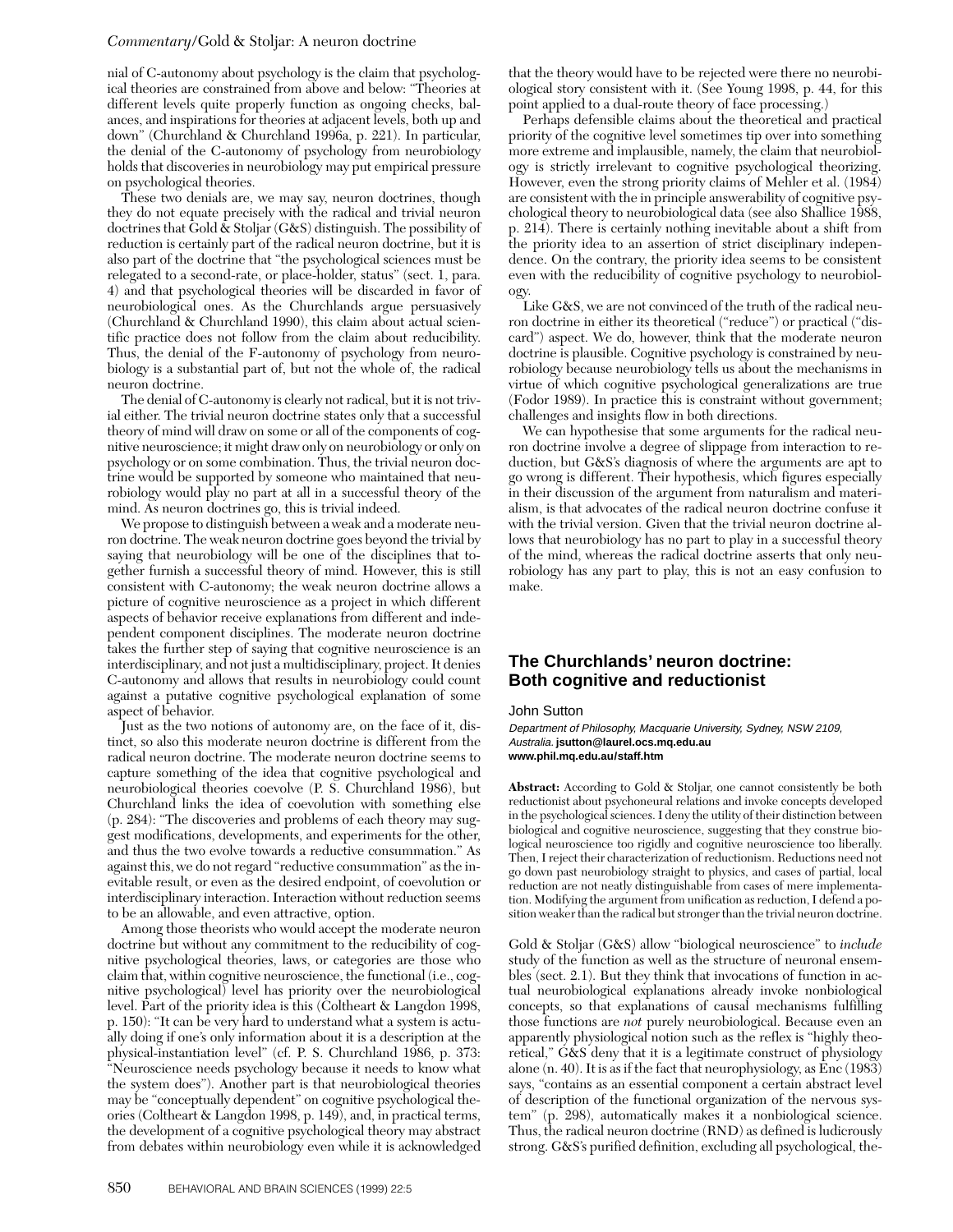oretical, or behavioral terms from neurobiology, allows only theorists who refuse to invoke concepts such as classical conditioning, information, and representation consistently to propose RND. There may be some such theorists among those who deny the utility of current concepts of representation, seeking instead to replace psychology with terms from dynamical systems theory (van Gelder 1995) or even quantum theory (Penrose 1994). G&S could persuasively argue that these attempts to unify cognitive science *directly* with physics, which are compatible with RND, do not have sufficient resources to explain mentality. Surprisingly, though, they are not the targets. Instead, G&S implausibly interpret the Churchlands as supporters of RND. However, neurocomputational models of learning and memory centrally invoke representations (P. S. Churchland & Sejnowski 1992, pp. 141– 237). They are pitched "at a decidedly abstract level": The twopronged framework of transient, occurrent representations, and enduring, dispositional (distributed) representations can in principle be realized in many neurobiological systems (Churchland & Churchland 1996a, pp. 224–30). Indeed recognizably connectionist frameworks of explicit and implicit memory representation were developed by early modern theorists such as Descartes and Hartley, who relied on quite different neurophysiological realizations, in animal spirits and in vibrations, respectively (Sutton 1998; 1999).

G&S have two responses. First, they complain that the Churchlands do nevertheless, in confusion, often defend RND. A more charitable reading would focus less on hyperbolical rhetoric and more on the Churchlands' detailed proposals for specific neurocomputational explanations, where they rely on thoroughly *cognitive* theories, including the opponent process theory of color perception (Churchland & Churchland 1998, pp. 168–72; cf. the use of psychophysical and clinical data on vision in P. S. Churchland & Ramachandran, 1993, and of the cognitive neuropsychology of emotion and decision making in P. S. Churchland 1996).

More substantively, G&S see the only alternative to RND as the weak trivial neuron doctrine, by which "cognitive neuroscience" will explain mentality. They see all versions of the neuron doctrine that allow for relations of integration (rather than exclusion, reduction, or replacement) between psychology and neurobiology as equally "trivial" (sect. 2.2.1, para. 2). G&S's definition of "cognitive neuroscience" is too inclusive. As a label for a "science of minimal commitments," their category includes a "vast family of sciences" that might contribute to an understanding of mentality (Stoljar & Gold 1998, pp. 111, 130). Approaches as diverse as computational neuroscience and cognitive ethology *do* actively seek "to synthesize biology and psychology in order to understand the mind" (sect. 2.1, para. 2), but many others who accept the basic materialism of the trivial neuron doctrine do not pursue this synthesis, and a definition of cognitive neuroscience that includes them is misleading. In, for example, Chomskian linguistics, psychoanalysis, and classical artificial intelligence (AI), many theorists study the *brain* only in the attenuated sense that, say, geologists or ecologists study particles. This is not yet a criticism; it might be (as the analogy makes clear) that direct study of the brain does not aid understanding of some mental phenomena. The Churchlands' targets are not the psychological and linguistic sciences per se, but only certain theories within those sciences. In context, P. M. Churchland's reference to "an alternative to, or potential reduction of" Chomskyan linguistics is clearly not a statement of RND (sect. 1.2, para. 5) but an empirical bet that other (neuro)computational, thoroughly cognitive frameworks will better explain linguistic performance and competence.

G&S see Kandel's account of learning as a mere implementation, rather than a reduction, of psychological theory. This is a controversial, narrow picture of reduction, by which the reducing theory has to be entirely conceptually independent of the reduced theory. However, many philosophers of science hold that reductions can be *partial* (Bickle 1998). In a thoroughgoing discussion of Kandel's work, for example, Kenneth Schaffner (1992, pp. 323– 39) argues that reductive connections between psychology and neurobiology need not be simple. He acknowledges that the causal generalizations of theories such as Kandel's are "typically *not* framed in purely biochemical terminology" but instead mix different levels: There is not even a single neurobiological level, as the model of molecular biological processes is integrated into, or "seen as a more detailed expansion of the neural circuit for the gill-siphon reflex." Genuine explanatory reductions will produce "many weblike and bushy connections" across levels, with causal sequences described at many levels of aggregation. The generalizability of biological reductions is limited; some may be specific to the system in question. Thus, not even reductionists impressed by Kandel need claim that this kind of synaptic plasticity explains *all* forms of learning and memory, though Kandel himself seems tempted by RND (1987, p. viii). Reduction, on a range of more liberal views, is "bound to be patchy" (Schaffner 1992, p. 37; cf. P. M. Churchland, 1996, p. 306, on "objective knowledge of a highly idiosyncratic reality").

G&S rely on a sharp distinction between "parasitic" theories, which merely specify implementing mechanisms for independent psychological functions, and genuinely reductive theories (such as the kinetic theory of heat) which render reduced terms ("temperature") explanatorily redundant (sect. 5.3.3, para. 2). In their view, explanations in neurobiology that rely on functional characterizations of the explananda are automatically (nonreductive) mere implementations. However, if a Schaffner-like picture of reduction is correct, this distinction breaks down, and many different relations *between* mere implementation and complete reduction are possible. A modified "argument from unification as reduction" can then go through. G&S's strategy against this argument (sect. 4.2) is to set aside the "enormous literature dealing with reductionism" and then to interpret reductionism in a specific, implausibly strong way, as requiring direct and complete descent to the physical. If this was the only form of reductionism, then reductionists would refute themselves whenever they employ terms other than those of a completed fundamental physics, but it is not. The modified argument from reductive unification encourages close engagement, as exemplified by G&S, with the complex mesh of causal generalizations embedded in specific neurophysiological theories and importantly leaves open the possibility that, in some domains, psychological concepts may be (partially) revised. RND then becomes unnecessary; we get a modified conception of genuine reduction without inevitably dispensing with psychological concepts.

## **Taking the trivial doctrine seriously: Functionalism, eliminativism, and materialism**

Maurizio Tirassa

Centro di Scienza Cognitiva, Università di Torino, 10123 Turin, Italy. **tirassa@psych.unito.it**

**Abstract:** Gold & Stoljar's (G&S's) characterization of the trivial doctrine and of its relationships with the radical one misses some differences that may be crucial. The radical doctrine can be read as a derivative of the computational version of functionalism that provides the backbone of current cognitive science and is fundamentally uninterested in biology: Both doctrines are fundamentally wrong. The synthesis between neurobiology and psychology requires instead that minds be viewed as ontologically primitive, that is, as material properties of functioning bodies. G&S's characterization of the trivial doctrine should therefore be correspondingly modified.

Gold & Stoljar (G&S) contrast two versions of the neuron doctrine, the claim that scientific understanding of the mind will come from neurobiology. In the trivial version, understanding will require the synthesis of neurobiology and psychology; according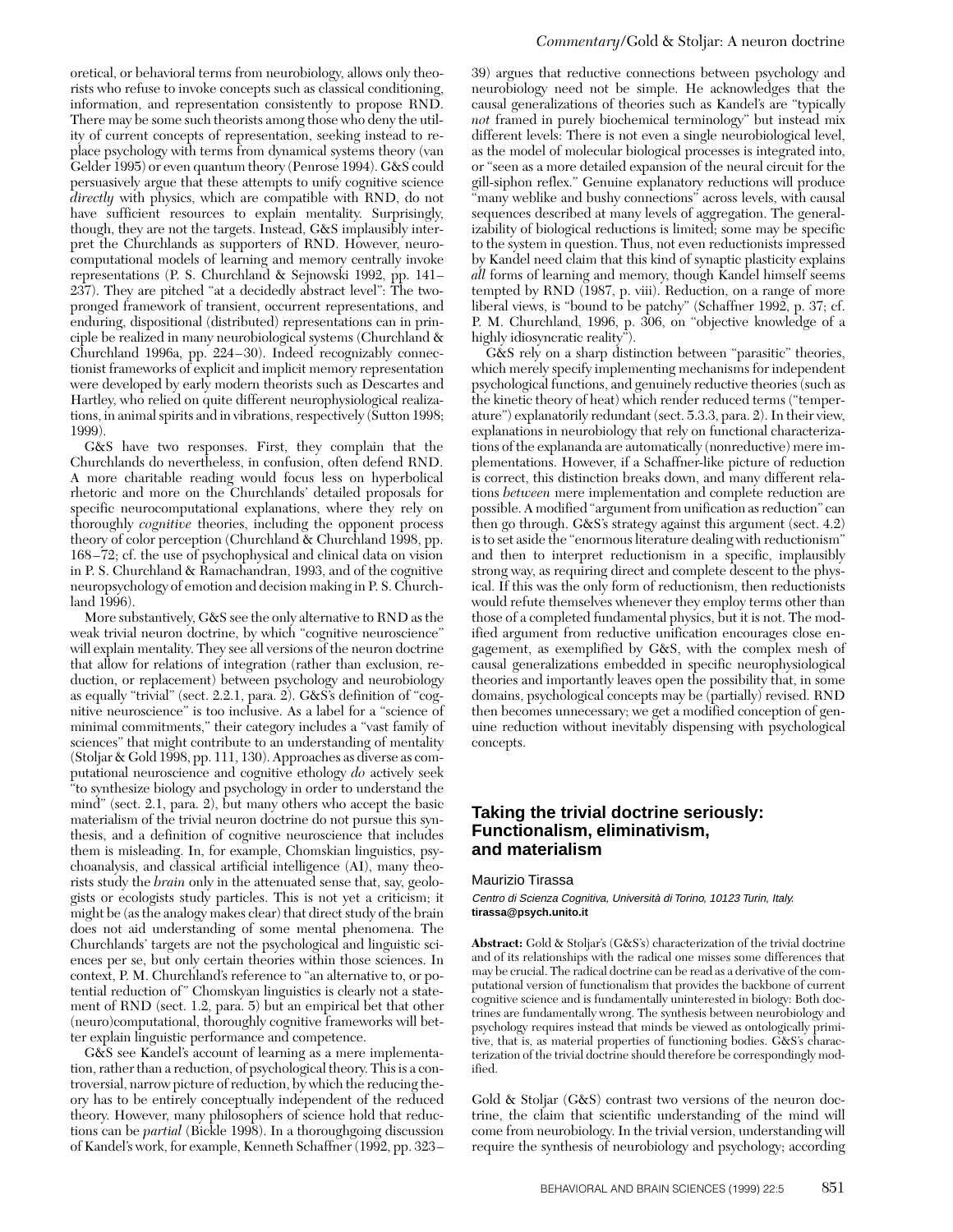### *Commentary/*Gold & Stoljar: A neuron doctrine

to G&S, this reading of the neuron doctrine is uncontroversial and widely accepted in cognitive science. The radical version is instead eliminativist: It can be clearly distinguished, at least in general, from the trivial one, and G&S prove it wrong by showing that precisely the psychological concepts it rejects are instead necessary in neurobiology.

This picture, however, misses some differences that may be crucial. The backbone of cognitive science is currently provided by a doctrine, computational functionalism, that has nothing to do with biology, which it views as mere implementation, that is, accidental. Furthermore, this doctrine has close (albeit seldom acknowledged) relationships with eliminativism. G&S's characterization of the trivial doctrine as the assembly of all noneliminativist views of cognition blurs the difference between the biologically inspired and the classically computational views of cognition and should therefore be correspondingly modified.

That the computer metaphor lies at the heart of most contemporary studies of the mind hardly seems debatable: Talk of cognition as computation is commonplace both in the symbolic and in the connectionist literature, albeit with different specifications, and so is the tenet that the architecture of the mind is that of an information-processing system. (Let us set aside the exhausting discussion of precisely what sort of information-processing system the mind is supposed to be.) It is constitutive of this perspective that the mind is an abstract description of the physical machine that happens to "implement" cognition. The doctrine of multiple realizability is the natural, if sometimes disowned, child of this view.

Computational functionalism is generally held to be the opposite of eliminativism; indeed, this seems to be G&S's view as well when they exclude from their characterization of the trivial doctrine only "a certain version of artificial intelligence" (sect. 2.2.1, para. 7). As the mind is stripped of its ontological primitiveness, however, the radical doctrine loses much of its radicalness and unreasonableness: After all, if the mind is only an abstract level of description, why should cognitive scientists not simply do away with it and focus instead on the concrete physical machine? Eliminativism is another natural child of computationalism, though, again, one that is often disowned. (There is no space here to discuss how it relates to the doctrine of multiple realizability.)

Should this reading appear somewhat wicked, reconsider in its light the quotation that G&S make from Higginbotham<sup>1</sup> (1990): "the study of the mind is the study of the brain and nervous system, conducted at some level of abstraction that we would like to clarify" (sect. 2.2.1, para. 4).

As another example, suppose that, thanks to some novel mathematical approach, a yet-to-be-devised nonassociative connectionist network proves capable of satisfactory grammatical parsing: Would this not be a proof, to those who endorse computational functionalism, that the alleged abstract level of description is fundamentally useless and thus count as a match point for the radical doctrine that minds are but the folk postulates of an immature science? (According to the account that the mind is a computational device implemented in the brain, such a hypothetical network must be at least a possibility, if computationalism is not to espouse dualism. The insufficiencies of current connectionism thus cannot be used to do away with this point.)

The only way out of these two related versions of eliminativism (computational functionalism and G&S's radical doctrine) is to acknowledge that minds are ontologically primitive rather than disposable high-level descriptions of what is actually occurring at the physical level. Unless one is willing to be a dualist, this position in turn entails that minds must be conceived of as material properties of functioning brains (or, better still, functioning bodies). As with all natural phenomena, minds can of course be described, but they are not themselves levels of descriptions.

To resume, the situation is much more complex and articulated, and more controversial, than can be captured with the dichotomy between mentalism and eliminativism, unless careful constraints are imposed on what view of the mind counts as noneliminativist.

In particular, what G&S call the trivial doctrine comes in two quite different versions that should not be conflated. One version endorses what seems to me (and to G&S) the main tenet of materialist cognitive science, namely, the idea that neurobiology and psychology should proceed toward a nondualist, noneliminativist synthesis. This doctrine will turn out to be correct in one or another of its possible versions and has all the substantive consequences one might desire, concerning in particular the plausibility of computationalism and the role of formal tools and externalized codes in the study of cognition.

Most cognitive scientists, however, seem to endorse a different version of the trivial doctrine, one that builds on the computational version of functionalism that has so pervasively shaped the development of our discipline and while viewing biology as implementation, is fundamentally uninterested in it. The radical doctrine may be viewed as a consequent, albeit somewhat perverted, derivative of this stance, and both are fundamentally mistaken.

#### **NOTE**

**1.** My point is not particularly aimed at Higginbotham's work or at linguistics in general: Analogous statements abound in the literature on the philosophy of cognitive science as well as in textbooks and introductions to the field.

## **Let us keep our ontology and epistemology separate!**

#### William R. Uttal

Arizona State University, Department of Industrial and Management Systems Engineering, Tempe 85287-5906. **aowru@asu.edu**

**Abstract:** Gold & Stoljar are right in their thesis but incomplete in not pointing out that there are many other arguments from cognate sciences suggesting that a radical eliminativist neuroreductionism is unlikely to be achieved. The radical neuron doctrine they criticize is only a hoped for dogma that cannot be verified, whereas a constrained monistic materialism (with only partial reductionism) is subject to immediate test by applying such criteria as combinatorial complexity and thermodynamic irreversibility.

Congratulations to Gold & Stoljar (G&S). They have brought clarity and good sense to the absurdities of the hyper-reductive statements of some overly enthusiastic neurobiologists and their attendant philosophers. I fully support G&S's position and offer the following supplementary material to strengthen their case further.

Let us express the key issue using G&S's terminology. First, the "radical neuron doctrine" argument is as follows: Mental processes will ultimately be fully explained by neurobiological data and theories! Insofar as this has not yet happened, it is necessarily an assumption, a dogma, a prejudgment, a hope, and/or an untestable hypothesis. There is no way to verify this conjecture conclusively at the present time. Second, the "trivial neuron doctrine" is as follows: Mind, although assuredly a biological process, cannot be fully explained by neurobiological processes! If it can be shown that there are strong reasons to support this doctrine, then it would be possible to accept it at the present time. I contend that, unlike the case with the radical version, there are solid arguments that make this version into a testable hypothesis.

The following list contains the most compelling epistemological arguments against eliminativism.

1. *Combinatorial explosion:* The number of neurons involved in even the simplest kind of cognitive process is so large that no conceivable model could analyze it at the necessary level of detail from which mentation emerges.

2. *Entropic irreversibility:* There is no way to go from the current state of a complex system such as the mind to its initial conditions, that is, to its neural origins.

3. *Functionally closed systems:* Although the "black box" represented by the brain may be surgically or tomographically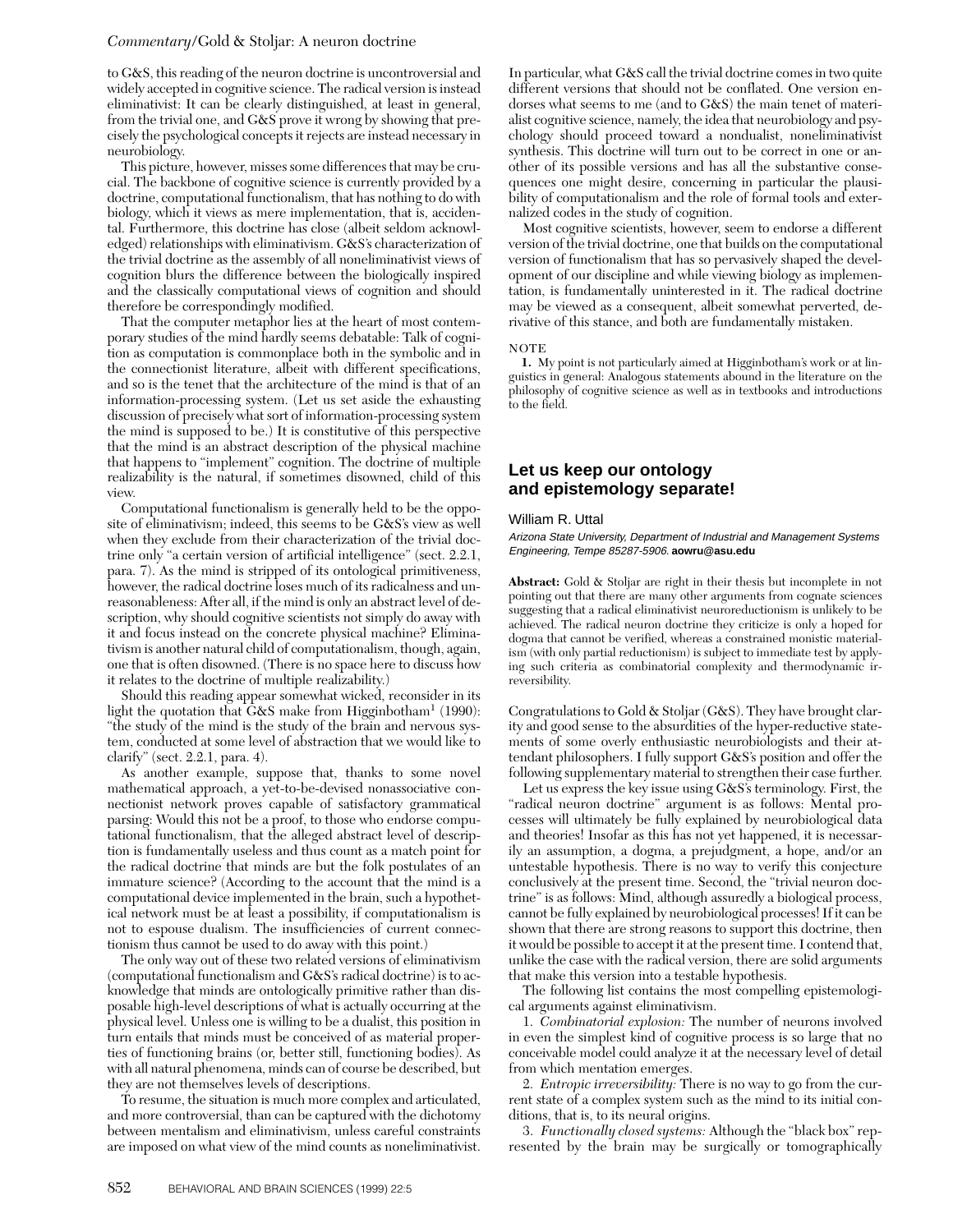opened, because of its complexity it remains functionally closed.

4. *Chaotic apparent randomness:* Although determinist in principle, information about the brain is in a state of functional or apparent randomness. It is impossible either to work up from the neural component level to mind or to work backwards from the mind to the network. The necessary information to do either is simply not available.

5. *Descriptive neutrality:* Mathematics, computational models, and psychophysics are only descriptive and are neutral with regard to the specific internal mechanics or processes of a complex system.

6. *Misinterpreted analogies:* Low-level neural processes are not the equivalents of perception; transmission codes represent stimulus parameters but are not the same as the mechanisms instantiating the veridical mental responses. Furthermore, the responses of single neurons are not the psychoneural equivalents of mental processes.

7. *Cognitive penetration:* The semantic content of a message affects its interpretation; thus, strict neuroreductionism ignores some of the critical high-level influences on mental acts.

8. *Dynamic, adaptive, statistical, and redundant nature of neural states:* The neural net is so unstable, redundant, and adaptive that it is unlikely we will ever be able to define a unique equivalence of neural network state and mental process.

By ignoring these arguments, eliminativists confuse their untestable ontological beliefs with testable epistemological constraints. Furthermore, the eliminativist position confuses many contemporary neuroscientific accomplishments with future goals that are beyond any plausible scientific approach. This is not to say that mental processes are not material manifestations or that they reflect some kind of dualistic or metaphysical reality. Rather, it is to emphasize that there are well established limits and boundaries on the acquisition of knowledge established by other kinds of normal science that affect the extreme neuroreductionist dogma. It is also to say that, although considerable progress has been made in understanding the simplest of neural processes and codes (usually those of transmission and relatively peripheral sensory or motor cortical mechanisms), we have no knowledge of how the activity in complex networks of central neurons become the equivalents of (or are) mental processes.

As impressive as is Kandel's research, G&S's extensive discussion of it is largely irrelevant. As they point out, arguing from functional analogies such as the one between conditioning in humans and the simple kind of learning in *Aplysia* is a typical source of the eliminativist's false optimism. Indeed, Hawkins and Kandel (1984) themselves noted that they "do not provide any data suggesting that higher orders of conditioning must necessarily emerge from the basic cellular mechanisms of more elementary forms of learning" (p. 389). One hopes that this wisdom still holds in their thinking.

Finally, nothing said here should be interpreted to mean that neurobiology has no place in psychology (and certainly not vice versa). Neurophysiology has added enormously to our understanding of how we see and move. The problem is, as G&S have so properly noted and as I have argued more extensively elsewhere (Uttal 1998), a radical neuroreductionism is unlikely to eliminate completely molar psychological theories and concepts.

## **Synaptic plasticity is complex; neurobiologists are not**

#### Richard M. Vickery

School of Physiology and Pharmacology, University of New South Wales, Sydney, NSW 2052, Australia. **richard.vickery@unsw.edu.au www.med.unsw.edu.au/Physiology/school/staff/vickery/welcome.html**

**Abstract:** The complexity of modern neurobiology in even a comparatively restricted area such as use-dependent synaptic plasticity is underestimated by the authors. This leads them to reject a neurobiological model of learning as conceptually parasitic on the psychology of conditioning, on the basis of objections that are shown to be unsustainable. An argument is also advanced that neurobiologists hold an intermediate version of the neuron doctrine rather than a conflated one. In this version, neurobiologists believe that psychology will eventually be underpinned by neurobiology but are agnostic about the extent of upheaval that this will produce in psychology.

The argument from an exemplar in favor of the radical neuron is rejected by Gold & Stoljar (G&S) on the grounds that Kandel's theory of learning in inadequate to explain the importance of timing and stimulus properties in classical conditioning. However, there are sound neurobiological concepts in the literature of synaptic plasticity to explain both of the cited counterexamples.

First, G&S discuss an experiment (sect. 5.3.5) in which a conditioned response develops only when the unconditioned stimulus (US) is not on during periods when the conditioned stimulus (CS) is off. Precise temporal and phase relationships between stimuli are very important in neurobiology, and one explanation of these experimental results is an activity-dependent form of synaptic plasticity called "heterosynaptic long-term depression" (LTD; see Bear & Abraham 1996). LTD is synaptic change that results in a decreased efficacy of synaptic transmission. The heterosynaptic form of LTD occurs in synapses that are silent but are proximate to active synapses. In the cited example, during periods when the CS and US are both on, there will be synaptic activity at both synapses, and there will be potentiation (in Kandel's case, presynaptic facilitation). When the US synapse is active but the CS synapse is silent, then the CS synapse will undergo heterosynaptic depression (consistent with the original paper: Rescorla 1968). Therefore, alternating periods of paired and unpaired activity in the CS and US synapses will cause both potentiation and depression that may cancel each other and lead to no conditioned response. This would be a logical prediction from the known neurobiology and would seem to provide a "low-level mechanical process in which the control over a response is passed from one stimulus to another (sect. 5.3.5) without the need to appeal to a richer level of information.

The second cited experiment (sect. 5.3.5, para. 5) demonstrates that not all stimuli can be conditioned with equal ease, and the authors conclude that "a mental representation of a relation governing the stimuli thus has a differential effect on the course of learning." However, this differential effect on learning may simply be due to the structural relationships of population of neurons, in particular, the extent of overlap of axonal and dendritic arbors. Most contact between neurons in the mammalian cortex is through more than a single synaptic bouton, and one axon termination may take many synaptic contacts with the dendrites of a single neuron. The efficacy of the axon in firing the target neuron is related to the number of contacts, their proximity to the target neuron soma, and the specific properties of each synaptic contact. One of several possible neurobiological explanations for stimulus preference in the association experiment is that plasticity requires spatial matching of input synapses on the dendrites of the target neuron (see White et al. 1990). Some types of synaptic plasticity may affect only CS synapses on the same dendritic branch or spine as the synapses of the US input (Denk et al. 1996). Insofar as neuronal inputs are often sorted or ordered in some way, it is possible that the synapses made by the CS "triangle" input are too remote from the US "red square" synapses for there to be any interaction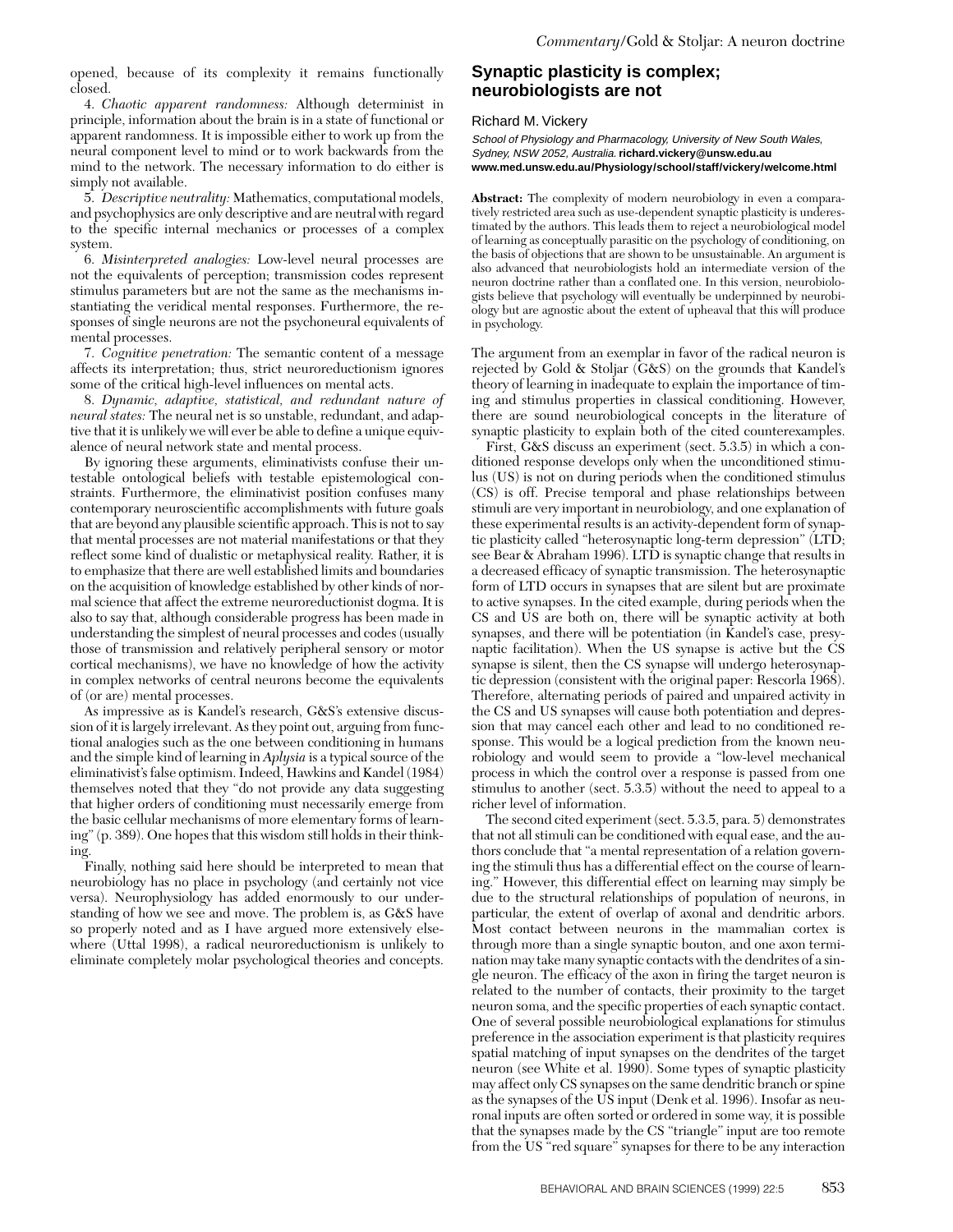### *Commentary/*Gold & Stoljar: A neuron doctrine

that leads to plasticity, whereas synapses from the CS "square" input may well be located close to the US "red square" synapses. It seems that not only the psychological complexity of simple models of learning has been underestimated but also the neurobiological complexity.

The argument introduced in section 5.3.1 about color opponency is also unconvincing. G&S state that neurobiology provides a description of cell populations with center/surround structure but that it cannot model the function of these cells. This seems false; the population of cells includes only red/green and blue/ yellow pairings. The inference a neurobiologist draws from this is that red and green cannot be experienced in the same location at the same time because they are mutually inhibitory. The same applies to yellow and blue. Red can coexist with yellow or blue, and green also with yellow or blue. The neurobiology leads to the same conclusion about function that the psychological theory does, but by an independent route.

A restatement of the neuron doctrine that I believe more accurately reflects the views of neurobiologists might be:

Neurobiology will come to underpin psychology. This will likely lead to substantial revolution and revision of existing psychological theories. Psychological theories not underpinned by neurobiology will be discarded in favor of those that are.

At present, neurobiology is generally reducible, through biology and biochemistry, to any desired level of explanation, although this is not possible for psychology. This version of the neuron doctrine holds that psychology will ultimately be reducible to neurobiology, and so further down to any other explanatory level, and that, because there are currently few points of contact, this is likely to entail a major revision of psychology. G&S make clear in note 30 that they are discussing reduction in principle, and that "what determines the form of the successful theory is where the best explanation is to be found" (sect. 5.3.6), although I would qualify this to include predictive power as well. Psychological concepts will be used to describe the ensemble activity of neurons but will always be directly understandable in terms of the activity of all the individual neurons in the ensemble. This version seems to give the best reading of G&S's quotes by neuroscientists such as Barlow (sect. 1.1, para. 15) and Churchland and Sejnowski (sect. 1.2, para. 6), and it is neither trivial nor unsubstantive.

## **Neuronal connectivity, regional differentiation, and brain damage in humans**

#### Dahlia W. Zaidel

Department of Psychology, University of California at Los Angeles, Los Angeles, CA 90095-1653. **dahliaz@ucla.edu**

**Abstract:** When circumscribed brain regions are damaged in humans, highly specific impairments in language, memory, problem solving, and cognition are observed. Neurosurgery such as "split brain" or hemispherectomy, for example, has shown that encompassing regions, the left and right cerebral hemispheres, each control human behavior in unique ways. Observations stretching over 100 years of patients with unilateral focal brain damage have revealed, without the theoretical benefits of "cognitive neuroscience" or "cognitive psychology," that human behavior is indeed controlled by the brain and its neurons.

The arguments presented by Gold & Stoljar (G&S) have narrow definitions of the relationship between neurons and the mind, particularly when they apply to the human brain. My argument emphasizes what we know about the organization of the human mind in the brain from studying neurological and neurosurgical patients with focal brain damage (DeRenzi et al. 1968), commissurotomy (Bogen 1992; Zaidel 1990; Zaidel & Sperry 1974), and hemispherectomy, and without the benefits of what is today called *cognitive neuroscience.* The behavioral consequences of neuronal connectivity disruptions have been amply verified postmortem and with brain imaging techniques (Geschwind & Galaburda 1984).

First, not all brains are the same, even if they all have neuronal cells. *Aplysia,* rats, birds, monkeys, chimps, and humans do not have the same brains, nor do all species have the same sensory organs to process incoming stimuli. What matters is how neuronal populations have assembled into regions in each type of brain. Brain regions are defined by characteristic neuronal cell size, shape, orientation, axons, dendrites, and neurochemical and physiological processes (Zaidel et al. 1997). In humans the regions exert specialized control over behavior to an extent not seen in other animals, whether mammals or not.

Second, evolutionary adaptive changes have put constraints on the relationship between brain and mind. For example, the hallmark of human cognition is hemispheric specialization (Sperry 1974). The lateralization of speech and most components of language to the left cerebral hemisphere and of topographical knowledge and visuospatial and facial perception to the right hemisphere is unlike anything seen in animals in scope and extent. As the human brain evolved, the major interhemispheric tract of connecting fibers, the corpus callosum, grew to a size larger than in any other mammal. Similarly, as the brain evolved, the hippocampal commissure became smaller, suggesting that, rather than the abundant direct communication between the two hippocampi seen in rats, cats, or monkeys, in humans each hippocampus communicates with the ipsilateral neocortex (Amaral et al. 1984; Rosene & Van Hoesen 1987). Such an arrangement could explain why unilateral hippocampal damage in humans results in memory impairment consistent with the cognitive deficits following neocortical damage on the same side (Zaidel et al. 1994), whereas, with experimental animals, rarely if ever does memory impairment follow unilateral hippocampal damage, with bilateral damage required to produce the impairment. The encompassing region represented by each cerebral hemisphere thus controls different components of the human mind.

Third, observations on the consequences of brain damage do not require for their interpretation theories of cognitive psychology, cognitive neuroscience, or just plain psychology. When a right-handed person suffers from a stroke or a tumor affecting his left hemisphere, particularly the lower third frontal convolution (Broca's area), aphasia, a severe inability to communicate linguistically, emerges. This is simply obvious. The ancient Greeks had already observed this relationship between language and the left side of the brain.

Fourth, not all scientific pursuits of the mind have equal success in uncovering the relationship between neurons and the mind. Neuropsychology and neurology are neurodisciplines that have provided insights on mind and brain through the understanding that focal brain damage in humans fractionates the components of the mind, which, in turn, can be subjected to systematic analysis. Theories of the mind-in-the-brain gleaned by researchers in these disciplines well precede the relatively recent theories of cognitive neuroscience or cognitive science. The building blocks of the mind can be revealed by observing the alterations in neuronal connectivity.

Answers to questions such as "how does human language occur in the first place?" are elusive. The left hemisphere is critically involved; we know that much. How neurons produce language is something that we simply do not yet know (Scheibel 1984). Neuropsychologists and neurologists in collaboration with cognitive neuroscientists and scientists from neuroanatomy, immunohistochemistry, cellular biology, and experimental neuropathology will most likely discover the answer. Interdisciplinary collaborations have provided evidence for a strong relationship between neuronal density in the hippocampus, for example, and memory (Zaidel & Esiri 1996), particularly verbal memory (Rausch & Babb 1993; Sass et al. 1990), and for explicit versus implicit memory (Zaidel et al. 1998). At the same time, associations between mor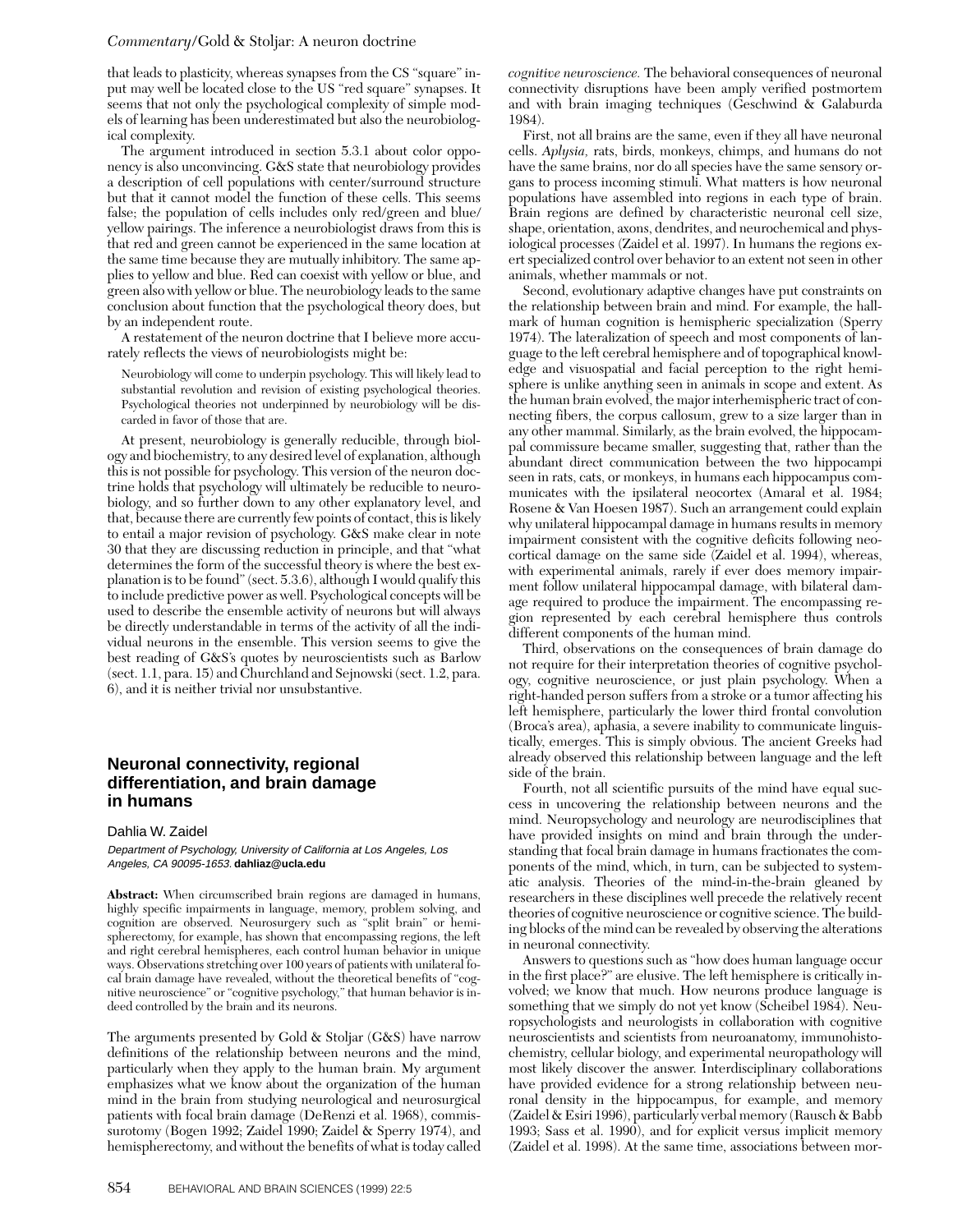phological or immunohistochemical features of neurons and components of the mind are sorely missing. In any case, neuronal connectivity surely plays a critical role in producing the mind in the brain.

## **Playing with words, working with concepts, testing ideas**

J. M. Zanker

Center for Visual Sciences, Research School of Biological Sciences, Australian National University, Canberra, ACT 2601, Australia. **johannes.zanker@anu.edu.au cvs.anu.edu.au/johannes/johannes.html**

**Abstract:** Gold & Stoljar's attempt to disentangle the body-mind problem in time for the end of the decade of the brain deserves praise for its diligence and courage in moving onto the treacherous ground of interdisciplinary discourse. In making their point, they should not have stopped half-way: a more clearly defined experimental paradigm seems necessary to solve this exciting and substantial problem.

Gold & Stoljar (G&S) attempt to assess the validity and explanatory power of a future neuroscientific theory of mind. In doing so, they suggest yet another definition of the term "neuron doctrine." Some decades ago, this term was introduced for Cajal's fundamental claim that separable nerve cells are the basic unit of brain function, instead of a continuous network as postulated by the recticular theory (Shepherd 1991). Since the seminal paper by Barlow (1972), the same label has also been used to distinguish the concept of encoding complex objects in a single neuron from that of representation by assemblies of cortical cells. Now we are confronted with G&S's redefinition of this term to mean that "a successful theory of the mind will be a solely neuroscientific theory." The final aim of this both naive and provocative claim is to demonstrate that neuroscience will provide definitive answers to fundamental questions about the human condition that philosophy seems to have failed to provide for more than two millenia.

The central problem with the G&S's position, exemplified by this change in the meaning of "neuron doctrine," is that crucial arguments eventually end up as difficult semantic problems. For example, the essential aspects of the mind that the authors expect to be explained by neuroscience are paraphrased vaguely as "mental function" or "psychological phenomena," without any further specification. Even worse, the meaning of apparently simple but critical terms such as "neuroscience" remains a matter of dispute. G&S rather deliberately draw a line between the core disciplines of neurophysiology, neuroanatomy, and neurochemistry, which they call "biological" neuroscience and other, psychologically oriented, disciplines constituting a "cognitive" neuroscience. This separation is crucial to their distinction between an undisputed but "trivial" neuron doctrine and a "radical" but questionable one. But what about the rapidly growing and evolving disciplines such as neuroethology and psychophysics, which exactly and quantitatively pin behavior or perception down to their neuronal mechanisms (see, e.g., Spillmann & Werner 1990)? They are excluded from the inner circle of "psychology-free" paradigms, although they could be regarded as frontrunners in the quest for the holy grail of neuroscience as set up by G&S.

G&S identify an important, if not the ultimate, question of modern neuroscience and discuss it with great philosophical rigor, well informed by the neuroscientific literature. They successfully object to a technically minded approach, such as that advocated by Zeki (1993), who praises the collection of scientific facts over "endless and fruitless philosophical discussions about the meanings of words," and they successfully oppose the defiant belief of authors such as Crick (1994), who writes a whole book on "consciousness" without accepting any need to define the word. How-

ever, although they make progress in their attempt to identify concepts, to disentangle hidden assumptions and to clarify crucial terms, G&S eventually get caught in a culture of misunderstanding that accompanies the discourse between neuroscience and philosophy. Their logical treatments of the naturalism/materialism argument and of unification, and even their evaluation of a particular exemplar, crucially rely on a semantic issue: What is neurobiology? In consequence, their rejection of the neuron doctrine is based on terminological usage.

Because all of G&S's arguments eventually fall back on the question of which disciplines will be embraced by neurobiology strictu sensu, their discussion of an exemplar seems most promising. Surprisingly, however, they discuss the cellular learning paradigm in *Aplysia,* eventually rejecting its claim to describe a "pure" neurobiological basis of a mental phenomenon, because of contamination by the psychological theory of classical conditioning. This argument leaves the reader puzzled as to how a psychological narrative can be totally avoided. After all, this is the "mental phenomenon" that has to be explained? One also wonders why this particular example was chosen. Why should the explanatory power of neuroscience be tested against the behavior of a lazy sea slug? Would it not be better to talk about neurons performing logical operations, physiological evidence for language processing in the brain, recording of activity believed to be related to a theory of the mind, or neurophysiological explanations of visual illusions offered by psychophysics?

In the twilight zone between science and the humanities, it is important to reach methodological agreement, and, with their argument from exemplars G&S offer neuroscientists an empirical answer. But how far does this option take us? What kind of exemplar would pass their scrutiny? Such an example certainly cannot be a complete description of the mechanism, in depth (down to single molecules) and in scope (embracing all the elements involved). Gierer (1983) doubts whether such an approach is possible. In any case, a complete description does not yield much explanatory power, because a mirror image does not imply understanding (the translation of a Shakespeare sonnet into Japanese does not provide any clue to understanding its meaning).

So, what will be the criteria for a valid example? What would be acceptable as "independent explanation"? How many exemplars and what detail would be required to satisfy G&S? A productive outcome of the discourse between neuroscientists and philosophers (if they could achieve agreement among themselves) would be the formulation of criteria for a kind of neuro-mind Turing test to guide experimental and theoretical efforts by neuroscience to tackle the body–mind problem. Without such a set of explicit criteria, G&S's argument remains in a vacuum, leaving open the prospect of a revival of a dualist position, as proposed by Chalmers (1996).

## **Difficulties in interpretation associated with substitution failure**

#### Eric Zarahn

Department of Neurology, University of Pennsylvania, Philadelphia, PA 19104. **ericz@mail.med.upenn.edu cortex.med.upenn.edu/~zarahn/**

**Abstract:** In one of their arguments against the radical neuron doctrine, Gold & Stoljar (G&S) use the idea that, in certain situations, equivalent terms may not be substitutable into statements that regard properties of the objects to which the terms refer. This device allows G&S to refute the necessity of the conclusion that "the science of the mind equals the science of the brain" even though they take as a premise that the mind equals the brain. I argue, however, that this practice leaves the meaning of the "science of the mind" and the "science of the brain" indeterminate.

If A and B represent two propositions, then "A is equivalent to B" means that A is true if and only if B is true. In basic logic, a conse-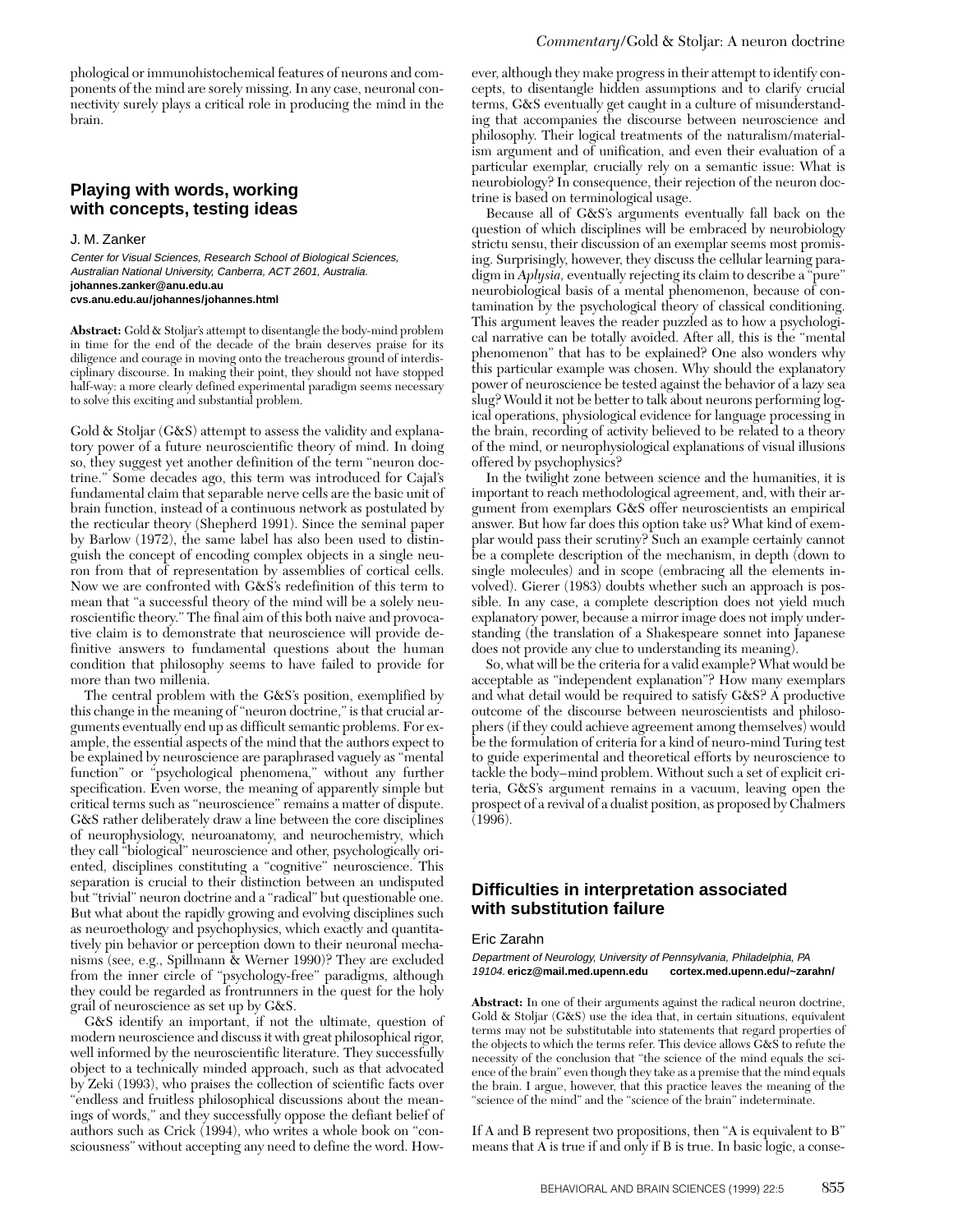### *Response/*Gold & Stoljar: A neuron doctrine

quence of the equivalence of two propositions, A and B, is that, wherever A is found as part of another proposition C, it can be replaced by B without changing the truth of C. The qualification is added because there are other cases in which this ability to substitute may be argued to fail. Gold & Stoljar (G&S) claim that such a case exists with the terms "mind" and "science of the mind" (as well as with "brain" and "science of the brain"). The statement that "mental phenomena are identical to neural phenomena" is used by G&S as "a version of" (sect. 3, para. 2) the definition of materialism. However, the authors state (in n. 5) that mind equals brain need not imply that "the science of the mind equals the science of the brain." G&S's argument for this claim may involve treating "science of the mind" (or "science of the brain") as a belief that need not adhere to constraints that we apply to "mind" (or "brain").

G&S use the identity/equivalence of mind and brain quite precisely (for example, "we [the authors] agree also that mental phenomena are identical to neural phenomena"; sect. 3.2, para. 1). There are, as one might imagine, other versions of materialism besides equivalence. An example of such a relationship is that "the mind supervenes on the brain"; this would mean that any change in the mind would be accompanied by a change in the brain (which is not necessarily the same as equivalence). Though the authors acknowledge these other versions, they state (in n. 4) that the equivalence premise "will do."

Is the particular choice of premise of G&S that "mind equals brain" (as opposed to, say, "mind supervenes on brain") really so unimportant to their arguments about both the radical and the trivial neuron doctrines (i.e., the relationship between "the science of the mind" and "the science of the brain")? Do they actually deduce any conclusions from this premise (i.e., is it used as a premise, or is it simply an isolated statement)? I will argue that G&S have made any premises about the "mind" and the "brain" inconsequential to conclusions regarding the "science of the mind" and the "science of the brain." This is because their use of substitution failure in conjunction with their lack of clarification of the precise relationship between the "mind" and the "science of the mind" and the "brain" and the "science of the brain."

First, let us examine, as naively as we can, the consequences of G&S's premise that the brain is equivalent to mind. Would it not follow that every property of the "brain" would have to apply to the "mind" as well (and vice versa)? If so, for example, "the science of the mind" would have to equal "the science of the brain."

In section 3.1, however, G&S appeal to the idea that the equivalence of the "science of the mind" and the "science of the brain" does not necessarily follow from the equivalence of "mind" and "brain." They use this substitution failure as the primary method of refutation of an argument supporting the radical neuron doctrine, which they considered in section 3. However, given this appeal to substitution failure, it seems that the authors have made something of a superfluous statement in "the mind is equivalent to the brain" because, owing to the failure of substitution of the terms "mind" and "brain" into the statement "the science of the mind is equivalent to the science of the brain," their premise seems to have no bearing whatsoever on the relationship between the "science of the mind" and the "science of the brain." More generally, it would follow that any property of the "brain" need have no bearing on the "science of the brain" (and likewise any property of the "mind" need have no bearing on the "science of the mind"). This does not seem to be a mistake or oversight on the part of the authors but, rather, the intended method of this particular refutation of the necessity of the radical neuron doctrine. This particular device, however has dialectical reverberations. In this appeal to the failure of substitution (and in the absence of further elaboration on the presumed relationship between "X" and the "science of  $X$ "),  $G\&S$  sever the formal relationship between the terms "mind" and "science of the mind" (as well as that between "brain" and "science of the brain"). From this perspective, any further inquiry into the relationship between "the science of the mind" and the "science of the brain" seems uninteresting, or at least obscure.

Regardless of how it was actually used (or not used) by G&S, the premise of equivalence itself has interesting consequences if we keep the premise of mind–brain equivalence and do not invoke failure of substitution. This would imply that "the science of the brain is equivalent to the science of the mind," and hence that the "mind" could be explained completely by G&S's "biological neuroscience" (sect. 2.1, para. 1). However, it would not imply the radical neuron doctrine (as incorrectly concluded sect. 1, para. 3) because "the science of the mind" would conversely be itself capable of complete explanation of the "brain." That is, equivalence is symmetric, and "the science of the brain is equivalent to the science of the mind" gives no favor to "science of the brain" over "science of the mind." We might also wonder if the naive premise of equality seems valid. On first consideration, the answer would have to be no. This is because the "brain" has properties that would not agree with most definitions of the "mind" (e.g., the statement "the mind is bathed in cerebrospinal fluid").

#### ACKNOWLEDGMENT

I thank Jennifer Saul for sharing her extremely edifying ideas regarding substitution of coreferents.

## Authors' Response

## **Interpreting neuroscience and explaining the mind**

#### Ian Gold<sup>a</sup> and Daniel Stoljar<sup>b</sup>

aInstitute of Advanced Studies, Australian National University, Canberra ACT 0200, Australia, and Department of Ophthalmology, Royal Victoria Hospital, Montreal, Quebec, Canada H3A 1A1; <sup>b</sup>Department of Philosophy and Institute of Cognitive Science, University of Colorado, Boulder, CO 80309, and Institute of Advanced Studies, Australian National University, Canberra ACT 0200, Australia. **{iangold; dstoljar}@coombs.anu.edu.au ian@vision.mcgill.ca stoljar@colorado.edu www.coombs.anu.edu.au/ Depts/RSSS/Philosophy/People/{IanGold; Stoljar}.html**

**Abstract:** Although a wide variety of questions were raised about different aspects of the target article, most of them fall into one of five categories each of which deals with a general question. These questions are (1) Is the radical neuron doctrine really radical?  $(2)$  Is the trivial neuron doctrine really trivial? (3) Were we sufficiently critical of the radical neuron doctrine? (4) Is there a distinction to be drawn at all between the two doctrines? and (5) How does our argument bear on related issues in the ontology of mind? Our replies to the objections and observations presented are organized around these five questions.

Central to the target article is an analysis of the theory of elementary learning in *Aplysia californica* developed by Eric Kandel and his coworkers. According to the analysis, Kandel's theory has two parts. The first part provides what Robert Cummins (1983) calls a *property theory* and explains what elementary learning is. As we argued, this part of the theory relies on the psychology of classical conditioning. The second part provides what Cummins calls an *instantiation theory* and describes how the psychology of classical conditioning can be implemented in *Aplysia* neurons. If this analysis is correct, then to those who claim that neuroscience will ultimately explain mental phenomena one can pose an important question, namely, "What do you mean by 'neuroscience'?" If you mean neuroscience as typ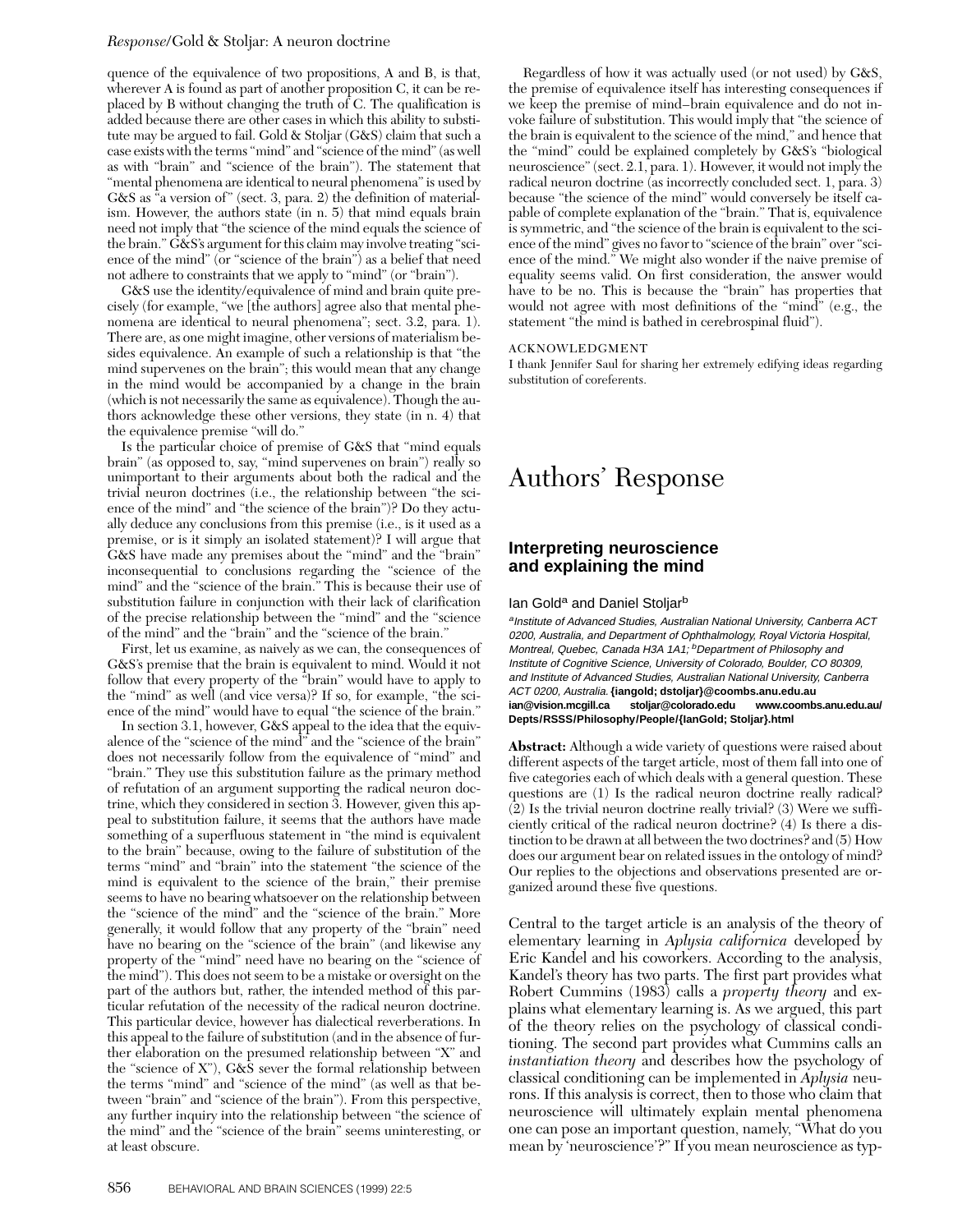ified by the work of Kandel and coworkers, the claim that neuroscience will ultimately explain mental phenomena can only be interpreted as the trivial neuron doctrine (TND) – trivial in the sense that it is committed only to an explanation of the mind by some collection of relevant sciences. In the case of Kandel's theory, both neurobiology and the psychology of classical conditioning are relevant. If you mean something more stringent than Kandel's theory, however, such as the view we call the radical neuron doctrine (RND), according to which neurobiology alone will explain the mind, then your view is not supported by our best current science. Nor is it supported by general considerations of philosophy and the history of science. The best evidence we now have, therefore, supports only the weak claim that the successful theory of the mind will be an eclectic one. The evidence may change, but at the moment, the rational view is an agnosticism about the possibility that neurobiology alone will explain the mind. The significance of this conclusion is that many in the field believe, or seem to believe, that the opposite is true.

The commentaries on the target article provide many different points of view about our interpretation and evaluation of the neuron doctrine. Some argue that we are obviously right, some that we are obviously wrong, and some that we did not go far enough. We thank all the commentators for their observations and for the challenges they have presented to our position. We have tried to address all of the main criticisms they have made, but, for reasons of space, we have regrettably not been able to address every point. In addition, although many commentators expressed support for specific aspects of our argument, our remarks naturally focus on areas of disagreement or apparent disagreement.

We divide our replies into five main themes: (1) whether the RND is really radical; (2) whether the TND is really trivial; (3) whether we went far enough in our criticism of the RND; (4) whether there is a distinction to be drawn at all between the two doctrines; and (5) what relations our position bears to the ontology of mind.

#### **R1. Is the radical neuron doctrine really radical?**

Many commentators suggest that we are wrong to think that the RND is radical, or at least that it is radical in some objectionable way. There are a number of different objections which we discuss in turn.

**R1.1. Relevant concepts.** Many commentators raise a question about the concepts to which a neurobiological theory of the mind can properly appeal. **Sutton** takes our characterization of the RND to include the claim that neurobiology is prohibited from making use of abstract functional concepts in order to explain behavior. According to this view, any theory likely to produce an explanation of behavior would immediately count as non-neurobiological and would be, as Sutton says, a ludicrously strong position.

Sutton is right that this would be much too strong. Our claim, however, is not that neurobiologists are prohibited from appealing to functional descriptions but rather that when they do so it is often *psychology* that provides these descriptions. The example of Kandel bears this out, but we also think that other examples, such as that of long-term potentiation (see Stoljar & Gold 1998), are best analyzed in a similar fashion. Sutton wants to defend a position that is

neither the RND nor the TND as we describe them, but in order to do so, he needs to do more than claim that neurobiology can help itself to notions of structure and function. He needs to show, rather, that we are mistaken in our approach to Kandel's theory by arguing that it is either not a successful bit of neuroscience, or else that it is not a typical bit of neuroscience.

**Lau** asks whether we intended to include computational or representational notions in biological neuroscience. If not, then the RND is obviously false because no theory of the mind that fails to include computation or information can be successful; but if so, then our account of Kandel's theory is weakened. We argued that the theory cannot plausibly be interpreted as a reducing theory of classical conditioning because the neurobiological concepts Kandel employs – synaptic plasticity in particular – cannot reconstruct central features of classical conditioning such as the notion of an animal's representing relations among stimuli. However, Lau argues, if representational notions are part of the arsenal of the neurobiologist, then, for all we know, a future extension of Kandel's account will be able to reduce the psychology of classical conditioning.

**Lau** is quite right that a future version of neurobiology (perhaps including computational and representational notions) might provide a reducing theory for classical conditioning. But he is mistaken in thinking that this would affect our analysis of Kandel's theory. The crucial fact about Kandel's account, as we see it, is not that the psychological theory it needs is computational or representational but that it is a piece of psychology that cannot at the moment be discarded. It is reasonable to envisage a future theory somewhat like Kandel's that would also provide a reducing theory. But it is not to envisage Kandel's theory.

Setting aside **Lau**'s specific suggestion concerning Kandel, his question about representational and computational notions is important in its own right. It is uncontroversial that neurobiology can appeal to abstract functional notions, and, in some uses of the term, these might reasonably be called computational. Neurobiology also includes notions such as that of a receptive field, which might reasonably be called representational. The mere fact, therefore, that a theory incorporates representational and computational notions does not prevent it from being neurobiological. The crucial question for us is whether the representational and computational notions have a more natural home in psychology or in neurobiology, and that question can only be answered on a case by case basis. The crucial fact about the neurobiology of elementary learning is that it is not reducible to neurobiology *as it currently is,* and this is all that is required for us to reject the argument from exemplars. Perhaps Lau is suggesting that neurobiology might develop new representational and computational notions that are totally unlike its current ones. There are various ways that this might come about (we describe them in sect. 4 of the target article), but none of them supports the RND.

Both **Sutton** and **Lau** are interested in the possibility that neurobiology *itself* might develop abstract accounts of cognitive function. In contrast, **Blumenthal & Schirillo** suggest that evolution might provide such accounts, and that these would allow neurobiology to do without psychology.

So far as we can see, evolutionary considerations cut across the distinction we want to focus on. It is certainly possible that evolution might provide an abstract account of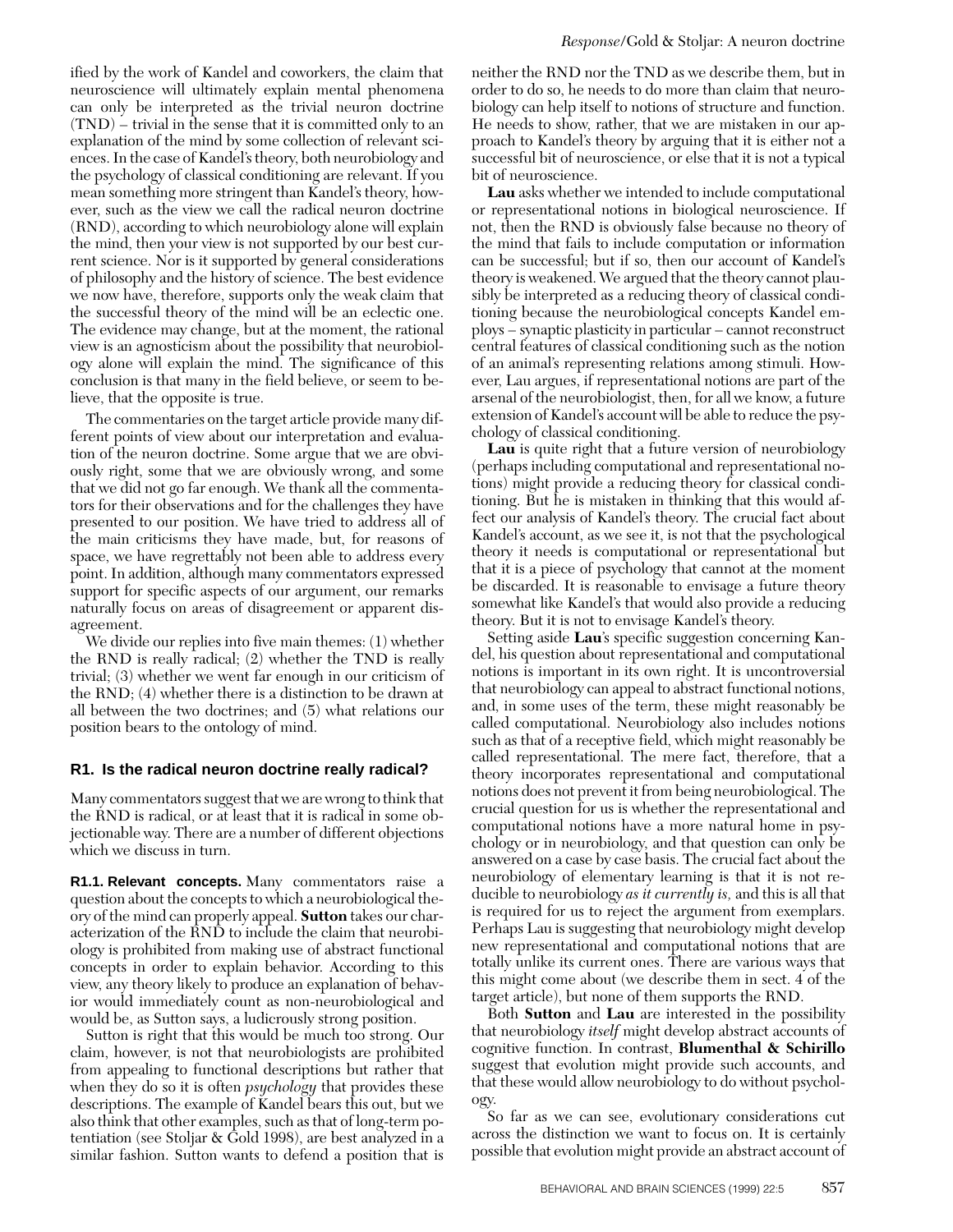## *Response/*Gold & Stoljar: A neuron doctrine

cognitive function. Until such an account is provided, however, we cannot tell whether it will make neurobiological accounts of mental function easier to develop or not. For all we know, evolutionary accounts of mental life will mesh better with psychology than with neurobiology. After all, there are a number of central evolutionary notions – adaptation, fitness, and environment, to name some of the familiar ones – that are no more at home in neurobiology than in psychology. In fact, evolution has been applied (e.g., by Barkow et al. 1992) to explain psychological structure and function. For this reason, although evolutionary considerations *might* support an RND, we have as yet no evidence that they do.

**R1.2. Linguistic issues.** According to **Hardcastle,** we have made the RND radical only by engaging in armchair neuroscience. She seems to suggest that the question of which terms belong to which science is not significant, or, at any rate, not one to be answered by philosophers. The fact that Kandel's theory appears to explain what looks like psychological phenomena is really just an illusion of terminology. One might equally be misled into thinking that since the immune system "learns" to create antibodies, theories of this process are psychological theories. No doctrine of interest, certainly no "radical" doctrine, should be decided on terminology.

If **Hardcastle** is right, talk of learning in *Aplysia,* like talk of learning in the immune system, is only metaphorical. However, as she herself emphasizes, one of the interesting aspects of Kandel's work is that it may generalize and tell us something universal about the nature of memory itself, in particular about the distinction between longand short-term memory. But it is hard to see how this could be true if we interpret attributions of memory to sea slugs as metaphorical as we do in the case of the immune system.

**Zanker**'s commentary raises a related point. He argues that we have attempted to answer substantive scientific questions by semantic means. As we understand him, Zanker's claim is that we have artificially restricted the domain of the term "neurobiology" and have thereby ignored other areas of neuroscientific research – he mentions neuroethology and psychophysics – in which neural explanations of psychological phenomena may be available. We have, therefore, made it extremely difficult, if not impossible, for the RND to come out true. Zanker further claims that this restriction leads us to choose the inappropriate exemplar of Kandel's theory against which to test our claims. Here, however, Zanker's claim is not that we have applied semantics where science is necessary, but that the RND can only fail to be supported by the exemplar because every psychological phenomenon requires a psychological description to identify it at all. Isn't a solely neural account of the exemplar therefore impossible from the start?

We did note in the target article (in n. 17) that less radical neuron doctrines could be produced by increasing the number of branches of neuroscience included in neurobiology. Whether or not neuroethology or psychophysics could be added to neurobiology to produce a neuron doctrine that is interesting is a question we cannot pursue here, but whatever the answer, it does not seem to us to be one that would be determined by linguistic fiat. The borders of neurobiology may be fuzzy, but they are not stipulative. It is possible that there are exemplars that would lend more support to the RND, and we are prepared to consider them on their merits and on substantive scientific grounds.

In any case, even if **Zanker** is right that we have been overly restrictive in our definition of neurobiology, it is hard to see how that criticism supports his claim that we have sneaked psychology in by the back door in our discussion of classical conditioning. Our claim that Kandel's theory incorporates psychological notions is not based on the idea that any description of a psychological phenomenon must appeal to psychological concepts. This would indeed be to establish our position by theft rather than by honest toil. Our claim is that Kandel's theory appeals to substantive psychological notions that cannot be eliminated without significantly limiting the explanatory power of the theory. More important, the psychological theory of classical conditioning is the sort of psychology that seems unambiguously excluded from an expanded neurobiology.

We conclude with a logical point raised by **Zarahn,** who suggests that we overestimate the radicalness of the RND by not considering in detail the status of the inference from "the mind is the brain" to "the science of the mind is the science of the brain." Zarahn takes up a note in which we point out that "the science of" is an intensional functor in the following sense: from " $A = B$ " it does not follow that "the science of  $A =$  the science of B."

We are not sure whether **Zarahn** objects to our general claim about "the science of" or whether his concern is the particular case of mind–brain identity. It is unlikely that his concern is with the former because, without doubt, failure of substitution does occur in some cases: for example, planets are identical to clumps of atoms, but the science of planets is not the science of clumps of atoms. If, however, his concern is with the particular case of mind–brain identity, it is hard to see how the inference from "mind  $=$  brain" to "science of mind  $=$  science of brain" poses a problem for our argument. The concern of the target article is precisely with the question of what meaning should be given to the phrase "science of the brain" when considering its role in the explanation of the mind. Our claim in part is that there *is* a sense in which the science of the mind is the science of the brain, namely, where "science of the brain" is interpreted as cognitive neuroscience. However, one comes down to the question of substitution – even if one supposes that the inference Zarahn discusses is a good one – the question of the neuron doctrine will have to be evaluated on its merits.

**R1.3. The resources of neurobiology.** The comments by **Hameroff, Zaidel,** and **Vickery** take an empirical approach to the question of whether the radical doctrine is really radical. According to these commentators, we have underestimated the complexity of neurobiology, and this affects our conclusions.

**Hameroff** suggests that the standard picture of the neuron is simplistic in a way that hides the possibilities for explaining psychological phenomena at the subneural level. A doctrine that makes full use of the complexity of the subneural function would not seem as radical as we take the neuron doctrine to be.

**Hameroff**'s suggestion is an interesting one and deserves to be taken seriously; he is certainly right that the views we discuss tend to neglect the complexity of the neuron. Of course, Kandel's own work is not such a case be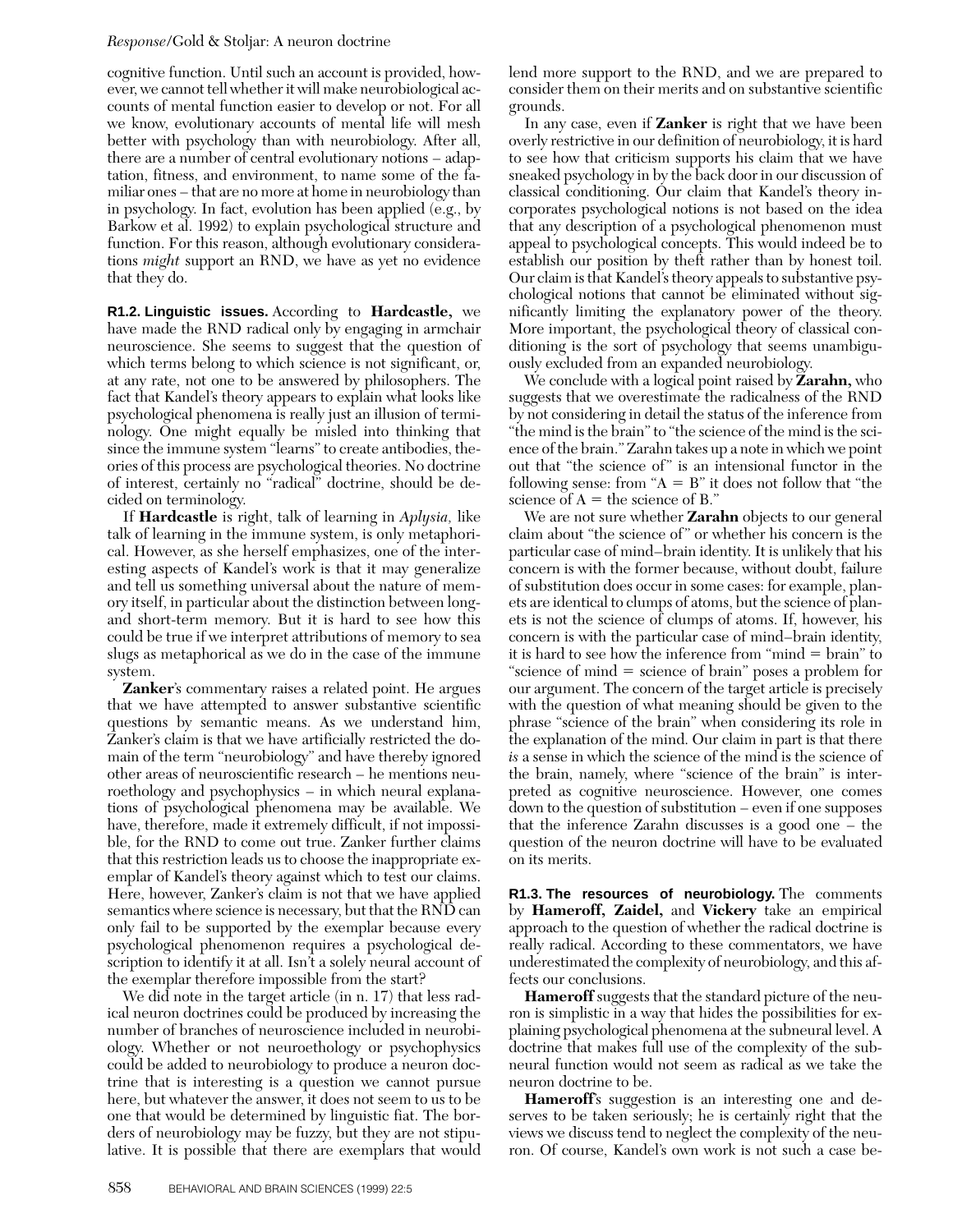cause parts of his theory of learning that we did not discuss refer to gene expression. Hameroff is also right that should neurobiological explanation begin to make use of the concepts of intraneural function to explain psychological phenomena, then we would have to reconsider the plausibility of the RND. We have not argued that the RND is false but that it is currently unsupported by our best science, and scientific progress might require a change in our position. It is not clear, however, that our analysis would *have* to be changed even if future neuroscience begins to exploit intraneural function. The mere fact that one appeals to intraneural complexity in explaining some cognitive phenomenon does not in itself tell us anything about the structure of that explanation. It may continue to be an implementation account rather than a reduction.

**Zaidel** focuses on neural systems-level explanations of psychological phenomena rather than intraneural level explanations. She argues that neuropsychological research offers an example of psychology-independent investigation of the mind and constitutes an area of the theory of the mind in which the RND is true. We certainly agree that the study of focal (or other) brain damage offers important insights into mental function, in particular, as Zaidel notes, by fractionating behavior. But this is not the RND in practice because, at its best, neuropsychological investigation reveals previously unknown psychological functions. When we discover, for example, that patients with Alzheimer's disease can read fluently without comprehension (Warrington 1975), we are learning something about the function of the brain but not about the function of neurons or neural systems. The dissociation between fluent reading and linguistic comprehension is a cognitive one whose underlying neural implementation is no better understood as a result. In fractionating behavior, neuropsychology contributes to psychology more than to neurobiology.

**Vickery** argues that we have underestimated the power of neurobiological concepts to account for classical conditioning. He offers neurobiological explanations for the conditioning phenomena we refer to in section 5.3.5 in the target article in order to argue that Kandel's theory could not successfully reduce classical conditioning. He first discusses heterosynaptic long-term depression (LTD) to explain the differential conditioning results obtained when the conditioned and unconditioned stimuli only occur together and when the conditioned stimulus also occurs without co-occurrence of the unconditioned stimulus. He then hypothesizes that possible differences in spatial structure at the level of synapses might account for the differential learning effects in the second-order conditioning experiment we discuss.

We are grateful for **Vickery**'s suggestions, particularly regarding LTD, because he is quite right that there is considerable variety in the mechanisms of potentiation and depression, and there may indeed be other neurobiological resources for explaining learning behavior than the ones we mention. There are two points to be made about his suggestions, however. First, it does not seem necessary to appeal to LTD in order to offer a mechanism for the first result because the failure of the conditioned and unconditioned circuits to be co-active in all cases might be sufficient to explain Rescorla's results. Indeed, one would expect LTD to lead to an increased difficulty in conditioning, whereas Rescorla's (1988) results merely indicate a *failure* of conditioning. Second, describing the correct neurobiological

mechanism is not really central to our point. Our argument about the first of the conditioning results is meant only to call into question the adequacy of the received view about conditioning as a transfer of response from unconditioned to conditioned stimulus. If "mere transfer" is not an adequate characterization of conditioning, then Kandel's account (which seems to translate the notion of transfer into neurobiological terms) cannot be used to support the RND despite its contribution to understanding classical conditioning. Even if Vickery is right that Kandel's theory can account for the first of the conditioning experiments, that experiment may nonetheless expose the limitations of the neurobiological resources available to explain conditioning. His suggestion about mechanism may be correct without undermining our claim about the relation between the neurobiology and the psychology of classical conditioning.

Similarly, if the notion of stimulus relations raised in our discussion of the second experiment cannot be captured by the traditional conception of conditioning, then Kandel's theory, which seems to be best suited to the traditional conception, must be described as implementation rather than reduction. **Vickery**'s proposal, as far as we can tell, is that spatial matching is required for synaptic plasticity and acts as a sort of filter: in the "similar" case, the synapses of the conditioned and unconditioned circuit are sufficiently close to undergo facilitation, whereas in the "dissimilar case" they are not. We concede that were an explanation of this sort to be verified, it would go some way toward offering a richer neurobiological story about conditioning. However, would that story reduce the psychological story or implement it? Surely, if some notion of the representation of relations among stimuli is part of the psychological story, then spatial matching by itself would not serve because not all relations are spatial relations. Once again, it is important to emphasize that we are not calling into question the idea that Vickery's proposed account (or some similar one) might be correct. Our claim is only that those mechanisms do not take over the conceptual work done by the psychological theory.

**Vickery**'s point about our account of color opponency is relevant here. He claims that the examination of opponent neurons would produce the same discovery as the psychological theory, namely, that one cannot see a reddish-green or a bluish-yellow. Perhaps, but opponent theory is much more than that observation, and there is as yet no neurobiological story about opponent cells that makes the psychological story otiose. Similarly, Vickery does not offer a set of neurobiological concepts that could replace the psychological ones that explain conditioning. Of course, Vickery may be on to something. There may be some such story waiting to be articulated, and we are prepared to revise our position should it become available.

**R1.4. Objectionable consequences.** Setting aside the question of the interpretation of the RND, a number of commentators claimed that our interpretation does not entail the consequence we draw. **Byrne & Hilbert** distinguish two radical doctrines and claim that we conflate them to our detriment. The weak doctrine holds that the mind will be explained by neurobiology; the strong doctrine holds that *only* neurobiology will explain the mind. Byrne & Hilbert's claim is that the mere existence of a low-level theory that explains a set of phenomena does not ipso facto entail that the higherlevel theory might not also explain the phenomena. For this reason, the future success of neurobiology does not entail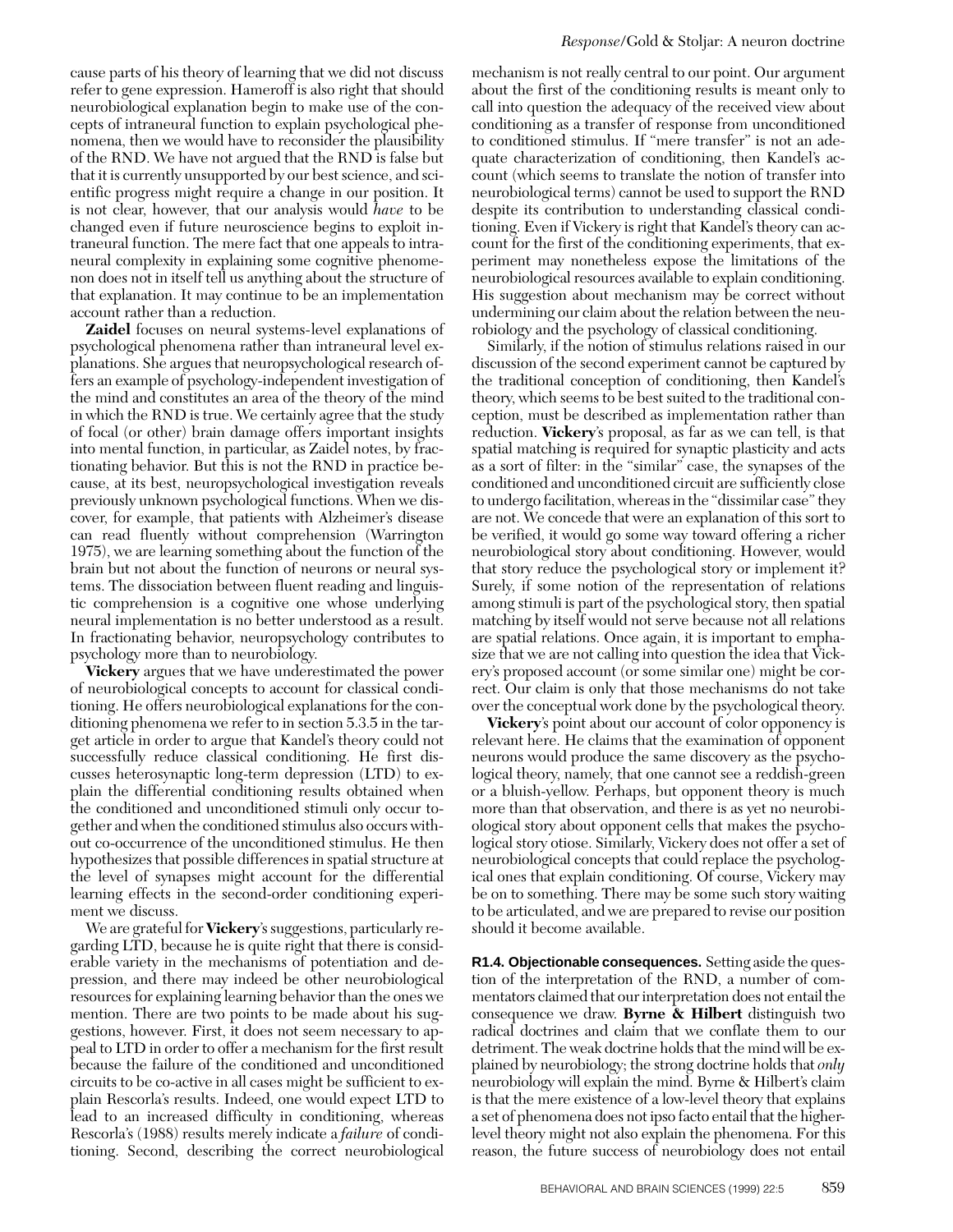#### *Response/*Gold & Stoljar: A neuron doctrine

that the psychological sciences are place-holder sciences, and neither is this a consequence defended by the Churchlands (e.g., P. S. Churchland 1997). Byrne & Hilbert consider the argument from unification as an instance of our error, but the point is a general one. According to Byrne & Hilbert, the Churchlands hold the weak doctrine, but our critique of the RND assumes that the strong doctrine is true, and for this reason, our argument misses its target.

There are two objections to **Byrne & Hilbert**'s suggestion. The first is that explanations in science tend to exclude each other. Let us suppose with Byrne & Hilbert that there is (or could be) a neurobiological theory of language that is genuinely successful. Such a theory would either be better than traditional linguistics or it would not. (It could be exactly as good, but such cases are the exception rather than the rule in science.) If it were worse, it would not replace the psychological theory and neither the weak nor the strong version of the RND would be true. If it were better, what explanatory significance should we attach to the fact that there is a somewhat less successful psychological theory also available? It is not clear why we should attach any significance to that fact at all. Thus, even if the RND is ambiguous between a weak and a strong doctrine, this does not alter our argument concerning the RND or our analysis of the argument from unification.

The second objection is that although **Byrne & Hilbert** are right that one can draw a distinction between a strong view that *only* neurobiology will explain the mind and a weak view that *at least* neurobiology will explain the mind, it is less clear how this distinction will be of use in practice. The reason is that, as Byrne & Hilbert point out, even according to the weak view, psychology must be interpreted as reducing to neurobiology. Hence, the strong view that only neurobiology will explain the mind does not exclude the claim that psychology will *also* explain the mind since a reduced psychology *just is* a part of neurobiology. (Compare: to say that only philosophers will come to the party does not rule out the possibility that Jones will come, so long as Jones is a philosopher.) The distinction drawn by Byrne and Hilbert and their critique of the argument from unification is thus in danger of collapse. Of course, this leaves open the question of whether psychology *does* reduce to neurobiology – but that is precisely one of the questions that our paper addresses.

A different point is made by **Munsat**in his interesting remark about linguistics. According to Munsat, linguistics is really a bit like mathematics, and therefore the neuron doctrine has no bearing on it. It is true that the status of linguistics is a difficult matter, and there is certainly some plausibility to the claim that languages or grammars are mathematical objects. But it is not obvious from this that linguistics and linguistic explanation is similar to mathematics and mathematical explanation. Moreover, as Alexander George (1989) makes clear, even a Platonist conception of linguistics requires a psychologistic account of psycholinguistics. Our point will be the same if it is restricted to psycholinguistics.

## **R2. Is the trivial neuron doctrine really trivial?**

Many commentators objected to our use of the word "trivial." We were surprised by this. First, as we noted, we did not intend the word trivial to mean uninteresting, false, logically flawed, or logically vacuous. We meant to suggest only that the TND does not make strong predictions about the future course of science and is an uncontroversial view about the practice of science. Nevertheless the word caused alarm in some readers that we might have avoided with a less contentious choice.

Words aside, some of the objections made to our argument focused on the substantive question of whether the TND is, or should be, widely accepted. If it is not, then it is not trivial in our sense. These objections fall into two groups: those who claim that cognitive scientists do not hold the TND and those who claim that philosophers do not hold it. We consider each in turn.

**R2.1. The autonomy of cognition.** It is pointed out by **Sutton, Hardcastle, Revonsuo,** and **Daniel** that the TND is at odds with a position that they say is, or was, common in cognitive science circles and therefore should not be called trivial. This position, sometimes referred to as the *autonomy of cognition* or the *autonomy of the mental,* says that the level of description of mental function is independent of the neural level. Therefore, no facts about the brain are relevant to understanding mental function, and no doctrine that envisages the theory of the mind as an integration of the psychological and neural sciences could be true. If the TND, which is one such doctrine, is not true, then it cannot be *obviously* true or uncontroversial, which is what our use of "trivial" is meant to convey. Even if the autonomy thesis is not true, if it is or was widely believed, then the TND cannot be trivial in our sense. We addressed this issue only briefly in the target article, and we are pleased to be given the opportunity to answer it here.

The doctrine of the autonomy of the mental can be interpreted in two quite distinct ways corresponding to the two senses of "autonomy" usefully distinguished by **Stone & Davies.** "C-autonomy" is the relation of independence between theories and "F-autonomy" is the relation of irreducibility between theories. The doctrine of the autonomy of the mental can therefore be interpreted either as the strong thesis that the theory of the mind is C-autonomous with respect to (i.e., independent of) the theory of the brain, or as the weaker thesis that the theory of the mind is F-autonomous with respect to (i.e., irreducible to) the theory of the brain. There are thus two distinct claims that **Daniel, Hardcastle, Revonsuo,** and **Sutton** could have in mind – the first that the TND is inconsistent with the Cautonomy of psychology with respect to neurobiology, and the second that it is inconsistent with the F-autonomy of psychology with respect to neurobiology – and our response to their criticism depends on which of these is under discussion.

We take C-autonomy to represent the position we ascribed to certain researchers in the AI community, social constructivists, and others who take theories of the brain to be strictly irrelevant to the understanding of the mind. Notice that this position is very strong indeed because it implies not only that the theory of the mind will be a solely psychological theory, but that neurobiology could not possibly be relevant to the development of that theory. We agree that the TND is inconsistent with this interpretation of the autonomy of the mental, but we do not believe that this interpretation is commonly held. After all, researchers representing mainstream positions in the sciences of the mind have never denied that neurobiology might be rele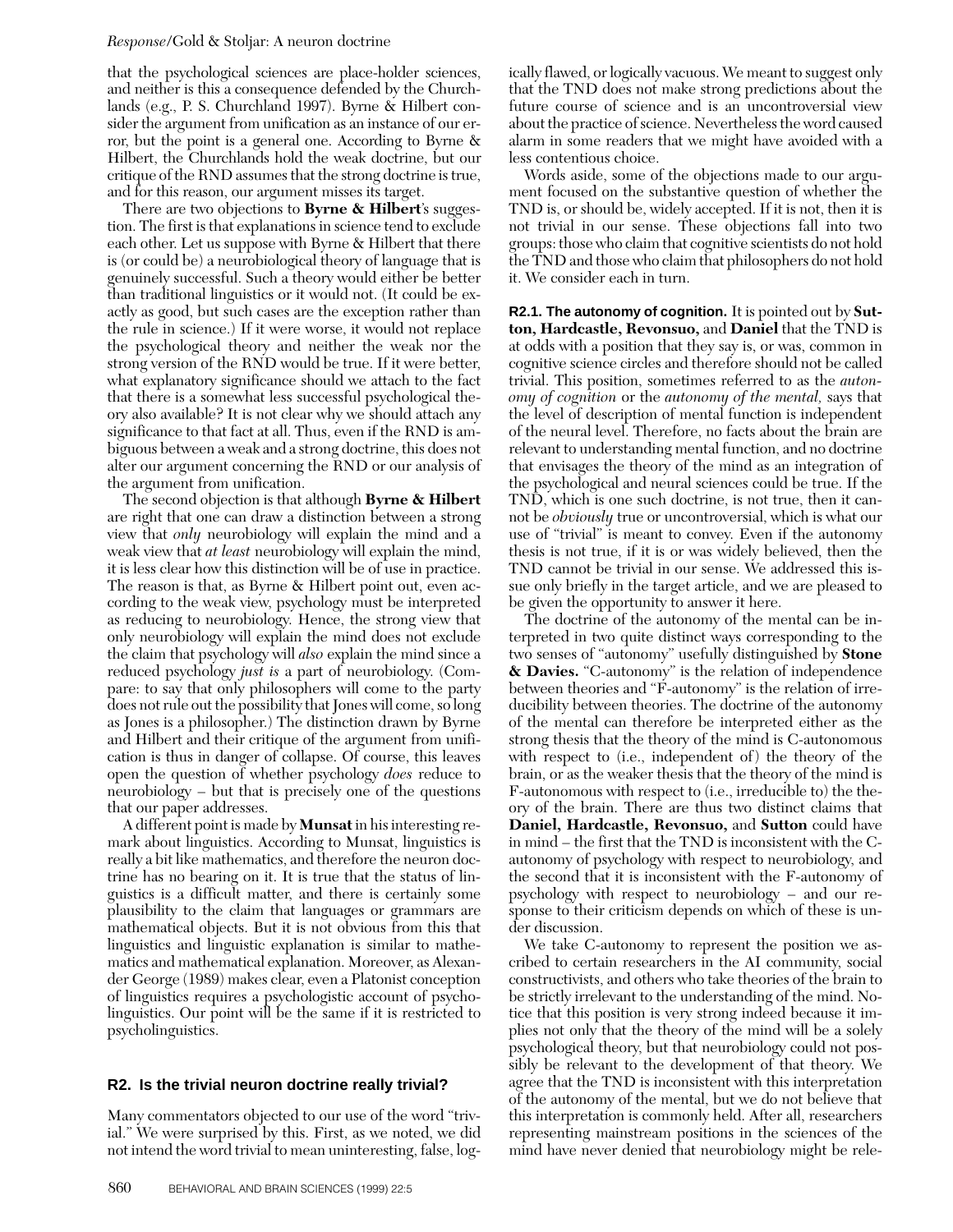vant to the study of the mind. Because it is a mistake to delimit *a priori* the domain of investigation that will provide insight into any phenomenon of interest, how *could* they deny that? More importantly, these researchers did not deny that even an autonomous theory of the mind would require an implementation theory to explain how mental function was instantiated in the brain, even if neurobiology played little or no part in the development of that theory. That is to say, they advocated the thesis of F-autonomy, rather than the thesis of C-autonomy. However, the Fautonomy of psychology with respect to neurobiology is *not* inconsistent with the TND because the TND permits a successful theory of the mind to be constituted by a psychological theory together with a neurobiological implementation to which the psychology is irreducible. We disagree, therefore, with **Daniel, Hardcastle, Revonsuo,** and **Sutton** because we claim that the TND is perfectly consistent with one popular interpretation of the doctrine of the autonomy of the mental, and although the TND is inconsistent with a different interpretation of the autonomy thesis, *that* thesis is not at all widespread.

The debate between those who support a neuroscientific approach to cognition and those who support the autonomy of the mental is often characterized as a debate between two radical views, the RND and the thesis that psychology is C-autonomous with respect to neurobiology. But this choice is a false one. There is an obvious conservative position, namely, the TND, that is compatible with a large range of middle positions (see again **Stone & Davies**). Once this middle ground is pointed out, it is clear that many cognitive scientists and neuroscientists implicitly are located at some point within it or that they would choose to be so. And it is equally clear that this is the right position to hold.

## **R2.2. Issues in the philosophy of mind and language.**

Both **Daniel** and **Jamieson** write that the TND is inconsistent with positions defended in philosophy of mind and language and therefore cannot be trivial. (For a further discussion of how the argument of the target article interacts with issues in the philosophy of mind, see sect. R5 below). According to Jamieson, the TND is inconsistent with externalism, functionalism, and property dualism. Daniel also cites the case of functionalism.

We agree that the TND is inconsistent with property dualism; the framework of the target article explicitly included a commitment to materialism (as evidenced, for example, in the argument from materialism and naturalism). In any event, both the TND *and* the RND are inconsistent with dualism. Thus, the question of dualism is orthogonal to that distinction and to our concerns.

We do not agree, however, that the TND is inconsistent with functionalism or with externalism. **Jamieson** has analytic functionalism in mind, as **Daniel** does, according to which functionalism is an account of what our ordinary mental concepts are; it is, so to speak, a "theory-theory" approach to our commonsense folk psychology. But a functionalism that provides an analysis of our everyday mental concepts leaves open a number of options when one turns to the scientific theory of what it is that those concepts denote. For example, our everyday concept of belief might be articulated as the state of a person that represents the world as being in a certain way and which, when combined with other states, causes the person to behave in various ways. Such an account of belief largely leaves open the question

of what, *as a matter of empirical fact,* the states in question are – linguistic states, computational states, neurobiological states, or some combination. Analytic functionalism thus largely leaves open how a scientific theory of mental states will look, and this means that analytic functionalism is not inconsistent with the TND. Analytic functionalism is a view about concepts; the TND is a view about what best explains, as a matter of fact, what the concepts denote.

The question of analytic functionalism is important also for another reason. In her commentary, **Hardcastle** makes the interesting point that one cannot conjoin biological theories with psychological theories without loss of generality; any such theory would necessarily only apply to creatures with brains. We agree that psychological concepts should apply to creatures that are very different from us in constitution and structure, but we take it that this generality is the goal of a functionalist analysis of mental concepts. The role of scientific psychological theories, in contrast, is to explain how these concepts are instantiated in particular creatures. The TND is about the latter issue, not the former.

We turn now to **Jamieson**'s point about externalism, the claim (roughly) that the individuation of some psychological facts requires reference to the external world. We mentioned this issue in a note in the target article (see also Stoljar & Gold 1998), but we are grateful to Jamieson – and to **Jackson** who makes a similar point in a different context – for giving us the opportunity to explore it further.

Externalism can be understood in at least two different ways. (We are indebted to Frank Jackson for discussion.) In one interpretation of the view, externalism is the thesis that some psychological properties are *relational* and *intrinsic: relational* because in order to describe the properties, one has to refer to items external to the subject that possesses them; *intrinsic* because if a subject has a particular psychological property, a duplicate of the subject will also have the property. An analogy is water-solubility. Being watersoluble is a relational property of a sugar cube because in order to describe the property, one has to refer to items external to the sugar cube. However, water-solubility is intrinsic because (in usual cases) duplicate sugar cubes will both be water-soluble if either is. A different interpretation of externalism takes it to be the thesis that psychological properties are *relational* but *extrinsic: relational* for the reason already mentioned; *extrinsic* because if a subject has a property, it does *not* follow that a duplicate subject will also have the property. An analogy is the property being two feet from a burning barn. If a sugar cube is two feet from a burning barn, it does not follow that a duplicate sugar cube will also be two feet from a burning barn.

**Jamieson**'s claim is that the TND is inconsistent with externalism because neural phenomena are internal; the identity of mental phenomena and neural phenomena to which the TND is committed entails that mental phenomena must be internal as well. Jamieson rightly claims, however, that it is a common view that some mental phenomena have to be individuated by reference to the external world and cannot therefore be internal.

What does it mean to say that neurobiological properties are internal? Usually, this claim is understood as the claim that neurobiological duplicates will have all and only the same neurobiological properties. But that is quite consistent with externalism in the first sense. As long as neurobiological properties can be relational properties, they can provide the connections to the external world required by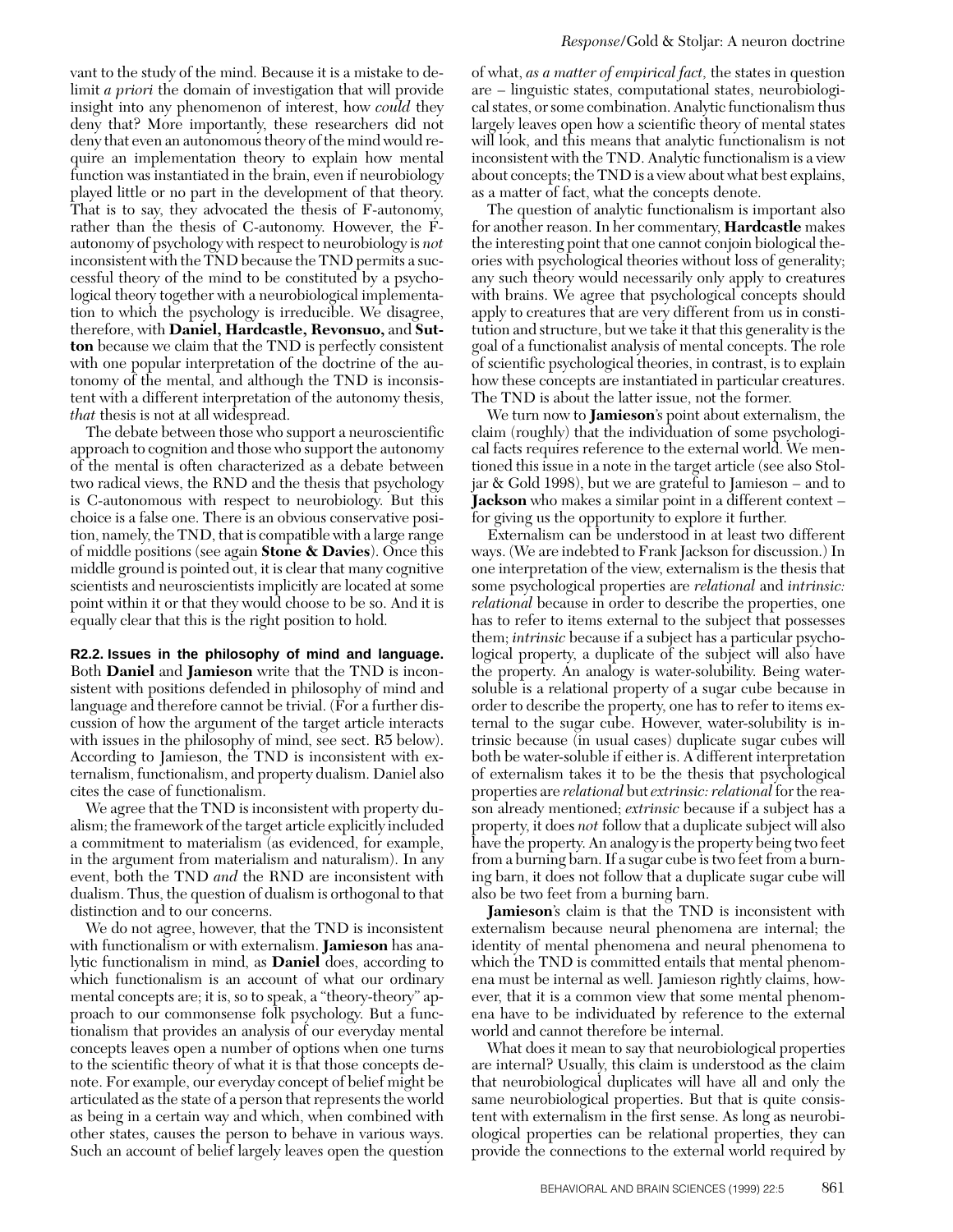### *Response/*Gold & Stoljar: A neuron doctrine

externalism about mental phenomena. The neurobiological properties will nonetheless remain internal in the sense that they will be preserved across duplication. Moreover, it seems quite clear that some neurobiological properties *are,* in fact, relational in the sense required. (This point is also made by **Perring.**) The concept of the receptive field in visual neurophysiology provides an illustration. Receptive fields are defined by reference to an area of visual space in which a stimulus elicits a response from a neuron and by reference to the particular stimulus that elicits that response. Neurons in V1, for example, respond to moving bars. The classification of V1 cells, therefore, makes essential reference to the external world (i.e., to a moving bar). Externalism in the intrinsic sense, therefore, is not at odds with the TND.

What if one interprets externalism in the extrinsic sense? Admittedly, the claim that the TND is inconsistent with this version of externalism is more plausible than the parallel claim about the first version. If neurobiological properties are internal in the sense of being preserved across duplication but mental properties can *change* across duplication, then mental properties cannot be identical to neural properties in the sense presupposed by the TND. Having distinguished these two senses of externalism, however, it is not clear to what extent this latter view is widely held. (**Jackson**, for example, holds the first version, not the second.) And if it is not widely held, then the TND can still be said to be trivial in our sense. In any case, the *general* claim that externalism is incompatible with the TND is false because of its compatibility with the intrinsic version of externalism.

More importantly, to the extent that the extrinsic version of externalism is plausible in the psychological case, we must ask whether neurobiological properties *are* indeed internal. If both neurobiological and psychological properties can be relational, as we have claimed, why is it plausible to treat only the *latter* as extrinsic? Certainly, an argument to the effect that neurobiological properties are not extrinsic is required before a possible incompatibility with the TND can be said to have been shown.

## **R3. Is there a distinction between the TND and the RND at all?**

We turn next to a different sort of criticism regarding the interpretation of the neuron doctrine, namely, that the distinction we draw between the TND and the RND is not well-founded. This objection is formulated by the commentators based on a number of different premises.

**R3.1. Reduction and implementation.** According to Sut**ton,** we have distinguished too rigidly between reduction and implementation, thereby setting the bar too high for real science. As a result, the distinction between an account of a mental phenomenon that is purely neurobiological and one that is interdisciplinary is not as clear-cut as we maintain. With a less rigid TND–RND distinction and a more nuanced conception of reduction, it is possible to show that Kandel's theory *is* a reduction of classical conditioning.

In the target article, we took for granted that there was an intuitive distinction between reduction and implementation, and although we referred to the classical conception of reduction (Kim 1993; Nagel 1961), we made no specific claims about the proper way to characterize the distinction. No doubt there is a lot of philosophy of science to be done here. However, our argument does not depend on any precise conception of reduction and implementation. The intuitive way to express our view about reduction is that the form of a successful theory depends on where the best explanation of the phenomena is to be found (sect. 5.3.6, target article). Thus, leaving aside the details of reduction and implementation, we claim that the RND is true just in case the best explanations of the phenomena of the mind are to be found in neurobiology.

We agree with **Sutton** that the nature of reduction is relevant to the understanding of the theory of the mind, and we suspect that he is right that mixed positions of the sort he describes better capture the likely future of the sciences of the mind. However, the plausibility of the TND does not by itself show that there will never be an extension of neurobiology that will explain the mind. Because the RND could be true, the distinction between the RND and the TND is a real one.

**R3.2. Metaphysical considerations and explanation.** The distinction between the TND and the RND, **O'Meara** argues, depends on a distinction between a Humean and a physical conception of causation. According to his view, the TND presupposes a Davidson-style psychophysical supervenience thesis that depends on a Humean account of causation. The RND, in contrast, presupposes a physical account of causation, according to which psychological states and events could not be causal in the Humean sense. Thus, for O'Meara, the TND and the RND are in fact the same claim interpreted according to two different accounts of causation.

**O'Meara**'s distinction does not, however, affect the point we want to make. It is commonplace in discussions of causation to make a distinction between causation proper and causal explanation, where "causation" refers to the metaphysical phenomenon itself and "causal explanation" refers to the process of appealing to that phenomenon in the context of a scientific theory or model. O'Meara's distinction between "physical" and "Humean" theories is a distinction at the metaphysical level and not at the level of scientific explanation. Our argument concerns the level of scientific explanation because it addresses the kind of theory that will offer explanations of mental phenomena. Indeed, these are not necessarily *causal* explanations, because it is far from obvious that all psychological explanations are causal. Whether one thinks that causation is a physical relation or not, one will still have to make sense of the idea that explanations operate at both the psychological and neurobiological levels. Our interest is in the relation between the explanations at these levels.

It is worth pointing out also that **O'Meara**'s suggestion that psychology is operating with a Humean account of causation while neurobiology is operating with a physical account, is not altogether plausible. A claim like "the property *P* of the stimulus caused the perceiver to be in perceptual state *S*" might well be heard in a psychology lab (and similar claims might well be heard in a neurobiology lab). However, the claim itself leaves the issue of the background metaphysics of causation quite open. The difference between the psychological and neurobiological causal stories does not seem to be a difference in causation but a difference between psychology and neurobiology.

In contrast, **Fahey & Zenzen** argue that there *is* a clear TND–RND distinction but that our way of attempting to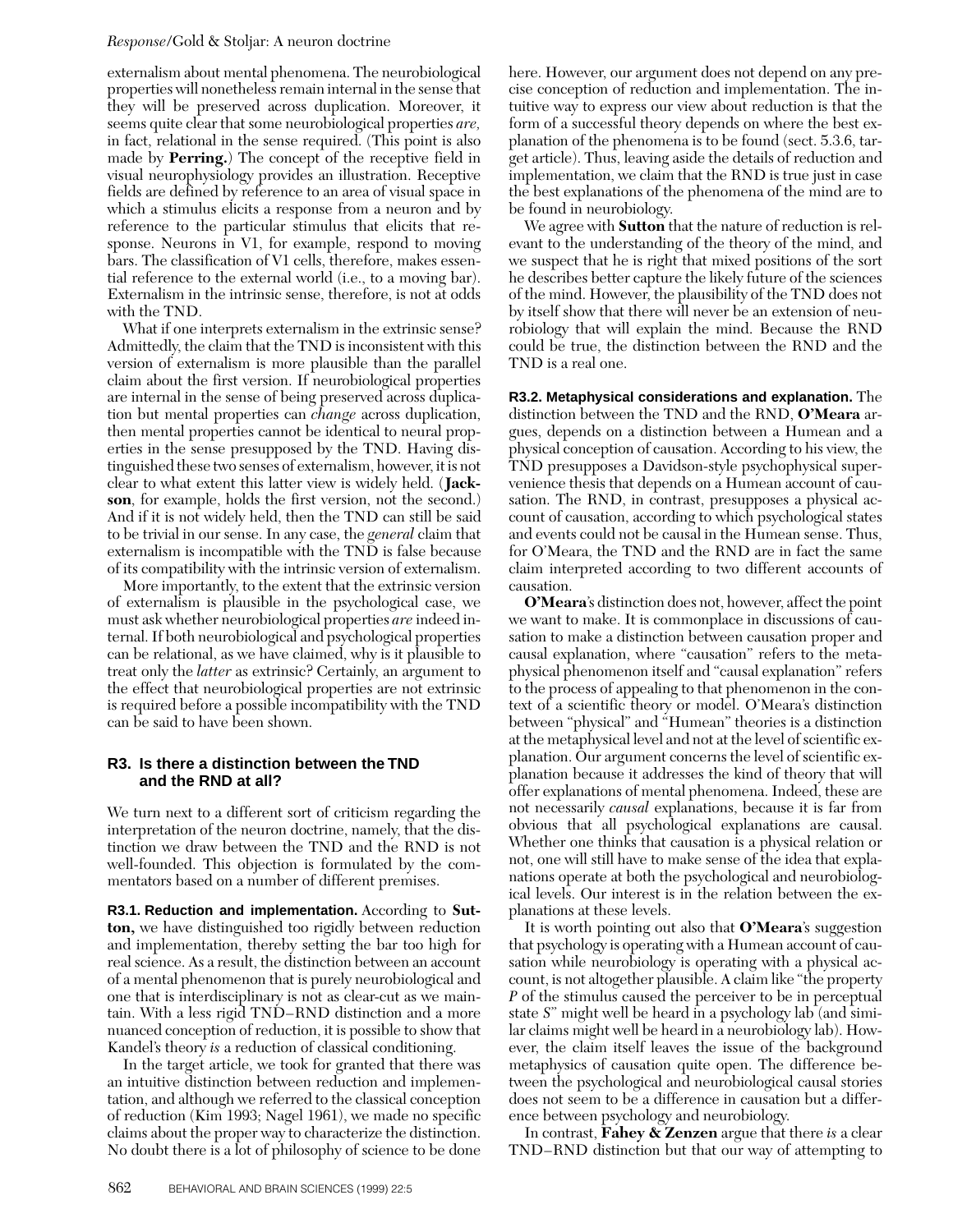articulate it is inadequate. We distinguish between explanation by cognitive neuroscience as opposed to explanation by neurobiology alone. But Fahey & Zenzen claim that all explanation is relative to some purpose or other, and the mere availability of an explanation cannot be used as the arbiter of whether reduction has been achieved in some domain or other. The only way to defend reductionism is to be committed to a metaphysical principle according to which the properties of higher-level phenomena are derivable from the properties of lower-level phenomena. To claim that the RND is false, therefore, one must be an emergentist; that is, one must believe that the properties of higherlevel entities are *not* so derivable.

Is a metaphysical commitment as strong as emergentism needed to support the TND–RND distinction? We do not think so. Imagine that the science of the mind one day has adequate explanations for all mental phenomena. It seems that one can coherently ask the question, "Are those explanations purely neurobiological or not?" in the absence of any belief whatsoever about emergentism. It may well be that the course of science is in fact affected by whether or not emergentism is true, but that is a quite distinct claim. Because the question about explanations of mental phenomena seems perfectly coherent, it seems the TND– RND is well-founded. It may be true that explanations are purpose-relative, but that does not make it impossible to ask what concepts are used in an explanation.

**R3.3. Description and explanation.** A different strategy is adopted by **Lamm,** who distinguishes a radical and a trivial doctrine by appealing to "genuine" explanation as opposed to mere description. The genuinely radical doctrine is committed to the explanation of a cognitive phenomena completely in neural terms, whereas the trivial doctrine is only committed to the existence of descriptions of those phenomena. Lamm argues that psychological theories are really only descriptions and thus only support the trivial doctrine. Lamm does not think that this is a criticism of psychology, however, because all sciences must go through a descriptive stage.

**Lamm** is right in distinguishing different stages in the development of scientific theory, although we hope he is wrong that the best we can expect is a descriptive science of the mind. (In the quotation from the target article that Lamm provides, we *did* only mention description. In surrounding sentences we also mentioned explanation, but the quoted sentence is certainly misleading in that it overemphasizes the issue of description.) Where Lamm sees the explanatory theory of the mind as a largely neurobiological one with psychological concepts thrown in, we believe that an explanatory theory *might* be mostly psychological. We do not need to take a stance on how likely this is, but it is important to keep such a possibility among the serious options for the explanation of the mind.

**R3.4. Relations among the sciences.** According to **Bullinaria,** we have elevated a pragmatic matter of developing

a scientific explanation into a call for more work in a new subject, the philosophy of neuroscience. His claim is that a commitment to reductionism in science only expresses the aim of choosing an appropriate theoretical level that will provide a perspicuous explanation of the phenomenon in question, and thus that the TND–RND distinction is a practical rather than a substantive one.

It is not clear to us, however, why **Bullinaria** takes his view of the pragmatics of explanation to be at odds with our account of the neuron doctrine. We did not explore how particular scientific theories are chosen by scientists to explain particular phenomena. Once such explanations are produced, however, one can ask which theories were used to produce them. Was quantum mechanics used to explain gene replication? If not, then the explanation of gene replication does not come from that level of theory. Is it relevant that genes are made up of fundamental physical particles? Not in the least, unless one can generate a better explanation of gene replication in quantum mechanical terms. (See also our response to **Byrne & Hilbert.**)

Now consider the theory of the mind. Whatever determines the choice of theories that are used to produce explanations of mental phenomena, it is quite coherent to ask, *Were theories other than neurobiological ones required?* If the answer is yes, then the RND is false; if it is no, then the RND is true. The debate over which theories to choose for which purposes of explanation is orthogonal to our position, which is that there are two *real scientific futures* that can be envisaged in the sciences of the mind. In one, various sciences are required to produce good explanations of mental phenomena. In another, neurobiology alone is enough to produce those explanations. One can therefore hold **Bullinaria**'s views about explanation without denying anything we say.

**Horwitz** also suggests that we have created a dichotomy where there is none. He argues that neuroscience makes use both of neural and higher-level psychological concepts in order to understand cognitive phenomena, and he cites a number of studies from "modern" neuroscience to illustrate the approach. (No doubt Eric Kandel would disagree that his work reflects an outmoded style of neuroscience!).

**Horwitz**'s commentary is clearly meant to be an objection to the argument of the target article, but we suspect that our use of the word "trivial" has distracted him from the substance of our position. So far as we can see, Horwitz's description of neuroscience is precisely one plausible and attractive instantiation of the TND – a truly integrative and interdisciplinary cognitive neuroscience. As we say in the target article and have reiterated above, we did not mean in the least to demean cognitive neuroscience by our use of the word "trivial"; quite the contrary. Our use of "trivial" was meant to imply the obvious truth of the neuron doctrine and the fact that it is and should be widely accepted in the neuroscientific community. We therefore take Horwitz's commentary to support our position rather than to reveal its flaws.

**R3.5. Is the confusion caused by a different distinction?** We conclude this section by discussing a related objection in the interesting commentary of **Stone & Davies.** They do not deny the distinction between the TND and the RND but argue that it is implausible that these are the positions that are conflated by scientists and philosophers. Instead, they distinguish a weak and a moderate neuron doctrine. According to the former, neurobiology will explain some aspects of the mind and psychology will explain others; according to the latter, neurobiology will be integrated with psychology to explain the mind. The weak doctrine takes the science of the mind to be multidisciplinary, whereas the moderate doctrine takes it to be interdisciplinary. Neither doctrine is equivalent to the TND; Stone & Davies cor-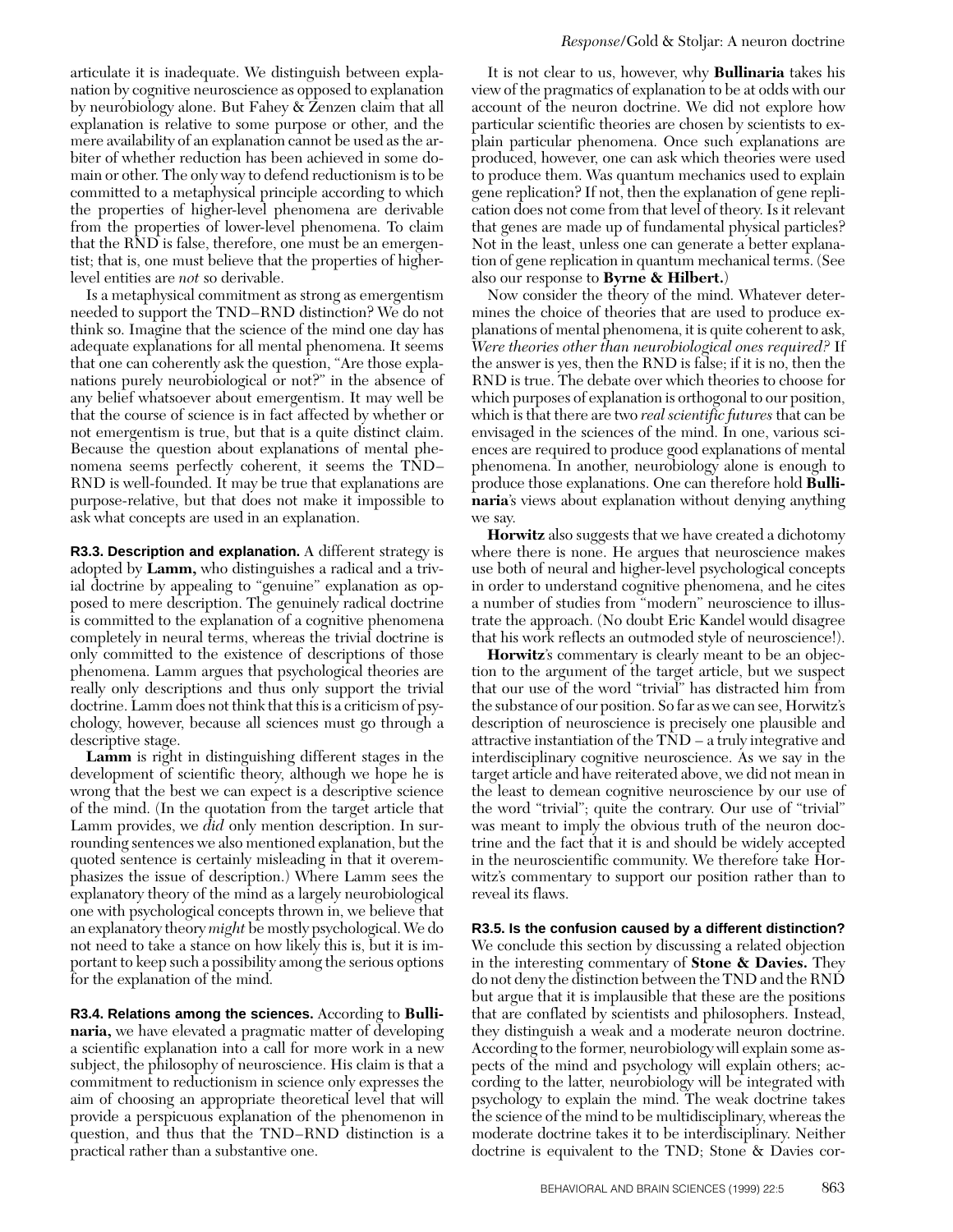#### *Response/*Gold & Stoljar: A neuron doctrine

rectly claim that the TND is strictly compatible with the idea that neurobiology will play *no* role in the future theory of the mind (see sect. 2.1 above). That is, the TND allows *any* combination of psychological and neurobiological concepts including the "vacuous" cases in which neurobiology either plays no role, or plays the only role. Stone & Davies argue that it is implausible to suppose, as we do, that scientists and philosophers mistake a doctrine as weak as the TND with the RND and much more likely that they conflate the RND with the moderate doctrine.

We agree that the moderate and, indeed, even the weak doctrines are quite plausible views about the future of the sciences of the mind, and it is quite possible that many scientists and philosophers do mean to endorse the moderate view when they endorse the RND. But it is precisely the specificity of this view that makes us doubt the suggestion that it is common to conflate it with the RND. Anyone who had formulated the moderate position would have quite clear ideas about the possible roles of neurobiology and psychology in some future theory of the mind. Our suggestion, is that a general commitment to the identity of mind and brain and a confidence in the ability of science to explain the mind could form the basis for an illicit inference to the RND. In other words it is easier to leap to the RND from the obvious plausibility of the TND than from the specific prediction of the moderate doctrine. To be sure, this is a speculation about the psychology of people who are interested in the neuron doctrine but one that seems to us quite plausible.

## **R4. Were we sufficiently critical of the RND?**

A number of commentators suggest that we have not gone far enough in our criticism of the RND.

Before we address the specific arguments of the commentators, we should say more about our overall view of the RND. In the target article, we claim that a commitment to naturalism is at odds with confident predictions about science. It is our commitment to naturalism that leads us to be agnostic about the future of the science of the mind, and this agnosticism extends to the RND. Whatever the current state of the science of the mind, it seems perverse to deny the *possibility* of a scientific development, however radical the possibility seems, that *will* produce concepts that would allow neurobiology to explain mental phenomena. Our conclusion is not that the RND is false but that there is currently no positive case to be made for it.

The commentary of **Uttal** is a case in point. We cannot possibly do justice to the many interesting suggestions he makes purporting to show the falsity of the RND. One of his claims is that the apparent randomness of the brain shows that it is impossible to work up from neurobiology to mind or backwards from mind to neurobiology. Consider, however, the neurobiological work of Freeman (1991) [See also Skarda & Freeman: "How Brains Make Chaos to Make Sense of the World" *BBS* 10(2) 1987.] who has shown that nonlinear dynamical modelling reveals stable mathematical states in the apparently random activity of neurons in the olfactory bulb of rabbits. These states are not only stable but alter systematically and predictably with changes in olfactory stimulus. Freeman's work thus reveals a surprising fact, namely, that with the appropriate theory, not only can one make sense of the apparent randomness in brain function but one can represent the neural level in such a way as to make contact with psychology. It seems premature, therefore, to conclude that future developments in the science of the mind might not make progress of the same sort; a revolution, or a number of revolutions, might do away with psychology and vindicate the RND. The probability of such a revolution may be low, but we do not believe it is zero.

**R4.1. Functional roles.** In order to counter this claim, **Chater** compares psychology and economics and argues that just as no physical description of the money in my pocket will explain its role as currency, so no neurobiological description of brain activity will explain psychological function. In each case, the lower-level description picks out the realizer of the functional state but is inadequate to replace the functional description. (See also sect. R2.2 above.)

Notice first that as part of a social institution, currency has physical properties that are stipulated by the relevant authorities. For this reason, **Chater** is quite right that the physical description of money is of no relevance to the functional role played by a particular currency. Because in principle paisley socks could play the role of dollar bills as easily as certain kinds of paper and ink, there is nothing interesting to be learned about the role of currency from the examination of its realizers. But it is by no means obvious that the same can be said for the relation between mind and brain; *not just any* potential realizer will be adequate to do the job defined by the functional description, nor is any functional description compatible with particular realizers. As **Jackson** notes, one's view about the individuation of beliefs can be affected by discoveries about neural function. A comment we made about Kandel in the target article makes the same point. According to Kandel, neurobiology may have discovered that simple and associative learning are not as different as psychology has supposed. Perhaps that insight could have been achieved by psychology alone; perhaps not. The fact that neurobiology can contribute to the functional-level description, however, shows that the possibilities for what Patricia Churchland (1986) calls the "coevolution" of neurobiology and psychology are real. And if neurobiology can make *some* contribution to the functional-level description of mental life, it is hard to see how *a priori* limits on that contribution could be established. In this regard, it is worth reiterating **Lau**'s point that Marr himself acknowledged that there may be cases in which insight into the function of some psychological system may *demand* a nuts-and-bolts explanation rather than a purely psychological description. If there are such cases, then they are evidence that a successful theory of the mind will include a significant conceptual neurobiological component.

**Smart**, to whose seminal views about the mind-body problem our own perspective is so much indebted, makes a point similar to Chater's in a different way. Smart argues that psychology is to neurobiology as block diagrams are to wiring diagrams. Given the indispensability of broadly functional description to psychology as well as to electronics, he concludes that there is no prospect of neurobiology replacing psychology.

We also think that functional descriptions are indispensable and that most of those descriptions currently come from psychology. Where we differ from **Smart** is in our belief that neurobiology may eventually be able to produce its own adequate functional descriptions of psychological phe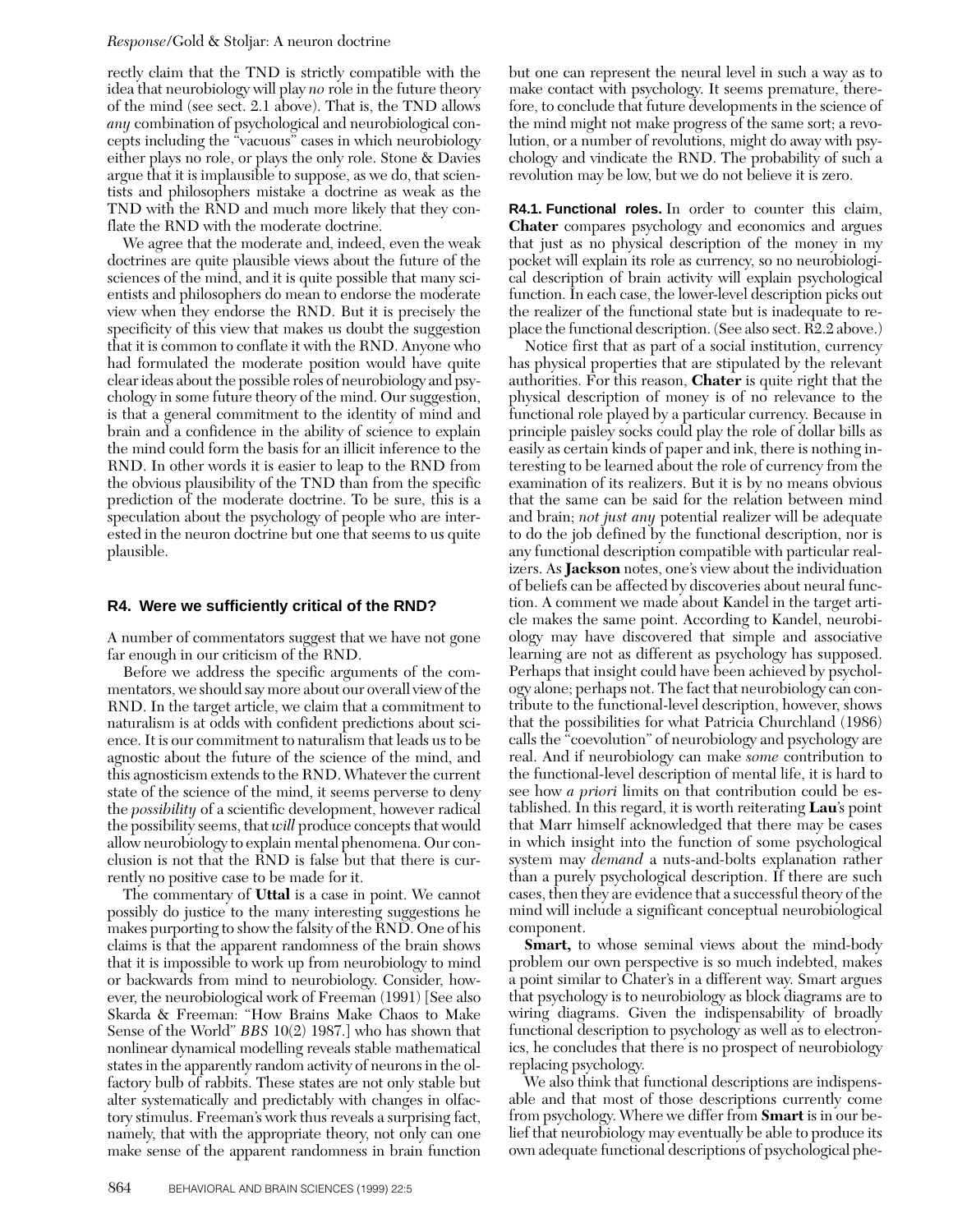nomena. Should that day come, we could agree with Smart that functional descriptions are an integral part of the science of the mind and still maintain that the RND is true.

**Tirassa** defends the surprising claim that the RND follows from the computational theory of the mind that is currently the accepted framework of psychology. According to his view, as against those that defend the autonomy of the mental, it is a slippery slope from the distinction between functional role and implementation to a rejection of the importance of the functional description. If psychology is no more than an abstract description of the brain, why not simply study the brain? Tirassa defends a conception of minds as ontologically primitive, from which it follows that psychology is ineliminable.

**Tirassa** may of course be right in thinking that the current division of labor between computational description and neurobiological implementation may one day change, but it is unclear to us how the ontological primitiveness of minds leads to the belief that psychology is ineliminable. The connections between general metaphysical views and the development of scientific theories are much less obvious than is often thought. As a result, even if we did take minds to be primitive parts of our ontology, nothing substantive follows for the sciences of the mind. Perhaps the best description of a mind-as-primitive is a neurobiological description. There is thus no difficulty in holding that the RND may eventually be vindicated, whatever the background metaphysics.

**R4.2. Unification.** An attempt is made by **Franceschetti** to show that we have been hoist by our own petard by arguing that considerations of unification not only do not provide evidence for the RND, they provide evidence against it. He argues that, in practice, theories tend to co-evolve, and that even in cases of genuine unification (e.g., by Maxwell's equations), theories apparently made otiose (e.g., optics) continue to remain useful. Thus even if there were a unification of some sort in the sciences of the mind, psychology is unlikely to disappear and the RND is unlikely to be true. (This argument, if sound, would lend support to the position of **Byrne & Hilbert** with respect to unification.)

Our response to **Bullinaria** is relevant here. The target article did not discuss the factors that determine where a successful scientific explanation will be found. Our position is only that once an explanation is available, there is a determinate answer to the question of which science or sciences produced it. If optics is still required to explain particular phenomena, then Maxwell's equations did not unify optics, if by unification one means dissolution. Similarly, should a unified theory of the mind be produced, it will either include psychology as a necessary part, or it will not. If it turns out that psychology is unnecessary (even if it remains a convenient shorthand), then the RND will have been vindicated.

**R4.3. On the use and abuse of neuroscience.** We are grateful for **Perring**'s commentary, in which he supports some elements of our position by appealing to the case of psychiatry. He shows that the TND and the RND are regularly conflated, with potentially serious consequences. An advocate of the neuron doctrine who fails to make the TND–RND distinction will infer from a "mental illness is an illness of the brain" that "mental illness ought to be treated by neurobiological interventions." But, as Perring

notes, this does not follow at all, as talk therapy, for example, may continue to be the most effective treatment for a pathology of the brain. Given the enormous emotional, social, and financial costs of mental illness, if Perring is right, then the TND–RND distinction cannot be of purely intellectual interest. The commentary of **Brothers** also makes reference to the social effects of the RND. Brothers argues that the RND has received unreasonable support in part because of the social value of trumpeting the successes of neuroscience in particular at a time when global theories of the mind (e.g., Freud's) are found sorely lacking. Once the social motivation behind the RND is noticed, however, its appeal is significantly reduced.

Is the RND a remedy for a *fin de siècle* malaise in the scientific community? Perhaps; the question is difficult and we don't have the expertise to answer it. What is important to stress, however, is that whatever the uses and abuses of the RND may be, one must keep its possible truth separate from them. However misguided some advocates of the RND might be, they may be advocating a view that is eventually vindicated. This is a theme familiar in other areas of science as well. For example, few theories are as badly misrepresented and abused as quantum mechanics, as a cursory look in the "metaphysics" section of many local bookstores will reveal. But the use of quantum mechanics to support everything from panpsychism to Eastern medicine does nothing to negate the theory. Likewise, one ought to remain open to the RND whatever its current social abuses.

## **R5. How does our argument bear on related issues in the ontology of mind?**

As noted in **Perring**'s commentary, our aim in the target article is to deal with a number of issues in the philosophy of science and their implications for neuroscience. However, some commentators raised related questions about the ontology of the mind that we did not deal with explicitly. We conclude with a discussion of some of these issues.

**Jordan** suggests that the naturalism we are committed to is at odds with a commitment to materialism. He suggests, in effect, that an open-minded investigation into the nature of the mind ought to refrain from commitments unsupported by science, and materialism is one such commitment. Opting for neutral monism – according to which the mind and the brain are aspects of the same neutral stuff – is, therefore, preferable.

Our commitment to materialism for the purposes of the target article, however, amounts to no more than the claim that the mind is identical to the brain; indeed, even this is only a working assumption. Our intention is to suggest that ontological monism may coexist with scientific pluralism, and we could have adopted a neutral monism to make the same point. The dispute between neutral monism and materialism is separate from the main claims we defend.

**Mogi** acknowledges that the RND is radical but offers an interesting suggestion as to why a theory of the mind should invoke explanations at the individual neural level. He then raises the problem of qualia. As we understand it, his view is much like Barlow's (1987), which we referred to in the target article. According to Barlow, biological neuroscience is promising as an explanation of mental phenomena, at least until we reach the problem of conscious awareness. Like **O'Meara,** Mogi advocates a supervenience account as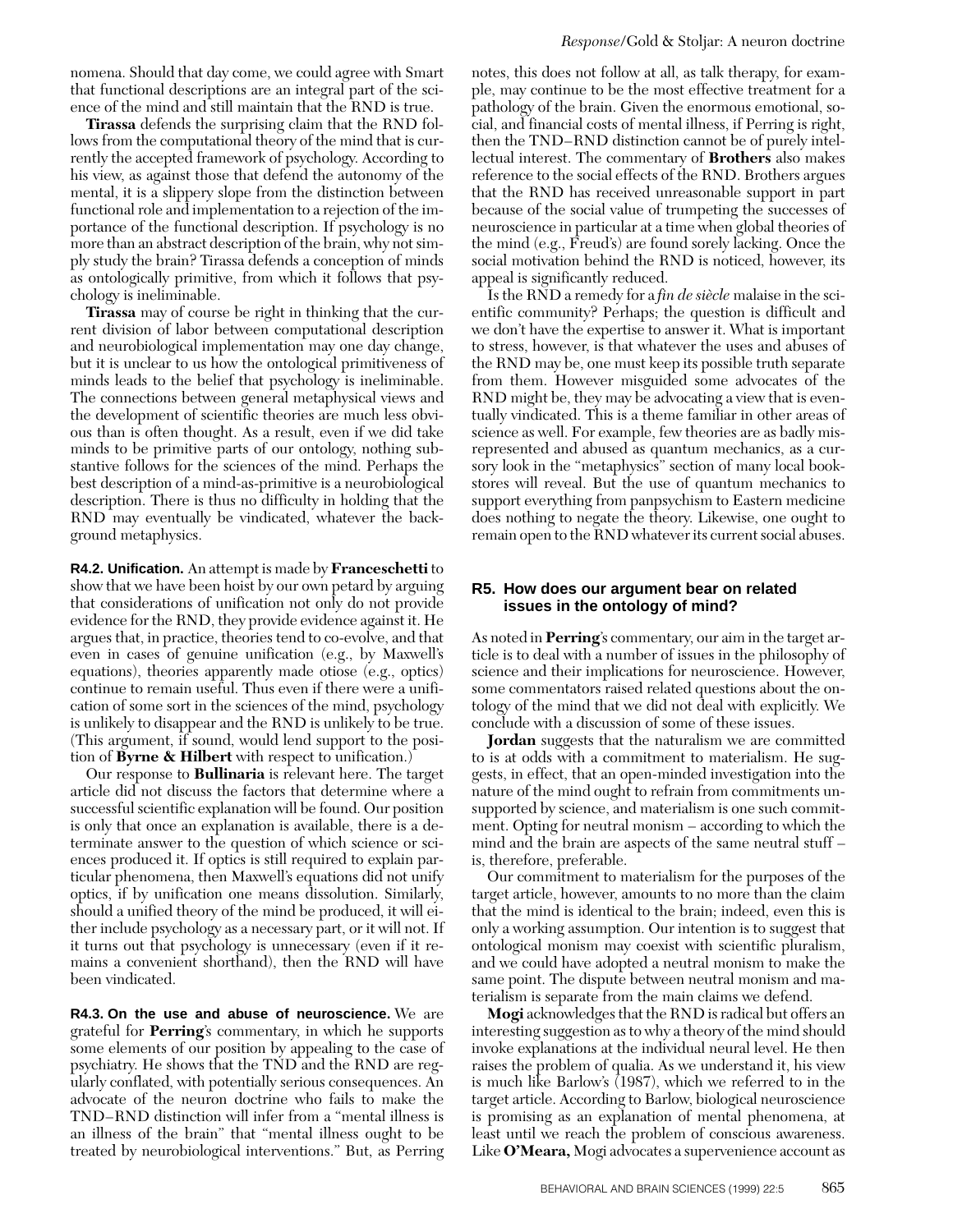#### *References/*Gold & Stoljar: A neuron doctrine

both potentially adequate to the phenomena and capable of being integrated into a respectable science of the mind.

We are rather doubtful about the potential usefulness of supervenience in this context for two reasons. First, we are impressed by the work of Kim (1993), who argues that the notion of a wholly independent psychological domain that nonetheless supervenes on a distinct neurobiological domain may be untenable. What is more relevant to the argument of the target article, however, is that the supervenience of the psychological on the neurobiological or physical is usually taken to be a metaphysical thesis, not an explanatory one. Our interest is in the explanatory question, not the metaphysical one.

Partly because of this, we do not say anything in the target article about qualia or consciousness more generally, nor do we address in any direct way the mind–body problem or the problem of other minds, both raised by **Gunderson.** It is important, however, to have something to say about how these issues are related to the target article. With respect to the mind–body problem, the crucial question is not whether neuroscience or cognitive psychology will be able to explain mental phenomena such as qualia. It is whether a science of *any* sort will be able to do so (see Jackson 1982). So the mind–body problem raises questions about the scope and limits of science in general, and not simply about neuroscience and cognitive psychology. Of course, these are the sciences that we look to for a solution to the mind–body problem, so they bear the burden of our search.

With respect to qualia and consciousness in general, one of the obstacles to an adequate theory is the absence of an adequate functional characterization of consciousness (Block 1995). Of course, it is plausible that some of the phenomena connoted by the concept of consciousness, for example, what Block calls *access-consciousness,* do have functional characterizations. But, as Block points out, it does not follow from this that we have a functional characterization of qualia or phenomenal consciousness. As a result, we are inclined to be pessimistic about the likely success of the current search for the neural substrate of consciousness (e.g., synchronous 40-Hz oscillations). Until we have a better idea of what we are looking for, it is going to be difficult to find it.

As for the problem of other minds, this seems to us a normative question in epistemology about which the descriptive questions in philosophy of science have nothing in particular to say. **Gunderson** notes that we acknowledge the possibility that not all problems about the mind will be explained by neuroscience. The problem of other minds strikes us as one such case.

Finally, we come to the commentary of **Jackson.** We have already noted his point about externalism, so here we will concentrate on his suggestion concerning the relevance of neuroscience to the ontology of the mind, with which we are much impressed and quite in agreement. Jackson argues that because psychological states, such as belief, are information-bearing, a successful neuroscience will tell us how they are achieved by the brain. In so doing, neuroscience will have something to say about how these states are *individuated* and will thereby make a contribution to mental ontology. To take his example, results in neurobiology might make a difference to whether or not we approach individual beliefs as discrete countable states of the subject or rather as abstractions from a single overall belief state.

**Jackson**'s suggestion is important for two reasons. First, it shows in a particularly convincing way that where questions about mental life depend on the fundamental building blocks of mental representation, we have a strong reason to expect the coevolution of psychology and neuroscience described by Patricia Churchland (1986). Just as the discovery of the double helix had important consequences for larger questions in genetics, the discovery of the properties of information-bearing states in the brain will affect how we count, and conceive of, psychological states. Second, his suggestion highlights the fact that even if discoveries in neuroscience do not undermine the psychological conception of the mind, they may nevertheless alter it in significant ways. How neurons produce mental states is a problem of implementation but – to borrow Gary Marcus's turn of phrase – not *mere* implementation. How the brain does the work of the mind is one of the deep questions of science even if the science of the mind turns out to include psychology.

## References

#### **Letters "a" and "r" appearing before authors' initials refer to target article and response, respectively.**

- Amaral, D. G., Insausti, R. & Cowan, W. M. (1984) The commissural connections of the monkey hippocampal formation. *Journal of Comparative Neurology* 224:307–36. [DWZ]
- Arieli, A., Serkin, A. & Grinvald, A. (1996) Dynamics of ongoing activity: Explanation of the large variability in evoked cortical response. *Science* 273:1868–71. [SH]
- Bailey, C. H. & Kandel, E. R. (1995) Molecular and structural mechanisms underlying long-term memory. In: *The cognitive neurosciences,* ed. M. Gazzaniga. MIT Press. [aIG]
- Barinaga, M. (1996) Neurons put the uncertainty into reaction times. *Science* 274:344. [SH]
- Barkow, J. H., Cosmides, L. & Tooby, J. (1992) *The adapted mind: Evolutionary psychology and the generation of culture.* Oxford University Press. [rIG]
- Barlow, H. B. (1972) Single units and sensation: A neuron doctrine for perceptual psychology? *Perception* 1:371–94. [aIG, KM, JMZ]
- (1987) The biological role of consciousness. In: *Mindwaves,* ed. C. Blakemore & S. Greenfield. Blackwell. [arIG]
- (1995) The neuron doctrine in perception. In: *The cognitive neurosciences,* ed. M. Gazzaniga. MIT Press. [aIG]
- Bear, M. F. & Abraham, W. C. (1996) Long-term depression in hippocampus. *Annual Review of Neuroscience* 19:437–62. [RMV]
- Bechtel, W. (1994) Levels of description and explanation in cognitive science. *Minds and Machines* 4:1–25. [AR]
- Bechtel, W. & Richardson, R. C. (1993) *Discovering complexity: Decomposition and localization as strategies in scientific research.* Princeton University Press. [AR]
- Beck, F. & Eccles, J. C. (1992) Quantum aspects of brain activity and the role of consciousness. *Proceedings of the National Academy of Sciences USA* 89(23):11357–61. [SH]
- Bickle, J. (1998) *Psychoneural reduction: The new wave.* MIT Press. [JS]
- Blackburn, S. (1991) Losing your mind: Physics, identity and folk burglar prevention. In: *The future of folk psychology,* ed. L. Greenwood. Cambridge University Press. [SGD]
- Bliss, T. V. P. & Lømo, T. (1973) Long-lasting potentiation of synaptic transmission in the dentate area of the anesthetized rabbit following stimulation of the perforant path. *Journal of Physiology* 232:357–74. [NC, aIG]
- Block, N. (1990) The computational model of the mind. In: *Language: An invitation to cognitive science,* ed. D. N. Osherson & H. Laznik. MIT Press. [aIG]
- (1995) On a confusion about a function of consciousness. *Behavioral and Brain Sciences* 18(2):227–87. [rIG]
- Bogen, J. E. (1992) The callosal syndromes. In: *Clinical neuropsychology,* ed. K. M. Heilman & E. Valenstein. Oxford University Press. [DWZ]
- Boring, E. G. (1950) *A history of experimental psychology,* 2nd edition. Appleton-Century-Crofts. [aIG]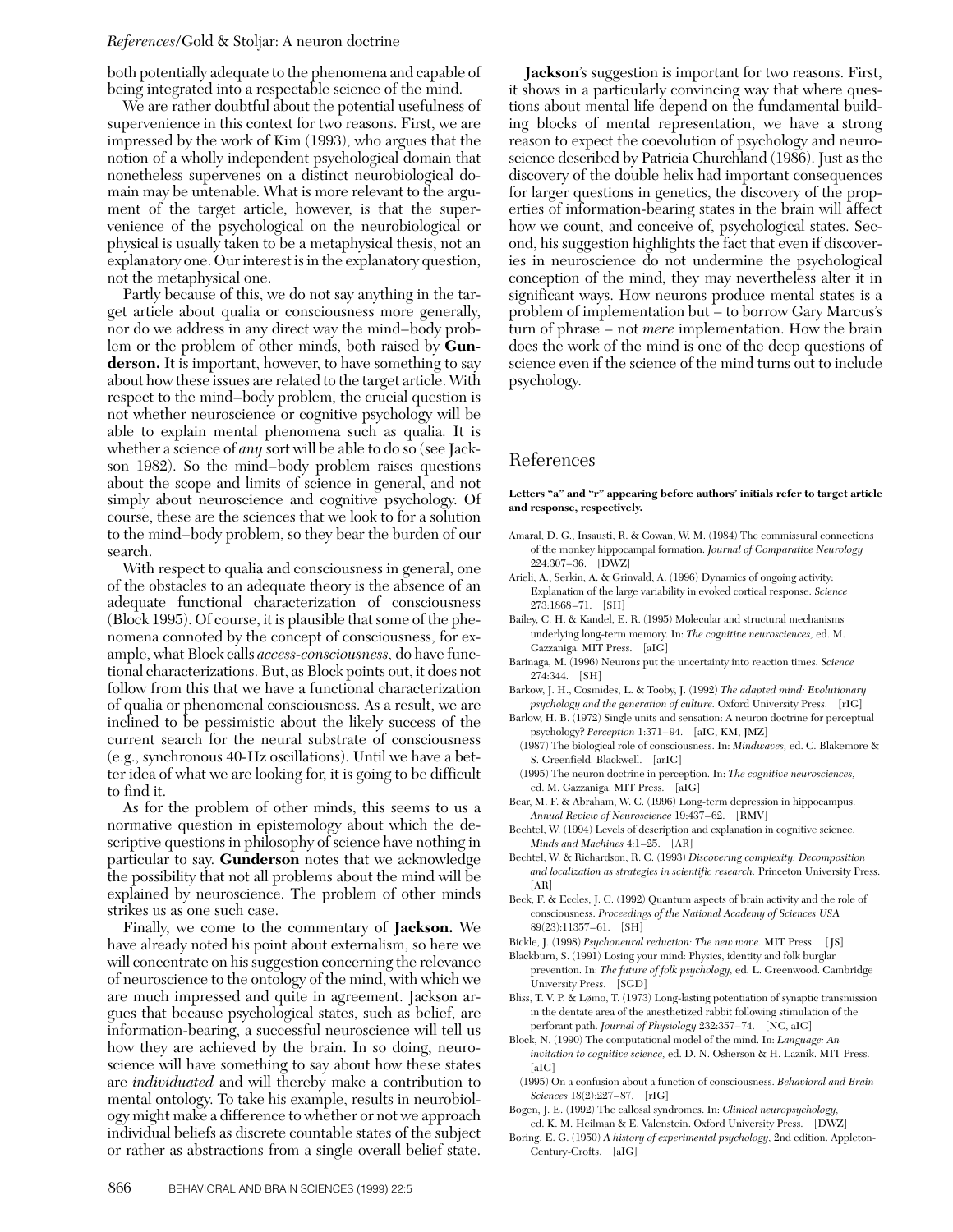Brothers, L. (1997) *Friday's footprint: How society shapes the human mind.* Oxford University Press. [LB]

Bullinaria, J. A. (1986) Chiral fermions in Kaluza-Klein theory. *Nuclear Physics* B272:266–80. [JAB]

- Buzsáki, G. (1989) Two-stage model of memory trace formation: A role for "noisy" brain states. *Neuroscience* 31(3):551–70. [aIG]
- Castellucci, V. & Kandel, E. R. (1976) Presynaptic facilitation as a mechanism for behavioral sensitization in *Aplysia. Science* 194:1176–78. [aIG]
- Chalmers, D. (1996) *The conscious mind.* Oxford University Press. [aIG, KM, JMZ]
- Churchland, P. M. (1980) Critical notice: Joseph Margolis, *Person and minds: The prospects for nonreductive materialism. Dialogue* 19:461–69. [aIG] (1981) Eliminative materialism and the propositional attitudes. *Journal of*
- *Philosophy* 78:67–90. [aIG] (1989a) *A neurocomputational perspective: The nature of mind and the structure of science.* MIT Press. [aIG]
- (1989b) On the nature of theories: A neurocomputational perspective. In: *A neurocomputational perspective: The nature of mind and the structure of science.* MIT Press. [aIG]
- (1989c) Some reductive strategies in cognitive neurobiology. In: *A neurocomputational perspective.* MIT Press. [aIG]
- (1990) Cognitive activity in artificial neural networks. In: *Thinking: An invitation to cognitive science,* ed. D. N. Osherson & H. Lasnik. MIT Press. [aIG]
- (1995) *The engine of reason, the seat of the soul: A philosophical journey into the brain.* Cambridge University Press. [SGD, aIG, SH]
- (1996) Flanagan on moral knowledge. In: *The Churchlands and their critics,* ed. R. McCauley. Blackwell. [JS]
- Churchland, P. M. & Churchland, P. S. (1990) Intertheoretic reduction: A neuroscientist's field guide. *The Neurosciences* 2:249–56. [TS]
- (1994) Intertheoretic reduction: A neuroscientist's field guide. In: *The mindbody problem,* ed. R. Warner & T. Szubka. Blackwell. [AB, aIG, DJ]
- (1996a) Replies from the Churchlands. In: *The Churchlands and their critics,* ed. R. N. McCauley. Blackwell. [aIG, TS]
- (1996b) The future of psychology, folk and scientific. In: *The Churchlands and their critics,* ed. R. McCauley. MIT Press. [JS]
- (1998) Recent work on consciousness: Philosophical, theoretical, and empirical. In: *On the contrary: Critical essays, 1987–1997.* MIT Press. [JS]
- Churchland, P. S. (1986) *Neurophilosophy: Toward a unified science of the mind/ brain.* MIT Press. [SGD, arIG, SH, VGH, TS]
	- (1996) Feeling reasons. In: *The neurobiology of decision-making,* ed. A. R. Damasio, H. Damasio & Y. Christen. Springer-Verlag. [JS]
- (1997) Can neurobiology teach us anything about consciousness? In: *The nature of consciousness,* ed. N. Block, O. Flanagan & G. Güzeldere. MIT Press. [AB, rIG]
- Churchland, P. S. & Ramachandran, V. S. (1993) Filling in: Why Dennett is wrong. In: *Dennett and his critics,* ed. B. Dahlbom. Blackwell. [JS]
- Churchland, P. S. & Sejnowski, T. J. (1992) *The computational brain.* MIT Press. [aIG, SH, CL, JS]
- Clarke, E. & Jacyna, L. S. (1987) *Nineteenth century origins of neuroscientific concepts.* University of California Press. [aIG]
- Collins, R. (1998) *The sociology of philosophies: A global theory of intellectual change.* Harvard University Press. [LB]
- Coltheart, M. & Langdon, R. (1998) Autism, modularity and levels of explanation in cognitive science. *Mind and Language* 13:138–52. [TS]
- Crick, F. (1994) *The astonishing hypothesis.* Scribners. [aIG, CL, JMZ]
- Cummins, R. (1983) *The nature of psychological explanation.* MIT Press. [aIG]
- Davidson, D. (1970) Mental events. In: *Experience and theory,* ed. L. Foster & J. Swanson. Humanities Press. Reprinted in: *Essays on action and events.* Oxford University Press (1980). [KM]
- (1980) *Essays on actions and events.* Clarendon Press. [JTO] Del Re, G. (1998) Ontological status of molecular structure. *HYLE, An*
- *International Journal for the Philosophy of Chemistry* 4:81–103. [AR] Denk, W., Yuste, R., Svoboda, K. & Tank, D. W. (1996) Imaging calcium dynamics
- in dendritic spines. *Current Opinion in Neurobiology* 6:372–78. [RMV] DeRenzi, E., Faglioni, P. & Spinnler, H. (1968) The performance of patients with unilateral brain damage on face recognition tasks. *Cortex* 5:274–84. [DWZ]
- DeZazzo, J. & Tully, T. (1995) Dissection of memory formation: From behavioral pharmacology to molecular genetics. *Trends in Neuroscience* 18:212–18. [aIG]
- De Zeeuw, C. I., Hertzberg, E. L. & Mognaini, E. (1995) The dendritic lamellar body: A new neuronal organelle putatively associated with dendrodendritic gap junctions. *Journal of Neuroscience* 15(2):1587–604. [SH]
- Dominey, P. F. & Arbib, M. A. (1992) A cortico-subcortical model for generation of spatially accurate sequential saccades. *Cerebral Cortex* 2:153–75. [BH]
- Dowe, P. (1992) Wesley Salmon's process theory of causality and the conserved quantity theory. *Philosophy of Science* 59:195–216. [JTO]
- (1995) Causality and conserved quantities: A reply to Salmon. *Philosophy of Science* 62:321–33. [JTO]
- Dretske, F. (1995) *Naturalizing the mind.* MIT Press. [AR]
- Duff, M. J. (1998) A layman's guide to M theory. Paper presented at the Abdus Salam Memorial Meeting, ICTP, Trieste, November 1997. [http://xxx.soton.ac.uk/abs/hep-th/9805177]. [JAB]
- Dupré, J. (1993) *The disorder of things: Metaphysical foundations of the disunity of science.* Harvard University Press. [aIG]
- Eccles, J. C. (1992) Evolution of consciousness. *Proceedings of the National Academy of Science USA* 89(16):7320–24. [SH]
- Edelman, G. M. (1989) *The remembered present.* Basic Books. [aIG]
- Enc, B. (1983) In defense of the identity theory. *Journal of Philosophy* 80:279–98.  $\lfloor$  [S]
- Fodor, J. (1981) Special sciences. In: *Representations.* MIT Press. [aIG] (1989) Making mind matter more. *Philosophical Topics* 17:59–80. [TS] (1994) Special sciences (or: The disunity of science as a working hypothesis). Reprinted in: *Readings in the philosophy of social science,* ed. M. Martin &
- L. C. McIntyre. MIT Press. [JTO] (1998) *In critical condition.* MIT Press. [aIG, TS]
- Fodor, J. & Pylyshyn, Z. (1988) Connectionism and cognitive architecture: A critical analysis. *Cognition* 28:3–71. [aIG]
- Freeman, W. J. (1991) The physiology of perception. *Scientific American* 264(2):78–85. [rIG]
- Frost, W. N., Castellucci, V. F., Hawkins, R. D. & Kandel, E. R. (1985) Monosynaptic connections from the sensory neurons of the gill- and siphonwithdrawal reflex in *Aplysia* participate in the storage of long-term memory for sensitization. *Proceedings of the National Academy of Science USA* 82:8266–69. [aIG]
- Funahashi, S., Chafee, M. V. & Goldman-Rakic, P. S. (1993) Prefrontal neuronal activity in rhesus monkeys performing a delayed anti-saccade task. *Nature* 365:753–56. [BH]
- Gazzaniga, M., ed. (1995) *The cognitive neurosciences.* MIT Press. [aIG, CL, AR]
- (1997) *Conversations in the cognitive neurosciences.* MIT Press. [AR]
- George, A. (1989) How not to be confused about linguistics. In: *Reflections on Chomsky,* ed. A. George. Blackwell. [rIG]
- Georgopoulos, A. P., Lurito, J. T., Petrides, M., Schwartz, A. B. & Massey, J. T. (1989) Mental rotation of the neuronal population vector. *Science* 243:234– 36. [aIG]
- Geschwind, N. & Galaburda, A. M. (1984) *Cerebral dominance: The biological foundations.* Harvard University Press. [DWZ]
- Gierer, A. (1983) Relation between neurophysiological and mental states: Possible limits of decodability. *Naturwissenschaften* 70:282–87. [JMZ]
- Gleick, J. (1992) *Genius: The life and science of Richard Feynman.* Pantheon Press. [aIG]
- Gluck, M. A. & Thompson, R. F. (1987) Modeling the neural substrates of associative learning and memory: A computational approach. *Psychological Review* 94:176–91. [aIG]
- Gray, C. M., König, P., Engel, A. K. & Singer, W. (1989) Oscillatory responses in cat visual cortex exhibit inter-columnar synchronization which reflects global stimulus properties. *Nature* 338:334–37. [aIG]
- Guterman, L. (1998) I react therefore I am. *New Scientist* 21:34–37. [AR]
- Hall, S. S. (1998) Our memories, our selves. *New York Times Magazine,* February 15. [aIG]
- Hameroff, S. R. (1998a) "Funda-mentality" Is the conscious mind subtly connected to a basic level of the universe? *Trends in Cognitive Science*  $2(4):119-27.$  [SH]
- (1998b) 'More neural than thou' (A reply to Patricia Churchland). In: *Toward a science of consciousness II - The Second Tucson Discussions and Debates,* ed. S. R. Hameroff, A. W. Kaszniak & A. C. Scott. MIT Press. [SH]
- (1998c) Quantum computation in brain microtubules? The Penrose-Hameroff 'Orch OR' model of consciousness. *Philosophical Transactions of the Royal Society of London A* 356(1743):1869–96. [SH]
- Hameroff, S. R. & Penrose, R. (1996a) Orchestrated reduction of quantum coherence in brain microtubules: A model for consciousness. In: *Toward a science of consciousness - The First Tucson Discussions and Debates,* ed. S. R. Hameroff, A. W. Kaszniak & A. C. Scott. MIT Press. [SH]
- (1996b) Conscious events as orchestrated spacetime selections. *Journal of Consciousness Studies* 3(1):36–53. [SH]
- Hardcastle, V. G. (1996) *How to build a theory in cognitive science.* SUNY Press. [VGH]
- Hardin, C. L. (1988) *Color for philosophers.* Hackett. [aIG]
- Hawkins, R. D., Abrams, W., Carew, T. J. & Kandel, E. R. (1983) A cellular mechanism of classical conditioning in *Aplysia:* Activity-dependent presynaptic facilitation. *Science* 219(4583):400–405. [aIG]
- Hawkins, R. D. & Kandel, E. R. (1984) Is there a cell-biological alphabet for simple forms of learning? *Psychological Review* 91:376–91. [aIG, WRU]
- Hawkins, R. D., Kandel, E. R. & Siegelbaum, S. A. (1993) Learning to modulate transmitter release: Themes and variations in synaptic plasticity. *Annual Review of Neuroscience* 16:625–65. [aIG]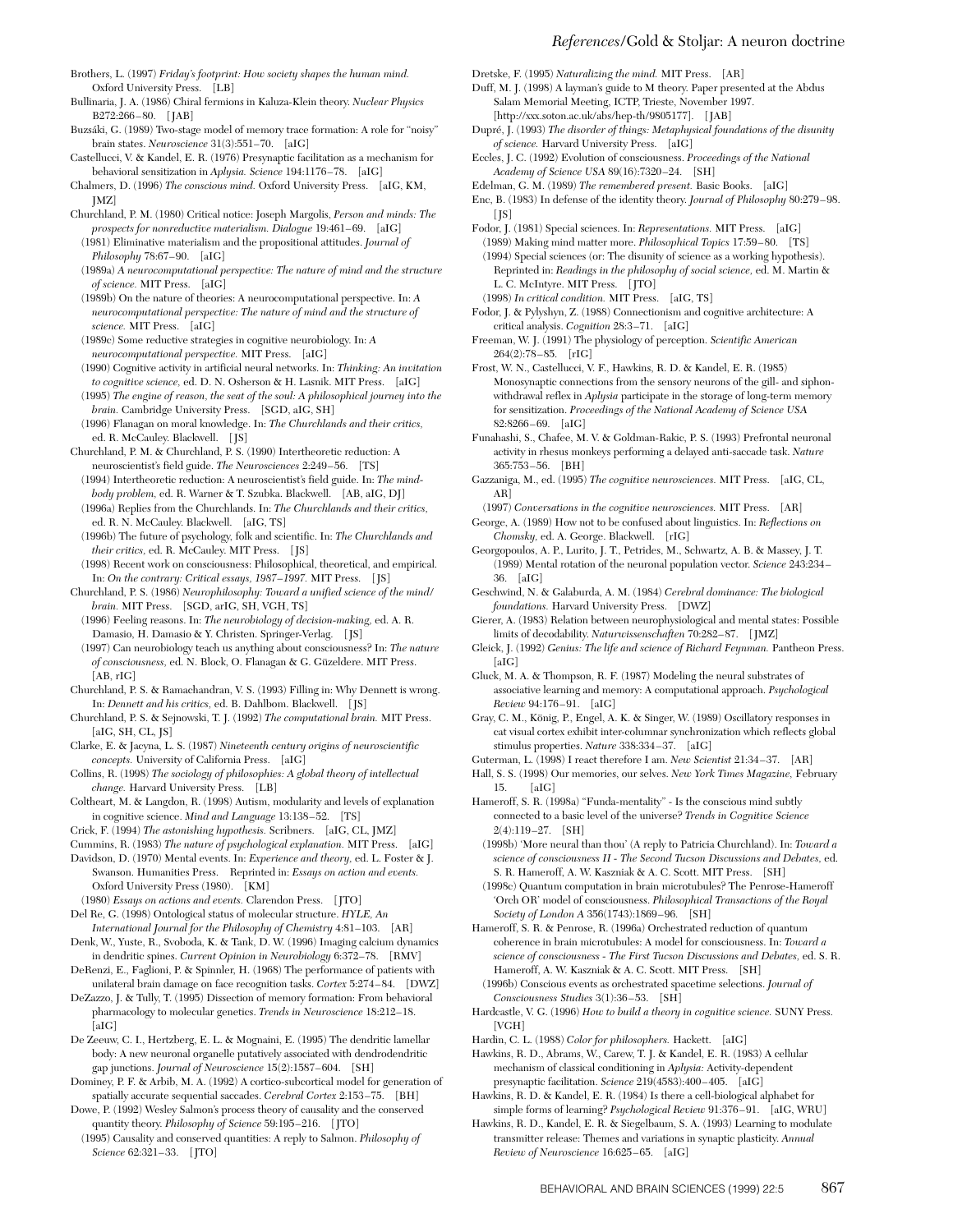### *References/*Gold & Stoljar: A neuron doctrine

Haxby, J. V., Ungerleider, L. G., Horwitz, B., Rapoport, S. I. & Grady, C. L. (1995) Hemispheric differences in neural systems for face working memory: A PET-rCBF study. *Human Brain Mapping* 3:68–82. [BH]

Hebb, D. O. (1945) *Organization of behaviour: A neuropsychological theory.* Wiley. [aIG]

Heiligenberg, W. (1991) The jamming avoidance response of the electric fish, *Eigenmannia:* Computational rules and their neuronal implementation. *Seminars in the Neurosciences* 3:3–18. [aIG]

Higginbotham, J. (1990) Philosophical issues in the study of language. In: *Language: An invitation to cognitive science,* ed. D. N. Osherson & H. Laznik. MIT Press. [aIG, MT]

- Hirokawa, N. (1991) Molecular architecture and dynamics of the neuronal cytoskeleton. In: *The neuronal cytoskeleton,* ed. R. Burgoyne. Wiley-Liss. [SH]
- Hobson, J. A. (1990) Sleep and dreaming. *Journal of Neuroscience* 10(2):371–82. [aIG]
- Horwitz, B. (1998) Using functional brain imaging to understand human cognition. *Complexity* 3:39–52. [BH]

Hubel, D. (1974) Neurobiology: A science in need of a Copernicus. In: *The heritage of Copernicus: Theories "pleasing to the mind,"* ed. J. Neyman. MIT Press. [aIG]

- (1988) *Eye, brain, and vision.* W. H. Freeman. [aIG]
- Hurvich, L. (1981) *Color vision.* Sunderland. [aIG]
- Jackson, F. (1982) Epiphenomenal qualia. *Philosophical Quarterly* 32:127–36. [arIG]
- Kandel, E. R. (1987) Preface: Molecular neurobiology and the proper study of humankind. In: *Molecular neurobiology in neurology and psychiatry,* ed. E. R. Kandel. Raven Press. [JS]
- Kandel, E. R. & Schwartz, J. H. (1982) Molecular biology of learning: Modulation of transmitter release. *Science* 218(4571):433–43. [aIG, CL]
- Kandel, E. R., Schwartz, J. H. & Jessell, T. M. (1995) *Essentials of neural science,* 3rd edition. Wiley. [aIG]
- Kandel, E. R., Siegelbaum, S. A. & Schwartz, J. H. (1991) Synaptic transmission. In: *Principles of neural science,* 3rd edition, ed. E. R. Kandel, J. H. Schwartz & T. M. Jessell. Elsevier. [SH]

Kim, J. (1992) "Downward causation" in emergent and nonreductive physicalism. In: *Emergence or reduction? Essays on the prospects of nonreductive physicalism,* ed. A. Beckermann, H. Flohr & J. Kim. De Gruyter. [JF] (1993) *Mind and supervenience.* Cambridge University Press. [arIG]

- King-Smith, P. E. (1991) Chromatic and achromatic visual systems. In: *The perception of colour,* ed. P. Gouras. CRC Press. [aIG]
- Konishi, M. (1995) Neural mechanisms of auditory image formation. In: *The cognitive neurosciences,* ed. M. Gazzaniga. MIT Press. [aIG]
- Kosslyn, S. M. & Andersen, R. A., eds. (1992) *Frontiers in cognitive neuroscience.* MIT Press. [aIG]
- Kosslyn, S. M. & Koenig, O. (1995) *Wet mind: The new cognitive neuroscience.* The Free Press. [aIG]
- Lewis, D. (1994) Reduction of mind. In: *A companion to the philosophy of mind,* ed. S. Guttenplan. Blackwell. [FJ]
- Livingstone, M. & Hubel, D. (1987) Psychophysical evidence for separate channels for the perception of form, color, movement, and depth. *Journal of Neuroscience* 7(11):3416–68. [aIG]
- Maniotis, A. J., Chen, C. S. & Ingber, D. I. (1997) Demonstration of mechanical connections between integrins, cytoskeletal filaments, and nucleoplasm that stabilize nuclear structure. *Proceedings of the National Academy of Science USA* 94:849–54. [SH]
- Manning, A. & Dawkins, M. S. (1992) *An introduction to animal behaviour,* 4th edition. Cambridge University Press. [aIG]
- Marr, D. (1982) *Vision.* W. H. Freeman. [aIG, CL]
- Marr, D. C. (1977) Artificial intelligence a personal view. *Artificial Intelligence* 9:37–48. [JYFL]
- Mauldin, T. (1996) On the unification of physics. *Journal of Philosophy* 93:129–44. [DRF, aIG]
- McCauley, R. M. (1996) *The Churchlands and their critics.* Blackwell. [aIG, JYFL]
- Mehler, J., Morton, J. & Jusczyk, P. W. (1984) On reducing language to biology. *Cognitive Neuropsychology* 1:83–116. [TS]
- Micevych, P. E. & Abelson, L. (1991) Distribution of mRNAs coding for liver and heart gap junction protein in the rat central nervous system. *Journal of Comparative Neurology* 305:96–118. [SH]
- Mogi, K. (1999) Response selectivity, neuron doctrine, and Mach's principle in perception. In: *Understanding representation in the cognitive sciences,* ed. A. Riegler & M. Peschl. Plenum Press. [KM]
- Nagel, E. (1961) *The structure of science.* Harcourt, Brace and World. [arIG, JTO]
- O'Meara, J. T. (1997) Causation and the struggle for a science of culture. *Current Anthropology* 38(3):399–418. [JTO]
- (1999a) Causal individualism and the unification of anthropology. In:

*Anthropological theory in North America,* ed. E. Cerroni-Long. International Council of Anthropological and Ethnological Sciences. Bergin & Grove (in press). [JTO]

- (1999b) Causation and the application of Darwinian thinking to the explanation of human thought and other behavior (submitted). [JTO]
- Oppenheim, P. & Putnam, H. (1958) Unity of science as a working hypothesis. In: *Minnesota studies in the philosophy of science.* University of Minnesota Press. [aIG]
- Papineau, D. (1993) *Philosophical naturalism.* Blackwell. [SGD]
- Penrose, R. (1989) *The emperor's new mind: Concerning computers, minds, and the laws of physics.* Oxford University Press. [DRF]
- (1994) *Shadows of the mind: Concerning computers; an approach to the missing science of consciousness.* Oxford University Press. [DRF, JS]
- Penrose, R. & Hameroff, S. R. (1995) What gaps? Reply to Grush and Churchland. *Journal of Consciousness Studies* 2(2):99–112. [SH]
- Penrose, R., Shimony, A., Cartwright, N. & Hawking, S. (1997) *The large, the small and the human mind: Concerning computers, minds, and the laws of physics.* Cambridge University Press. [DRF]
- Perring, C. (1996) Prozac and political activism. *Perspectives: A Mental Health Magazine* 1:4. (Available at http://www.cmhc.com/perspectives/articles/ art09961.htm. September 15, 1996). [CP]
- (1998) The rise of philosophy of psychiatry. *Philosopher's Magazine* 3:46–47. (Available at http://www.philosophers.co.uk/current/perring.htm). [CP]
- Pinker, S. (1991) Rules of language. *Science* 253:530–35. [aIG]
- Pinker, S. & Prince, A. (1988) On language and connectionism: Analysis of a parallel distributed processing model of language acquisition. *Cognition* 28:73–193. [aIG]
- Pinsker, H. M., Kupfermann, I., Castellucci, V. & Kandel, E. R. (1970) Habituation and dishabituation of the gill-withdrawal reflex in *Aplysia. Science* 167:1740– 42. [aIG]
- Posner, M. I. & Raichle, M. E. (1994) *Images of mind.* W. H. Freeman. [aIG, CL]
- Pribram, K. H. (1991) *Brain and perception.* Erlbaum. [SH]
- Putnam, H. (1975) Philosophy and our mental life. In: *Mind, language and reality: Philosophical papers, vol. 2.* Cambridge University Press. [aIG]
- Pylyshyn, Z. W. (1990) Computation and cognition: Issues in the foundations of cognitive science. In: *Foundations of cognitive science,* ed. J. L. Garfield. Paragon. [AR]
- Rasmussen, S., Karampurwala, H., Vaidyanath, R., Jensen, K. S. & Hameroff, S. (1990) Computational connectionism within neurons: A model of cytoskeletal automata subserving neural networks. *Physica D* 42:428–49. [SH]
- Rausch, R. & Babb, T. L. (1993) Hippocampal neuron loss and memory scores before and after temporal lobe surgery for epilepsy. *Archives of Neurology* 50:812–17. [DWZ]
- Reber, A. S. (1985) *Dictionary of psychology.* Penguin Books. [CL]
- Rescorla, R. A. (1968) Probability of a shock in the presence and absence of CS in fear conditioning. *Journal of Comparative and Physiological Psychology*  66:1–5. [aIG, RMV]
	- (1980) *Pavlovian second-order conditioning: Studies in associative learning.* Erlbaum. [aIG]
- (1988) Pavlovian conditioning: It's not what you think. *American Psychologist* 43:151–60. [arIG]
- Rescorla, R. A. & Wagner, A. R. (1972) A theory of Pavlovian conditioning: Variations in the effectiveness of reinforcement and non-reinforcement. In: *Classical conditioning II: Current research and theory,* ed. A. H. Black & W. F. Prokasy. Appleton-Century-Crofts. [aIG]
- Restivo, S. (1985) *The social relations of physics, mysticism, and mathematics.* Reidel. [LB]
- Revonsuo, A. (1994) In search of the science of consciousness. In: *Consciousness in philosophy and cognitive neuroscience,* ed. A. Revonsuo & M. Kamppinen. Erlbaum. [AR]
- Rosene, D. L. & Van Hoesen, G. W. (1987) The hippocampal formation of the primate brain. In: *Cerebral cortex,* ed. E. G. Jones & A. Peters. Plenum Press. [DWZ]
- Russell, B. (1970) *An outline of philosophy.* Allen and Unwin. [JSJ]
- Salmon, W. C. (1984) *Scientific explanation and the causal structure of the world.* Princeton University Press. [JTO]
- (1994) Causality without counterfactuals. *Philosophy of Science* 61:297–312. [ITO]
- Santosh, A. H. (in press) On the possibility of universal neural coding of subjective experience. *Consciousness and Cognition* 8(9). [KM]
- Sargent, P. (1996) On the use of visualizations in the practice of science. *Philosophy of Science (Proceedings)* 63:S230–38. [AR]
- Sarter, M., Berntson, G. G. & Cacioppo, J. T. (1996) Brain imaging and cognitive neuroscience: Toward strong inference in attributing function to structure. *American Psychologist* 5:13–21. [CL]
- Sass, K. J., Lenz, T., Westerveld, M., Novelly, R. A., Spencer, D. D. & Kim, J. H. (1991) The neural substrate of memory impairment demonstrated by the